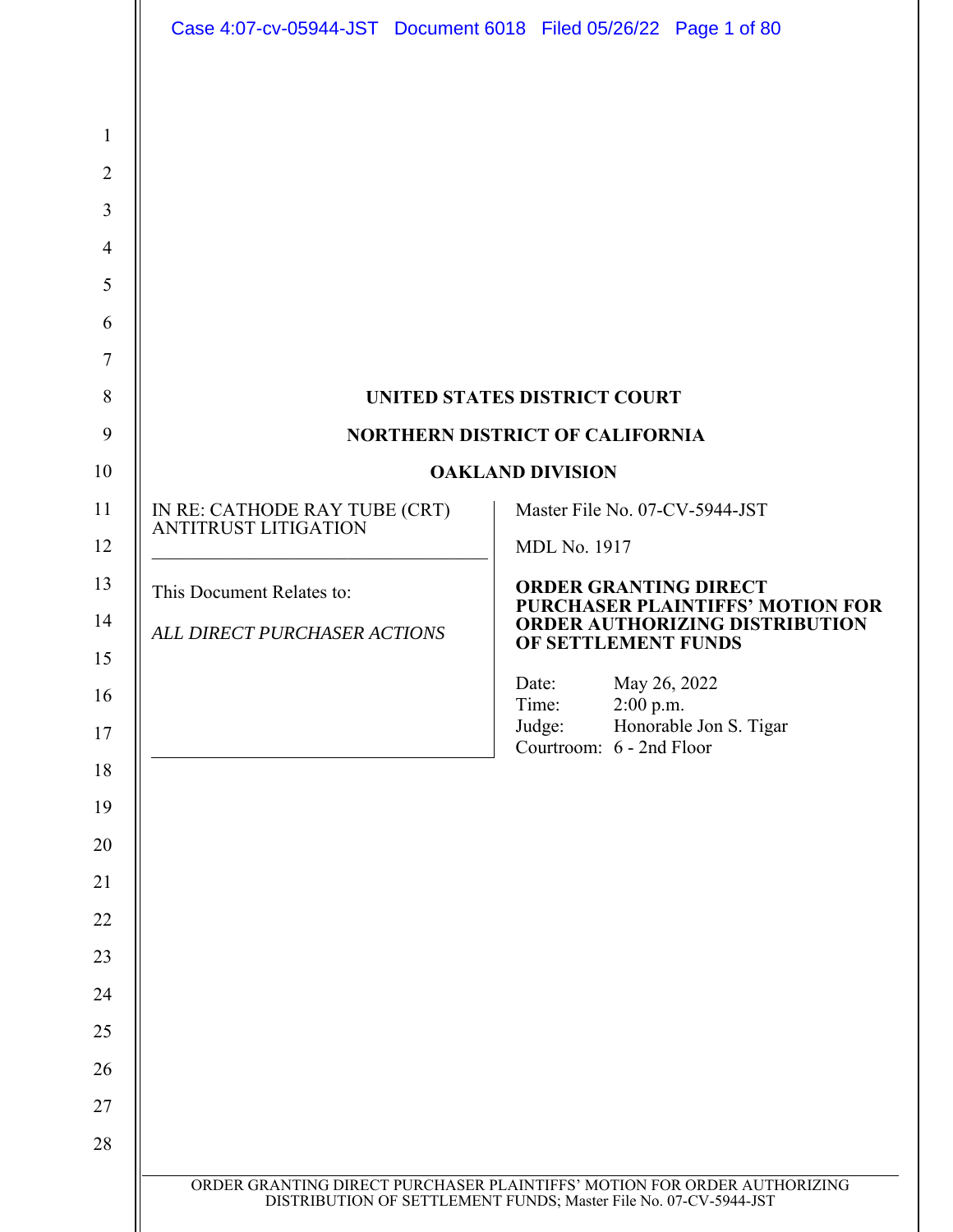The Court, having considered Direct Purchaser Plaintiffs' Motion for Order Authorizing Distribution of Settlement Funds ("Motion"), the lack of any opposition or objections to the Motion, the Declaration of Rachel Christman re: Claims Processing and Distribution of the Net Settlement Funds ("Christman Declaration"), the pleadings and other papers on file in this action, and the statements of counsel and the parties, hereby finds that:

1. The Court previously granted final approval of all of the settlement agreements, found that due and adequate notice of the settlements was provided to the Class, and granted final approval of the Plan of Allocation set forth in the Class Notices.

2. The claims review process, as set forth in the Christman Declaration, was fair, adequate, and reasonable, and provided a full and fair opportunity for potential class members to submit a valid claim.

3. The Settlement Administrator's conclusion that a minimum payment of \$10.00 (ten dollars) to each approved claimant would conserve administration funds, and therefore provide a greater net benefit to the class overall, is reasonable.

4. The Settlement Administrator incurred a total of \$1,291,445.86 in costs and expenses in processing and auditing claims, and related expenses from September 11, 2015 through December 31, 2021, and these costs and expenses were reasonably incurred in the ordinary course of administering the settlements and were necessary given the nature and scope of the case.

5. The Settlement Administrator's estimate that its remaining work from January 1, 2022 to the completion of final distribution will cost \$70,660.76 is reasonable.

1

2

3

4

5

6

7

8

9

10

11

12

13

14

15

16

17

18

19

20

21

22

23

24

25

Accordingly, it is hereby ORDERED and DECREED that:

6. Direct Purchaser Plaintiffs' Motion is GRANTED.

7. The Plan of Allocation set forth in the Class Notices is, in all respects, fair, adequate, and reasonable. Accordingly, the Court hereby reaffirms its final approval of the Plan of Allocation.

1 26 27 28 8. The Settlement Administrator's recommendations regarding the ineligibility (Exhibit B to the Christman Declaration and Attachment 1 hereto) and eligibility (Exhibit D to the Christman Declaration and Attachment 2 hereto) of the claims are hereby adopted and approved.

ORDER GRANTING DIRECT PURCHASER PLAINTIFFS' MOTION FOR ORDER AUTHORIZING DISTRIBUTION OF SETTLEMENT FUNDS; Master File No. 07-CV-5944-JST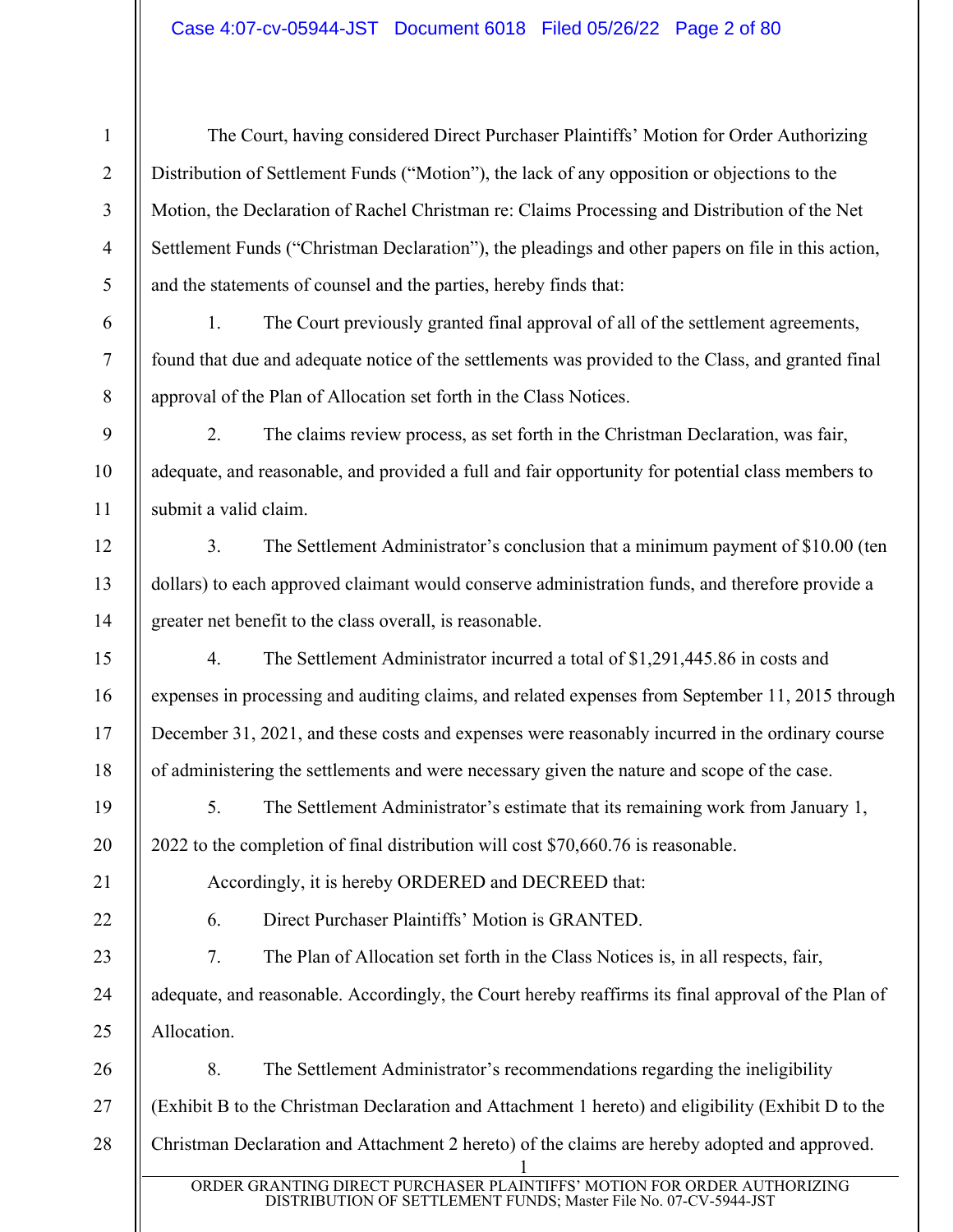| 1              | 9.<br>The Court authorizes distribution of the Net Settlement Funds (less funds for                    |
|----------------|--------------------------------------------------------------------------------------------------------|
| 2              | payment of claim administration costs and funds reserved for additional claim administration costs,    |
| $\overline{3}$ | potential tax liability and other issues) as set forth in Exhibit D to the Christman Declaration which |
| $\overline{4}$ | is Attachment 2 hereto. In order to conserve administration costs and therefore provide a greater      |
| 5 <sup>5</sup> | net benefit to the class overall, the Settlement Administrator shall distribute to each approved       |
| 6              | claimant with an eligible claim a minimum payment of \$10.00 regardless of the value of the            |
|                | claimant's strict pro rata share of the total settlement funds.                                        |
| 8              | The Settlement Administrator shall be reimbursed for costs and expenses incurred in<br>10.             |

the amount of \$1,291,445.86.

11. \$320,660.76 of the Net Settlement Funds shall be reserved in escrow for the payment of additional claims administration costs in the amount of \$70,660.76, and for potential tax liability and other issues in the amount of \$250,000.00.

9

10

11

12

| 13     |                                                                                                                                              |
|--------|----------------------------------------------------------------------------------------------------------------------------------------------|
| 14     | IT IS SO ORDERED.                                                                                                                            |
| 15     |                                                                                                                                              |
| 16     | May 26, 2022<br>Dated:                                                                                                                       |
| 17     | Hot. on S. Tigar <b>U</b><br>UNITED STATES DISTRICT JUDGE                                                                                    |
| 18     |                                                                                                                                              |
| 19     |                                                                                                                                              |
| 20     |                                                                                                                                              |
| 21     |                                                                                                                                              |
| 22     |                                                                                                                                              |
| 23     |                                                                                                                                              |
| 24     |                                                                                                                                              |
| 25     |                                                                                                                                              |
| 26     |                                                                                                                                              |
| $27\,$ |                                                                                                                                              |
| 28     |                                                                                                                                              |
|        | $\overline{2}$                                                                                                                               |
|        | ORDER GRANTING DIRECT PURCHASER PLAINTIFFS' MOTION FOR ORDER AUTHORIZING<br>DISTRIBUTION OF SETTLEMENT FUNDS; Master File No. 07-CV-5944-JST |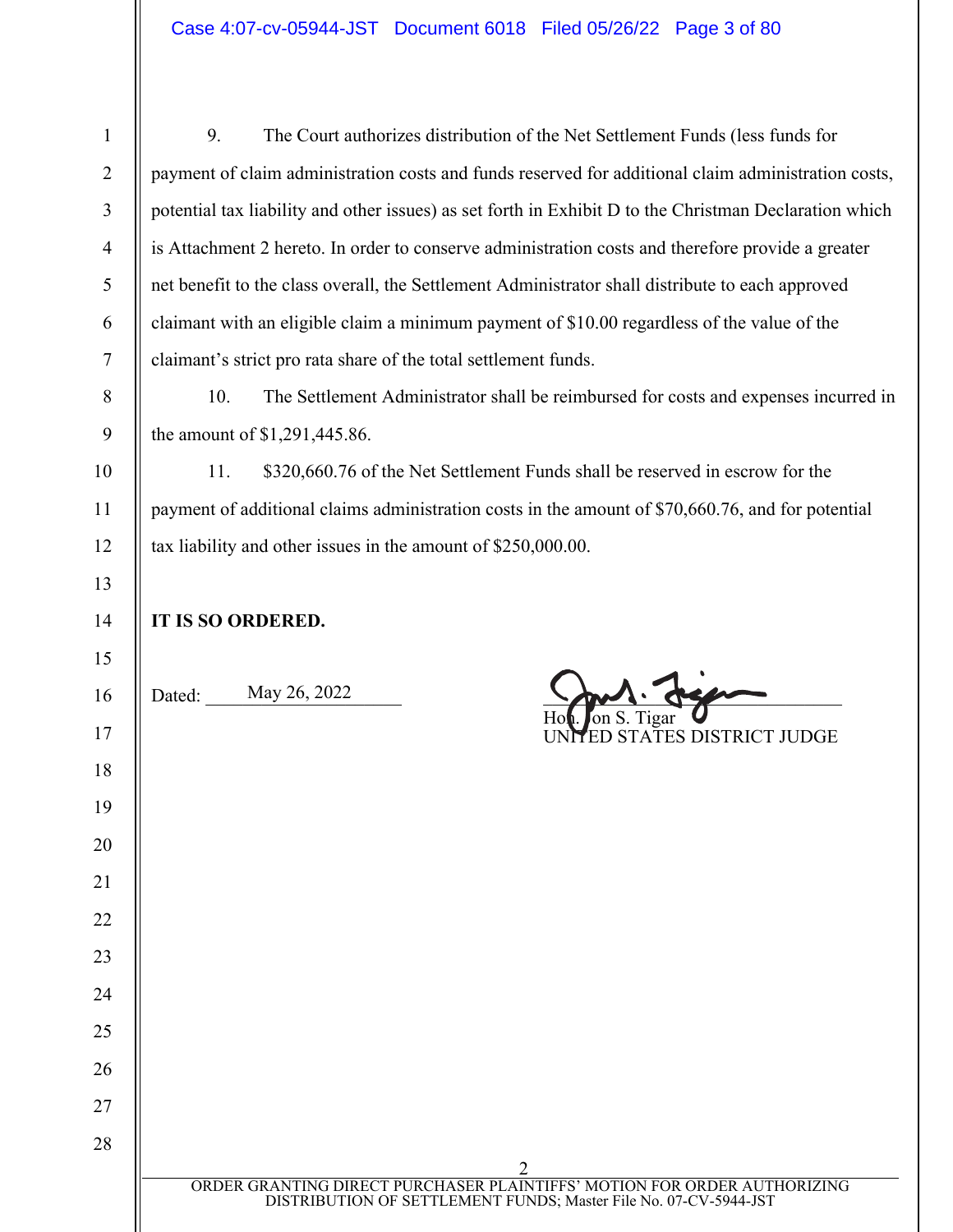## Case 4:07-cv-05944-JST Document 6018 Filed 05/26/22 Page 4 of 80

## **ATTACHMENT 1**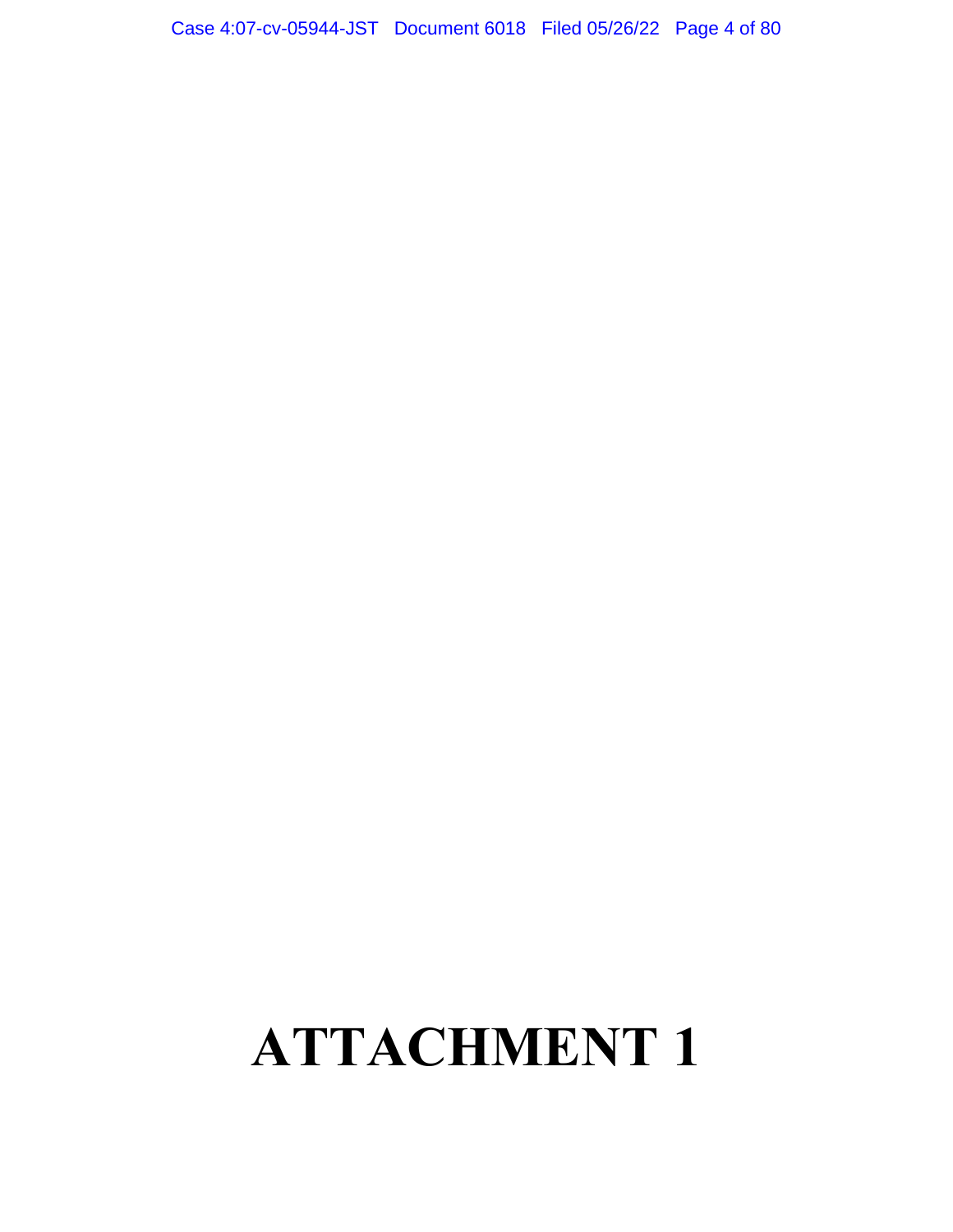

|                | <b>Claim ID</b> | <b>Reason for Ineligibility</b>                                      |
|----------------|-----------------|----------------------------------------------------------------------|
| 1              | CRTA1-10010220  | Documentation insufficient to substantiate claim or no documentation |
|                |                 | submitted in response to request from KCC                            |
| $\overline{2}$ | CRTA1-10013040  | Documentation insufficient to substantiate claim or no documentation |
|                |                 | submitted in response to request from KCC                            |
| 3              | CRTA1-10016333  | Documentation insufficient to substantiate claim or no documentation |
|                |                 | submitted in response to request from KCC                            |
| 4              | CRTA1-10020101  | Documentation insufficient to substantiate claim or no documentation |
|                |                 | submitted in response to request from KCC                            |
| 5              | CRTA1-10032690  | Documentation insufficient to substantiate claim or no documentation |
|                |                 | submitted in response to request from KCC                            |
| 6              | CRTA1-10032703  | Documentation insufficient to substantiate claim or no documentation |
|                |                 | submitted in response to request from KCC                            |
| 7              | CRTA1-10034480  | Documentation insufficient to substantiate claim or no documentation |
|                |                 | submitted in response to request from KCC                            |
| 8              | CRTA1-10039503  | Documentation insufficient to substantiate claim or no documentation |
|                |                 | submitted in response to request from KCC                            |
| 9              | CRTA1-10049290  | Documentation insufficient to substantiate claim or no documentation |
|                |                 | submitted in response to request from KCC                            |
| 10             | CRTA1-10063420  | Documentation insufficient to substantiate claim or no documentation |
|                |                 | submitted in response to request from KCC                            |
| 11             | CRTA1-10066098  | Documentation insufficient to substantiate claim or no documentation |
|                |                 | submitted in response to request from KCC                            |
| 12             | CRTA1-10074678  | Documentation insufficient to substantiate claim or no documentation |
|                |                 | submitted in response to request from KCC                            |
| 13             | CRTA1-10078401  | Documentation insufficient to substantiate claim or no documentation |
|                |                 | submitted in response to request from KCC                            |
| 14             | CRTA1-10091157  | Documentation insufficient to substantiate claim or no documentation |
|                |                 | submitted in response to request from KCC                            |
| 15             | CRTA1-40000222  | Indirect and/or non-Defendant purchases                              |
|                |                 | Documentation insufficient to substantiate claim or no documentation |
| 16             | CRTA1-40000311  | submitted in response to request from KCC                            |
| 17             | CRTA1-40000338  | Claim deemed to be fraudulent                                        |
|                |                 |                                                                      |
| 18             | CRTA1-40000370  | Claim deemed to be fraudulent                                        |
| 19             | CRTA1-40000451  | Claim deemed to be fraudulent                                        |
| 20             | CRTA1-40000494  | Claim deemed to be fraudulent                                        |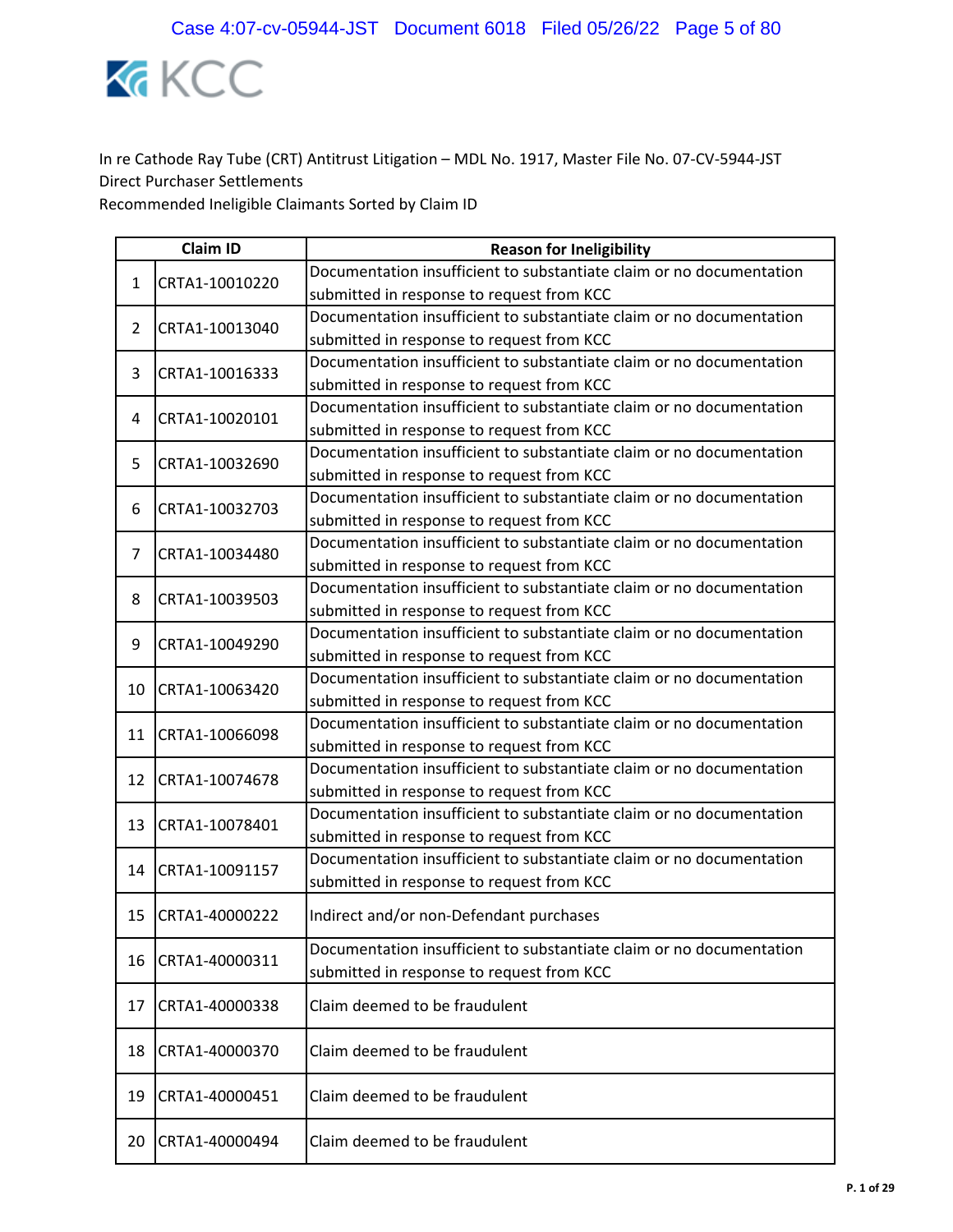

|    | <b>Claim ID</b> | <b>Reason for Ineligibility</b>                                                                                   |
|----|-----------------|-------------------------------------------------------------------------------------------------------------------|
| 21 | CRTA1-40000524  | Ineligible purchases claimed                                                                                      |
| 22 | CRTA1-40000540  | Claim deemed to be fraudulent                                                                                     |
| 23 | CRTA1-40000559  | Claim deemed to be fraudulent                                                                                     |
| 24 | CRTA1-40000702  | Claim deemed to be fraudulent                                                                                     |
| 25 | CRTA1-40000710  | Claim deemed to be fraudulent                                                                                     |
| 26 | CRTA1-40000869  | Claim deemed to be fraudulent                                                                                     |
| 27 | CRTA1-40000885  | Documentation insufficient to substantiate claim or no documentation<br>submitted in response to request from KCC |
| 28 | CRTA1-40000907  | Documentation insufficient to substantiate claim or no documentation<br>submitted in response to request from KCC |
| 29 | CRTA1-40000940  | Claim deemed to be fraudulent                                                                                     |
| 30 | CRTA1-40001083  | Claim deemed to be fraudulent                                                                                     |
| 31 | CRTA1-40001121  | Claim deemed to be fraudulent                                                                                     |
| 32 | CRTA1-40001229  | Claim deemed to be fraudulent                                                                                     |
| 33 | CRTA1-40001300  | Claim deemed to be fraudulent                                                                                     |
| 34 | CRTA1-40001326  | Claim deemed to be fraudulent                                                                                     |
| 35 | CRTA1-40001385  | Claim deemed to be fraudulent                                                                                     |
| 36 | CRTA1-40001555  | Claim deemed to be fraudulent                                                                                     |
| 37 | CRTA1-40001768  | Documentation insufficient to substantiate claim or no documentation<br>submitted in response to request from KCC |
| 38 | CRTA1-40002381  | Claim deemed to be fraudulent                                                                                     |
| 39 | CRTA1-40002446  | Claim deemed to be fraudulent                                                                                     |
| 40 | CRTA1-40002470  | Claim deemed to be fraudulent                                                                                     |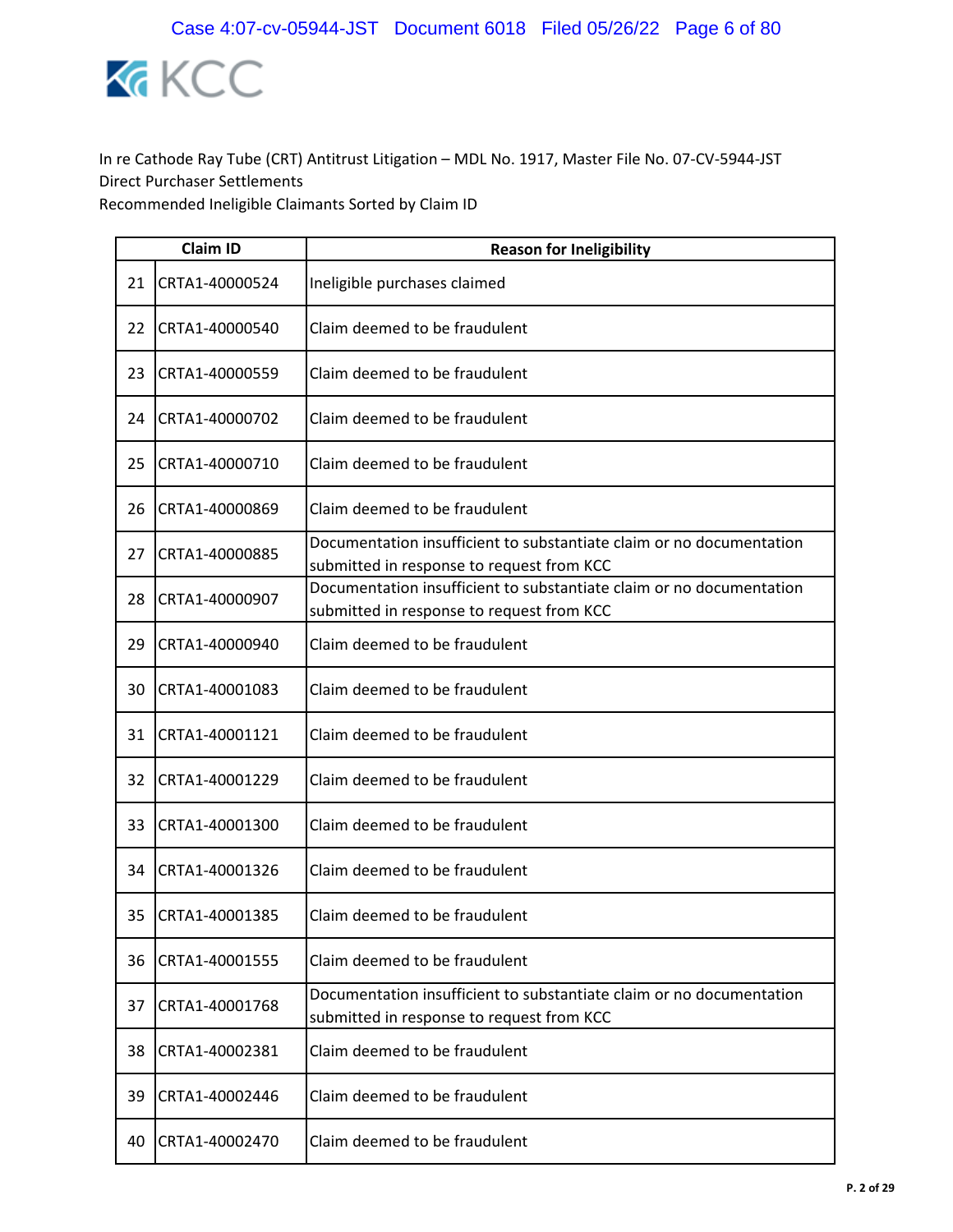

|    | <b>Claim ID</b> | <b>Reason for Ineligibility</b>                                                                                   |  |
|----|-----------------|-------------------------------------------------------------------------------------------------------------------|--|
| 41 | CRTA1-40002489  | Claim deemed to be fraudulent                                                                                     |  |
| 42 | CRTA1-40005151  | Claim deemed to be fraudulent                                                                                     |  |
| 43 | CRTA1-40005917  | Claim deemed to be fraudulent                                                                                     |  |
| 44 | CRTA1-40007103  | Claim deemed to be fraudulent                                                                                     |  |
| 45 | CRTA1-40007111  | Claim deemed to be fraudulent                                                                                     |  |
| 46 | CRTA1-40007138  | Claim deemed to be fraudulent                                                                                     |  |
| 47 | CRTA1-40007146  | Claim deemed to be fraudulent                                                                                     |  |
| 48 | CRTA1-40007499  | Ineligible purchases claimed                                                                                      |  |
| 49 | CRTA1-40007901  | Documentation insufficient to substantiate claim or no documentation<br>submitted in response to request from KCC |  |
| 50 | CRTA1-40008380  | Documentation insufficient to substantiate claim or no documentation<br>submitted in response to request from KCC |  |
| 51 | CRTA1-40008657  | Documentation insufficient to substantiate claim or no documentation<br>submitted in response to request from KCC |  |
| 52 | CRTA1-40009750  | Documentation insufficient to substantiate claim or no documentation<br>submitted in response to request from KCC |  |
| 53 | CRTA1-40009882  | Documentation insufficient to substantiate claim or no documentation<br>submitted in response to request from KCC |  |
| 54 | CRTA1-40010210  | Claimant is a defendant-affiliated entity                                                                         |  |
| 55 | CRTA1-40010228  | Documentation insufficient to substantiate claim or no documentation<br>submitted in response to request from KCC |  |
| 56 | CRTA1-40010236  | Documentation insufficient to substantiate claim or no documentation<br>submitted in response to request from KCC |  |
| 57 | CRTA1-40010392  | Claimant is a defendant-affiliated entity                                                                         |  |
| 58 | CRTA1-40010570  | Claim deemed to be fraudulent                                                                                     |  |
| 59 | CRTA1-40010724  | Documentation insufficient to substantiate claim or no documentation<br>submitted in response to request from KCC |  |
| 60 | CRTA1-40010821  | Documentation insufficient to substantiate claim or no documentation<br>submitted in response to request from KCC |  |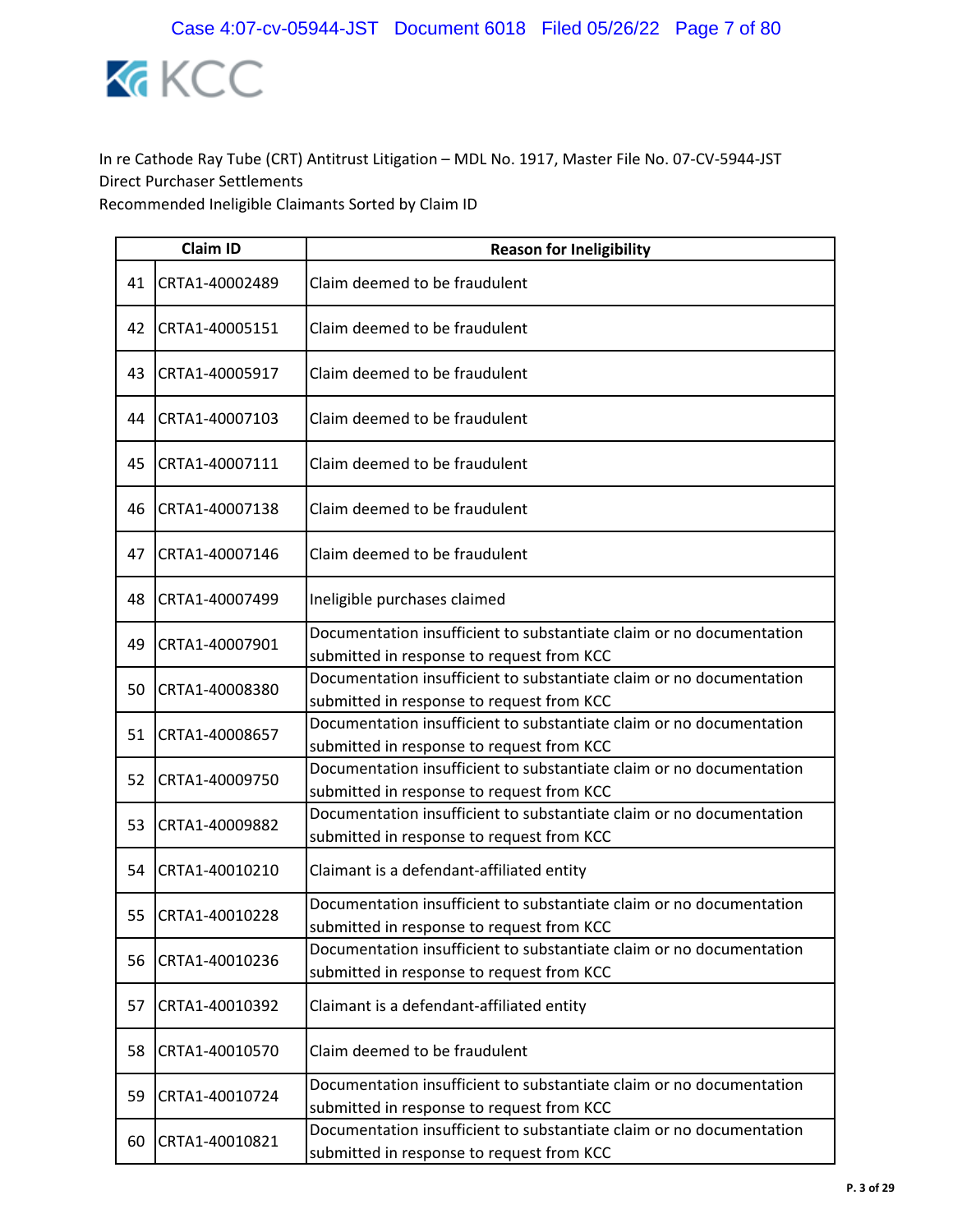

|    | <b>Claim ID</b> | <b>Reason for Ineligibility</b>                                                                                   |
|----|-----------------|-------------------------------------------------------------------------------------------------------------------|
| 61 | CRTA1-40010961  | Claim deemed to be fraudulent                                                                                     |
| 62 | CRTA1-40010988  | Claim deemed to be fraudulent                                                                                     |
| 63 | CRTA1-40011020  | Documentation insufficient to substantiate claim or no documentation<br>submitted in response to request from KCC |
| 64 | CRTA1-40011046  | Documentation insufficient to substantiate claim or no documentation<br>submitted in response to request from KCC |
| 65 | CRTA1-40011267  | Documentation insufficient to substantiate claim or no documentation<br>submitted in response to request from KCC |
| 66 | CRTA1-40011283  | Documentation insufficient to substantiate claim or no documentation<br>submitted in response to request from KCC |
| 67 | CRTA1-40011330  | Documentation insufficient to substantiate claim or no documentation<br>submitted in response to request from KCC |
| 68 | CRTA1-40011356  | Claim deemed to be fraudulent                                                                                     |
| 69 | CRTA1-40011372  | Claim deemed to be fraudulent                                                                                     |
| 70 | CRTA1-40011380  | Claim deemed to be fraudulent                                                                                     |
| 71 | CRTA1-40011399  | Claim deemed to be fraudulent                                                                                     |
| 72 | CRTA1-40011402  | Claim deemed to be fraudulent                                                                                     |
| 73 | CRTA1-40011410  | Claim deemed to be fraudulent                                                                                     |
| 74 | CRTA1-40011437  | Claim deemed to be fraudulent                                                                                     |
| 75 | CRTA1-40011445  | Claim deemed to be fraudulent                                                                                     |
| 76 | CRTA1-40011488  | Documentation insufficient to substantiate claim or no documentation<br>submitted in response to request from KCC |
| 77 | CRTA1-40011526  | Claim deemed to be fraudulent                                                                                     |
| 78 | CRTA1-40011534  | Claim deemed to be fraudulent                                                                                     |
| 79 | CRTA1-40011542  | Claim deemed to be fraudulent                                                                                     |
| 80 | CRTA1-40011550  | Claim deemed to be fraudulent                                                                                     |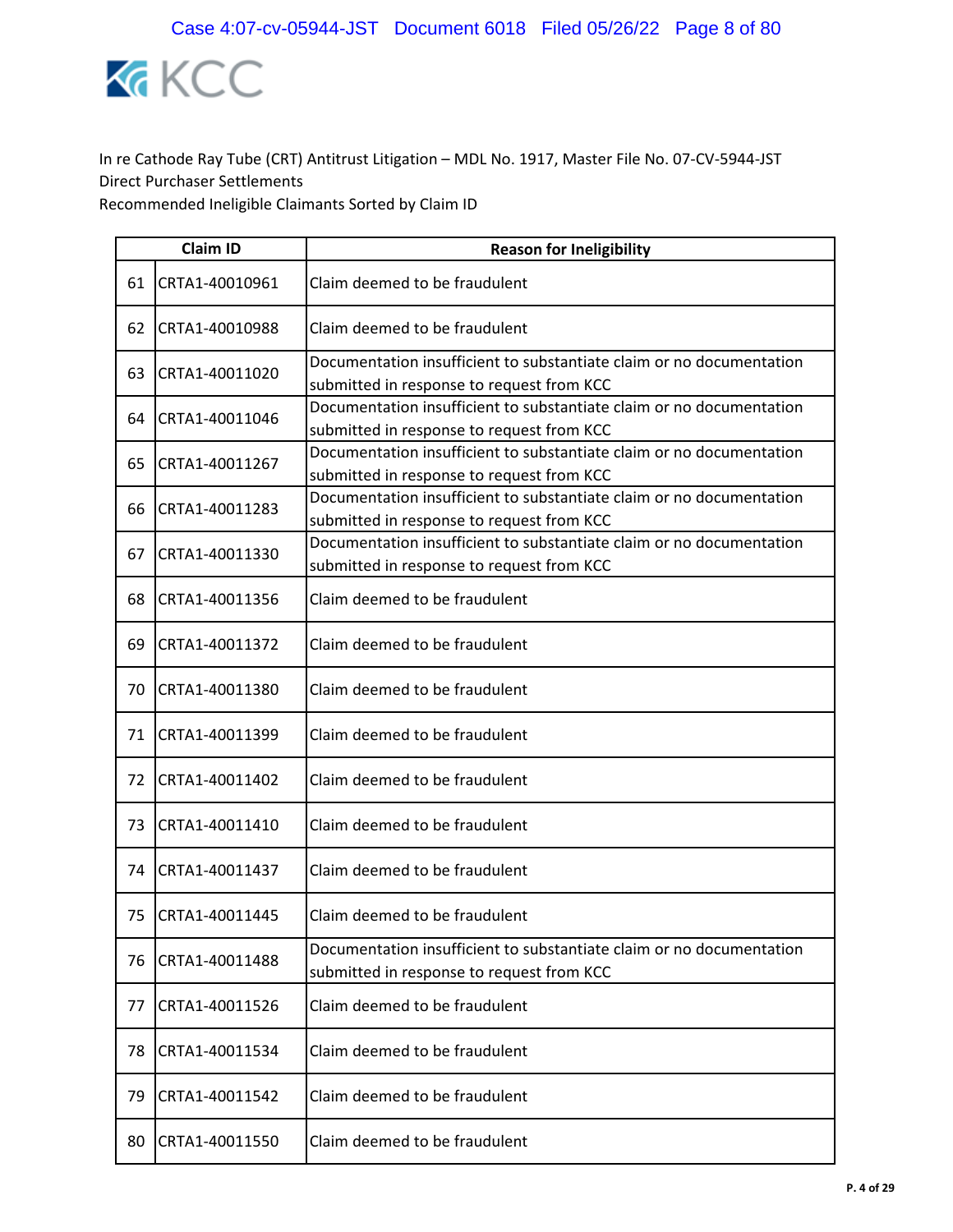

|    | <b>Claim ID</b>    | <b>Reason for Ineligibility</b>                                                                                   |
|----|--------------------|-------------------------------------------------------------------------------------------------------------------|
| 81 | CRTA1-40011569     | Claim deemed to be fraudulent                                                                                     |
| 82 | CRTA1-40011585     | Documentation insufficient to substantiate claim or no documentation<br>submitted in response to request from KCC |
| 83 | CRTA1-40011755     | Claim deemed to be fraudulent                                                                                     |
| 84 | CRTA1-40011763     | Claim deemed to be fraudulent                                                                                     |
| 85 | CRTA1-40011771     | Claim deemed to be fraudulent                                                                                     |
| 86 | CRTA1-40011780     | Claim deemed to be fraudulent                                                                                     |
| 87 | CRTA1-40011798     | Claim deemed to be fraudulent                                                                                     |
| 88 | CRTA1-40011976     | Claim deemed to be fraudulent                                                                                     |
| 89 | CRTA1-40012000     | Documentation insufficient to substantiate claim or no documentation<br>submitted in response to request from KCC |
| 90 | CRTA1-40012018     | Ineligible purchases claimed                                                                                      |
| 91 | CRTA1-40012050     | Documentation insufficient to substantiate claim or no documentation<br>submitted in response to request from KCC |
| 92 | CRTA1-40012085     | Documentation insufficient to substantiate claim or no documentation<br>submitted in response to request from KCC |
| 93 | CRTA1-40012352     | Documentation insufficient to substantiate claim or no documentation<br>submitted in response to request from KCC |
| 94 | CRTA1-40012417     | Documentation insufficient to substantiate claim or no documentation<br>submitted in response to request from KCC |
| 95 | CRTA1-40012425     | Documentation insufficient to substantiate claim or no documentation<br>submitted in response to request from KCC |
| 96 | CRTA1-40012450     | Documentation insufficient to substantiate claim or no documentation<br>submitted in response to request from KCC |
| 97 | CRTA1-40012484     | Documentation insufficient to substantiate claim or no documentation<br>submitted in response to request from KCC |
| 98 | CRTA1-40012506     | Documentation insufficient to substantiate claim or no documentation<br>submitted in response to request from KCC |
| 99 | CRTA1-40012883     | Documentation insufficient to substantiate claim or no documentation<br>submitted in response to request from KCC |
|    | 100 CRTA1-40013006 | Claim deemed to be fraudulent                                                                                     |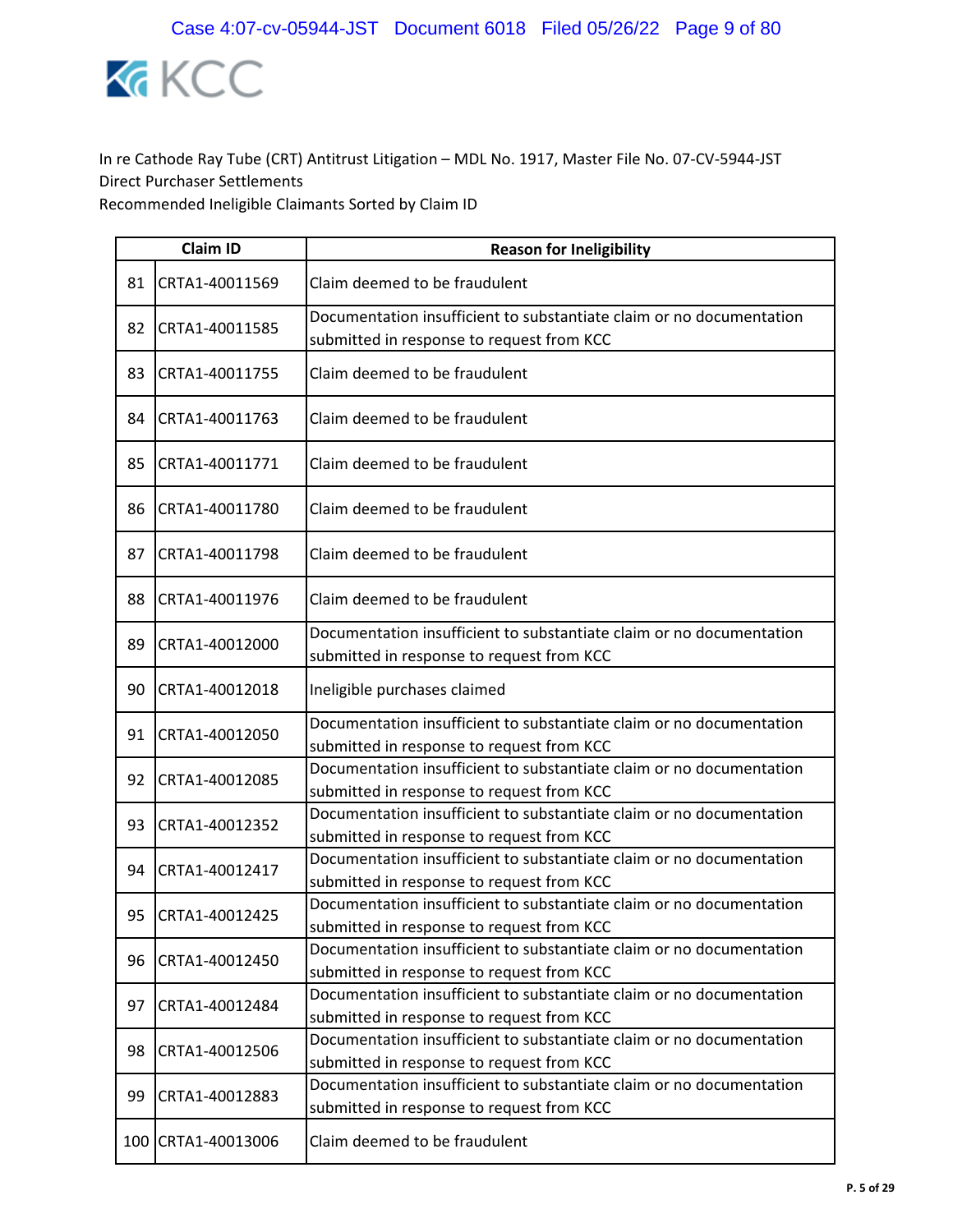

|  | <b>Claim ID</b>    | <b>Reason for Ineligibility</b>                                      |
|--|--------------------|----------------------------------------------------------------------|
|  | 101 CRTA1-40013146 | Documentation insufficient to substantiate claim or no documentation |
|  |                    | submitted in response to request from KCC                            |
|  | 102 CRTA1-40013162 | Documentation insufficient to substantiate claim or no documentation |
|  |                    | submitted in response to request from KCC                            |
|  | 103 CRTA1-40013170 | Documentation insufficient to substantiate claim or no documentation |
|  |                    | submitted in response to request from KCC                            |
|  | 104 CRTA1-40013227 | Claim deemed to be fraudulent                                        |
|  | 105 CRTA1-40013260 | Documentation insufficient to substantiate claim or no documentation |
|  |                    | submitted in response to request from KCC                            |
|  | 106 CRTA1-40013278 | Documentation insufficient to substantiate claim or no documentation |
|  |                    | submitted in response to request from KCC                            |
|  | 107 CRTA1-40013294 | Documentation insufficient to substantiate claim or no documentation |
|  |                    | submitted in response to request from KCC                            |
|  | 108 CRTA1-40013359 | Documentation insufficient to substantiate claim or no documentation |
|  |                    | submitted in response to request from KCC                            |
|  | 109 CRTA1-40013383 | Documentation insufficient to substantiate claim or no documentation |
|  |                    | submitted in response to request from KCC                            |
|  | 110 CRTA1-40013391 | Documentation insufficient to substantiate claim or no documentation |
|  |                    | submitted in response to request from KCC                            |
|  | 111 CRTA1-40013430 | Documentation insufficient to substantiate claim or no documentation |
|  |                    | submitted in response to request from KCC                            |
|  | 112 CRTA1-40013510 | Documentation insufficient to substantiate claim or no documentation |
|  |                    | submitted in response to request from KCC                            |
|  | 113 CRTA1-40013642 | Documentation insufficient to substantiate claim or no documentation |
|  |                    | submitted in response to request from KCC                            |
|  | 114 CRTA1-40013758 | Documentation insufficient to substantiate claim or no documentation |
|  |                    | submitted in response to request from KCC                            |
|  | 115 CRTA1-40013987 | Documentation insufficient to substantiate claim or no documentation |
|  |                    | submitted in response to request from KCC                            |
|  | 116 CRTA1-40014320 | Documentation insufficient to substantiate claim or no documentation |
|  |                    | submitted in response to request from KCC                            |
|  | 117 CRTA1-40014525 | Documentation insufficient to substantiate claim or no documentation |
|  |                    | submitted in response to request from KCC                            |
|  | 118 CRTA1-40014533 | Documentation insufficient to substantiate claim or no documentation |
|  |                    | submitted in response to request from KCC                            |
|  | 119 CRTA1-40014541 | Documentation insufficient to substantiate claim or no documentation |
|  |                    | submitted in response to request from KCC                            |
|  | 120 CRTA1-40014550 | Documentation insufficient to substantiate claim or no documentation |
|  |                    | submitted in response to request from KCC                            |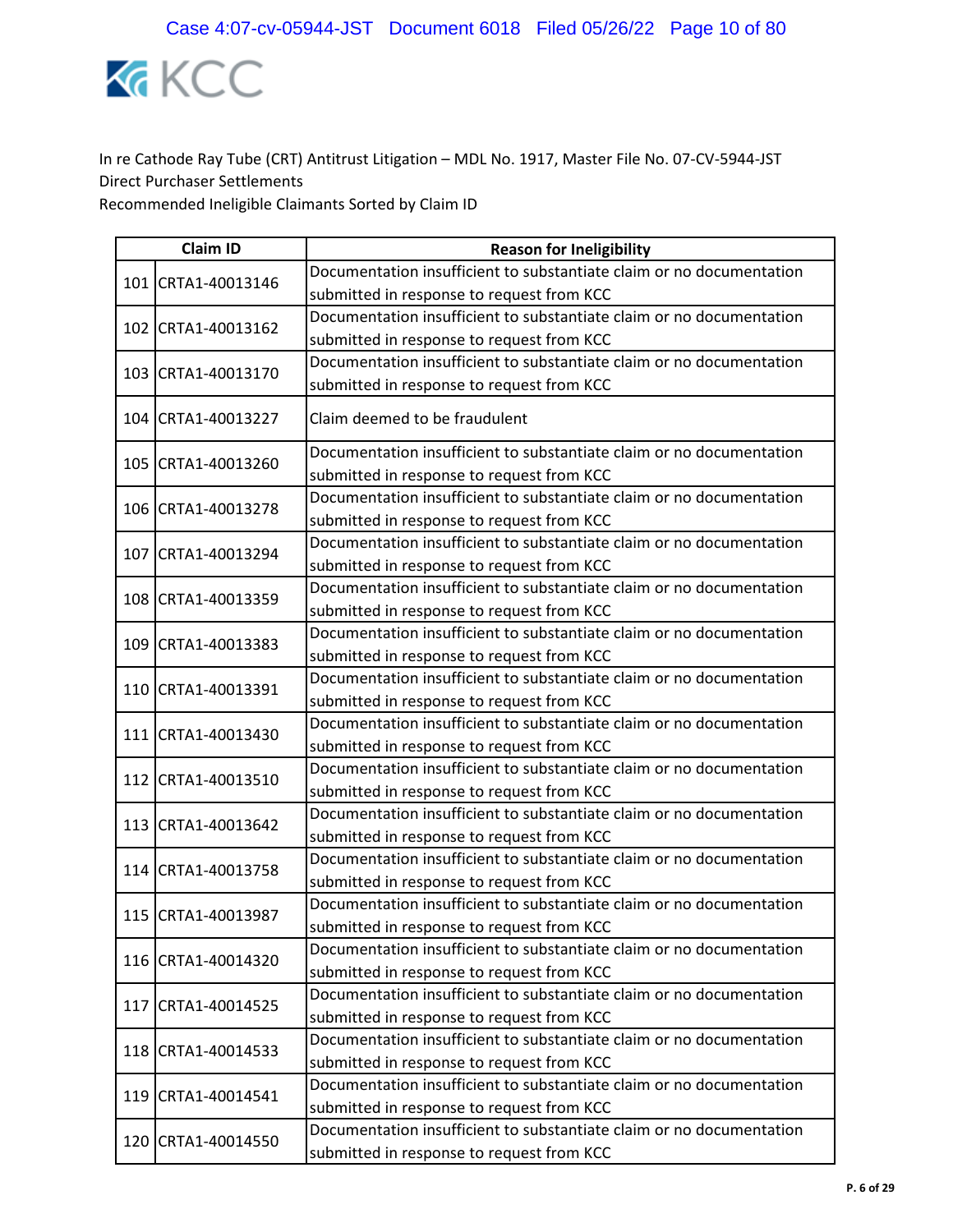

|  | <b>Claim ID</b>    | <b>Reason for Ineligibility</b>                                      |
|--|--------------------|----------------------------------------------------------------------|
|  | 121 CRTA1-40014576 | Documentation insufficient to substantiate claim or no documentation |
|  |                    | submitted in response to request from KCC                            |
|  | 122 CRTA1-40014584 | Documentation insufficient to substantiate claim or no documentation |
|  |                    | submitted in response to request from KCC                            |
|  | 123 CRTA1-40014592 | Documentation insufficient to substantiate claim or no documentation |
|  |                    | submitted in response to request from KCC                            |
|  | 124 CRTA1-40014606 | Documentation insufficient to substantiate claim or no documentation |
|  |                    | submitted in response to request from KCC                            |
|  | 125 CRTA1-40014614 | Documentation insufficient to substantiate claim or no documentation |
|  |                    | submitted in response to request from KCC                            |
|  | 126 CRTA1-40014762 | Documentation insufficient to substantiate claim or no documentation |
|  |                    | submitted in response to request from KCC                            |
|  | 127 CRTA1-40014770 | Documentation insufficient to substantiate claim or no documentation |
|  |                    | submitted in response to request from KCC                            |
|  | 128 CRTA1-40014789 | Documentation insufficient to substantiate claim or no documentation |
|  |                    | submitted in response to request from KCC                            |
|  | 129 CRTA1-40014860 | Indirect and/or non-Defendant purchases                              |
|  |                    | Documentation insufficient to substantiate claim or no documentation |
|  | 130 CRTA1-40015491 | submitted in response to request from KCC                            |
|  | 131 CRTA1-40015505 | Documentation insufficient to substantiate claim or no documentation |
|  |                    | submitted in response to request from KCC                            |
|  | 132 CRTA1-40015513 | Documentation insufficient to substantiate claim or no documentation |
|  |                    | submitted in response to request from KCC                            |
|  | 133 CRTA1-40015521 | Documentation insufficient to substantiate claim or no documentation |
|  |                    | submitted in response to request from KCC                            |
|  |                    | Documentation insufficient to substantiate claim or no documentation |
|  | 134 CRTA1-40015530 | submitted in response to request from KCC                            |
|  | 135 CRTA1-40015548 | Documentation insufficient to substantiate claim or no documentation |
|  |                    | submitted in response to request from KCC                            |
|  |                    | Documentation insufficient to substantiate claim or no documentation |
|  | 136 CRTA1-40015556 | submitted in response to request from KCC                            |
|  |                    | Documentation insufficient to substantiate claim or no documentation |
|  | 137 CRTA1-40015572 | submitted in response to request from KCC                            |
|  |                    | Documentation insufficient to substantiate claim or no documentation |
|  | 138 CRTA1-40015580 | submitted in response to request from KCC                            |
|  |                    | Documentation insufficient to substantiate claim or no documentation |
|  | 139 CRTA1-40015599 | submitted in response to request from KCC                            |
|  |                    | Documentation insufficient to substantiate claim or no documentation |
|  | 140 CRTA1-40015602 | submitted in response to request from KCC                            |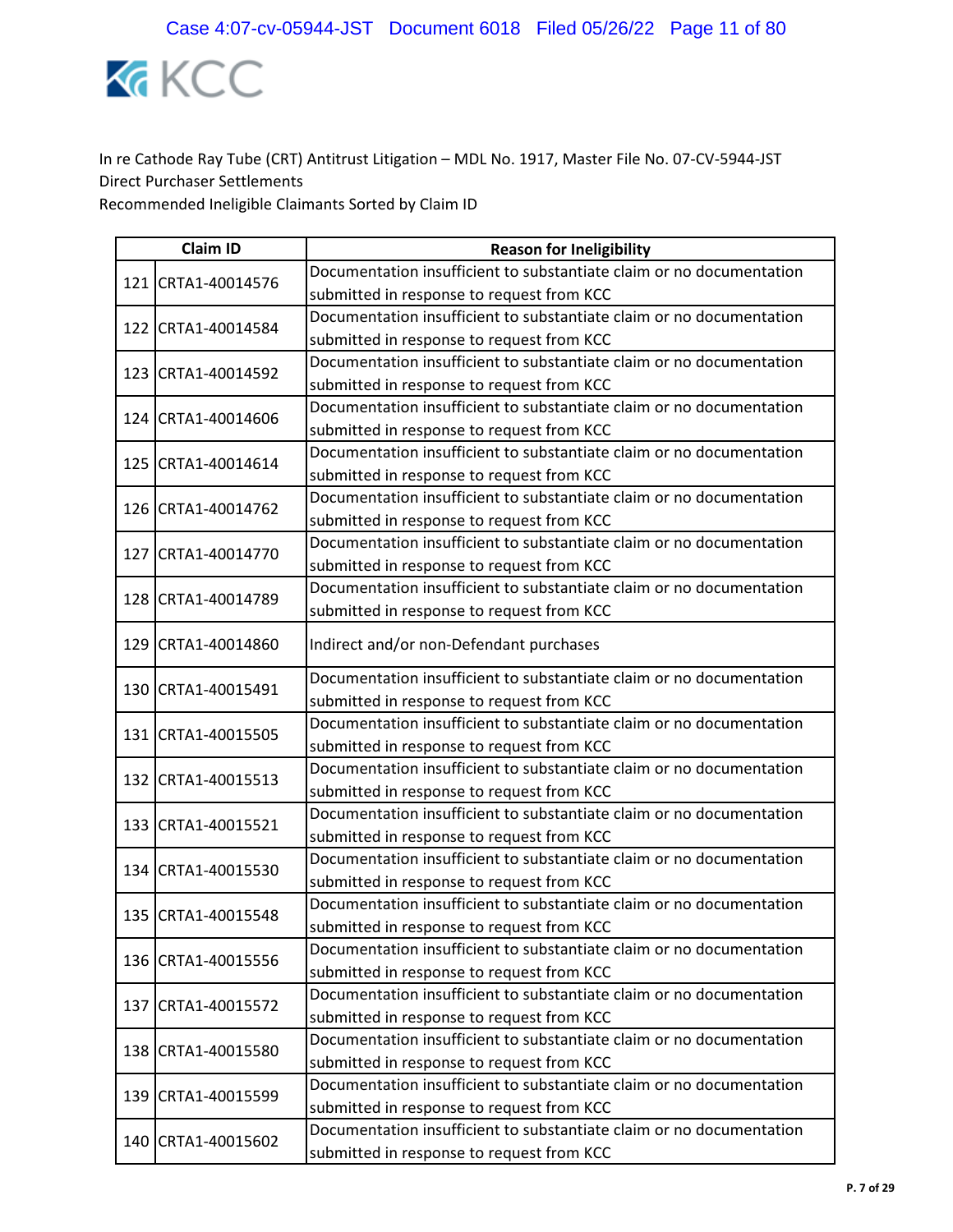

|     | <b>Claim ID</b>      | <b>Reason for Ineligibility</b>                                                                                   |
|-----|----------------------|-------------------------------------------------------------------------------------------------------------------|
|     | 141 CRTA1-40015700   | Documentation insufficient to substantiate claim or no documentation<br>submitted in response to request from KCC |
|     | 142 CRTA1-40157535   | Claim deemed to be fraudulent                                                                                     |
|     | 143 CRTA1-40158019   | Claim deemed to be fraudulent                                                                                     |
|     | 144   CRTA1-40158140 | Documentation insufficient to substantiate claim or no documentation<br>submitted in response to request from KCC |
|     | 145 CRTA1-40158167   | Claim deemed to be fraudulent                                                                                     |
|     | 146 CRTA1-40158213   | Claim deemed to be fraudulent                                                                                     |
|     | 147 CRTA1-40158221   | Claim deemed to be fraudulent                                                                                     |
|     | 148 CRTA1-40158345   | Claim deemed to be fraudulent                                                                                     |
|     | 149 CRTA1-40158370   | Claim deemed to be fraudulent                                                                                     |
|     | 150 CRTA1-40158485   | Claim deemed to be fraudulent                                                                                     |
|     | 151 CRTA1-40158663   | Claim deemed to be fraudulent                                                                                     |
|     | 152 CRTA1-40158671   | Claim deemed to be fraudulent                                                                                     |
|     | 153 CRTA1-40158698   | Claim deemed to be fraudulent                                                                                     |
|     | 154 CRTA1-40158701   | Claim deemed to be fraudulent                                                                                     |
|     | 155 CRTA1-40158736   | Claim deemed to be fraudulent                                                                                     |
| 156 | CRTA1-40158787       | Claim deemed to be fraudulent                                                                                     |
| 157 | CRTA1-40158795       | Claim deemed to be fraudulent                                                                                     |
| 158 | CRTA1-40158825       | Claim deemed to be fraudulent                                                                                     |
|     | 159 CRTA1-40158841   | Claim deemed to be fraudulent                                                                                     |
| 160 | CRTA1-40158868       | Claim deemed to be fraudulent                                                                                     |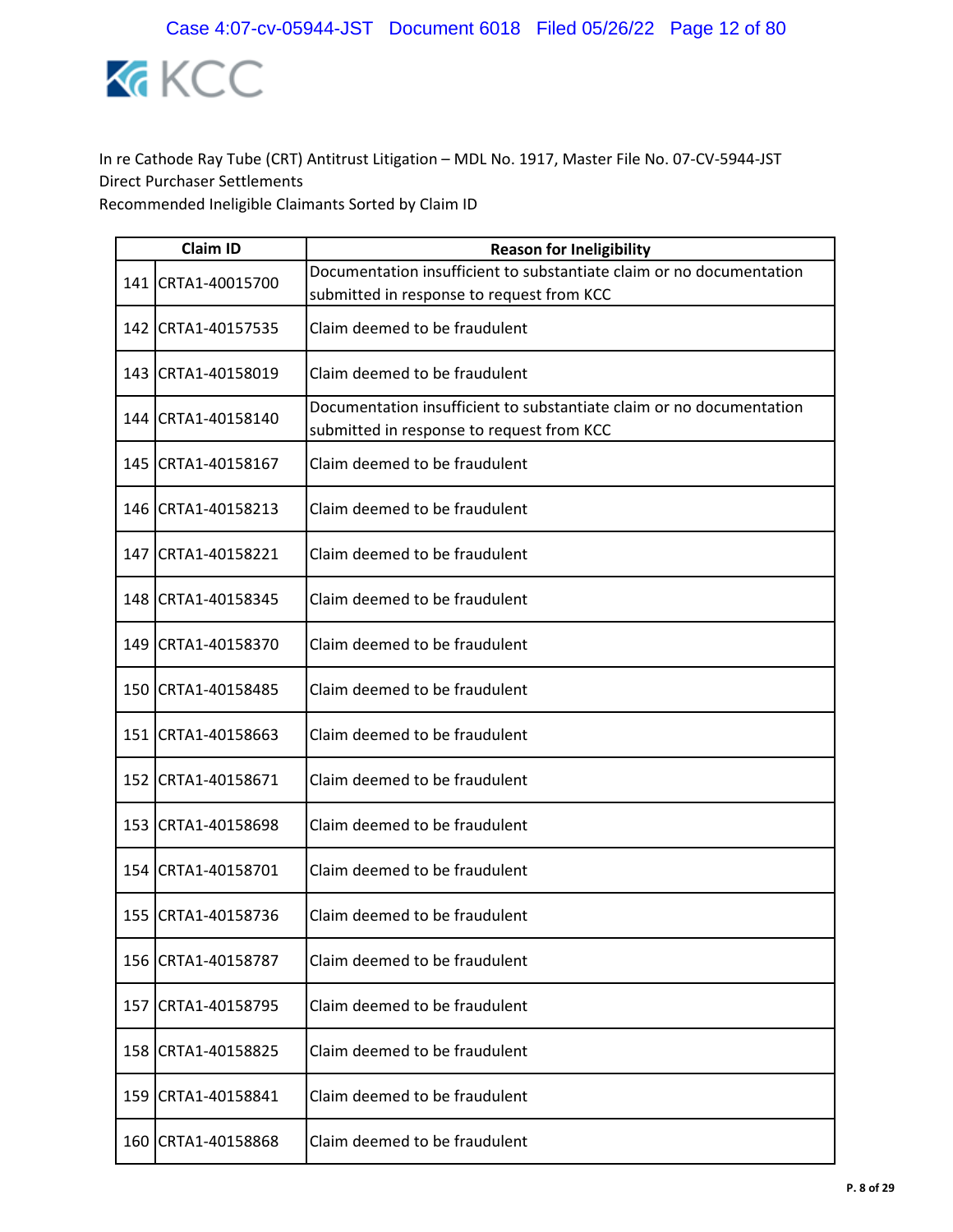

|       | <b>Claim ID</b>    | <b>Reason for Ineligibility</b> |  |
|-------|--------------------|---------------------------------|--|
|       | 161 CRTA1-40158884 | Claim deemed to be fraudulent   |  |
|       | 162 CRTA1-40158914 | Claim deemed to be fraudulent   |  |
|       | 163 CRTA1-40158930 | Claim deemed to be fraudulent   |  |
|       | 164 CRTA1-40158949 | Claim deemed to be fraudulent   |  |
|       | 165 CRTA1-40158965 | Claim deemed to be fraudulent   |  |
|       | 166 CRTA1-40159031 | Claim deemed to be fraudulent   |  |
|       | 167 CRTA1-40159058 | Claim deemed to be fraudulent   |  |
|       | 168 CRTA1-40159074 | Claim deemed to be fraudulent   |  |
| 169   | CRTA1-40159082     | Claim deemed to be fraudulent   |  |
|       | 170 CRTA1-40159090 | Claim deemed to be fraudulent   |  |
|       | 171 CRTA1-40159120 | Claim deemed to be fraudulent   |  |
| 172   | CRTA1-40159139     | Claim deemed to be fraudulent   |  |
|       | 173 CRTA1-40159155 | Claim deemed to be fraudulent   |  |
| 174 l | CRTA1-40159171     | Claim deemed to be fraudulent   |  |
|       | 175 CRTA1-40159236 | Claim deemed to be fraudulent   |  |
| 176   | CRTA1-40159252     | Claim deemed to be fraudulent   |  |
|       | 177 CRTA1-40159260 | Claim deemed to be fraudulent   |  |
| 178   | CRTA1-40159287     | Claim deemed to be fraudulent   |  |
|       | 179 CRTA1-40159295 | Claim deemed to be fraudulent   |  |
| 180   | CRTA1-40159333     | Claim deemed to be fraudulent   |  |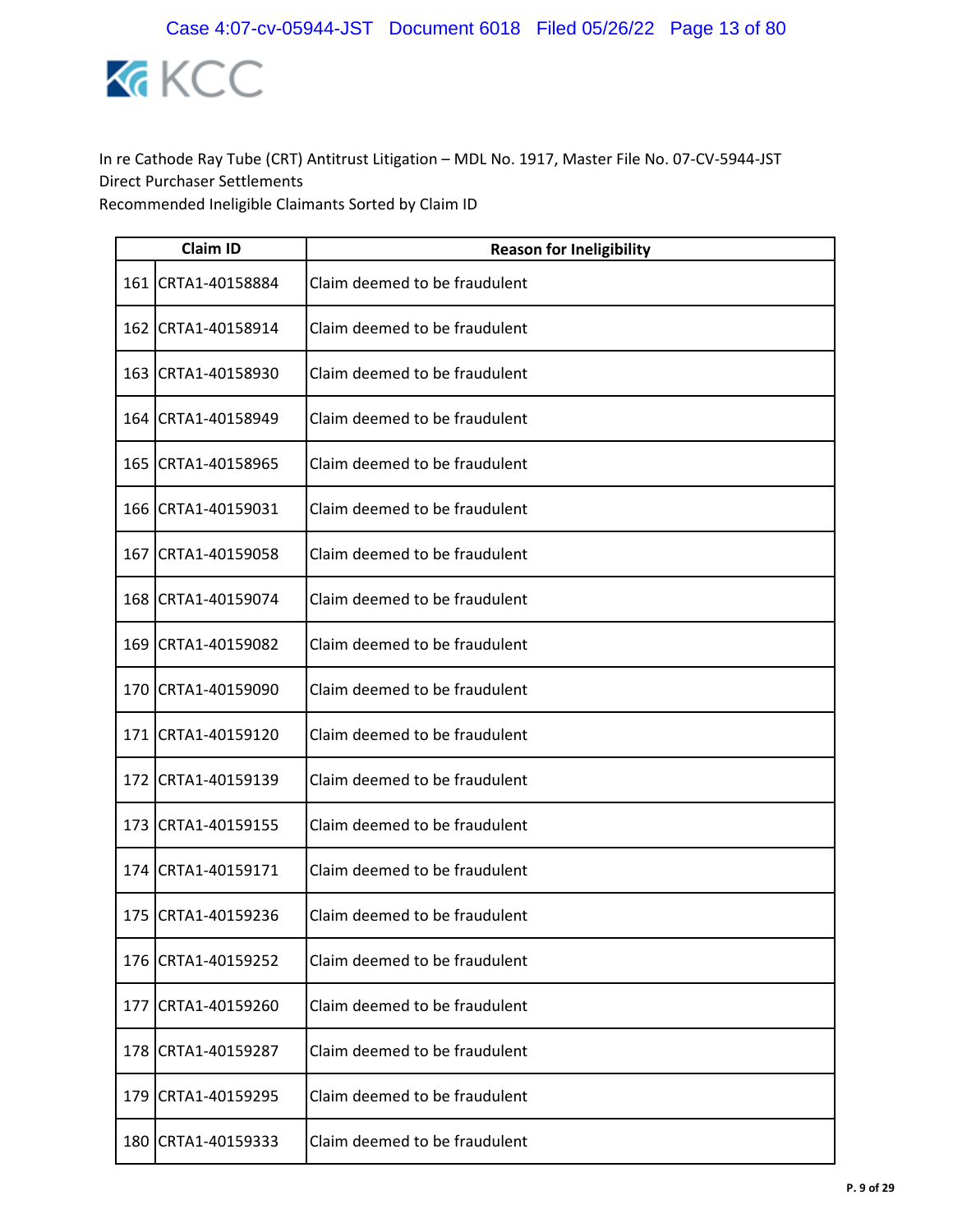

|     | <b>Claim ID</b>    | <b>Reason for Ineligibility</b>                                                                                   |
|-----|--------------------|-------------------------------------------------------------------------------------------------------------------|
|     | 181 CRTA1-40159406 | Claim deemed to be fraudulent                                                                                     |
|     | 182 CRTA1-40159414 | Claim deemed to be fraudulent                                                                                     |
|     | 183 CRTA1-40159430 | Claim deemed to be fraudulent                                                                                     |
|     | 184 CRTA1-40159449 | Claim deemed to be fraudulent                                                                                     |
|     | 185 CRTA1-40159457 | Claim deemed to be fraudulent                                                                                     |
|     | 186 CRTA1-40159490 | Claim deemed to be fraudulent                                                                                     |
| 187 | CRTA1-40159538     | Claim deemed to be fraudulent                                                                                     |
|     | 188 CRTA1-40159554 | Claim deemed to be fraudulent                                                                                     |
| 189 | CRTA1-40159589     | Claim deemed to be fraudulent                                                                                     |
|     | 190 CRTA1-40159597 | Claim deemed to be fraudulent                                                                                     |
|     | 191 CRTA1-40159627 | Claim deemed to be fraudulent                                                                                     |
|     | 192 CRTA1-40159635 | Claim deemed to be fraudulent                                                                                     |
|     | 193 CRTA1-40159678 | Claim deemed to be fraudulent                                                                                     |
|     | 194 CRTA1-40159686 | Claim deemed to be fraudulent                                                                                     |
|     | 195 CRTA1-40159716 | Claim deemed to be fraudulent                                                                                     |
|     | 196 CRTA1-40159724 | Documentation insufficient to substantiate claim or no documentation<br>submitted in response to request from KCC |
|     | 197 CRTA1-40159732 | Claim deemed to be fraudulent                                                                                     |
|     | 198 CRTA1-40159740 | Claim deemed to be fraudulent                                                                                     |
|     | 199 CRTA1-40159759 | Claim deemed to be fraudulent                                                                                     |
| 200 | CRTA1-40159767     | Claim deemed to be fraudulent                                                                                     |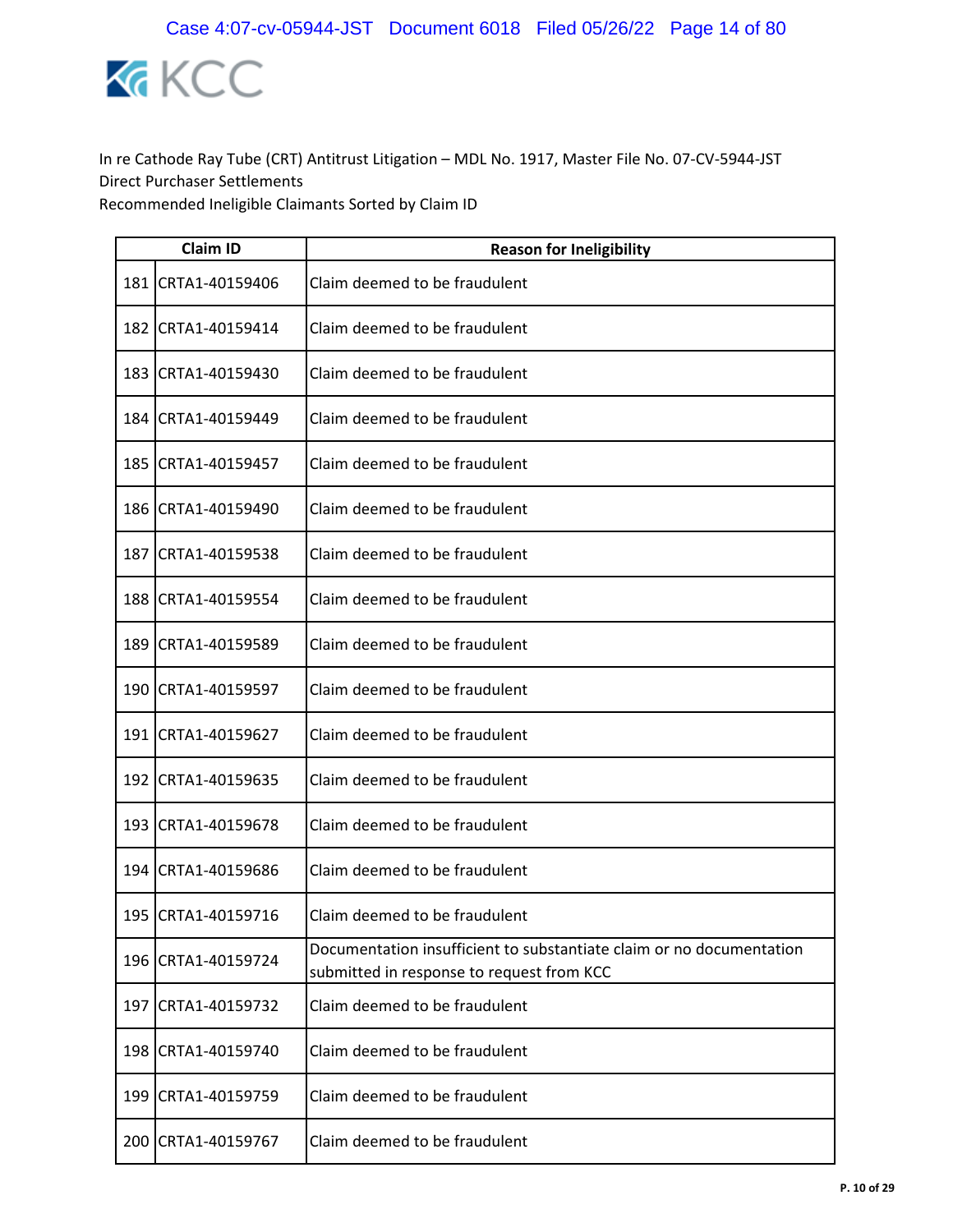

|     | <b>Claim ID</b>    | <b>Reason for Ineligibility</b>                                                                                   |
|-----|--------------------|-------------------------------------------------------------------------------------------------------------------|
|     | 201 CRTA1-40159775 | Claim deemed to be fraudulent                                                                                     |
|     | 202 CRTA1-40159783 | Claim deemed to be fraudulent                                                                                     |
|     | 203 CRTA1-40159813 | Claim deemed to be fraudulent                                                                                     |
|     | 204 CRTA1-40159821 | Documentation insufficient to substantiate claim or no documentation<br>submitted in response to request from KCC |
|     | 205 CRTA1-40159830 | Claim deemed to be fraudulent                                                                                     |
|     | 206 CRTA1-40159848 | Claim deemed to be fraudulent                                                                                     |
| 207 | CRTA1-40159880     | Claim deemed to be fraudulent                                                                                     |
|     | 208 CRTA1-40159899 | Claim deemed to be fraudulent                                                                                     |
|     | 209 CRTA1-40159929 | Claim deemed to be fraudulent                                                                                     |
|     | 210 CRTA1-40159937 | Claim deemed to be fraudulent                                                                                     |
|     | 211 CRTA1-40159945 | Claim deemed to be fraudulent                                                                                     |
|     | 212 CRTA1-40159953 | Claim deemed to be fraudulent                                                                                     |
|     | 213 CRTA1-40159996 | Claim deemed to be fraudulent                                                                                     |
|     | 214 CRTA1-40160021 | Claim deemed to be fraudulent                                                                                     |
|     | 215 CRTA1-40160030 | Claim deemed to be fraudulent                                                                                     |
| 216 | CRTA1-40160048     | Claim deemed to be fraudulent                                                                                     |
| 217 | CRTA1-40160099     | Claim deemed to be fraudulent                                                                                     |
|     | 218 CRTA1-40160102 | Claim deemed to be fraudulent                                                                                     |
|     | 219 CRTA1-40160110 | Claim deemed to be fraudulent                                                                                     |
| 220 | CRTA1-40160129     | Claim deemed to be fraudulent                                                                                     |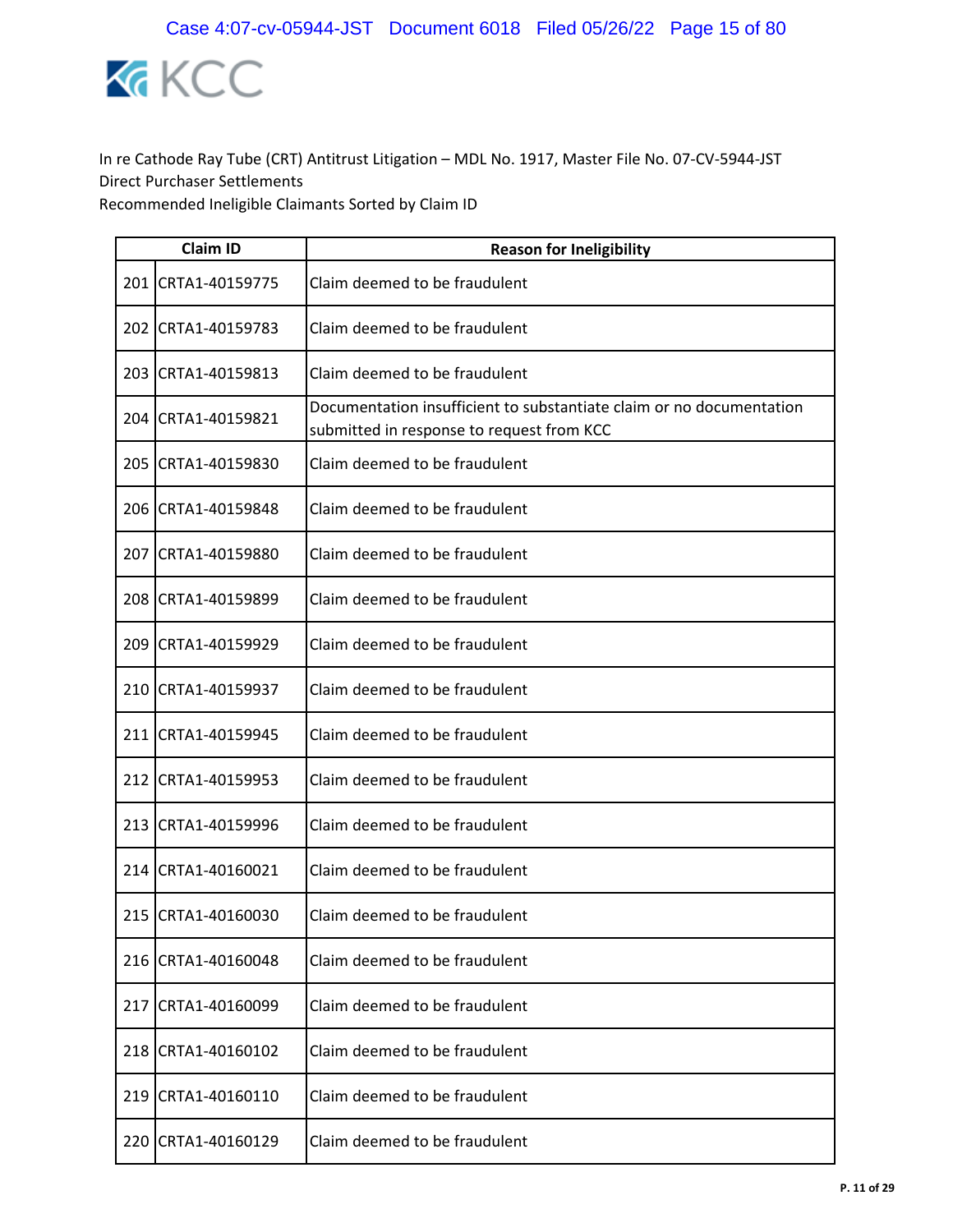

|     | <b>Claim ID</b>    | <b>Reason for Ineligibility</b>                                                                                   |
|-----|--------------------|-------------------------------------------------------------------------------------------------------------------|
|     | 221 CRTA1-40160145 | Claim deemed to be fraudulent                                                                                     |
|     | 222 CRTA1-40160226 | Claim deemed to be fraudulent                                                                                     |
|     | 223 CRTA1-40160234 | Claim deemed to be fraudulent                                                                                     |
|     | 224 CRTA1-40160242 | Claim deemed to be fraudulent                                                                                     |
|     | 225 CRTA1-40160250 | Claim deemed to be fraudulent                                                                                     |
|     | 226 CRTA1-40160269 | Claim deemed to be fraudulent                                                                                     |
| 227 | CRTA1-40160285     | Claim deemed to be fraudulent                                                                                     |
|     | 228 CRTA1-40160293 | Claim deemed to be fraudulent                                                                                     |
|     | 229 CRTA1-40160307 | Claim deemed to be fraudulent                                                                                     |
|     | 230 CRTA1-40160315 | Claim deemed to be fraudulent                                                                                     |
|     | 231 CRTA1-40160323 | Documentation insufficient to substantiate claim or no documentation<br>submitted in response to request from KCC |
|     | 232 CRTA1-40160331 | Claim deemed to be fraudulent                                                                                     |
|     | 233 CRTA1-40160340 | Claim deemed to be fraudulent                                                                                     |
|     | 234 CRTA1-40160374 | Claim deemed to be fraudulent                                                                                     |
|     | 235 CRTA1-40160382 | Claim deemed to be fraudulent                                                                                     |
|     | 236 CRTA1-40160412 | Claim deemed to be fraudulent                                                                                     |
|     | 237 CRTA1-40160420 | Claim deemed to be fraudulent                                                                                     |
| 238 | CRTA1-40160447     | Claim deemed to be fraudulent                                                                                     |
|     | 239 CRTA1-40160455 | Claim deemed to be fraudulent                                                                                     |
| 240 | CRTA1-40160463     | Claim deemed to be fraudulent                                                                                     |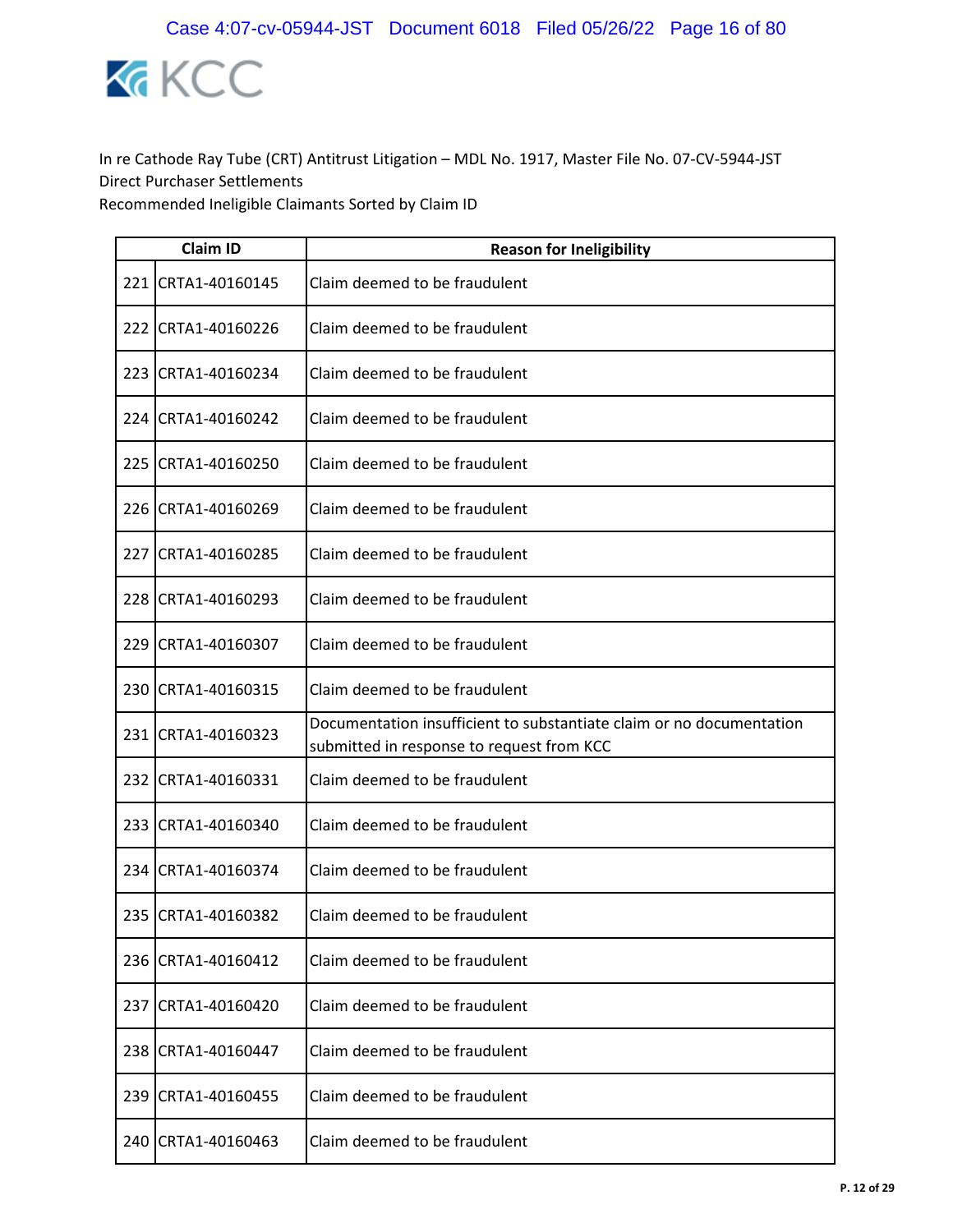

|     | <b>Claim ID</b>     | <b>Reason for Ineligibility</b>                                                                                   |
|-----|---------------------|-------------------------------------------------------------------------------------------------------------------|
|     | 241 CRTA1-40160471  | Claim deemed to be fraudulent                                                                                     |
|     | 242 CRTA1-40160498  | Documentation insufficient to substantiate claim or no documentation<br>submitted in response to request from KCC |
|     | 243 CRTA1-40160501  | Claim deemed to be fraudulent                                                                                     |
|     | 244 ICRTA1-40160510 | Indirect and/or non-Defendant purchases                                                                           |
|     | 245 CRTA1-40160544  | Claim deemed to be fraudulent                                                                                     |
|     | 246 CRTA1-40160552  | Claim deemed to be fraudulent                                                                                     |
|     | 247 CRTA1-40160560  | Claim deemed to be fraudulent                                                                                     |
|     | 248 CRTA1-40160595  | Claim deemed to be fraudulent                                                                                     |
|     | 249 CRTA1-40160609  | Claim deemed to be fraudulent                                                                                     |
|     | 250 CRTA1-40160617  | Claim deemed to be fraudulent                                                                                     |
|     | 251 CRTA1-40160625  | Claim deemed to be fraudulent                                                                                     |
|     | 252 CRTA1-40160633  | Indirect and/or non-Defendant purchases                                                                           |
|     | 253 CRTA1-40160641  | Claim deemed to be fraudulent                                                                                     |
|     | 254 CRTA1-40160650  | Claim deemed to be fraudulent                                                                                     |
|     | 255 CRTA1-40160684  | Claim deemed to be fraudulent                                                                                     |
|     | 256 CRTA1-40160692  | Indirect and/or non-Defendant purchases                                                                           |
|     | 257 CRTA1-40160781  | Claim deemed to be fraudulent                                                                                     |
| 258 | CRTA1-40160790      | Claim deemed to be fraudulent                                                                                     |
|     | 259 CRTA1-40160803  | Claim deemed to be fraudulent                                                                                     |
| 260 | CRTA1-40160811      | Claim deemed to be fraudulent                                                                                     |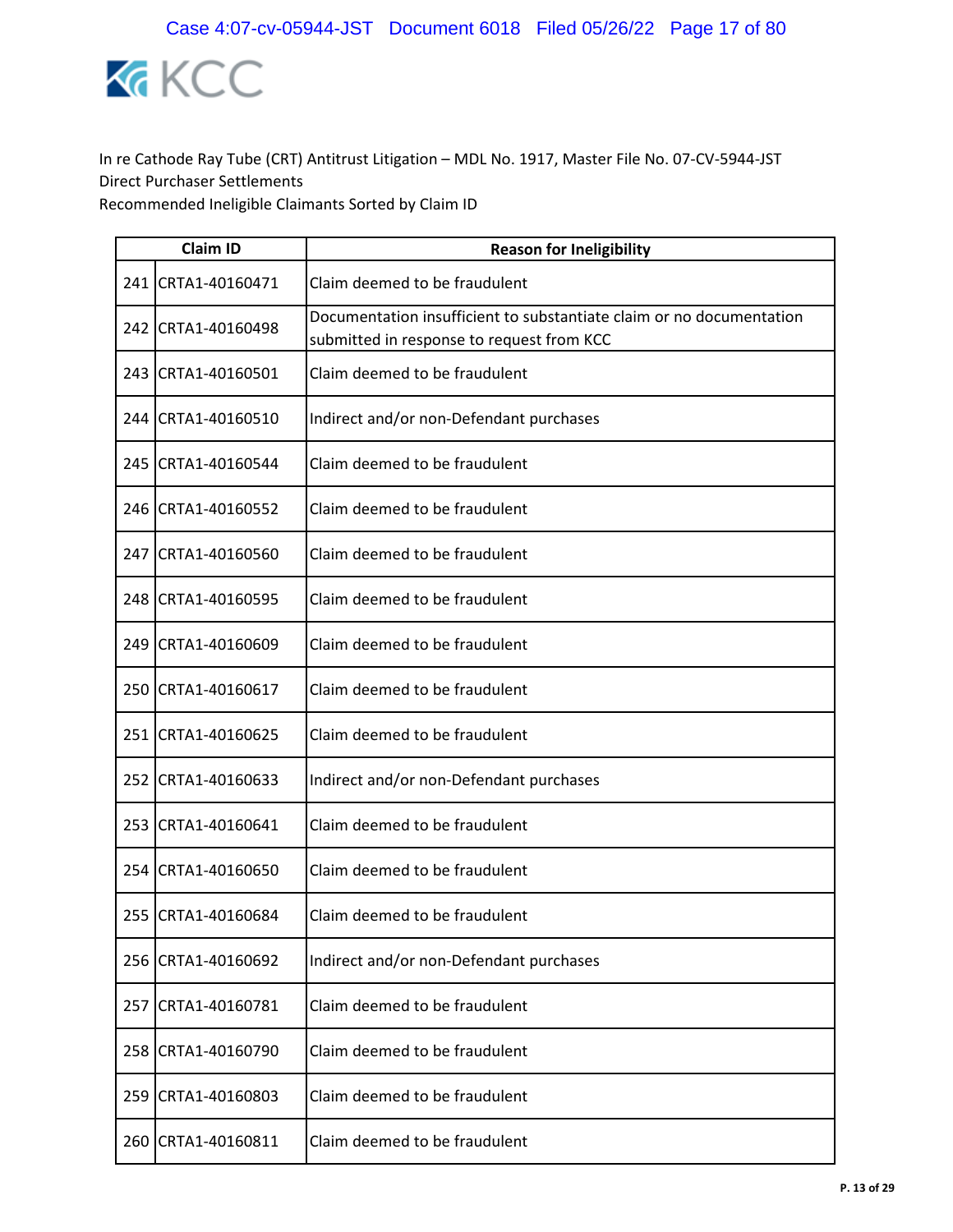

|     | <b>Claim ID</b>    | <b>Reason for Ineligibility</b>         |
|-----|--------------------|-----------------------------------------|
|     | 261 CRTA1-40160820 | Claim deemed to be fraudulent           |
|     | 262 CRTA1-40160838 | Indirect and/or non-Defendant purchases |
|     | 263 CRTA1-40160862 | Claim deemed to be fraudulent           |
|     | 264 CRTA1-40160870 | Claim deemed to be fraudulent           |
|     | 265 CRTA1-40160897 | Claim deemed to be fraudulent           |
|     | 266 CRTA1-40160900 | Indirect and/or non-Defendant purchases |
| 267 | CRTA1-40160919     | Indirect and/or non-Defendant purchases |
|     | 268 CRTA1-40160927 | Claim deemed to be fraudulent           |
| 269 | CRTA1-40160935     | Claim deemed to be fraudulent           |
|     | 270 CRTA1-40160943 | Claim deemed to be fraudulent           |
|     | 271 CRTA1-40160951 | Claim deemed to be fraudulent           |
| 272 | CRTA1-40160960     | Indirect and/or non-Defendant purchases |
|     | 273 CRTA1-40160978 | Claim deemed to be fraudulent           |
| 274 | CRTA1-40160986     | Claim deemed to be fraudulent           |
|     | 275 CRTA1-40160994 | Claim deemed to be fraudulent           |
| 276 | CRTA1-40161001     | Claim deemed to be fraudulent           |
| 277 | CRTA1-40161010     | Indirect and/or non-Defendant purchases |
| 278 | CRTA1-40161028     | Claim deemed to be fraudulent           |
| 279 | CRTA1-40161044     | Indirect and/or non-Defendant purchases |
| 280 | CRTA1-40161052     | Indirect and/or non-Defendant purchases |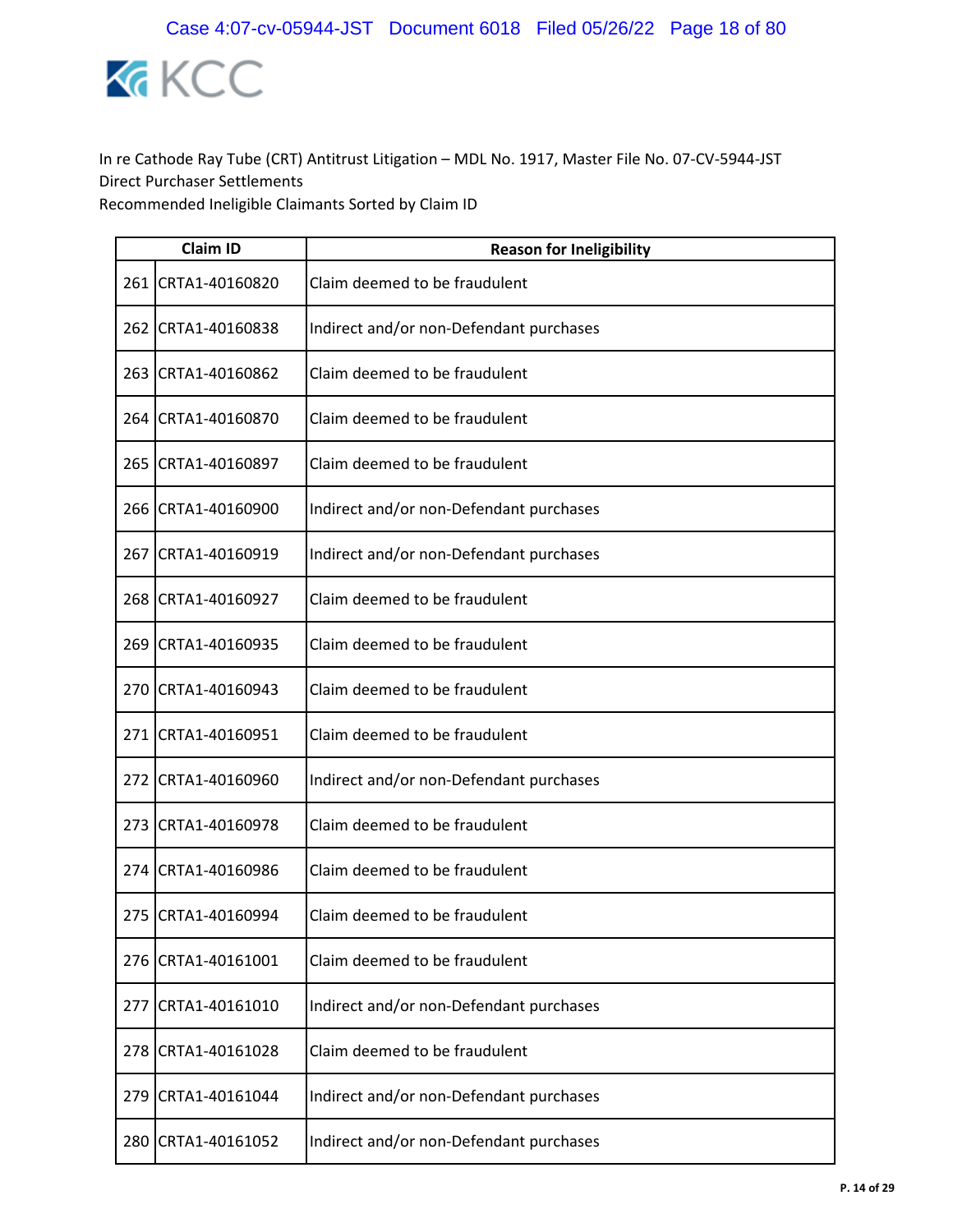

|     | <b>Claim ID</b>    | <b>Reason for Ineligibility</b>                                                                                   |
|-----|--------------------|-------------------------------------------------------------------------------------------------------------------|
| 281 | CRTA1-40161060     | Indirect and/or non-Defendant purchases                                                                           |
| 282 | CRTA1-40161079     | Indirect and/or non-Defendant purchases                                                                           |
| 283 | CRTA1-40161087     | Indirect and/or non-Defendant purchases                                                                           |
| 284 | CRTA1-40161109     | Claim deemed to be fraudulent                                                                                     |
| 285 | CRTA1-40161117     | Claim deemed to be fraudulent                                                                                     |
|     | 286 CRTA1-40161125 | Indirect and/or non-Defendant purchases                                                                           |
| 287 | CRTA1-40161133     | Claim deemed to be fraudulent                                                                                     |
|     | 288 CRTA1-40161141 | Indirect and/or non-Defendant purchases                                                                           |
| 289 | CRTA1-40161150     | Claim deemed to be fraudulent                                                                                     |
|     | 290 CRTA1-40161168 | Indirect and/or non-Defendant purchases                                                                           |
|     | 291 CRTA1-40161176 | Claim deemed to be fraudulent                                                                                     |
| 292 | CRTA1-40161184     | Indirect and/or non-Defendant purchases                                                                           |
| 293 | CRTA1-40161192     | Indirect and/or non-Defendant purchases                                                                           |
| 294 | CRTA1-40161206     | Claim deemed to be fraudulent                                                                                     |
| 295 | CRTA1-40161214     | Indirect and/or non-Defendant purchases                                                                           |
| 296 | CRTA1-40161222     | Claim deemed to be fraudulent                                                                                     |
|     | 297 CRTA1-40161230 | Claim deemed to be fraudulent                                                                                     |
| 298 | CRTA1-40161346     | Documentation insufficient to substantiate claim or no documentation<br>submitted in response to request from KCC |
| 299 | CRTA1-40161389     | Documentation insufficient to substantiate claim or no documentation<br>submitted in response to request from KCC |
| 300 | CRTA1-40161397     | Documentation insufficient to substantiate claim or no documentation<br>submitted in response to request from KCC |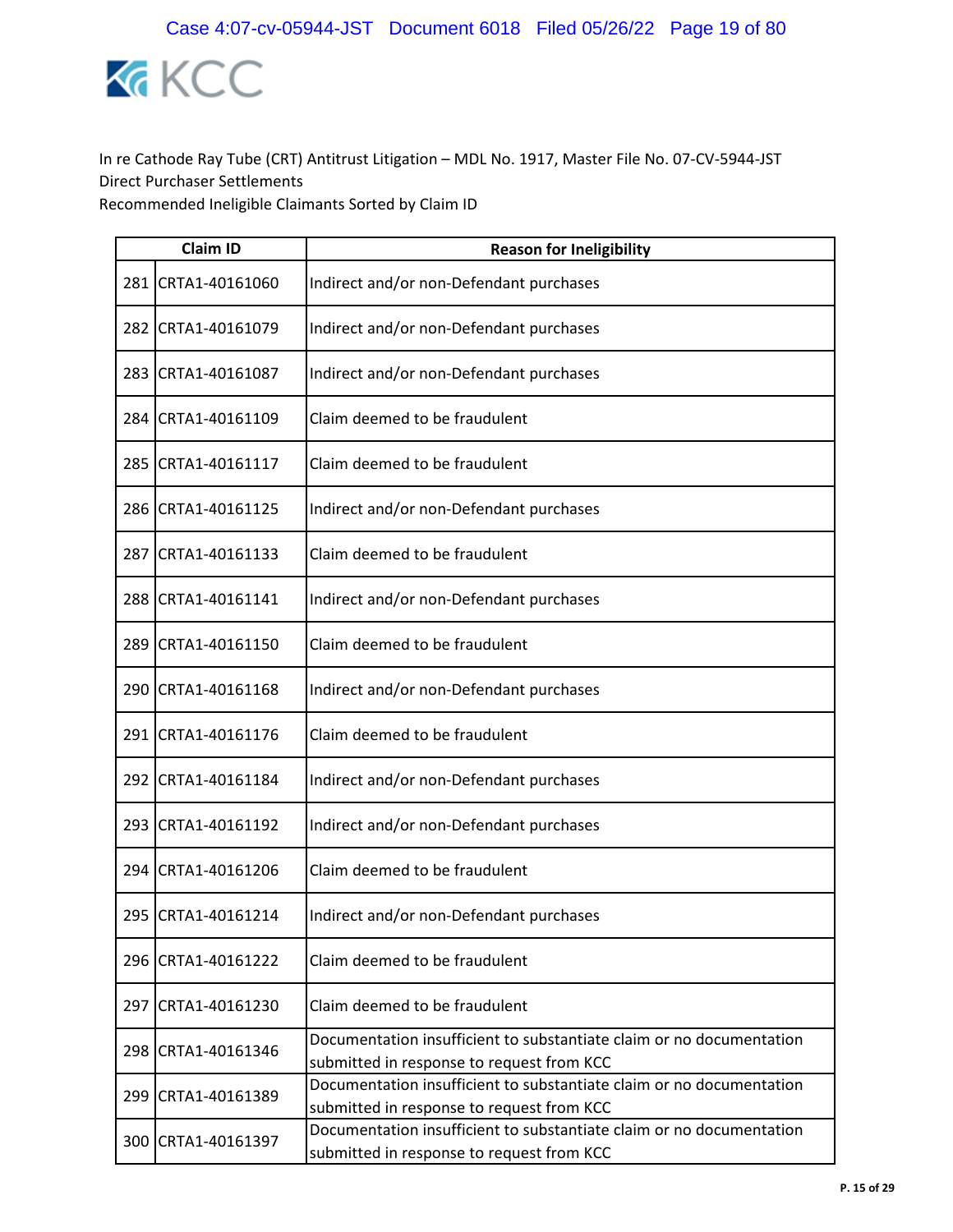

| <b>Claim ID</b>    | <b>Reason for Ineligibility</b>                                                                                   |
|--------------------|-------------------------------------------------------------------------------------------------------------------|
| 301 CRTA1-40161419 | Claim deemed to be fraudulent                                                                                     |
| 302 CRTA1-40161427 | Claim deemed to be fraudulent                                                                                     |
| 303 CRTA1-40161435 | Indirect and/or non-Defendant purchases                                                                           |
| 304 CRTA1-40161486 | Claim deemed to be fraudulent                                                                                     |
| 305 CRTA1-40161508 | Claim deemed to be fraudulent                                                                                     |
| 306 CRTA1-40161516 | Claim deemed to be fraudulent                                                                                     |
| 307 CRTA1-40161753 | Claim deemed to be fraudulent                                                                                     |
| 308 CRTA1-40161800 | Documentation insufficient to substantiate claim or no documentation<br>submitted in response to request from KCC |
| 309 CRTA1-40161818 | Documentation insufficient to substantiate claim or no documentation<br>submitted in response to request from KCC |
| 310 CRTA1-40161826 | Documentation insufficient to substantiate claim or no documentation<br>submitted in response to request from KCC |
| 311 CRTA1-40161834 | Documentation insufficient to substantiate claim or no documentation<br>submitted in response to request from KCC |
| 312 CRTA1-40161842 | Documentation insufficient to substantiate claim or no documentation<br>submitted in response to request from KCC |
| 313 CRTA1-40161850 | Documentation insufficient to substantiate claim or no documentation<br>submitted in response to request from KCC |
| 314 CRTA1-40161869 | Documentation insufficient to substantiate claim or no documentation<br>submitted in response to request from KCC |
| 315 CRTA1-40161877 | Documentation insufficient to substantiate claim or no documentation<br>submitted in response to request from KCC |
| 316 CRTA1-40161885 | Documentation insufficient to substantiate claim or no documentation<br>submitted in response to request from KCC |
| 317 CRTA1-40161893 | Documentation insufficient to substantiate claim or no documentation<br>submitted in response to request from KCC |
| 318 CRTA1-40161907 | Documentation insufficient to substantiate claim or no documentation<br>submitted in response to request from KCC |
| 319 CRTA1-40161915 | Documentation insufficient to substantiate claim or no documentation<br>submitted in response to request from KCC |
| 320 CRTA1-40161923 | Documentation insufficient to substantiate claim or no documentation<br>submitted in response to request from KCC |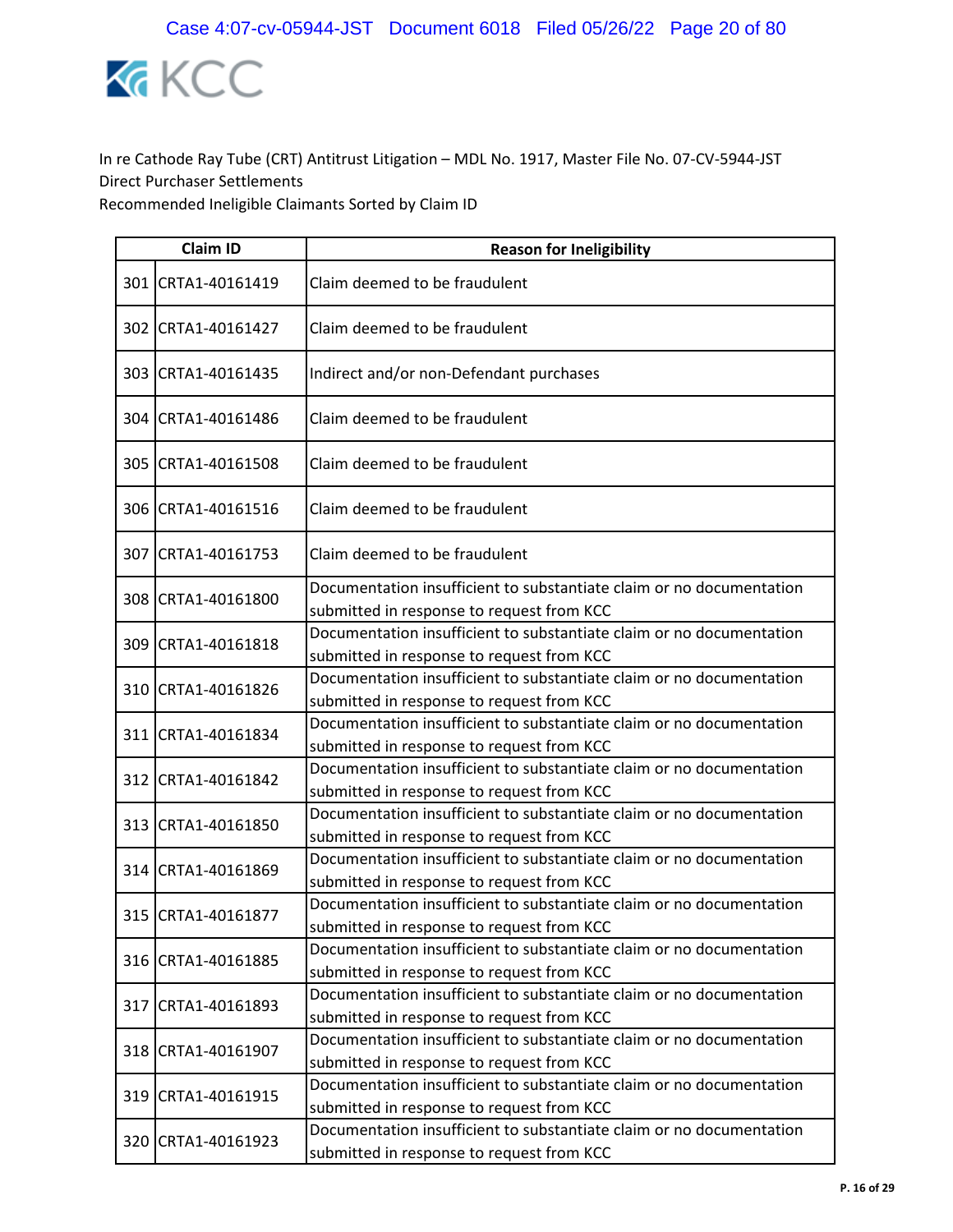

|  | <b>Claim ID</b>    | <b>Reason for Ineligibility</b>                                      |
|--|--------------------|----------------------------------------------------------------------|
|  | 321 CRTA1-40161931 | Documentation insufficient to substantiate claim or no documentation |
|  |                    | submitted in response to request from KCC                            |
|  | 322 CRTA1-40161940 | Documentation insufficient to substantiate claim or no documentation |
|  |                    | submitted in response to request from KCC                            |
|  | 323 CRTA1-40161958 | Documentation insufficient to substantiate claim or no documentation |
|  |                    | submitted in response to request from KCC                            |
|  | 324 CRTA1-40161966 | Documentation insufficient to substantiate claim or no documentation |
|  |                    | submitted in response to request from KCC                            |
|  | 325 CRTA1-40161974 | Documentation insufficient to substantiate claim or no documentation |
|  |                    | submitted in response to request from KCC                            |
|  | 326 CRTA1-40161982 | Documentation insufficient to substantiate claim or no documentation |
|  |                    | submitted in response to request from KCC                            |
|  | 327 CRTA1-40161990 | Documentation insufficient to substantiate claim or no documentation |
|  |                    | submitted in response to request from KCC                            |
|  | 328 CRTA1-40162008 | Documentation insufficient to substantiate claim or no documentation |
|  |                    | submitted in response to request from KCC                            |
|  | 329 CRTA1-40162016 | Documentation insufficient to substantiate claim or no documentation |
|  |                    | submitted in response to request from KCC                            |
|  | 330 CRTA1-40162024 | Documentation insufficient to substantiate claim or no documentation |
|  |                    | submitted in response to request from KCC                            |
|  | 331 CRTA1-40162032 | Documentation insufficient to substantiate claim or no documentation |
|  |                    | submitted in response to request from KCC                            |
|  | 332 CRTA1-40162040 | Documentation insufficient to substantiate claim or no documentation |
|  |                    | submitted in response to request from KCC                            |
|  | 333 CRTA1-40162059 | Documentation insufficient to substantiate claim or no documentation |
|  |                    | submitted in response to request from KCC                            |
|  | 334 CRTA1-40162067 | Documentation insufficient to substantiate claim or no documentation |
|  |                    | submitted in response to request from KCC                            |
|  | 335 CRTA1-40162075 | Documentation insufficient to substantiate claim or no documentation |
|  |                    | submitted in response to request from KCC                            |
|  | 336 CRTA1-40162083 | Documentation insufficient to substantiate claim or no documentation |
|  |                    | submitted in response to request from KCC                            |
|  | 337 CRTA1-40162091 | Documentation insufficient to substantiate claim or no documentation |
|  |                    | submitted in response to request from KCC                            |
|  | 338 CRTA1-40162105 | Documentation insufficient to substantiate claim or no documentation |
|  |                    | submitted in response to request from KCC                            |
|  | 339 CRTA1-40162113 | Documentation insufficient to substantiate claim or no documentation |
|  |                    | submitted in response to request from KCC                            |
|  | 340 CRTA1-40162121 | Documentation insufficient to substantiate claim or no documentation |
|  |                    | submitted in response to request from KCC                            |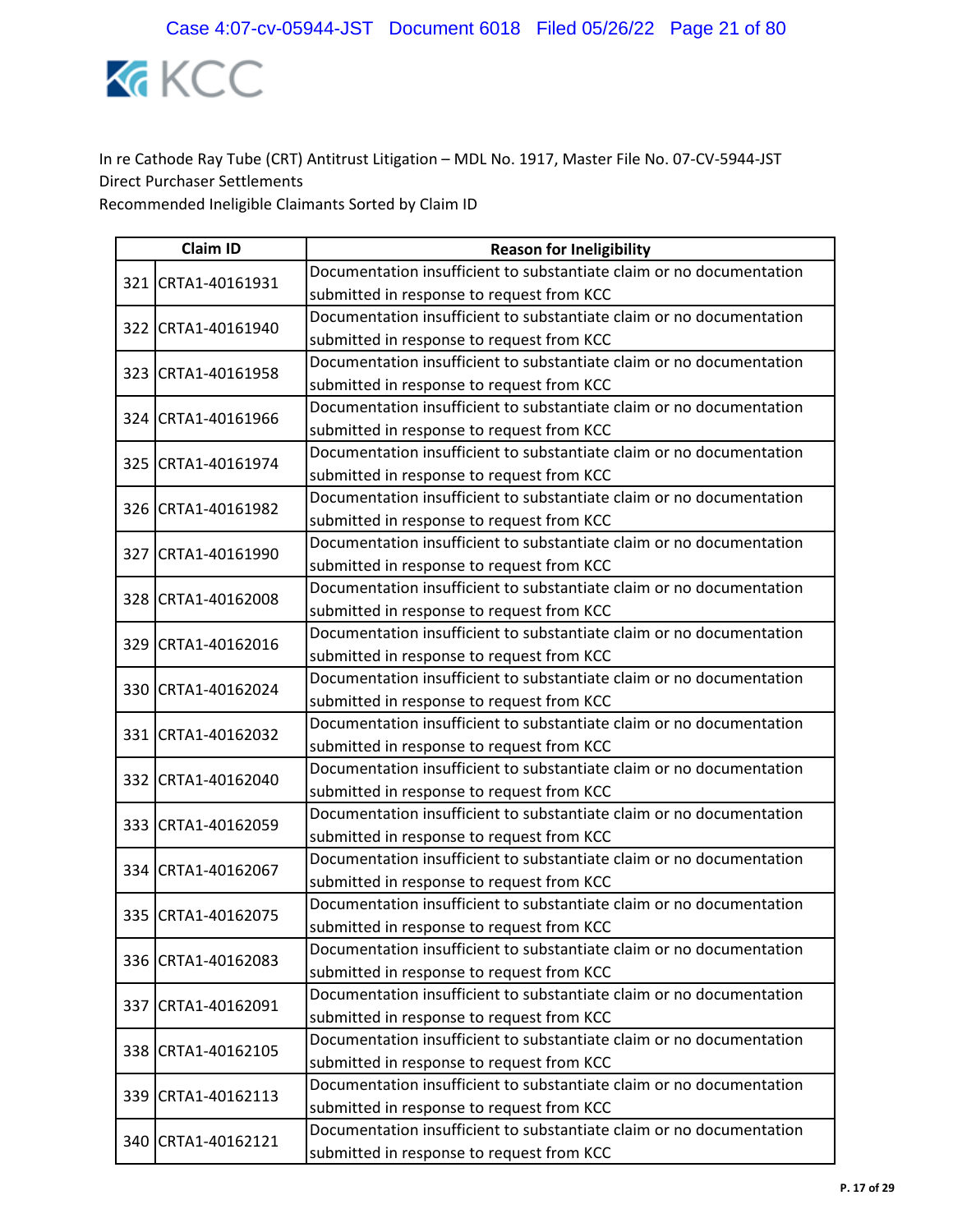

|     | <b>Claim ID</b>    | <b>Reason for Ineligibility</b>                                                                                   |
|-----|--------------------|-------------------------------------------------------------------------------------------------------------------|
|     | 341 CRTA1-40162130 | Documentation insufficient to substantiate claim or no documentation                                              |
|     |                    | submitted in response to request from KCC                                                                         |
|     | 342 CRTA1-40162148 | Documentation insufficient to substantiate claim or no documentation                                              |
|     |                    | submitted in response to request from KCC                                                                         |
|     | 343 CRTA1-40162156 | Documentation insufficient to substantiate claim or no documentation                                              |
|     |                    | submitted in response to request from KCC                                                                         |
|     | 344 CRTA1-40162164 | Documentation insufficient to substantiate claim or no documentation                                              |
|     |                    | submitted in response to request from KCC                                                                         |
|     | 345 CRTA1-40162172 | Documentation insufficient to substantiate claim or no documentation                                              |
|     |                    | submitted in response to request from KCC                                                                         |
|     | 346 CRTA1-40162180 | Documentation insufficient to substantiate claim or no documentation                                              |
|     |                    | submitted in response to request from KCC                                                                         |
|     | 347 CRTA1-40162199 | Documentation insufficient to substantiate claim or no documentation                                              |
|     |                    | submitted in response to request from KCC                                                                         |
|     | 348 CRTA1-40162202 | Documentation insufficient to substantiate claim or no documentation                                              |
|     |                    | submitted in response to request from KCC                                                                         |
|     | 349 CRTA1-40162210 | Documentation insufficient to substantiate claim or no documentation                                              |
|     |                    | submitted in response to request from KCC                                                                         |
|     | 350 CRTA1-40162229 | Documentation insufficient to substantiate claim or no documentation                                              |
|     |                    | submitted in response to request from KCC                                                                         |
|     | 351 CRTA1-40162237 | Documentation insufficient to substantiate claim or no documentation                                              |
|     |                    | submitted in response to request from KCC                                                                         |
|     | 352 CRTA1-40162245 | Documentation insufficient to substantiate claim or no documentation                                              |
|     |                    | submitted in response to request from KCC                                                                         |
|     | 353 CRTA1-40162288 | Claim deemed to be fraudulent                                                                                     |
|     |                    | Documentation insufficient to substantiate claim or no documentation                                              |
|     | 354 CRTA1-40162385 | submitted in response to request from KCC                                                                         |
|     | 355 CRTA1-40162423 | Claim deemed to be fraudulent                                                                                     |
| 356 | CRTA1-40162490     | Claim deemed to be fraudulent                                                                                     |
| 357 | CRTA1-40162512     | Documentation insufficient to substantiate claim or no documentation<br>submitted in response to request from KCC |
| 358 | CRTA1-40162580     | Claim deemed to be fraudulent                                                                                     |
|     | 359 CRTA1-40162660 | Claim deemed to be fraudulent                                                                                     |
|     | 360 CRTA1-40162687 | Claim deemed to be fraudulent                                                                                     |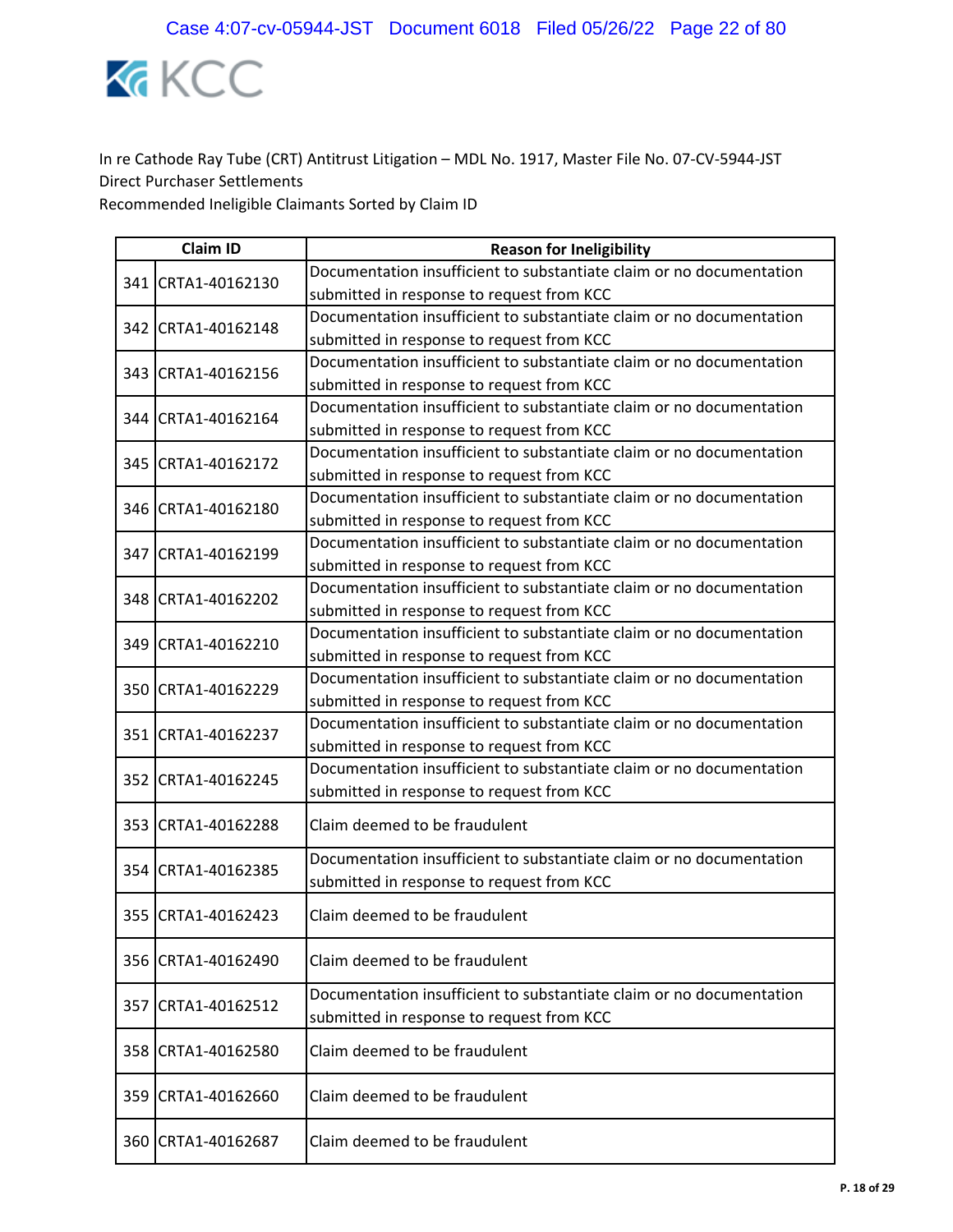

|     | <b>Claim ID</b>     | <b>Reason for Ineligibility</b>                                                                                   |
|-----|---------------------|-------------------------------------------------------------------------------------------------------------------|
|     | 361 CRTA1-40162695  | Claim deemed to be fraudulent                                                                                     |
|     | 362 ICRTA1-40162709 | Claim deemed to be fraudulent                                                                                     |
|     | 363 CRTA1-40162776  | Claim deemed to be fraudulent                                                                                     |
|     | 364 CRTA1-40162792  | Documentation insufficient to substantiate claim or no documentation<br>submitted in response to request from KCC |
|     | 365 CRTA1-40162806  | Documentation insufficient to substantiate claim or no documentation<br>submitted in response to request from KCC |
|     | 366 CRTA1-40162814  | Documentation insufficient to substantiate claim or no documentation<br>submitted in response to request from KCC |
|     | 367 CRTA1-40162822  | Claim deemed to be fraudulent                                                                                     |
|     | 368 CRTA1-40162830  | Claim deemed to be fraudulent                                                                                     |
|     | 369 CRTA1-40162849  | Claim deemed to be fraudulent                                                                                     |
|     | 370 CRTA1-40163063  | Documentation insufficient to substantiate claim or no documentation<br>submitted in response to request from KCC |
|     | 371 CRTA1-40163110  | Documentation insufficient to substantiate claim or no documentation<br>submitted in response to request from KCC |
|     | 372 CRTA1-40163306  | Claim deemed to be fraudulent                                                                                     |
|     | 373 CRTA1-40163314  | Claim deemed to be fraudulent                                                                                     |
|     | 374 CRTA1-40163322  | Claim deemed to be fraudulent                                                                                     |
|     | 375 CRTA1-40163330  | Claim deemed to be fraudulent                                                                                     |
| 376 | CRTA1-40163349      | Claim deemed to be fraudulent                                                                                     |
| 377 | CRTA1-40163357      | Claim deemed to be fraudulent                                                                                     |
| 378 | CRTA1-40163365      | Claim deemed to be fraudulent                                                                                     |
| 379 | CRTA1-40163373      | Claim deemed to be fraudulent                                                                                     |
| 380 | CRTA1-40163381      | Claim deemed to be fraudulent                                                                                     |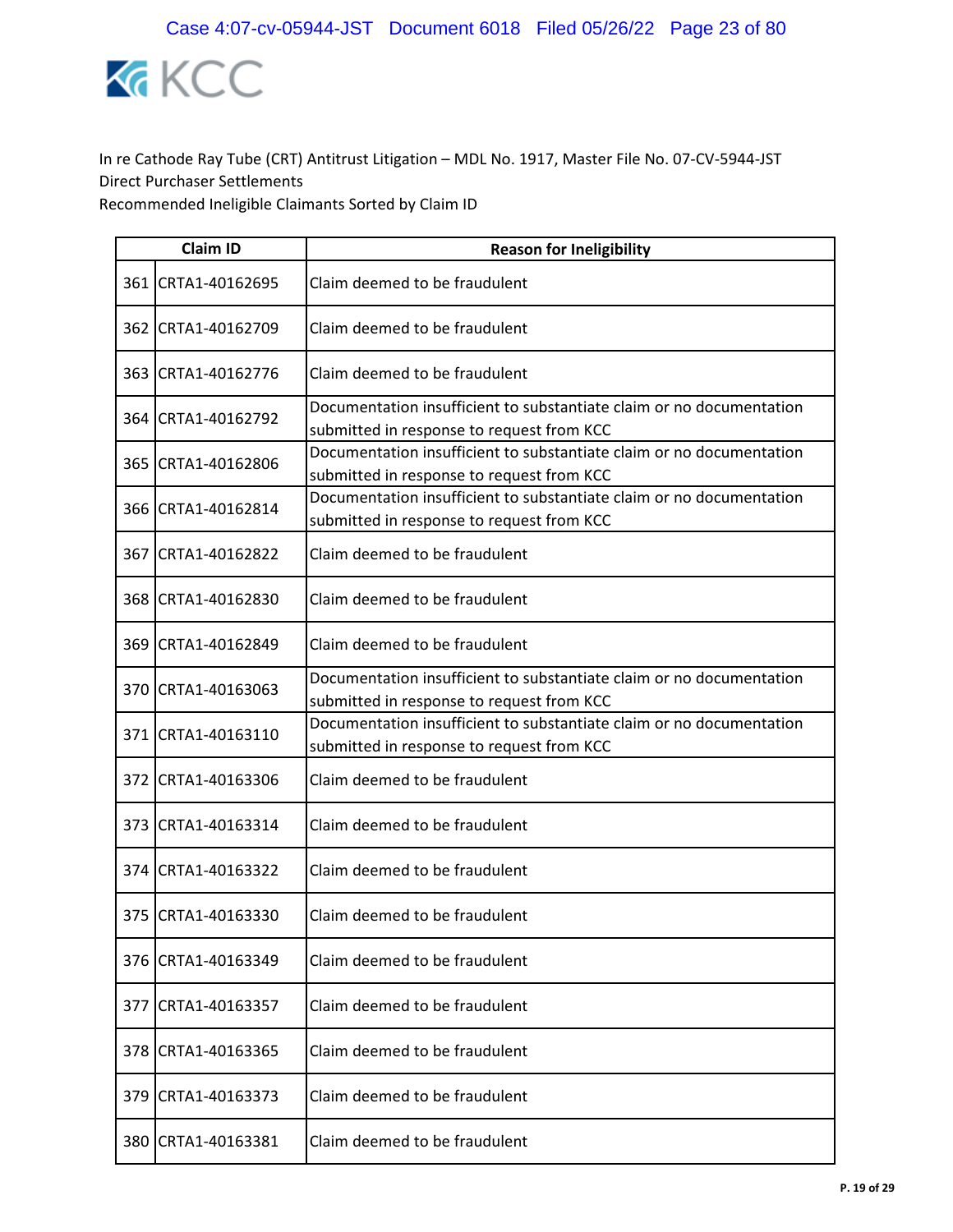

|     | <b>Claim ID</b>    | <b>Reason for Ineligibility</b>                                                                                   |
|-----|--------------------|-------------------------------------------------------------------------------------------------------------------|
| 381 | CRTA1-40163390     | Claim deemed to be fraudulent                                                                                     |
|     | 382 CRTA1-40163403 | Claim deemed to be fraudulent                                                                                     |
|     | 383 CRTA1-40163411 | Claim deemed to be fraudulent                                                                                     |
|     | 384 CRTA1-40163420 | Claim deemed to be fraudulent                                                                                     |
|     | 385 CRTA1-40163438 | Claim deemed to be fraudulent                                                                                     |
|     | 386 CRTA1-40163560 | Claim deemed to be fraudulent                                                                                     |
| 387 | CRTA1-40163616     | Claim deemed to be fraudulent                                                                                     |
|     | 388 CRTA1-40163624 | Claim deemed to be fraudulent                                                                                     |
| 389 | CRTA1-40163640     | Claim deemed to be fraudulent                                                                                     |
|     | 390 CRTA1-40163659 | Claim deemed to be fraudulent                                                                                     |
|     | 391 CRTA1-40163667 | Claim deemed to be fraudulent                                                                                     |
|     | 392 CRTA1-40163675 | Claim deemed to be fraudulent                                                                                     |
|     | 393 CRTA1-40163683 | Claim deemed to be fraudulent                                                                                     |
|     | 394 CRTA1-40163713 | Claim deemed to be fraudulent                                                                                     |
| 395 | CRTA1-70000069     | Claim deemed to be fraudulent                                                                                     |
|     | 396 CRTA1-70000077 | Claim deemed to be fraudulent                                                                                     |
|     | 397 CRTA1-70000085 | Claim deemed to be fraudulent                                                                                     |
| 398 | CRTA1-70000093     | Claim deemed to be fraudulent                                                                                     |
|     | 399 CRTA1-70000107 | Claim deemed to be fraudulent                                                                                     |
| 400 | CRTA1-70000212     | Documentation insufficient to substantiate claim or no documentation<br>submitted in response to request from KCC |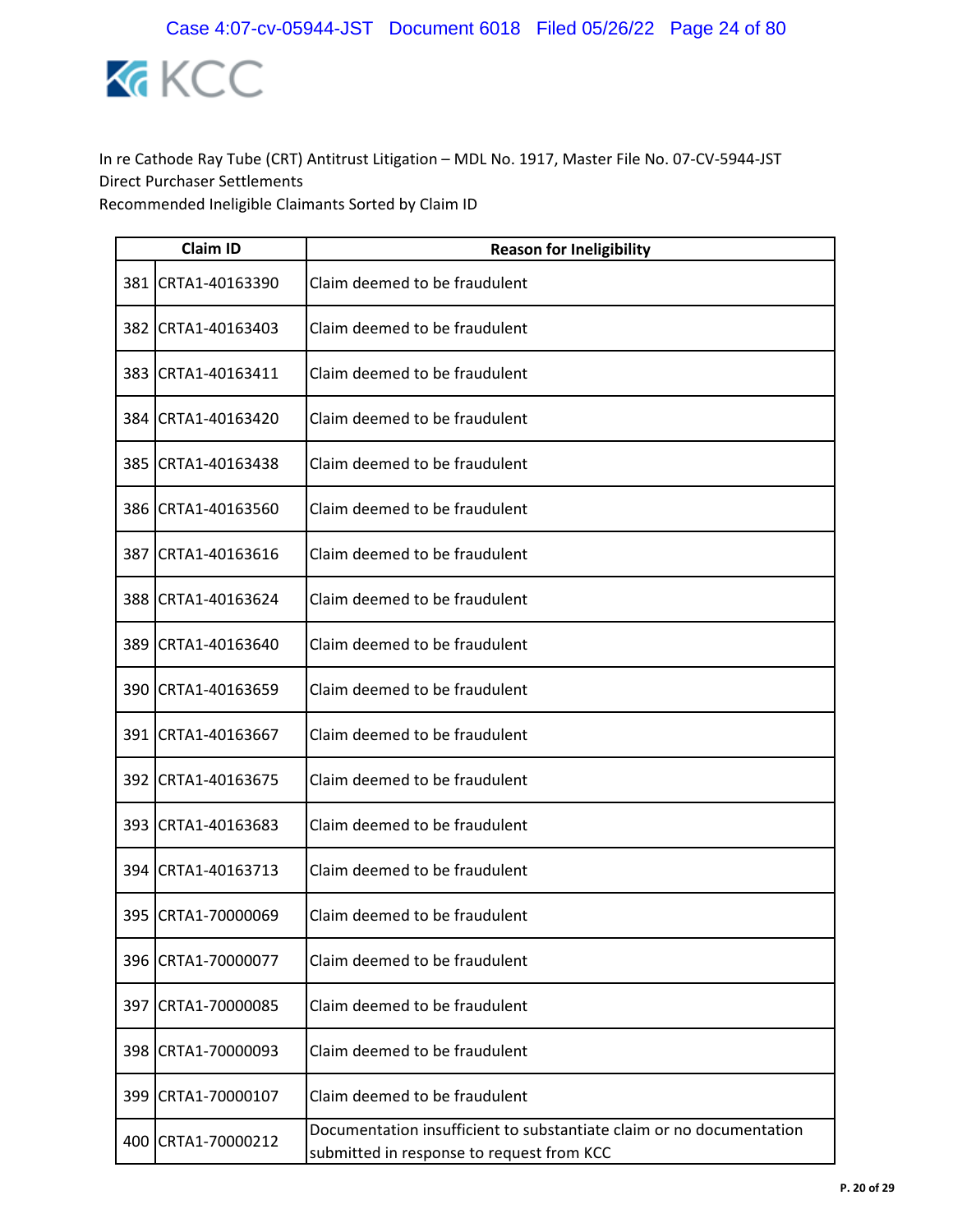

|  | <b>Claim ID</b>    | <b>Reason for Ineligibility</b>                                      |
|--|--------------------|----------------------------------------------------------------------|
|  | 401 CRTA1-70000301 | Documentation insufficient to substantiate claim or no documentation |
|  |                    | submitted in response to request from KCC                            |
|  | 402 CRTA1-70000310 | Documentation insufficient to substantiate claim or no documentation |
|  |                    | submitted in response to request from KCC                            |
|  | 403 CRTA1-70000328 | Documentation insufficient to substantiate claim or no documentation |
|  |                    | submitted in response to request from KCC                            |
|  | 404 CRTA1-70000336 | Documentation insufficient to substantiate claim or no documentation |
|  |                    | submitted in response to request from KCC                            |
|  | 405 CRTA1-70000344 | Documentation insufficient to substantiate claim or no documentation |
|  |                    | submitted in response to request from KCC                            |
|  | 406 CRTA1-70000352 | Documentation insufficient to substantiate claim or no documentation |
|  |                    | submitted in response to request from KCC                            |
|  | 407 CRTA1-70000360 | Documentation insufficient to substantiate claim or no documentation |
|  |                    | submitted in response to request from KCC                            |
|  | 408 CRTA1-70000379 | Documentation insufficient to substantiate claim or no documentation |
|  |                    | submitted in response to request from KCC                            |
|  | 409 CRTA1-70000387 | Documentation insufficient to substantiate claim or no documentation |
|  |                    | submitted in response to request from KCC                            |
|  | 410 CRTA1-70000395 | Documentation insufficient to substantiate claim or no documentation |
|  |                    | submitted in response to request from KCC                            |
|  | 411 CRTA1-70000409 | Documentation insufficient to substantiate claim or no documentation |
|  |                    | submitted in response to request from KCC                            |
|  | 412 CRTA1-70000417 | Documentation insufficient to substantiate claim or no documentation |
|  |                    | submitted in response to request from KCC                            |
|  | 413 CRTA1-70000425 | Documentation insufficient to substantiate claim or no documentation |
|  |                    | submitted in response to request from KCC                            |
|  |                    | Documentation insufficient to substantiate claim or no documentation |
|  | 414 CRTA1-70000433 | submitted in response to request from KCC                            |
|  | 415 CRTA1-70000441 | Documentation insufficient to substantiate claim or no documentation |
|  |                    | submitted in response to request from KCC                            |
|  | 416 CRTA1-70000450 | Documentation insufficient to substantiate claim or no documentation |
|  |                    | submitted in response to request from KCC                            |
|  | 417 CRTA1-70000468 | Documentation insufficient to substantiate claim or no documentation |
|  |                    | submitted in response to request from KCC                            |
|  |                    | Documentation insufficient to substantiate claim or no documentation |
|  | 418 CRTA1-70000476 | submitted in response to request from KCC                            |
|  | 419 CRTA1-70000484 | Documentation insufficient to substantiate claim or no documentation |
|  |                    | submitted in response to request from KCC                            |
|  | 420 CRTA1-70000492 | Documentation insufficient to substantiate claim or no documentation |
|  |                    | submitted in response to request from KCC                            |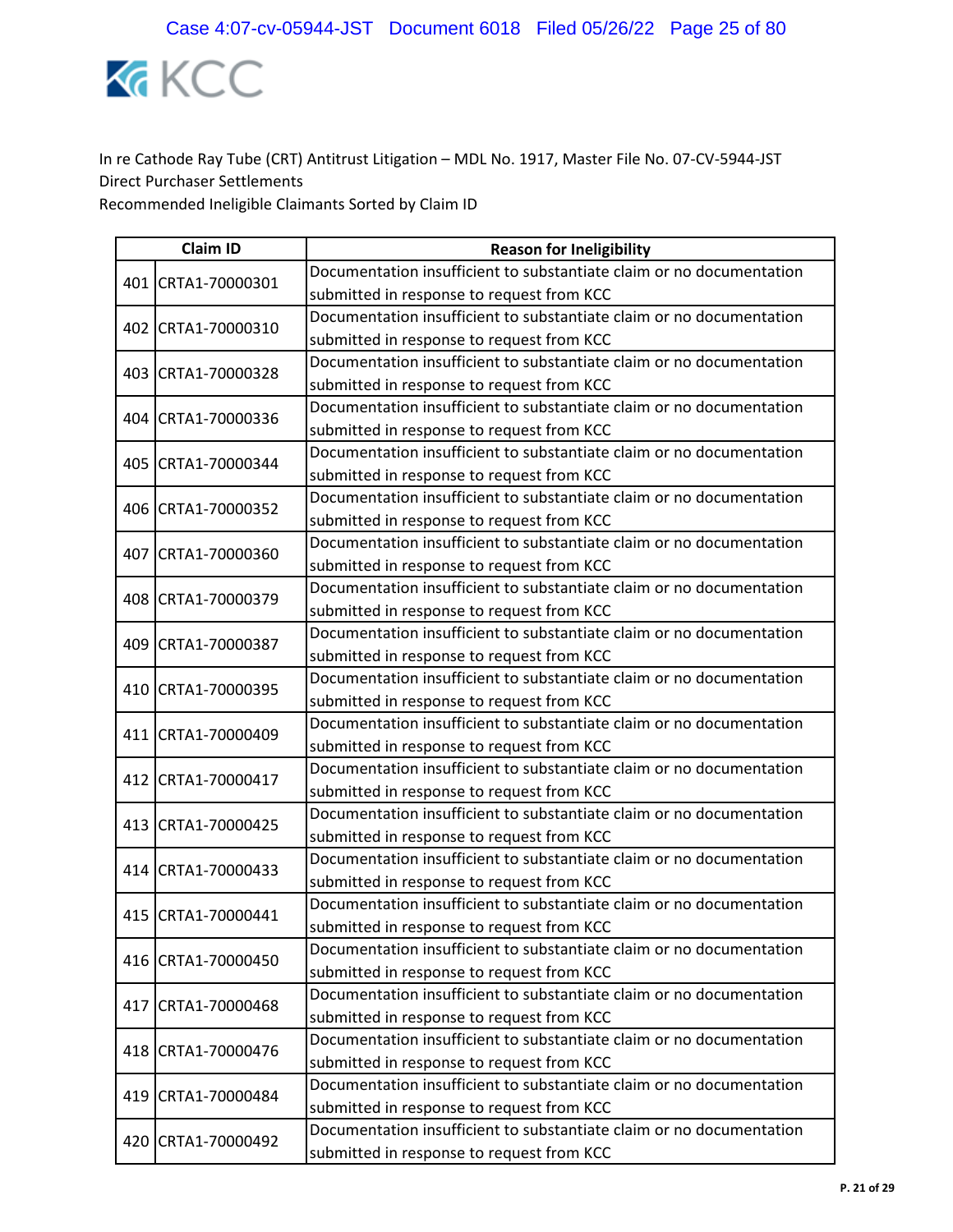

| <b>Claim ID</b> |                    | <b>Reason for Ineligibility</b>                                      |
|-----------------|--------------------|----------------------------------------------------------------------|
|                 | 421 CRTA1-70000506 | Documentation insufficient to substantiate claim or no documentation |
|                 |                    | submitted in response to request from KCC                            |
|                 | 422 CRTA1-70000514 | Documentation insufficient to substantiate claim or no documentation |
|                 |                    | submitted in response to request from KCC                            |
|                 | 423 CRTA1-70000522 | Documentation insufficient to substantiate claim or no documentation |
|                 |                    | submitted in response to request from KCC                            |
|                 | 424 CRTA1-70000530 | Documentation insufficient to substantiate claim or no documentation |
|                 |                    | submitted in response to request from KCC                            |
|                 | 425 CRTA1-70000549 | Documentation insufficient to substantiate claim or no documentation |
|                 |                    | submitted in response to request from KCC                            |
|                 | 426 CRTA1-70000557 | Documentation insufficient to substantiate claim or no documentation |
|                 |                    | submitted in response to request from KCC                            |
|                 | 427 CRTA1-70000565 | Documentation insufficient to substantiate claim or no documentation |
|                 |                    | submitted in response to request from KCC                            |
|                 | 428 CRTA1-70000573 | Documentation insufficient to substantiate claim or no documentation |
|                 |                    | submitted in response to request from KCC                            |
|                 | 429 CRTA1-70000590 | Documentation insufficient to substantiate claim or no documentation |
|                 |                    | submitted in response to request from KCC                            |
|                 | 430 CRTA1-70000603 | Documentation insufficient to substantiate claim or no documentation |
|                 |                    | submitted in response to request from KCC                            |
|                 | 431 CRTA1-70000620 | Documentation insufficient to substantiate claim or no documentation |
|                 |                    | submitted in response to request from KCC                            |
|                 | 432 CRTA1-70000638 | Documentation insufficient to substantiate claim or no documentation |
|                 |                    | submitted in response to request from KCC                            |
|                 | 433 CRTA1-70000646 | Documentation insufficient to substantiate claim or no documentation |
|                 |                    | submitted in response to request from KCC                            |
|                 | 434 CRTA1-70000654 | Documentation insufficient to substantiate claim or no documentation |
|                 |                    | submitted in response to request from KCC                            |
|                 | 435 CRTA1-70000670 | Documentation insufficient to substantiate claim or no documentation |
|                 |                    | submitted in response to request from KCC                            |
|                 | 436 CRTA1-70000689 | Documentation insufficient to substantiate claim or no documentation |
|                 |                    | submitted in response to request from KCC                            |
|                 | 437 CRTA1-70000697 | Documentation insufficient to substantiate claim or no documentation |
|                 |                    | submitted in response to request from KCC                            |
|                 | 438 CRTA1-70000700 | Documentation insufficient to substantiate claim or no documentation |
|                 |                    | submitted in response to request from KCC                            |
|                 | 439 CRTA1-70000719 | Documentation insufficient to substantiate claim or no documentation |
|                 |                    | submitted in response to request from KCC                            |
|                 | 440 CRTA1-70000727 | Documentation insufficient to substantiate claim or no documentation |
|                 |                    | submitted in response to request from KCC                            |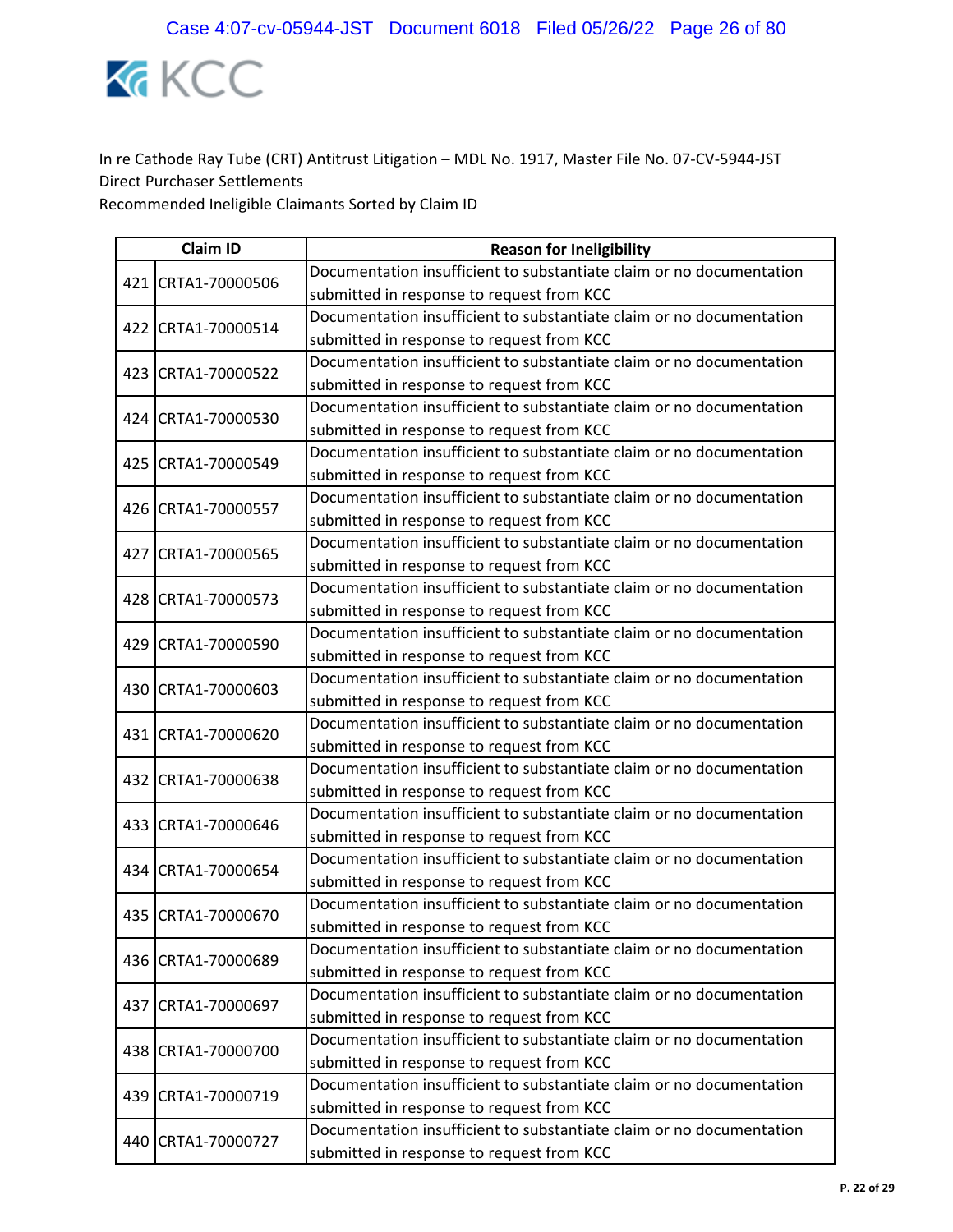

|  | <b>Claim ID</b>    | <b>Reason for Ineligibility</b>                                      |  |
|--|--------------------|----------------------------------------------------------------------|--|
|  | 441 CRTA1-70000735 | Documentation insufficient to substantiate claim or no documentation |  |
|  |                    | submitted in response to request from KCC                            |  |
|  |                    | Documentation insufficient to substantiate claim or no documentation |  |
|  | 442 CRTA1-70000743 | submitted in response to request from KCC                            |  |
|  |                    | Documentation insufficient to substantiate claim or no documentation |  |
|  | 443 CRTA1-70000751 | submitted in response to request from KCC                            |  |
|  |                    | Documentation insufficient to substantiate claim or no documentation |  |
|  | 444 CRTA1-70000760 | submitted in response to request from KCC                            |  |
|  |                    | Documentation insufficient to substantiate claim or no documentation |  |
|  | 445 CRTA1-70000778 | submitted in response to request from KCC                            |  |
|  | 446 CRTA1-70000786 | Documentation insufficient to substantiate claim or no documentation |  |
|  |                    | submitted in response to request from KCC                            |  |
|  | 447 CRTA1-70000794 | Documentation insufficient to substantiate claim or no documentation |  |
|  |                    | submitted in response to request from KCC                            |  |
|  | 448 CRTA1-70004749 | Documentation insufficient to substantiate claim or no documentation |  |
|  |                    | submitted in response to request from KCC                            |  |
|  | 449 CRTA1-70004757 | Documentation insufficient to substantiate claim or no documentation |  |
|  |                    | submitted in response to request from KCC                            |  |
|  | 450 CRTA1-70004765 | Documentation insufficient to substantiate claim or no documentation |  |
|  |                    | submitted in response to request from KCC                            |  |
|  | 451 CRTA1-70004773 | Documentation insufficient to substantiate claim or no documentation |  |
|  |                    | submitted in response to request from KCC                            |  |
|  | 452 CRTA1-70004781 | Documentation insufficient to substantiate claim or no documentation |  |
|  |                    | submitted in response to request from KCC                            |  |
|  | 453 CRTA1-70004790 | Documentation insufficient to substantiate claim or no documentation |  |
|  |                    | submitted in response to request from KCC                            |  |
|  |                    | Documentation insufficient to substantiate claim or no documentation |  |
|  | 454 CRTA1-70004803 | submitted in response to request from KCC                            |  |
|  | 455 CRTA1-70004811 | Documentation insufficient to substantiate claim or no documentation |  |
|  |                    | submitted in response to request from KCC                            |  |
|  | 456 CRTA1-70004820 | Documentation insufficient to substantiate claim or no documentation |  |
|  |                    | submitted in response to request from KCC                            |  |
|  | 457 CRTA1-70004838 | Documentation insufficient to substantiate claim or no documentation |  |
|  |                    | submitted in response to request from KCC                            |  |
|  | 458 CRTA1-70004846 | Documentation insufficient to substantiate claim or no documentation |  |
|  |                    | submitted in response to request from KCC                            |  |
|  | 459 CRTA1-70004854 | Documentation insufficient to substantiate claim or no documentation |  |
|  |                    | submitted in response to request from KCC                            |  |
|  | 460 CRTA1-70004862 | Documentation insufficient to substantiate claim or no documentation |  |
|  |                    | submitted in response to request from KCC                            |  |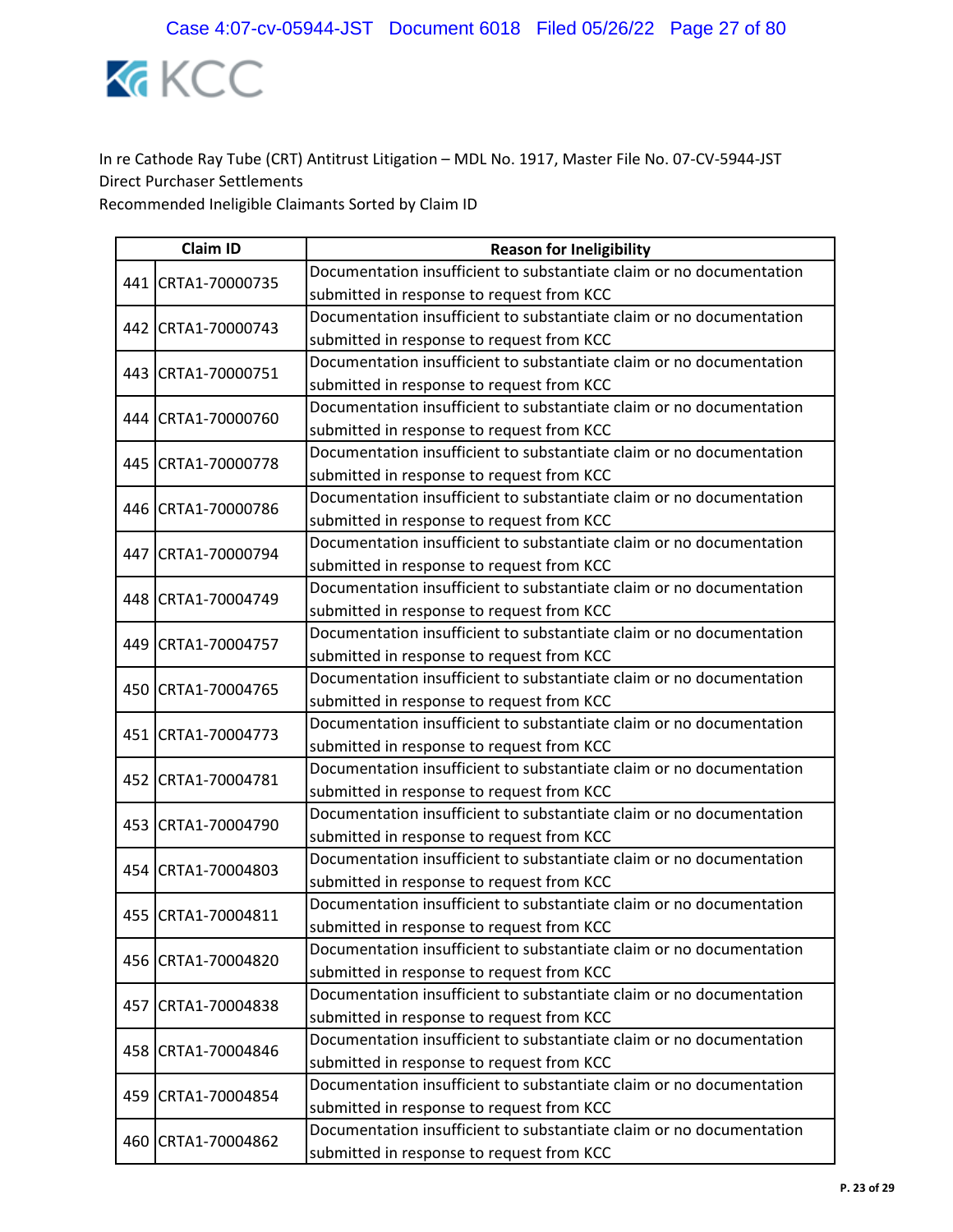

| <b>Claim ID</b> |                    | <b>Reason for Ineligibility</b>                                      |
|-----------------|--------------------|----------------------------------------------------------------------|
|                 | 461 CRTA1-70004870 | Documentation insufficient to substantiate claim or no documentation |
|                 |                    | submitted in response to request from KCC                            |
|                 | 462 CRTA1-70004889 | Documentation insufficient to substantiate claim or no documentation |
|                 |                    | submitted in response to request from KCC                            |
| 463             |                    | Documentation insufficient to substantiate claim or no documentation |
|                 | CRTA1-70004897     | submitted in response to request from KCC                            |
|                 | 464 CRTA1-70004900 | Documentation insufficient to substantiate claim or no documentation |
|                 |                    | submitted in response to request from KCC                            |
|                 | 465 CRTA1-70004919 | Documentation insufficient to substantiate claim or no documentation |
|                 |                    | submitted in response to request from KCC                            |
|                 | 466 CRTA1-70004927 | Documentation insufficient to substantiate claim or no documentation |
|                 |                    | submitted in response to request from KCC                            |
| 467             | CRTA1-70004935     | Documentation insufficient to substantiate claim or no documentation |
|                 |                    | submitted in response to request from KCC                            |
|                 | 468 CRTA1-70004943 | Documentation insufficient to substantiate claim or no documentation |
|                 |                    | submitted in response to request from KCC                            |
|                 | 469 CRTA1-70004951 | Documentation insufficient to substantiate claim or no documentation |
|                 |                    | submitted in response to request from KCC                            |
|                 | 470 CRTA1-70004960 | Documentation insufficient to substantiate claim or no documentation |
|                 |                    | submitted in response to request from KCC                            |
|                 | 471 CRTA1-70004986 | Documentation insufficient to substantiate claim or no documentation |
|                 |                    | submitted in response to request from KCC                            |
|                 | 472 CRTA1-70004994 | Documentation insufficient to substantiate claim or no documentation |
|                 |                    | submitted in response to request from KCC                            |
|                 | 473 CRTA1-70005001 | Documentation insufficient to substantiate claim or no documentation |
|                 |                    | submitted in response to request from KCC                            |
|                 | 474 CRTA1-70005010 | Documentation insufficient to substantiate claim or no documentation |
|                 |                    | submitted in response to request from KCC                            |
|                 | 475 CRTA1-70005028 | Documentation insufficient to substantiate claim or no documentation |
|                 |                    | submitted in response to request from KCC                            |
|                 | 476 CRTA1-70005036 | Documentation insufficient to substantiate claim or no documentation |
|                 |                    | submitted in response to request from KCC                            |
|                 | 477 CRTA1-70005044 | Documentation insufficient to substantiate claim or no documentation |
|                 |                    | submitted in response to request from KCC                            |
|                 | 478 CRTA1-70005052 | Documentation insufficient to substantiate claim or no documentation |
|                 |                    | submitted in response to request from KCC                            |
|                 | 479 CRTA1-70005060 | Documentation insufficient to substantiate claim or no documentation |
|                 |                    | submitted in response to request from KCC                            |
|                 | 480 CRTA1-70005079 | Documentation insufficient to substantiate claim or no documentation |
|                 |                    | submitted in response to request from KCC                            |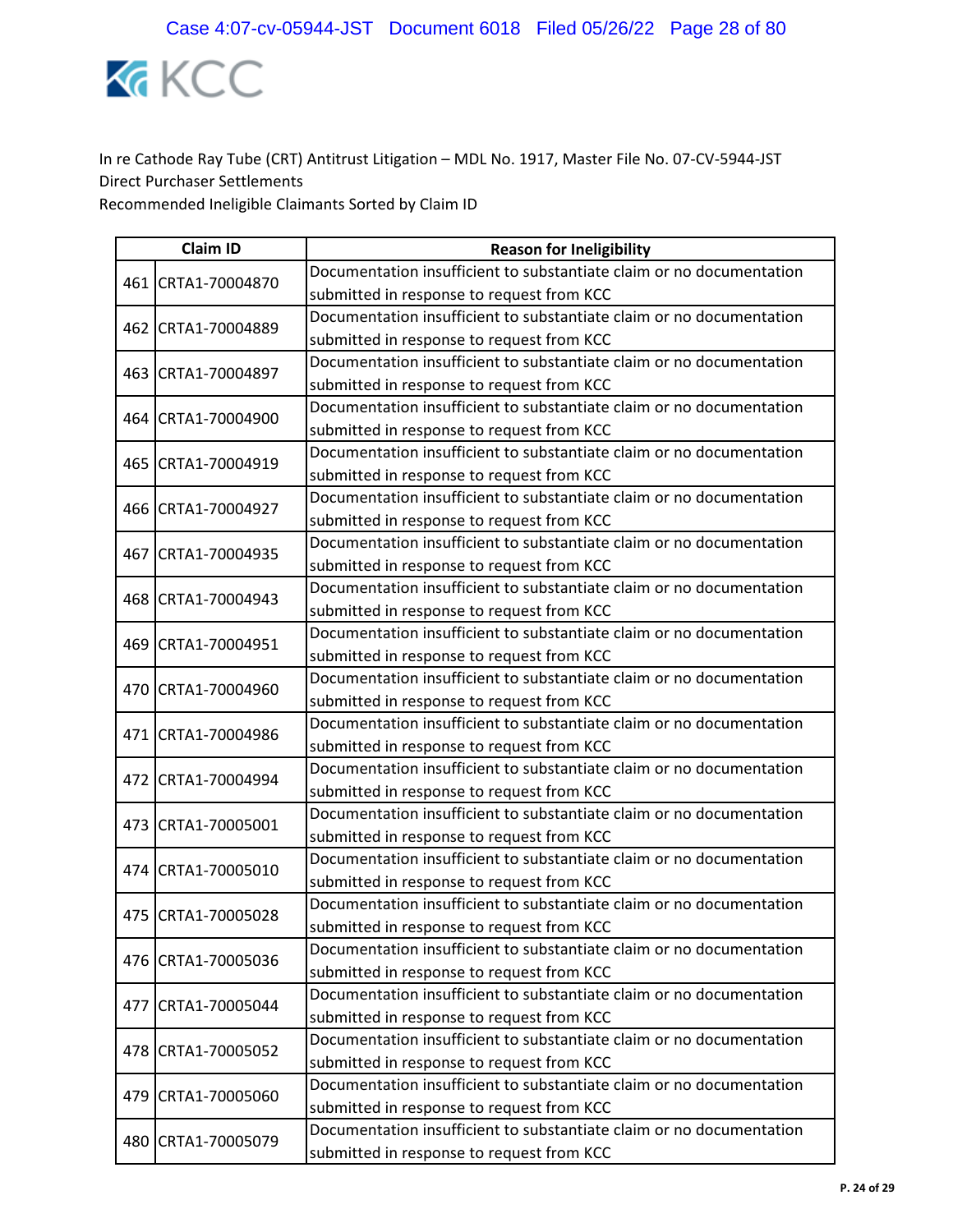

|     | <b>Claim ID</b>    | <b>Reason for Ineligibility</b>                                      |  |
|-----|--------------------|----------------------------------------------------------------------|--|
|     | 481 CRTA1-70005087 | Documentation insufficient to substantiate claim or no documentation |  |
|     |                    | submitted in response to request from KCC                            |  |
|     |                    | Documentation insufficient to substantiate claim or no documentation |  |
|     | 482 CRTA1-70005095 | submitted in response to request from KCC                            |  |
|     | CRTA1-70005109     | Documentation insufficient to substantiate claim or no documentation |  |
| 483 |                    | submitted in response to request from KCC                            |  |
|     | 484 CRTA1-70005117 | Documentation insufficient to substantiate claim or no documentation |  |
|     |                    | submitted in response to request from KCC                            |  |
|     | 485 CRTA1-70005125 | Documentation insufficient to substantiate claim or no documentation |  |
|     |                    | submitted in response to request from KCC                            |  |
|     | 486 CRTA1-70005133 | Documentation insufficient to substantiate claim or no documentation |  |
|     |                    | submitted in response to request from KCC                            |  |
|     | 487 CRTA1-70005150 | Documentation insufficient to substantiate claim or no documentation |  |
|     |                    | submitted in response to request from KCC                            |  |
|     | 488 CRTA1-70005168 | Documentation insufficient to substantiate claim or no documentation |  |
|     |                    | submitted in response to request from KCC                            |  |
|     | 489 CRTA1-70005176 | Documentation insufficient to substantiate claim or no documentation |  |
|     |                    | submitted in response to request from KCC                            |  |
|     | 490 CRTA1-70005184 | Documentation insufficient to substantiate claim or no documentation |  |
|     |                    | submitted in response to request from KCC                            |  |
|     | 491 CRTA1-70005230 | Documentation insufficient to substantiate claim or no documentation |  |
|     |                    | submitted in response to request from KCC                            |  |
|     | 492 CRTA1-70005249 | Documentation insufficient to substantiate claim or no documentation |  |
|     |                    | submitted in response to request from KCC                            |  |
|     | 493 CRTA1-70005257 | Documentation insufficient to substantiate claim or no documentation |  |
|     |                    | submitted in response to request from KCC                            |  |
|     | 494 CRTA1-70005265 | Documentation insufficient to substantiate claim or no documentation |  |
|     |                    | submitted in response to request from KCC                            |  |
|     | 495 CRTA1-70005273 | Documentation insufficient to substantiate claim or no documentation |  |
|     |                    | submitted in response to request from KCC                            |  |
|     | 496 CRTA1-70005281 | Documentation insufficient to substantiate claim or no documentation |  |
|     |                    | submitted in response to request from KCC                            |  |
|     | 497 CRTA1-70005290 | Documentation insufficient to substantiate claim or no documentation |  |
|     |                    | submitted in response to request from KCC                            |  |
|     | 498 CRTA1-70005303 | Documentation insufficient to substantiate claim or no documentation |  |
|     |                    | submitted in response to request from KCC                            |  |
|     | 499 CRTA1-70005311 | Documentation insufficient to substantiate claim or no documentation |  |
|     |                    | submitted in response to request from KCC                            |  |
|     | 500 CRTA1-70005320 | Documentation insufficient to substantiate claim or no documentation |  |
|     |                    | submitted in response to request from KCC                            |  |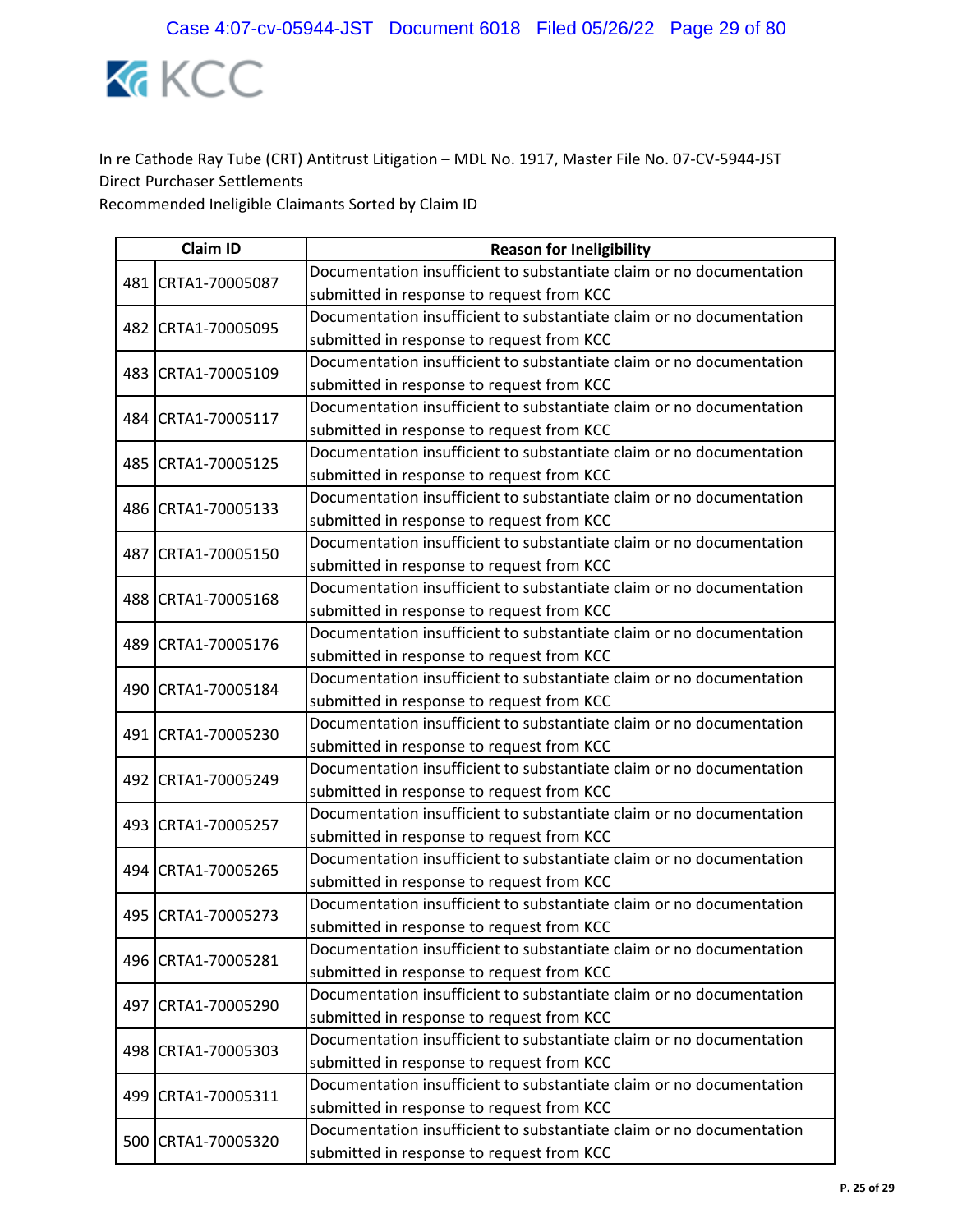

| <b>Claim ID</b> |                    | <b>Reason for Ineligibility</b>                                      |
|-----------------|--------------------|----------------------------------------------------------------------|
|                 | 501 CRTA1-70005338 | Documentation insufficient to substantiate claim or no documentation |
|                 |                    | submitted in response to request from KCC                            |
|                 | 502 CRTA1-70005354 | Documentation insufficient to substantiate claim or no documentation |
|                 |                    | submitted in response to request from KCC                            |
|                 |                    | Documentation insufficient to substantiate claim or no documentation |
|                 | 503 CRTA1-70005362 | submitted in response to request from KCC                            |
|                 | 504 CRTA1-70005745 | Documentation insufficient to substantiate claim or no documentation |
|                 |                    | submitted in response to request from KCC                            |
|                 | 505 CRTA1-70005753 | Documentation insufficient to substantiate claim or no documentation |
|                 |                    | submitted in response to request from KCC                            |
|                 | 506 CRTA1-70005761 | Documentation insufficient to substantiate claim or no documentation |
|                 |                    | submitted in response to request from KCC                            |
|                 | 507 CRTA1-70005770 | Documentation insufficient to substantiate claim or no documentation |
|                 |                    | submitted in response to request from KCC                            |
|                 | 508 CRTA1-70005788 | Documentation insufficient to substantiate claim or no documentation |
|                 |                    | submitted in response to request from KCC                            |
|                 | 509 CRTA1-70005796 | Documentation insufficient to substantiate claim or no documentation |
|                 |                    | submitted in response to request from KCC                            |
|                 | 510 CRTA1-70005800 | Documentation insufficient to substantiate claim or no documentation |
|                 |                    | submitted in response to request from KCC                            |
|                 | 511 CRTA1-70005818 | Documentation insufficient to substantiate claim or no documentation |
|                 |                    | submitted in response to request from KCC                            |
|                 | 512 CRTA1-70005826 | Documentation insufficient to substantiate claim or no documentation |
|                 |                    | submitted in response to request from KCC                            |
|                 | 513 CRTA1-70005834 | Documentation insufficient to substantiate claim or no documentation |
|                 |                    | submitted in response to request from KCC                            |
|                 | 514 CRTA1-70005842 | Documentation insufficient to substantiate claim or no documentation |
|                 |                    | submitted in response to request from KCC                            |
|                 | 515 CRTA1-70005850 | Documentation insufficient to substantiate claim or no documentation |
|                 |                    | submitted in response to request from KCC                            |
|                 | 516 CRTA1-70005869 | Documentation insufficient to substantiate claim or no documentation |
|                 |                    | submitted in response to request from KCC                            |
|                 | 517 CRTA1-70005877 | Documentation insufficient to substantiate claim or no documentation |
|                 |                    | submitted in response to request from KCC                            |
|                 | 518 CRTA1-70005885 | Documentation insufficient to substantiate claim or no documentation |
|                 |                    | submitted in response to request from KCC                            |
|                 | 519 CRTA1-70005893 | Documentation insufficient to substantiate claim or no documentation |
|                 |                    | submitted in response to request from KCC                            |
|                 | 520 CRTA1-70005907 | Documentation insufficient to substantiate claim or no documentation |
|                 |                    | submitted in response to request from KCC                            |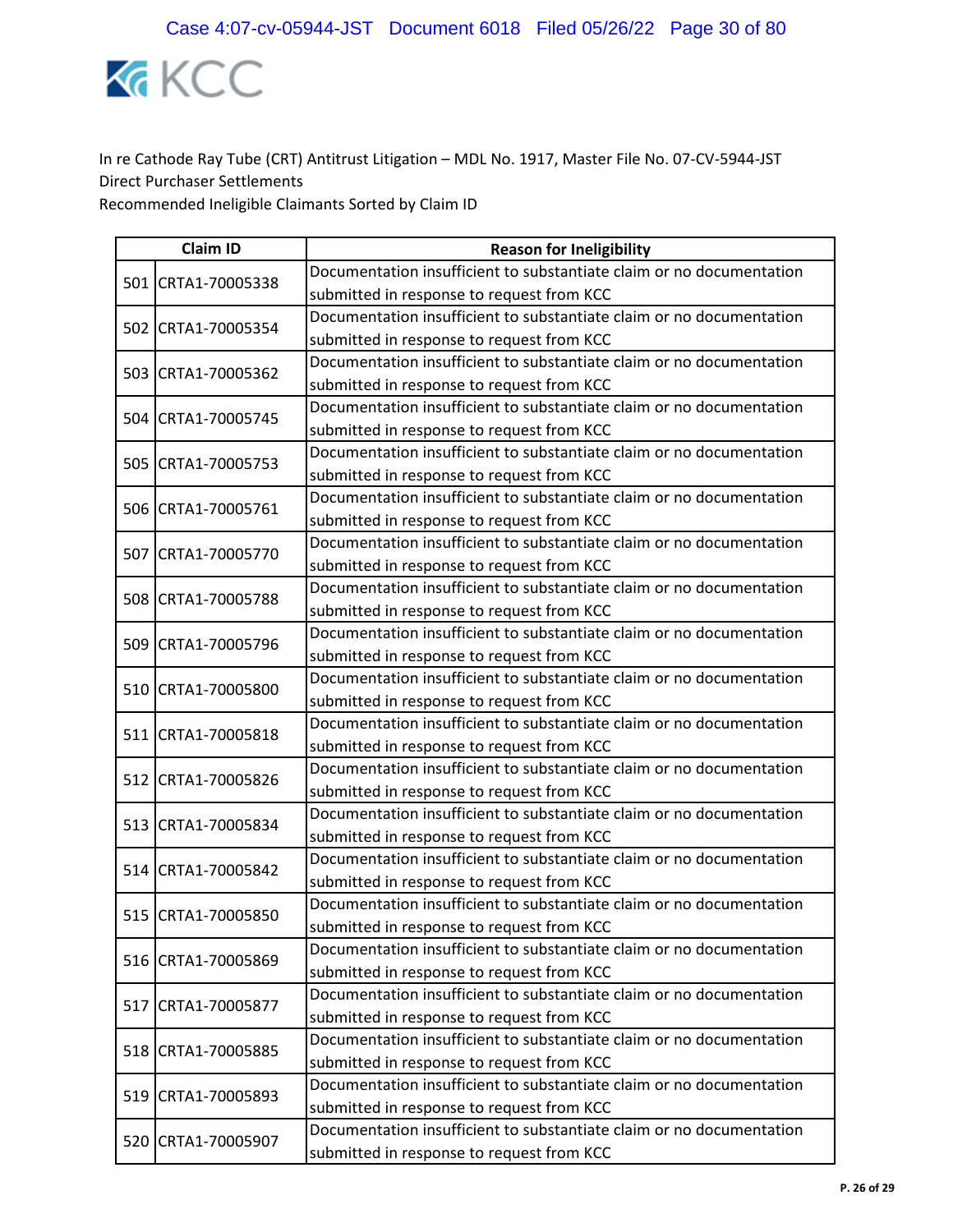

| <b>Claim ID</b> |                    | <b>Reason for Ineligibility</b>                                      |
|-----------------|--------------------|----------------------------------------------------------------------|
|                 | 521 CRTA1-70005940 | Documentation insufficient to substantiate claim or no documentation |
|                 |                    | submitted in response to request from KCC                            |
|                 |                    | Documentation insufficient to substantiate claim or no documentation |
|                 | 522 CRTA1-70005958 | submitted in response to request from KCC                            |
|                 | 523 CRTA1-70008493 | Documentation insufficient to substantiate claim or no documentation |
|                 |                    | submitted in response to request from KCC                            |
|                 | 524 CRTA1-70008507 | Documentation insufficient to substantiate claim or no documentation |
|                 |                    | submitted in response to request from KCC                            |
|                 | 525 CRTA1-70008515 | Documentation insufficient to substantiate claim or no documentation |
|                 |                    | submitted in response to request from KCC                            |
|                 | 526 CRTA1-70010080 | Documentation insufficient to substantiate claim or no documentation |
|                 |                    | submitted in response to request from KCC                            |
|                 | 527 CRTA1-70010374 | Documentation insufficient to substantiate claim or no documentation |
|                 |                    | submitted in response to request from KCC                            |
|                 | 528 CRTA1-70010390 | Documentation insufficient to substantiate claim or no documentation |
|                 |                    | submitted in response to request from KCC                            |
|                 | 529 CRTA1-70010404 | Documentation insufficient to substantiate claim or no documentation |
|                 |                    | submitted in response to request from KCC                            |
|                 | 530 CRTA1-70010447 | Documentation insufficient to substantiate claim or no documentation |
|                 |                    | submitted in response to request from KCC                            |
|                 | 531 CRTA1-70010471 | Documentation insufficient to substantiate claim or no documentation |
|                 |                    | submitted in response to request from KCC                            |
|                 | 532 CRTA1-70010501 | Documentation insufficient to substantiate claim or no documentation |
|                 |                    | submitted in response to request from KCC                            |
|                 | 533 CRTA1-70010544 | Documentation insufficient to substantiate claim or no documentation |
|                 |                    | submitted in response to request from KCC                            |
|                 | 534 CRTA1-70010595 | Documentation insufficient to substantiate claim or no documentation |
|                 |                    | submitted in response to request from KCC                            |
|                 | 535 CRTA1-70010617 | Documentation insufficient to substantiate claim or no documentation |
|                 |                    | submitted in response to request from KCC                            |
|                 | 536 CRTA1-70010633 | Documentation insufficient to substantiate claim or no documentation |
|                 |                    | submitted in response to request from KCC                            |
|                 |                    | Documentation insufficient to substantiate claim or no documentation |
|                 | 537 CRTA1-70010650 | submitted in response to request from KCC                            |
|                 | 538 CRTA1-70010668 | Documentation insufficient to substantiate claim or no documentation |
|                 |                    | submitted in response to request from KCC                            |
|                 | 539 CRTA1-70010684 | Documentation insufficient to substantiate claim or no documentation |
|                 |                    | submitted in response to request from KCC                            |
|                 | 540 CRTA1-70010692 | Documentation insufficient to substantiate claim or no documentation |
|                 |                    | submitted in response to request from KCC                            |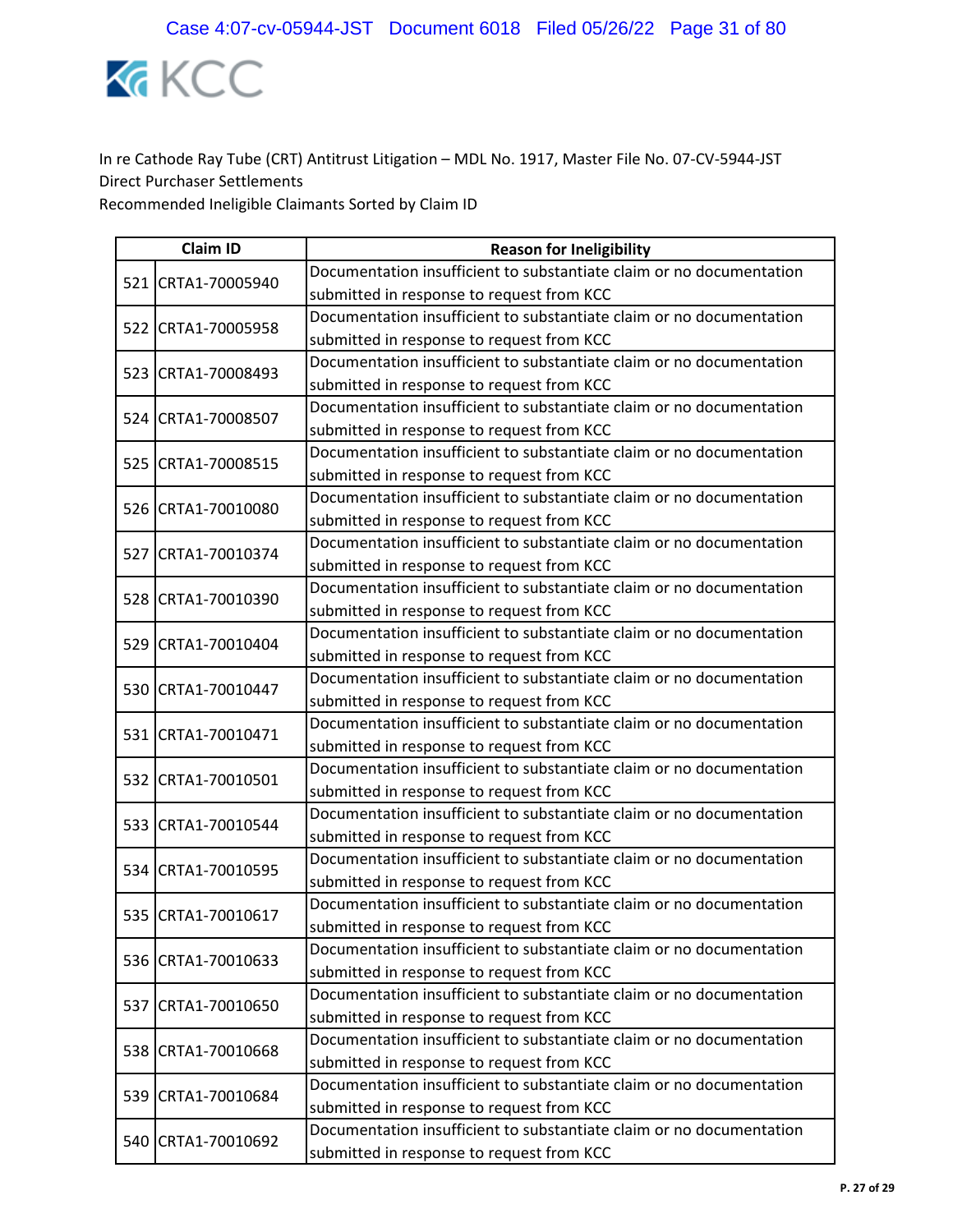

| <b>Claim ID</b> |                    | <b>Reason for Ineligibility</b>                                      |  |
|-----------------|--------------------|----------------------------------------------------------------------|--|
|                 | 541 CRTA1-70010714 | Documentation insufficient to substantiate claim or no documentation |  |
|                 |                    | submitted in response to request from KCC                            |  |
|                 | 542 CRTA1-70010749 | Documentation insufficient to substantiate claim or no documentation |  |
|                 |                    | submitted in response to request from KCC                            |  |
|                 | 543 CRTA1-70010757 | Documentation insufficient to substantiate claim or no documentation |  |
|                 |                    | submitted in response to request from KCC                            |  |
|                 | 544 CRTA1-70010765 | Documentation insufficient to substantiate claim or no documentation |  |
|                 |                    | submitted in response to request from KCC                            |  |
|                 | 545 CRTA1-70010773 | Documentation insufficient to substantiate claim or no documentation |  |
|                 |                    | submitted in response to request from KCC                            |  |
|                 | 546 CRTA1-70010781 | Documentation insufficient to substantiate claim or no documentation |  |
|                 |                    | submitted in response to request from KCC                            |  |
|                 | 547 CRTA1-70010790 | Documentation insufficient to substantiate claim or no documentation |  |
|                 |                    | submitted in response to request from KCC                            |  |
|                 | 548 CRTA1-70010811 | Documentation insufficient to substantiate claim or no documentation |  |
|                 |                    | submitted in response to request from KCC                            |  |
|                 | 549 CRTA1-70010820 | Documentation insufficient to substantiate claim or no documentation |  |
|                 |                    | submitted in response to request from KCC                            |  |
|                 | 550 CRTA1-70010838 | Documentation insufficient to substantiate claim or no documentation |  |
|                 |                    | submitted in response to request from KCC                            |  |
|                 | 551 CRTA1-70010846 | Documentation insufficient to substantiate claim or no documentation |  |
|                 |                    | submitted in response to request from KCC                            |  |
|                 | 552 CRTA1-70010854 | Documentation insufficient to substantiate claim or no documentation |  |
|                 |                    | submitted in response to request from KCC                            |  |
|                 | 553 CRTA1-70010889 | Documentation insufficient to substantiate claim or no documentation |  |
|                 |                    | submitted in response to request from KCC                            |  |
|                 | 554 CRTA1-70010935 | Documentation insufficient to substantiate claim or no documentation |  |
|                 |                    | submitted in response to request from KCC                            |  |
|                 | 555 CRTA1-70010943 | Documentation insufficient to substantiate claim or no documentation |  |
|                 |                    | submitted in response to request from KCC                            |  |
|                 | 556 CRTA1-70010960 | Documentation insufficient to substantiate claim or no documentation |  |
|                 |                    | submitted in response to request from KCC                            |  |
|                 | 557 CRTA1-70010994 | Documentation insufficient to substantiate claim or no documentation |  |
|                 |                    | submitted in response to request from KCC                            |  |
|                 | 558 CRTA1-70011001 | Documentation insufficient to substantiate claim or no documentation |  |
|                 |                    | submitted in response to request from KCC                            |  |
|                 | 559 CRTA1-70011028 | Documentation insufficient to substantiate claim or no documentation |  |
|                 |                    | submitted in response to request from KCC                            |  |
|                 | 560 CRTA1-70012954 | Documentation insufficient to substantiate claim or no documentation |  |
|                 |                    | submitted in response to request from KCC                            |  |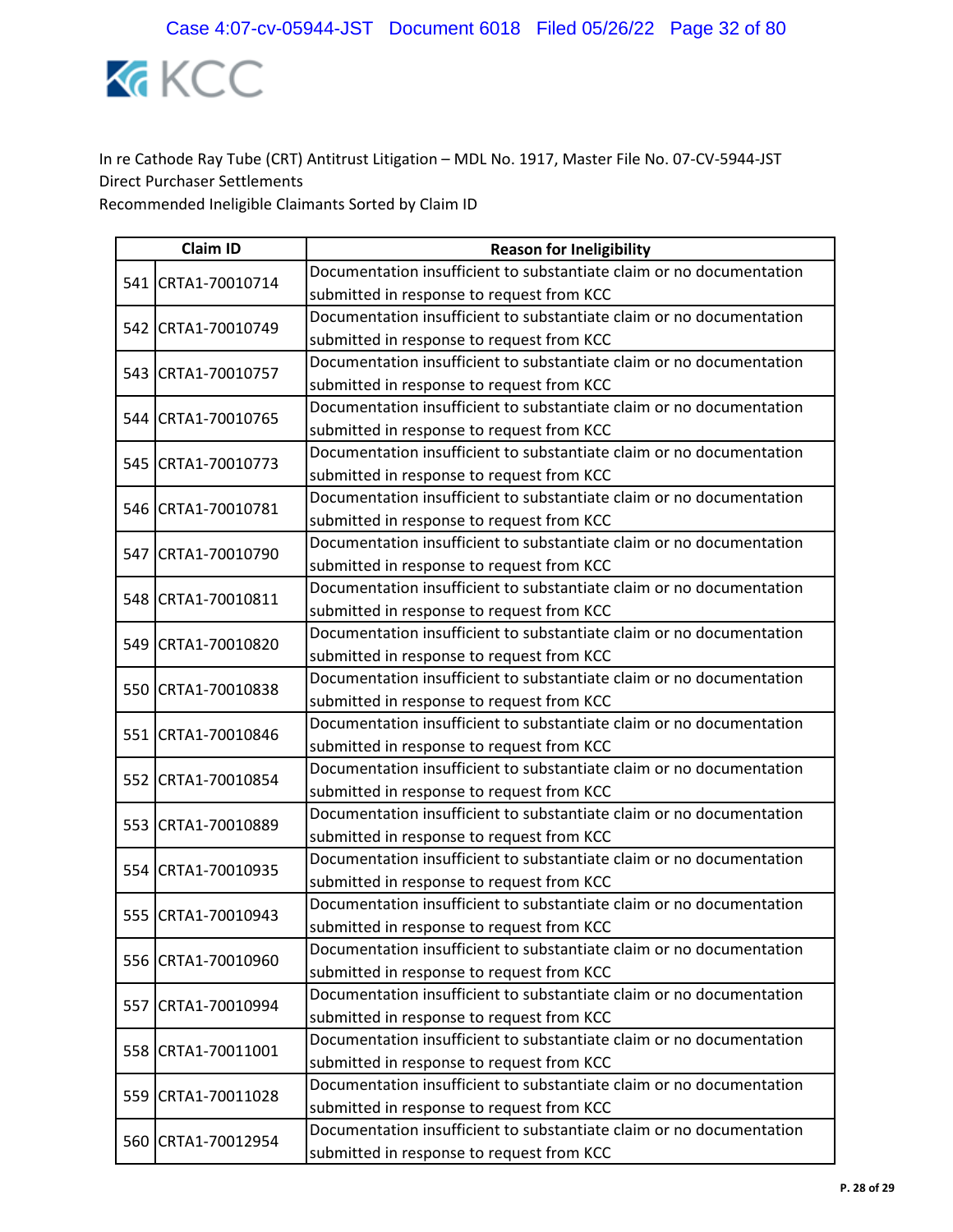

| <b>Claim ID</b> |                    | <b>Reason for Ineligibility</b>                                                                                   |  |
|-----------------|--------------------|-------------------------------------------------------------------------------------------------------------------|--|
|                 | 561 CRTA1-70013098 | Documentation insufficient to substantiate claim or no documentation                                              |  |
|                 |                    | submitted in response to request from KCC                                                                         |  |
|                 | 562 CRTA1-70013101 | Documentation insufficient to substantiate claim or no documentation                                              |  |
|                 |                    | submitted in response to request from KCC                                                                         |  |
|                 | 563 CRTA1-70013209 | Documentation insufficient to substantiate claim or no documentation                                              |  |
|                 |                    | submitted in response to request from KCC                                                                         |  |
|                 | 564 CRTA1-70013241 | Documentation insufficient to substantiate claim or no documentation                                              |  |
|                 |                    | submitted in response to request from KCC                                                                         |  |
|                 | 565 CRTA1-90000170 | Documentation insufficient to substantiate claim or no documentation                                              |  |
|                 |                    | submitted in response to request from KCC                                                                         |  |
|                 | 566 CRTA1-90000188 | Documentation insufficient to substantiate claim or no documentation                                              |  |
|                 |                    | submitted in response to request from KCC                                                                         |  |
|                 | 567 CRTA1-90000218 | Documentation insufficient to substantiate claim or no documentation                                              |  |
|                 |                    | submitted in response to request from KCC                                                                         |  |
|                 |                    | Documentation insufficient to substantiate claim or no documentation                                              |  |
|                 | 568 CRTA1-90000234 | submitted in response to request from KCC                                                                         |  |
|                 | 569 CRTA1-90000463 | Documentation insufficient to substantiate claim or no documentation                                              |  |
|                 |                    | submitted in response to request from KCC                                                                         |  |
|                 | 570 CRTA1-90000978 | Documentation insufficient to substantiate claim or no documentation                                              |  |
|                 |                    | submitted in response to request from KCC                                                                         |  |
|                 | 571 CRTA1-90001346 | Claim deemed to be fraudulent                                                                                     |  |
|                 | 572 CRTA1-90001370 | Claim deemed to be fraudulent                                                                                     |  |
|                 | 573 CRTA1-90001389 | Claim deemed to be fraudulent                                                                                     |  |
|                 | 574 CRTA1-90001397 | Claim deemed to be fraudulent                                                                                     |  |
|                 | 575 CRTA1-90001443 | Claim deemed to be fraudulent                                                                                     |  |
|                 | 576 CRTA1-90001494 | Documentation insufficient to substantiate claim or no documentation<br>submitted in response to request from KCC |  |
|                 |                    | Documentation insufficient to substantiate claim or no documentation                                              |  |
|                 | 577 CRTA1-90001516 | submitted in response to request from KCC                                                                         |  |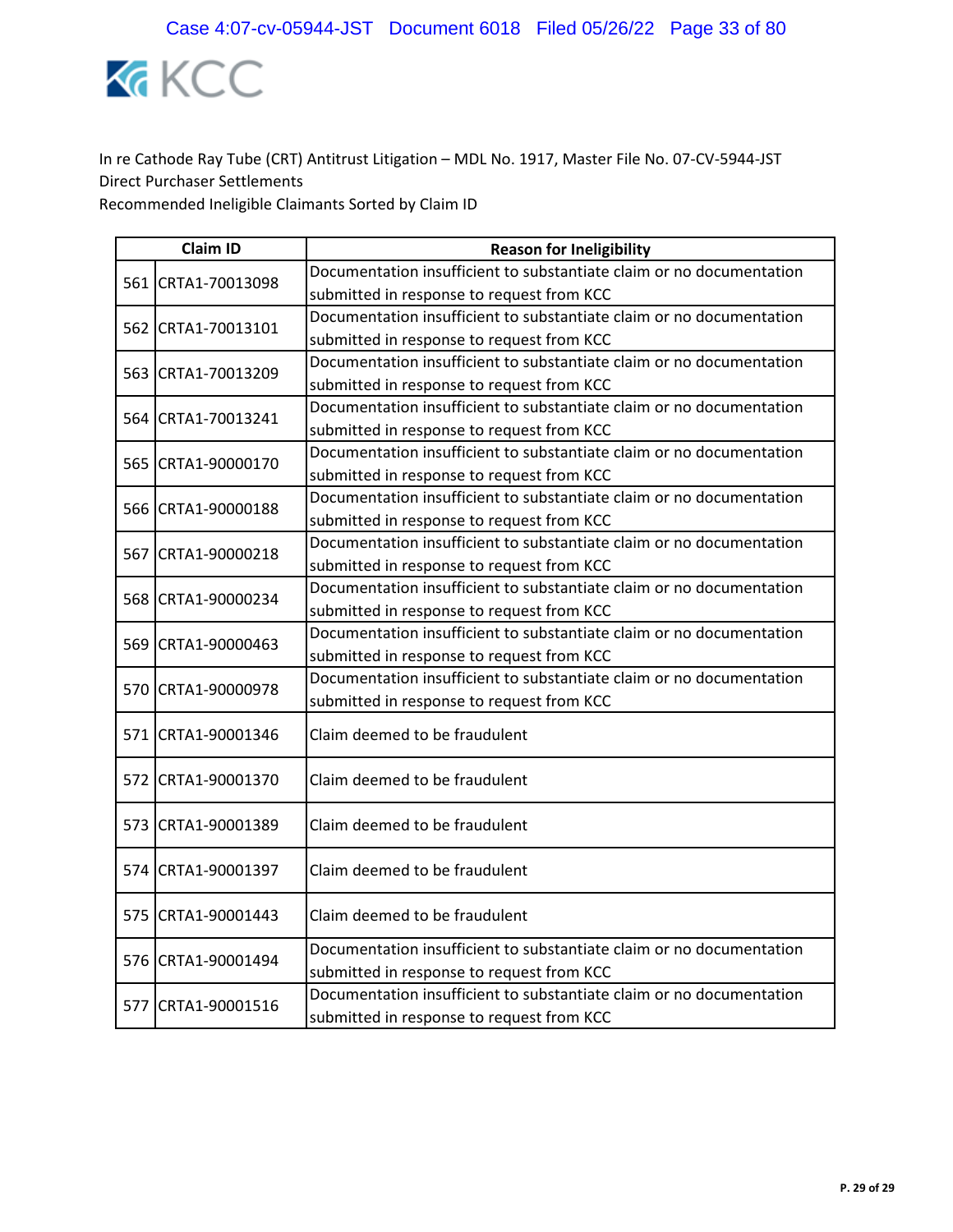## **ATTACHMENT 2**

Case 4:07-cv-05944-JST Document 6018 Filed 05/26/22 Page 34 of 80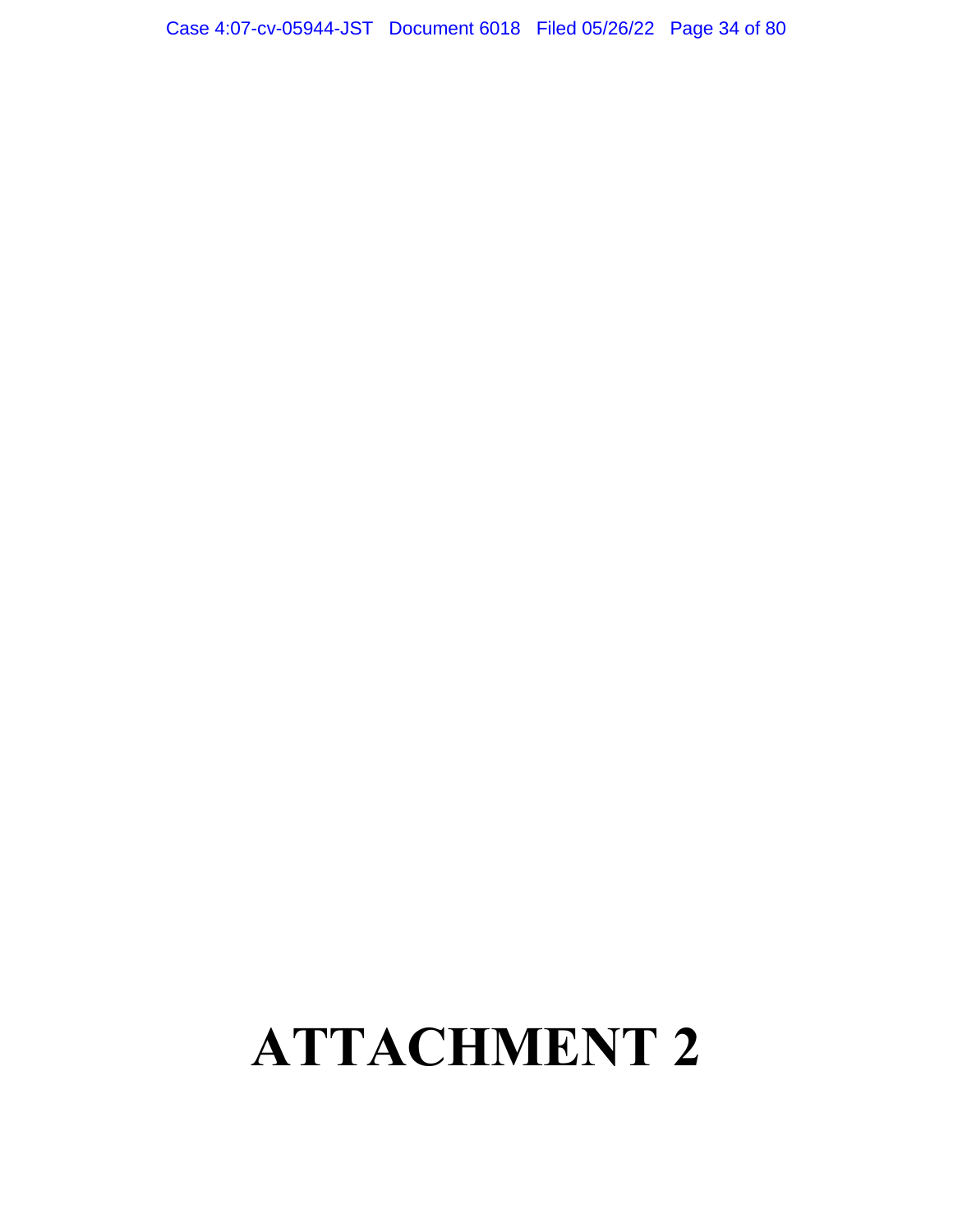

Recommended Approved Claimants with Payment Amount Sorted by Claim ID

| <b>Claim ID</b> |                | <b>Proposed Distribution Amount</b> |
|-----------------|----------------|-------------------------------------|
| 1               | CRTA1-10000518 | \$941.21                            |
| $\overline{2}$  | CRTA1-10004416 | \$303.26                            |
| 3               | CRTA1-10005480 | \$16.19                             |
| 4               | CRTA1-10010831 | \$206.05                            |
| 5               | CRTA1-10011307 | \$457.99                            |
| 6               | CRTA1-10011960 | \$1,389.28                          |
| 7               | CRTA1-10012893 | \$68.60                             |
| 8               | CRTA1-10014519 | \$38,800.89                         |
| 9               | CRTA1-10016546 | \$1,466.12                          |
| 10              | CRTA1-10017828 | \$40,001.72                         |
| 11              | CRTA1-10017984 | \$6,359.17                          |
| 12              | CRTA1-10018387 | \$1,090.09                          |
| 13              | CRTA1-10021710 | \$1,585.20                          |
| 14              | CRTA1-10023658 | \$1,867.72                          |
| 15              | CRTA1-10025979 | \$28,837.86                         |
| 16              | CRTA1-10026789 | \$14.86                             |
| 17              | CRTA1-10030328 | \$49,634.43                         |
| 18              | CRTA1-10034455 | \$178.33                            |
| 19              | CRTA1-10036326 | \$4,408.84                          |
| 20              | CRTA1-10036547 | \$67.48                             |
| 21              | CRTA1-10038493 | \$783,379.89                        |
| 22              | CRTA1-10038949 | \$112.45                            |
| 23              | CRTA1-10043578 | \$832.23                            |
| 24              | CRTA1-10046194 | \$103.03                            |
| 25              | CRTA1-10049487 | \$250.80                            |
| 26              | CRTA1-10050787 | \$36.49                             |
| 27              | CRTA1-10051902 | \$643.98                            |
| 28              | CRTA1-10056467 | \$39.95                             |
| 29              | CRTA1-10056483 | \$446.07                            |
| 30              | CRTA1-10062890 | \$81.24                             |
| 31              | CRTA1-10063145 | \$2,009.50                          |
| 32              | CRTA1-10064516 | \$17.47                             |
| 33              | CRTA1-10065318 | \$65.38                             |
| 34              | CRTA1-10066632 | \$3,161.66                          |
| 35              | CRTA1-10066667 | \$606.52                            |
| 36              | CRTA1-10073582 | \$49,980.20                         |
| 37              | CRTA1-10075739 | \$271.11                            |
| 38              | CRTA1-10076700 | \$39.63                             |
| 39              | CRTA1-10076905 | \$1,562.41                          |
| 40              | CRTA1-10076956 | \$17,385.81                         |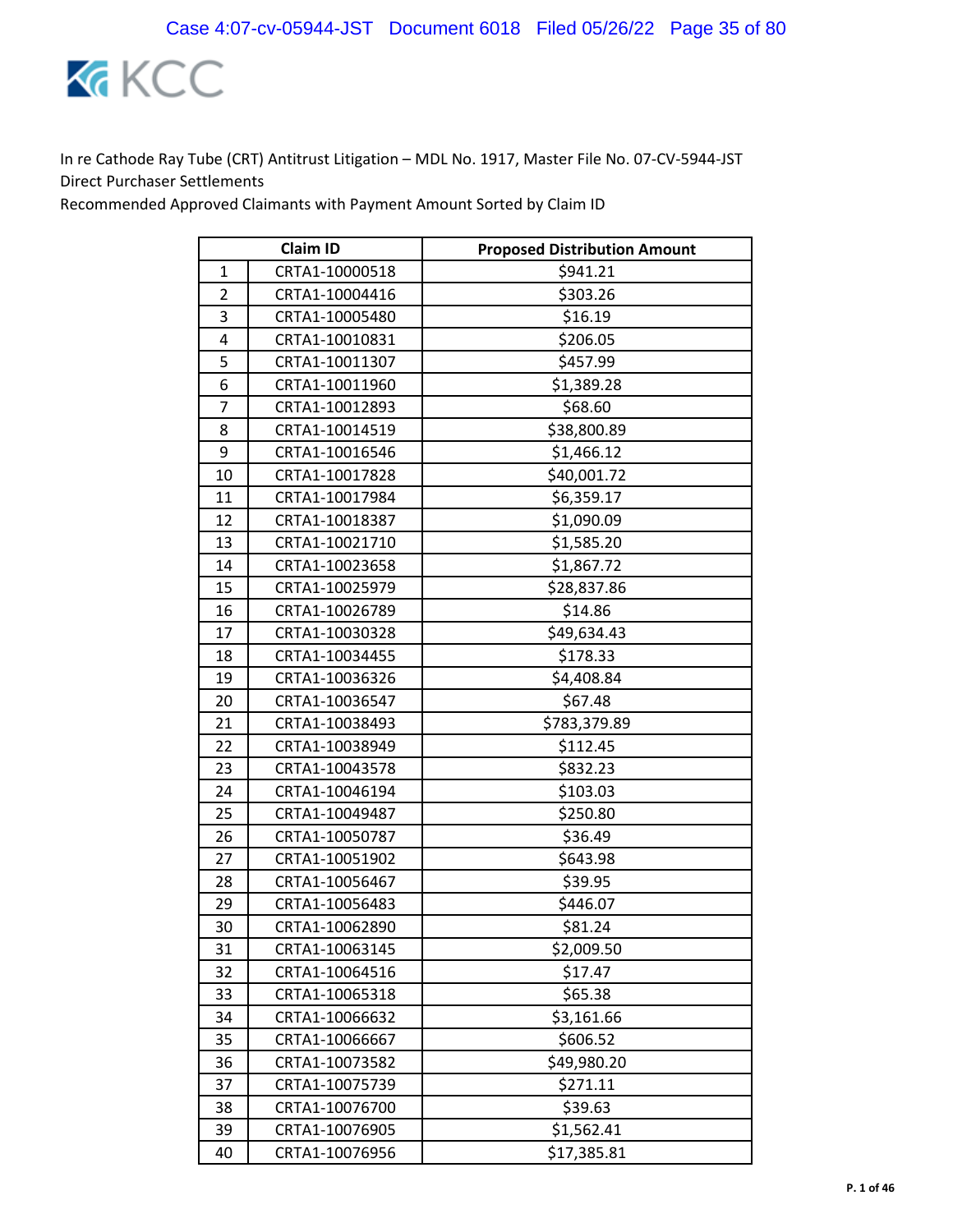

Recommended Approved Claimants with Payment Amount Sorted by Claim ID

| <b>Claim ID</b> |                | <b>Proposed Distribution Amount</b> |
|-----------------|----------------|-------------------------------------|
| 41              | CRTA1-10077359 | \$63.16                             |
| 42              | CRTA1-10080430 | \$3,320.72                          |
| 43              | CRTA1-10081917 | \$118.89                            |
| 44              | CRTA1-10083383 | \$245.70                            |
| 45              | CRTA1-10084215 | \$1,238.43                          |
| 46              | CRTA1-10084800 | \$208.05                            |
| 47              | CRTA1-10087320 | \$1,295.32                          |
| 48              | CRTA1-10087354 | \$1,884.66                          |
| 49              | CRTA1-10087494 | \$330.64                            |
| 50              | CRTA1-10087923 | \$104,548.22                        |
| 51              | CRTA1-10088083 | \$821.77                            |
| 52              | CRTA1-10095381 | \$334.48                            |
| 53              | CRTA1-10096310 | \$716.68                            |
| 54              | CRTA1-10097988 | \$148.61                            |
| 55              | CRTA1-10098259 | \$421.79                            |
| 56              | CRTA1-10098909 | \$389,371.85                        |
| 57              | CRTA1-10099034 | \$512.76                            |
| 58              | CRTA1-10099425 | \$320.77                            |
| 59              | CRTA1-10101187 | \$6,365.57                          |
| 60              | CRTA1-10101861 | \$94.87                             |
| 61              | CRTA1-10103732 | \$5,240.38                          |
| 62              | CRTA1-10107746 | \$527.79                            |
| 63              | CRTA1-10108220 | \$637.87                            |
| 64              | CRTA1-10108564 | \$1,100.88                          |
| 65              | CRTA1-10108742 | \$1,312.53                          |
| 66              | CRTA1-10109005 | \$587.02                            |
| 67              | CRTA1-10110852 | \$625.85                            |
| 68              | CRTA1-10112677 | \$149.60                            |
| 69              | CRTA1-10113312 | \$22.35                             |
| 70              | CRTA1-10114386 | \$11.55                             |
| 71              | CRTA1-10115668 | \$31,899.05                         |
| 72              | CRTA1-10115676 | \$31.70                             |
| 73              | CRTA1-10119485 | \$118.89                            |
| 74              | CRTA1-10121005 | \$11.87                             |
| 75              | CRTA1-10125272 | \$405,814.20                        |
| 76              | CRTA1-10126147 | \$25,564.78                         |
| 77              | CRTA1-10126651 | \$452.69                            |
| 78              | CRTA1-10126988 | \$345.45                            |
| 79              | CRTA1-10130659 | \$200.62                            |
| 80              | CRTA1-10135634 | \$38.04                             |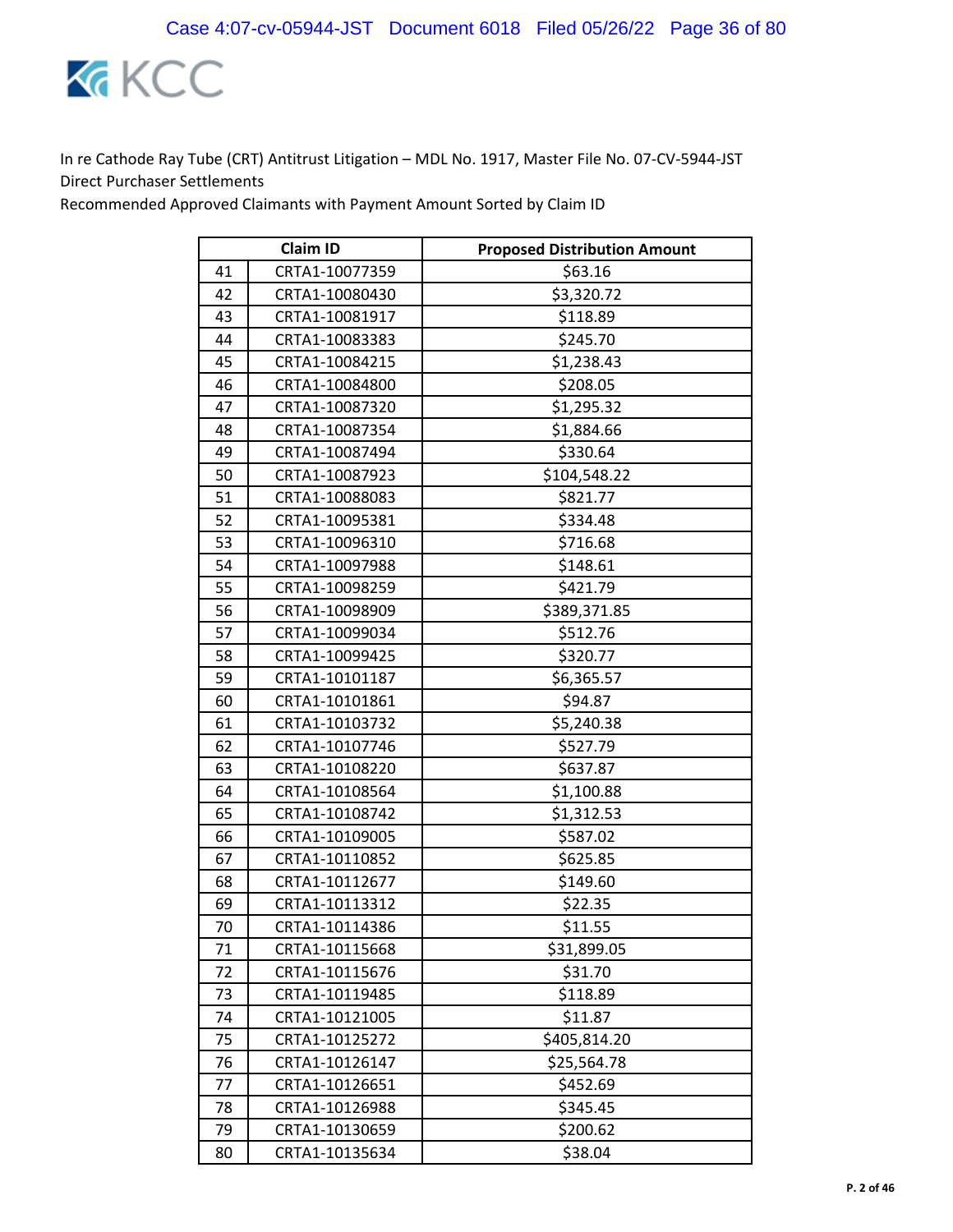

|     | <b>Claim ID</b> | <b>Proposed Distribution Amount</b> |
|-----|-----------------|-------------------------------------|
| 81  | CRTA1-10137890  | \$594.45                            |
| 82  | CRTA1-10144994  | \$121.06                            |
| 83  | CRTA1-10150218  | \$641.68                            |
| 84  | CRTA1-10153284  | \$660.83                            |
| 85  | CRTA1-10154744  | \$166.44                            |
| 86  | CRTA1-10155767  | \$782.69                            |
| 87  | CRTA1-10165487  | \$478,968.76                        |
| 88  | CRTA1-10166220  | \$1,665.79                          |
| 89  | CRTA1-10169407  | \$1,262.21                          |
| 90  | CRTA1-10169431  | \$10.00                             |
| 91  | CRTA1-10169679  | \$247.68                            |
| 92  | CRTA1-10171630  | \$62.80                             |
| 93  | CRTA1-10171673  | \$325,498.62                        |
| 94  | CRTA1-40000001  | \$10.77                             |
| 95  | CRTA1-40000010  | \$23.64                             |
| 96  | CRTA1-40000028  | \$34.67                             |
| 97  | CRTA1-40000036  | \$12.87                             |
| 98  | CRTA1-40000044  | \$10.00                             |
| 99  | CRTA1-40000060  | \$68.22                             |
| 100 | CRTA1-40000079  | \$10.00                             |
| 101 | CRTA1-40000087  | \$27,515.09                         |
| 102 | CRTA1-40000095  | \$690.01                            |
| 103 | CRTA1-40000109  | \$14.86                             |
| 104 | CRTA1-40000133  | \$29.62                             |
| 105 | CRTA1-40000141  | \$24.75                             |
| 106 | CRTA1-40000168  | \$29.72                             |
| 107 | CRTA1-40000176  | \$54.98                             |
| 108 | CRTA1-40000184  | \$10.00                             |
| 109 | CRTA1-40000192  | \$18.77                             |
| 110 | CRTA1-40000206  | \$68.53                             |
| 111 | CRTA1-40000214  | \$10.00                             |
| 112 | CRTA1-40000230  | \$10.35                             |
| 113 | CRTA1-40000257  | \$12.87                             |
| 114 | CRTA1-40000265  | \$10.00                             |
| 115 | CRTA1-40000273  | \$10.00                             |
| 116 | CRTA1-40000290  | \$15.10                             |
| 117 | CRTA1-40000303  | \$16.84                             |
| 118 | CRTA1-40000320  | \$10.00                             |
| 119 | CRTA1-40000346  | \$594.45                            |
| 120 | CRTA1-40000354  | \$107.51                            |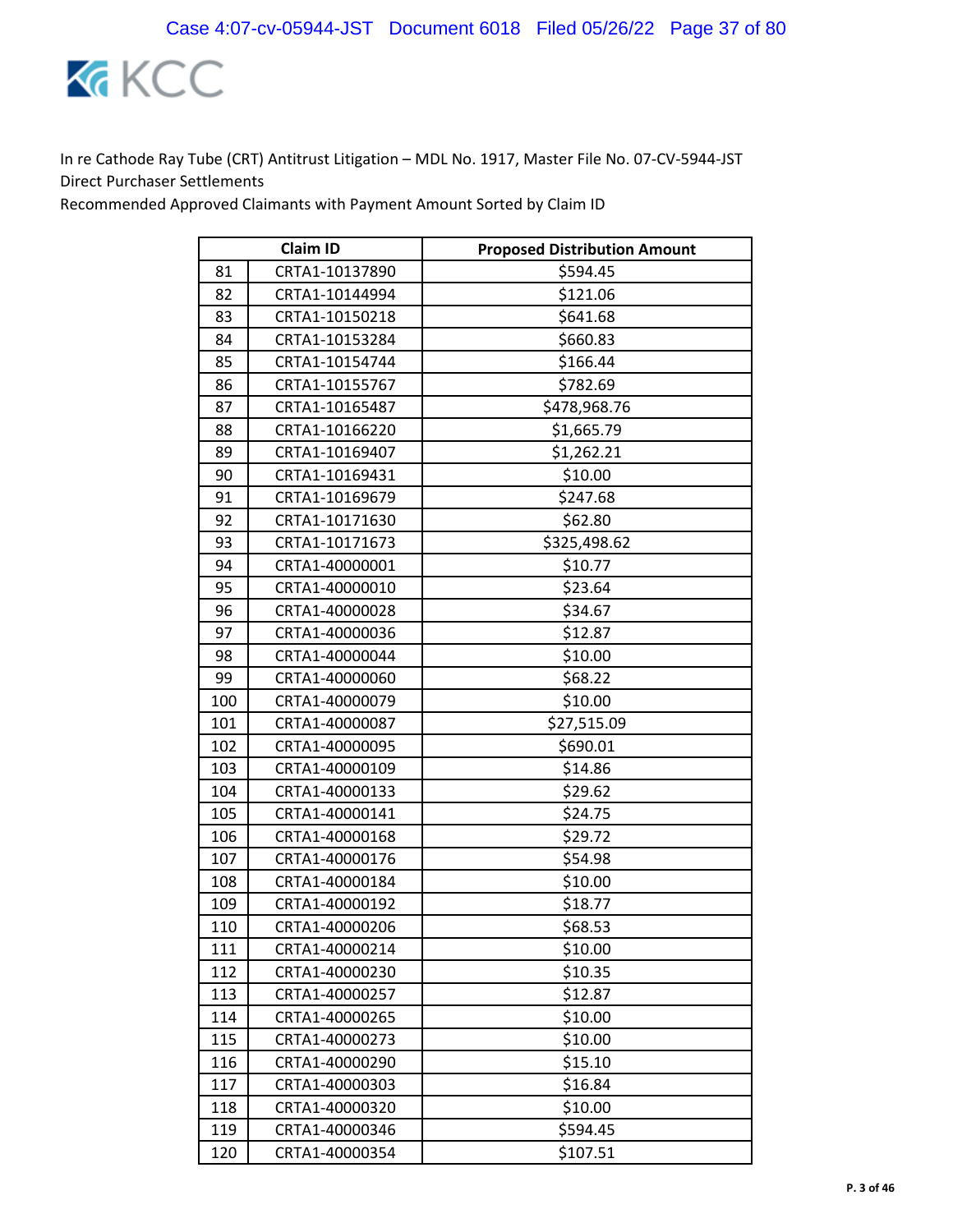

| <b>Claim ID</b> |                | <b>Proposed Distribution Amount</b> |
|-----------------|----------------|-------------------------------------|
| 121             | CRTA1-40000362 | \$37,139.00                         |
| 122             | CRTA1-40000389 | \$255.16                            |
| 123             | CRTA1-40000397 | \$57,095.12                         |
| 124             | CRTA1-40000400 | \$17.83                             |
| 125             | CRTA1-40000419 | \$38,874.13                         |
| 126             | CRTA1-40000427 | \$22.48                             |
| 127             | CRTA1-40000435 | \$10.00                             |
| 128             | CRTA1-40000443 | \$177.54                            |
| 129             | CRTA1-40000460 | \$23.87                             |
| 130             | CRTA1-40000486 | \$10.00                             |
| 131             | CRTA1-40000508 | \$37.82                             |
| 132             | CRTA1-40000516 | \$34.12                             |
| 133             | CRTA1-40000532 | \$23.65                             |
| 134             | CRTA1-40000567 | \$10.00                             |
| 135             | CRTA1-40000575 | \$19.31                             |
| 136             | CRTA1-40000583 | \$10.00                             |
| 137             | CRTA1-40000591 | \$273.82                            |
| 138             | CRTA1-40000605 | \$10.00                             |
| 139             | CRTA1-40000613 | \$45.07                             |
| 140             | CRTA1-40000621 | \$6,098,284.81                      |
| 141             | CRTA1-40000630 | \$22.41                             |
| 142             | CRTA1-40000648 | \$11.39                             |
| 143             | CRTA1-40000656 | \$11.64                             |
| 144             | CRTA1-40000672 | \$22.03                             |
| 145             | CRTA1-40000680 | \$10.00                             |
| 146             | CRTA1-40000699 | \$10.00                             |
| 147             | CRTA1-40000729 | \$10.00                             |
| 148             | CRTA1-40000737 | \$14.33                             |
| 149             | CRTA1-40000745 | \$10.00                             |
| 150             | CRTA1-40000753 | \$10.00                             |
| 151             | CRTA1-40000761 | \$22.81                             |
| 152             | CRTA1-40000770 | \$10.00                             |
| 153             | CRTA1-40000788 | \$10.00                             |
| 154             | CRTA1-40000796 | \$38.98                             |
| 155             | CRTA1-40000800 | \$10.00                             |
| 156             | CRTA1-40000818 | \$59.67                             |
| 157             | CRTA1-40000826 | \$14.96                             |
| 158             | CRTA1-40000834 | \$10.00                             |
| 159             | CRTA1-40000842 | \$12.04                             |
| 160             | CRTA1-40000877 | \$10.00                             |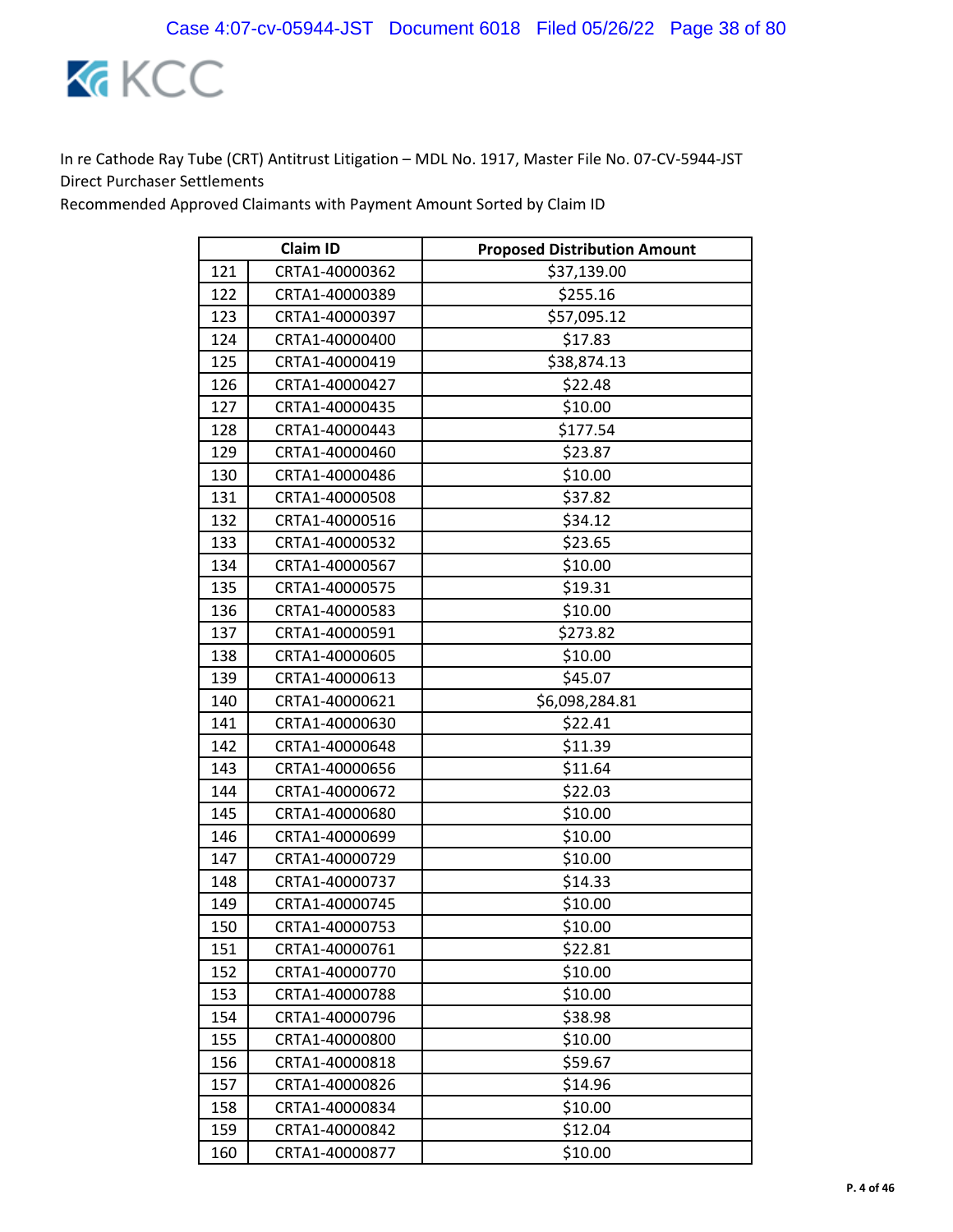

|     | <b>Claim ID</b> | <b>Proposed Distribution Amount</b> |
|-----|-----------------|-------------------------------------|
| 161 | CRTA1-40000893  | \$10.00                             |
| 162 | CRTA1-40000915  | \$30.83                             |
| 163 | CRTA1-40000923  | \$10.00                             |
| 164 | CRTA1-40000931  | \$13.07                             |
| 165 | CRTA1-40000958  | \$10.00                             |
| 166 | CRTA1-40000966  | \$10.00                             |
| 167 | CRTA1-40000974  | \$10.00                             |
| 168 | CRTA1-40000982  | \$10.00                             |
| 169 | CRTA1-40001024  | \$10.00                             |
| 170 | CRTA1-40001032  | \$10.89                             |
| 171 | CRTA1-40001040  | \$25.26                             |
| 172 | CRTA1-40001059  | \$11.39                             |
| 173 | CRTA1-40001067  | \$10.00                             |
| 174 | CRTA1-40001075  | \$24.76                             |
| 175 | CRTA1-40001091  | \$10.00                             |
| 176 | CRTA1-40001113  | \$10.00                             |
| 177 | CRTA1-40001130  | \$29.72                             |
| 178 | CRTA1-40001148  | \$97.66                             |
| 179 | CRTA1-40001156  | \$10.00                             |
| 180 | CRTA1-40001172  | \$32.31                             |
| 181 | CRTA1-40001180  | \$13.87                             |
| 182 | CRTA1-40001199  | \$10.00                             |
| 183 | CRTA1-40001202  | \$138.70                            |
| 184 | CRTA1-40001210  | \$519.13                            |
| 185 | CRTA1-40001237  | \$10.00                             |
| 186 | CRTA1-40001245  | \$26.07                             |
| 187 | CRTA1-40001253  | \$10.00                             |
| 188 | CRTA1-40001270  | \$39.63                             |
| 189 | CRTA1-40001288  | \$312,506.68                        |
| 190 | CRTA1-40001296  | \$10.00                             |
| 191 | CRTA1-40001318  | \$20.99                             |
| 192 | CRTA1-40001334  | \$12.63                             |
| 193 | CRTA1-40001342  | \$676.18                            |
| 194 | CRTA1-40001350  | \$19.81                             |
| 195 | CRTA1-40001369  | \$79.01                             |
| 196 | CRTA1-40001377  | \$11.88                             |
| 197 | CRTA1-40001393  | \$27.74                             |
| 198 | CRTA1-40001407  | \$23.97                             |
| 199 | CRTA1-40001423  | \$41.61                             |
| 200 | CRTA1-40001431  | \$12.03                             |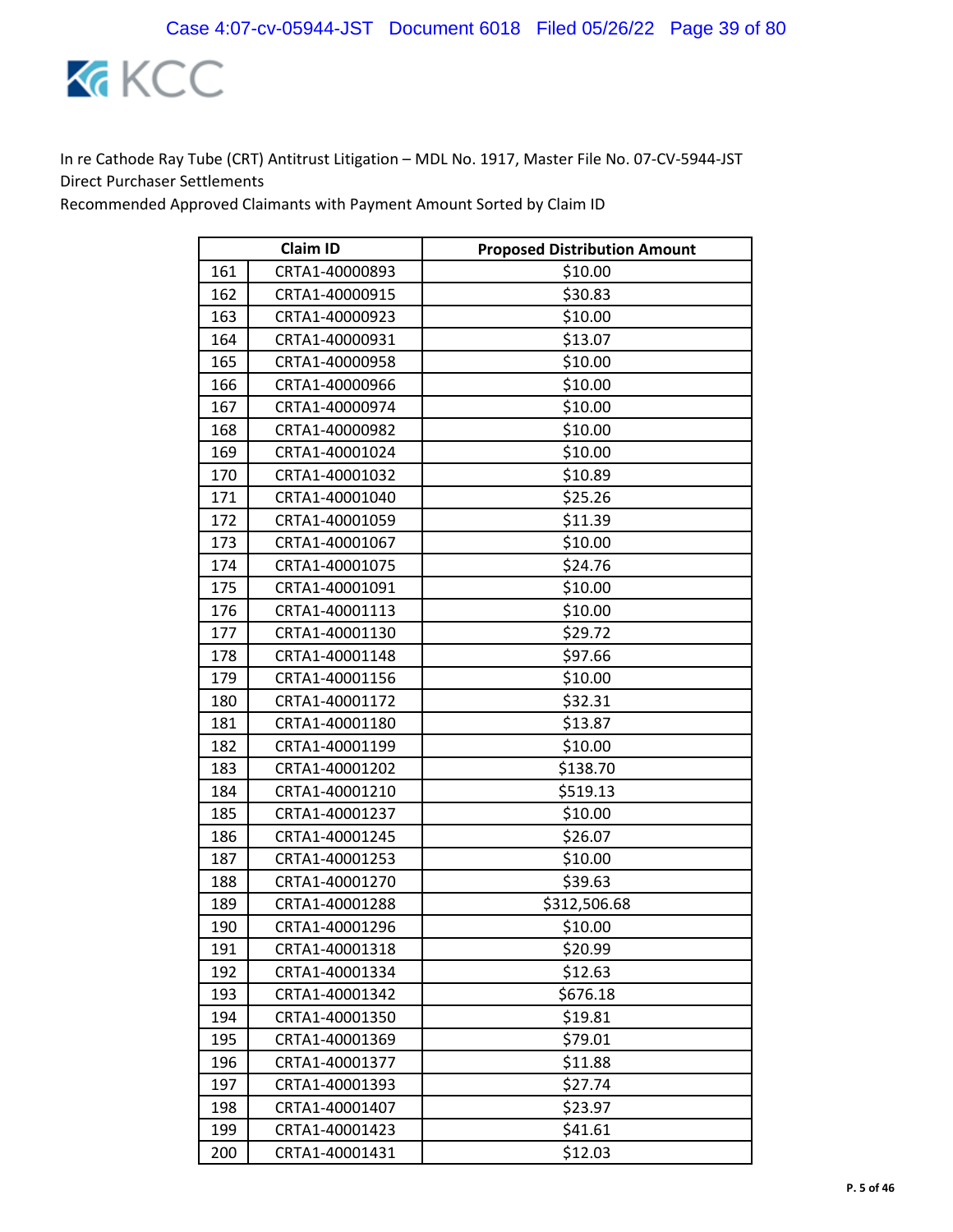

|     | <b>Claim ID</b> | <b>Proposed Distribution Amount</b> |
|-----|-----------------|-------------------------------------|
| 201 | CRTA1-40001440  | \$22.87                             |
| 202 | CRTA1-40001458  | \$11.88                             |
| 203 | CRTA1-40001466  | \$10.00                             |
| 204 | CRTA1-40001474  | \$10.00                             |
| 205 | CRTA1-40001482  | \$80.74                             |
| 206 | CRTA1-40001490  | \$32.35                             |
| 207 | CRTA1-40001504  | \$10.00                             |
| 208 | CRTA1-40001512  | \$21.79                             |
| 209 | CRTA1-40001520  | \$13.71                             |
| 210 | CRTA1-40001539  | \$233,095.34                        |
| 211 | CRTA1-40001547  | \$872.56                            |
| 212 | CRTA1-40001563  | \$10.32                             |
| 213 | CRTA1-40001571  | \$64.99                             |
| 214 | CRTA1-40001580  | \$20.69                             |
| 215 | CRTA1-40001598  | \$10.00                             |
| 216 | CRTA1-40001601  | \$10.00                             |
| 217 | CRTA1-40001610  | \$30.71                             |
| 218 | CRTA1-40001628  | \$18.19                             |
| 219 | CRTA1-40001636  | \$22.21                             |
| 220 | CRTA1-40001644  | \$5,197.87                          |
| 221 | CRTA1-40001652  | \$136.72                            |
| 222 | CRTA1-40001687  | \$15.75                             |
| 223 | CRTA1-40001695  | \$12.63                             |
| 224 | CRTA1-40001709  | \$10.00                             |
| 225 | CRTA1-40001717  | \$506.80                            |
| 226 | CRTA1-40001725  | \$1,680.03                          |
| 227 | CRTA1-40001733  | \$562,683.26                        |
| 228 | CRTA1-40001750  | \$18.77                             |
| 229 | CRTA1-40001776  | \$152.12                            |
| 230 | CRTA1-40001784  | \$10.00                             |
| 231 | CRTA1-40001792  | \$16.67                             |
| 232 | CRTA1-40001806  | \$926.49                            |
| 233 | CRTA1-40001814  | \$24.46                             |
| 234 | CRTA1-40001822  | \$30.35                             |
| 235 | CRTA1-40001830  | \$27.74                             |
| 236 | CRTA1-40001849  | \$64.30                             |
| 237 | CRTA1-40001857  | \$10.00                             |
| 238 | CRTA1-40001865  | \$33.73                             |
| 239 | CRTA1-40001873  | \$510.23                            |
| 240 | CRTA1-40001881  | \$10.40                             |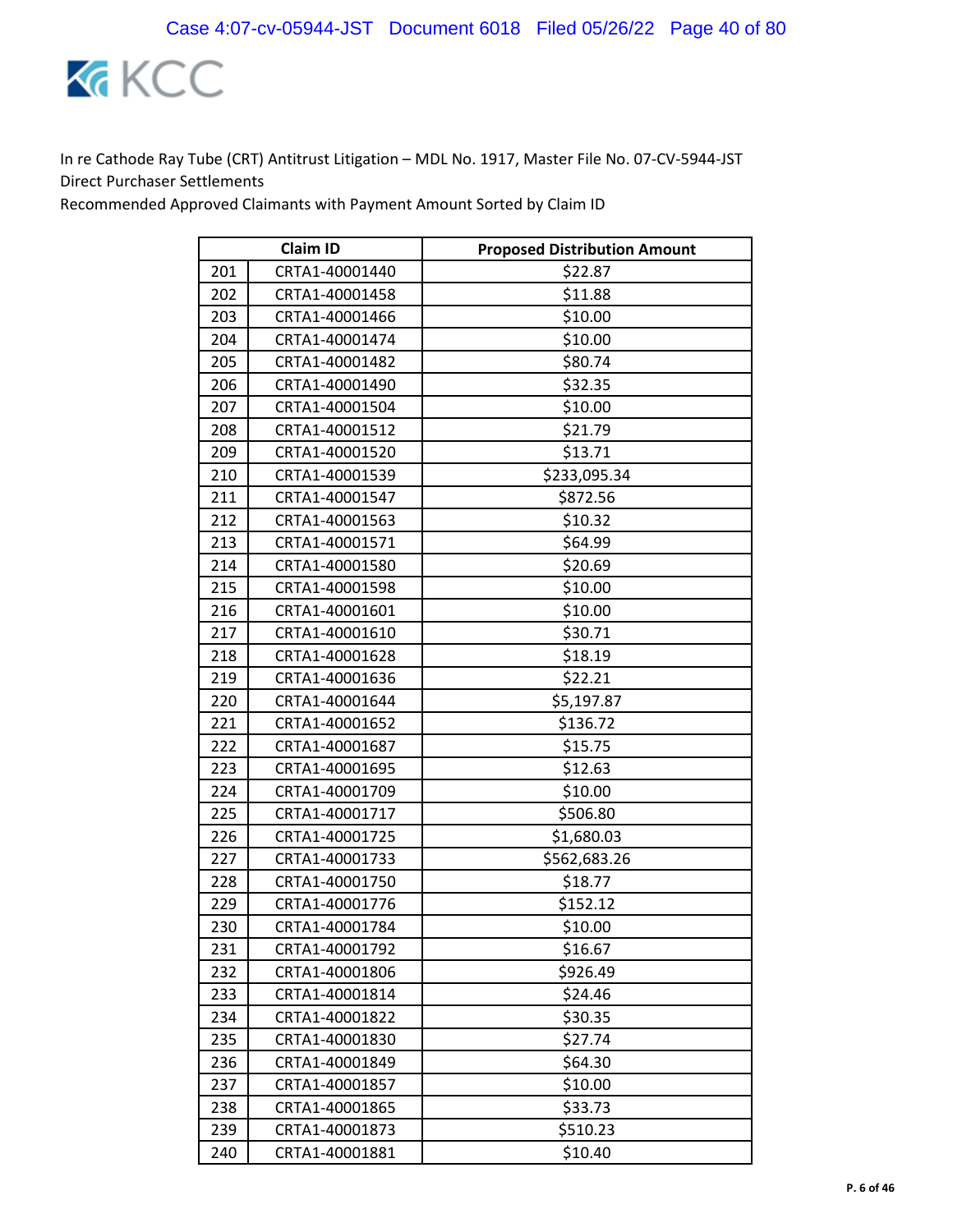

| <b>Claim ID</b> |                | <b>Proposed Distribution Amount</b> |
|-----------------|----------------|-------------------------------------|
| 241             | CRTA1-40001903 | \$10.00                             |
| 242             | CRTA1-40001911 | \$59.59                             |
| 243             | CRTA1-40001920 | \$10.00                             |
| 244             | CRTA1-40001938 | \$26.35                             |
| 245             | CRTA1-40001946 | \$31.45                             |
| 246             | CRTA1-40001954 | \$10.00                             |
| 247             | CRTA1-40001962 | \$17.63                             |
| 248             | CRTA1-40001970 | \$13.87                             |
| 249             | CRTA1-40001989 | \$10.00                             |
| 250             | CRTA1-40001997 | \$10.00                             |
| 251             | CRTA1-40002004 | \$11.88                             |
| 252             | CRTA1-40002012 | \$10.00                             |
| 253             | CRTA1-40002020 | \$12.78                             |
| 254             | CRTA1-40002039 | \$10.00                             |
| 255             | CRTA1-40002047 | \$75.27                             |
| 256             | CRTA1-40002055 | \$148.56                            |
| 257             | CRTA1-40002063 | \$10.00                             |
| 258             | CRTA1-40002071 | \$47.06                             |
| 259             | CRTA1-40002080 | \$10.00                             |
| 260             | CRTA1-40002098 | \$16.22                             |
| 261             | CRTA1-40002101 | \$10.00                             |
| 262             | CRTA1-40002110 | \$10.00                             |
| 263             | CRTA1-40002128 | \$10.48                             |
| 264             | CRTA1-40002136 | \$10.89                             |
| 265             | CRTA1-40002144 | \$26.24                             |
| 266             | CRTA1-40002152 | \$12.38                             |
| 267             | CRTA1-40002160 | \$10.00                             |
| 268             | CRTA1-40002187 | \$18.20                             |
| 269             | CRTA1-40002195 | \$28.23                             |
| 270             | CRTA1-40002209 | \$13.54                             |
| 271             | CRTA1-40002217 | \$10.00                             |
| 272             | CRTA1-40002225 | \$10.00                             |
| 273             | CRTA1-40002233 | \$10.39                             |
| 274             | CRTA1-40002241 | \$94,029.04                         |
| 275             | CRTA1-40002250 | \$10.00                             |
| 276             | CRTA1-40002268 | \$25.26                             |
| 277             | CRTA1-40002276 | \$20.31                             |
| 278             | CRTA1-40002284 | \$44.29                             |
| 279             | CRTA1-40002292 | \$12.38                             |
| 280             | CRTA1-40002306 | \$10.00                             |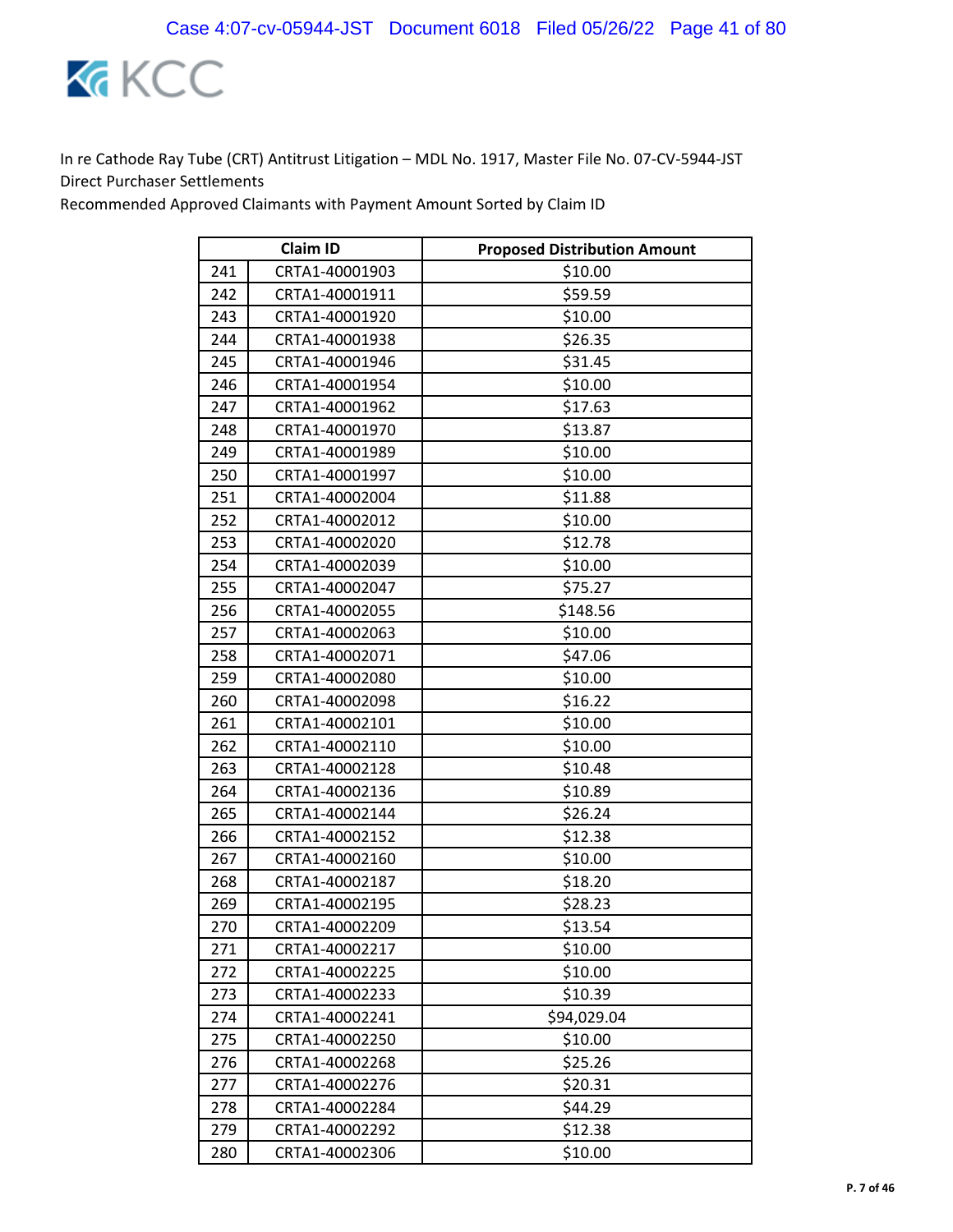

| <b>Claim ID</b> |                | <b>Proposed Distribution Amount</b> |
|-----------------|----------------|-------------------------------------|
| 281             | CRTA1-40002314 | \$14.83                             |
| 282             | CRTA1-40002322 | \$1,200,232.96                      |
| 283             | CRTA1-40002330 | \$12.77                             |
| 284             | CRTA1-40002349 | \$113,542.36                        |
| 285             | CRTA1-40002357 | \$3,022.59                          |
| 286             | CRTA1-40002373 | \$31.20                             |
| 287             | CRTA1-40002390 | \$10.00                             |
| 288             | CRTA1-40002403 | \$10.00                             |
| 289             | CRTA1-40002411 | \$10.00                             |
| 290             | CRTA1-40002420 | \$10.00                             |
| 291             | CRTA1-40002438 | \$14.26                             |
| 292             | CRTA1-40002454 | \$10.00                             |
| 293             | CRTA1-40002462 | \$12.03                             |
| 294             | CRTA1-40002497 | \$99.32                             |
| 295             | CRTA1-40002500 | \$98.08                             |
| 296             | CRTA1-40002519 | \$128.05                            |
| 297             | CRTA1-40002535 | \$214.99                            |
| 298             | CRTA1-40002551 | \$46.06                             |
| 299             | CRTA1-40002560 | \$27.95                             |
| 300             | CRTA1-40002578 | \$15.15                             |
| 301             | CRTA1-40002586 | \$12.85                             |
| 302             | CRTA1-40002608 | \$10.88                             |
| 303             | CRTA1-40002616 | \$10.00                             |
| 304             | CRTA1-40002624 | \$10.00                             |
| 305             | CRTA1-40002632 | \$39.62                             |
| 306             | CRTA1-40002640 | \$22.38                             |
| 307             | CRTA1-40002659 | \$21.78                             |
| 308             | CRTA1-40002667 | \$24.76                             |
| 309             | CRTA1-40002675 | \$11.88                             |
| 310             | CRTA1-40002683 | \$25.26                             |
| 311             | CRTA1-40002691 | \$14.36                             |
| 312             | CRTA1-40002705 | \$10.00                             |
| 313             | CRTA1-40002713 | \$12.87                             |
| 314             | CRTA1-40002721 | \$10.89                             |
| 315             | CRTA1-40002730 | \$33.64                             |
| 316             | CRTA1-40002748 | \$118.89                            |
| 317             | CRTA1-40002756 | \$12.87                             |
| 318             | CRTA1-40002772 | \$10.00                             |
| 319             | CRTA1-40002780 | \$34.18                             |
| 320             | CRTA1-40002799 | \$20.45                             |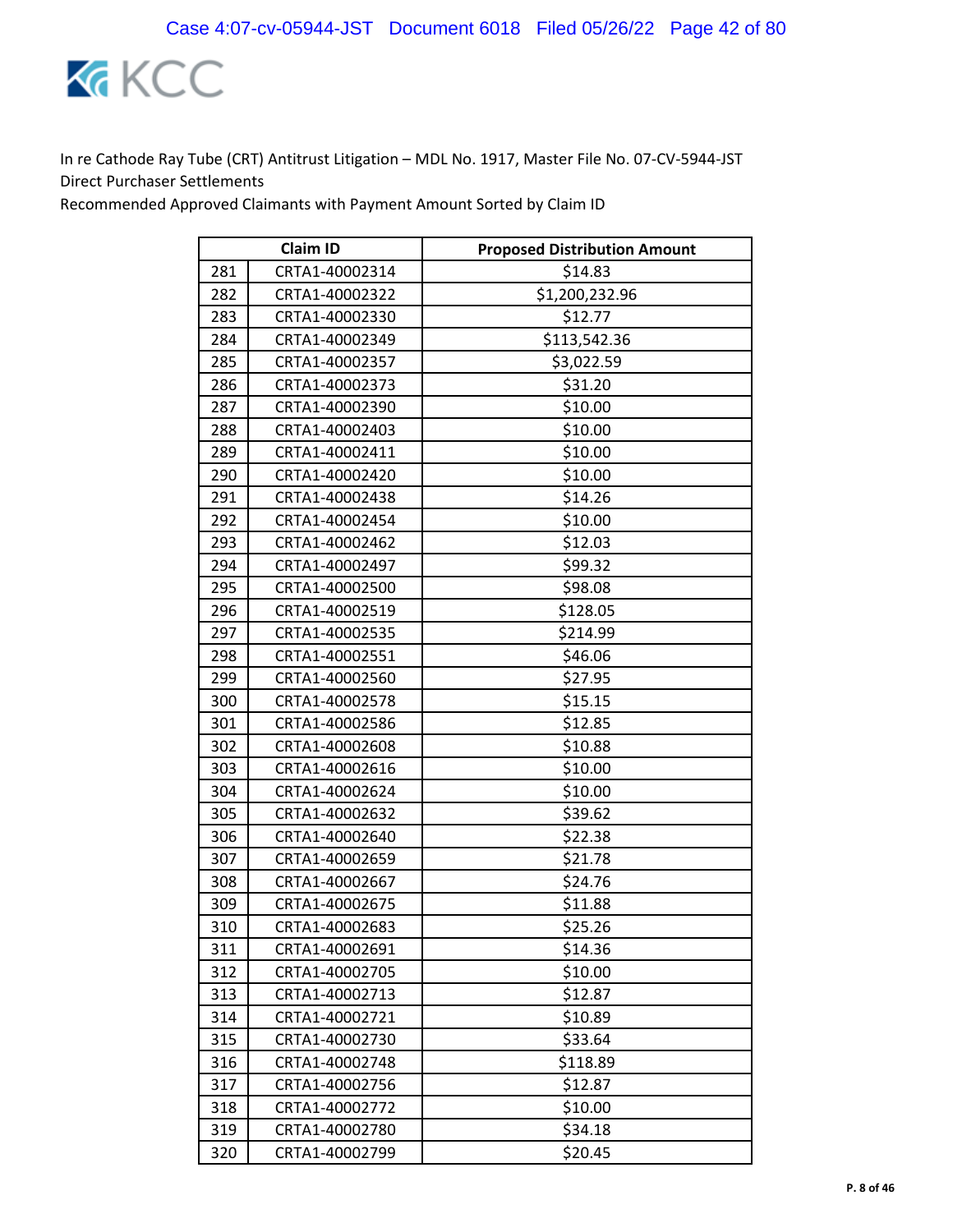

| <b>Claim ID</b> |                | <b>Proposed Distribution Amount</b> |
|-----------------|----------------|-------------------------------------|
| 321             | CRTA1-40002802 | \$10.00                             |
| 322             | CRTA1-40002810 | \$20.30                             |
| 323             | CRTA1-40002829 | \$17.58                             |
| 324             | CRTA1-40002853 | \$10.00                             |
| 325             | CRTA1-40002861 | \$46.56                             |
| 326             | CRTA1-40002870 | \$15.85                             |
| 327             | CRTA1-40002900 | \$10.00                             |
| 328             | CRTA1-40002918 | \$10.00                             |
| 329             | CRTA1-40002926 | \$28.73                             |
| 330             | CRTA1-40002934 | \$24.76                             |
| 331             | CRTA1-40002942 | \$12.62                             |
| 332             | CRTA1-40002950 | \$10.00                             |
| 333             | CRTA1-40002969 | \$79.25                             |
| 334             | CRTA1-40002985 | \$10.00                             |
| 335             | CRTA1-40002993 | \$10.42                             |
| 336             | CRTA1-40003000 | \$23.48                             |
| 337             | CRTA1-40003035 | \$23.61                             |
| 338             | CRTA1-40003078 | \$18.17                             |
| 339             | CRTA1-40003175 | \$10.00                             |
| 340             | CRTA1-40003183 | \$10.00                             |
| 341             | CRTA1-40003191 | \$21.79                             |
| 342             | CRTA1-40003205 | \$10.00                             |
| 343             | CRTA1-40003213 | \$18.08                             |
| 344             | CRTA1-40003221 | \$17.43                             |
| 345             | CRTA1-40003230 | \$14.86                             |
| 346             | CRTA1-40003248 | \$27.72                             |
| 347             | CRTA1-40003256 | \$12.37                             |
| 348             | CRTA1-40003264 | \$37.62                             |
| 349             | CRTA1-40003272 | \$60.43                             |
| 350             | CRTA1-40003280 | \$10.00                             |
| 351             | CRTA1-40003299 | \$21.11                             |
| 352             | CRTA1-40003302 | \$10.00                             |
| 353             | CRTA1-40003337 | \$10.00                             |
| 354             | CRTA1-40003388 | \$10.00                             |
| 355             | CRTA1-40003396 | \$83.46                             |
| 356             | CRTA1-40003400 | \$36.31                             |
| 357             | CRTA1-40003418 | \$10.00                             |
| 358             | CRTA1-40003426 | \$10.00                             |
| 359             | CRTA1-40003434 | \$52.50                             |
| 360             | CRTA1-40003442 | \$23.77                             |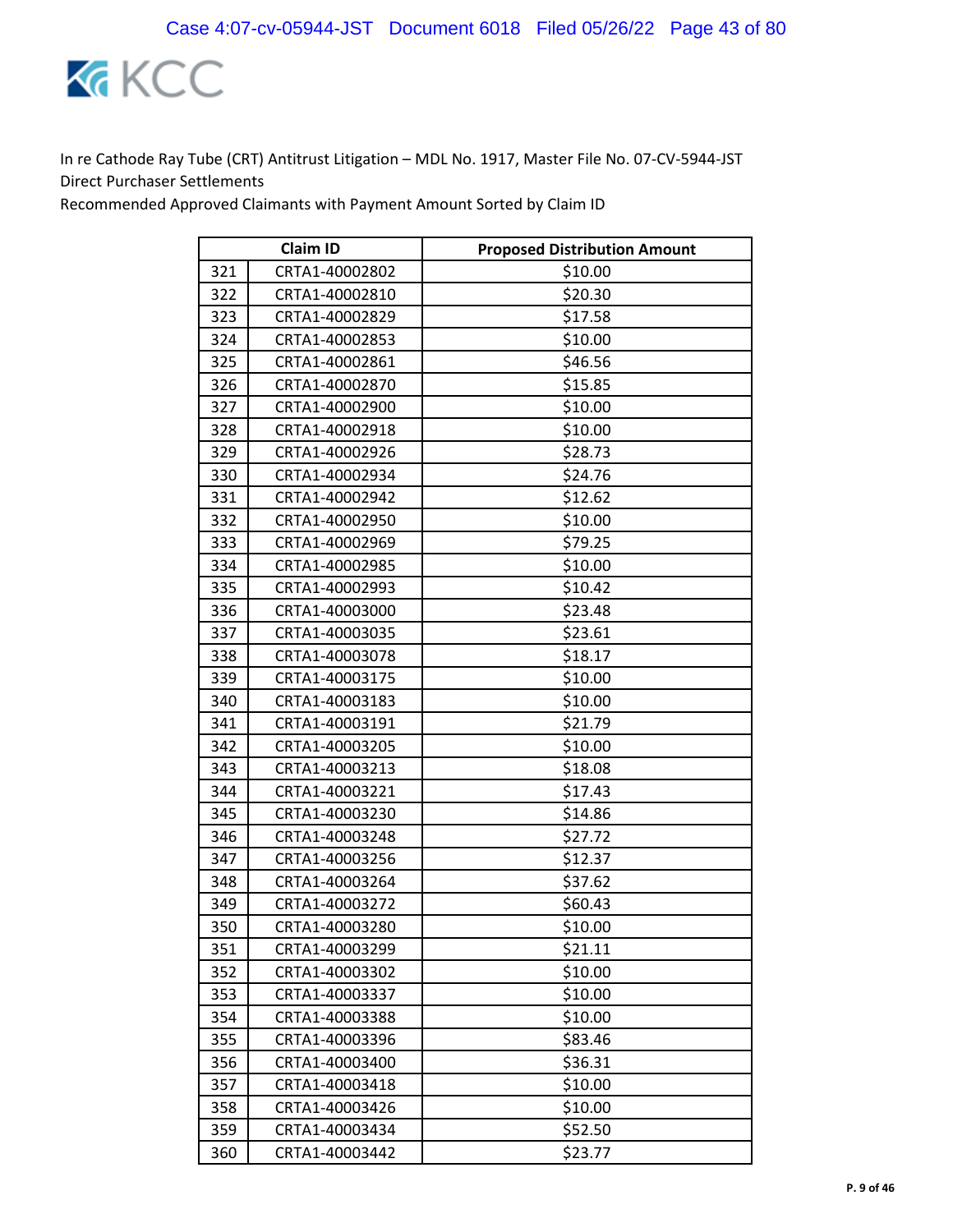

| <b>Claim ID</b> |                | <b>Proposed Distribution Amount</b> |
|-----------------|----------------|-------------------------------------|
| 361             | CRTA1-40003450 | \$10.00                             |
| 362             | CRTA1-40003477 | \$18.58                             |
| 363             | CRTA1-40003590 | \$23.76                             |
| 364             | CRTA1-40003604 | \$31.20                             |
| 365             | CRTA1-40003612 | \$10.00                             |
| 366             | CRTA1-40003620 | \$10.00                             |
| 367             | CRTA1-40003639 | \$10.00                             |
| 368             | CRTA1-40003647 | \$29.22                             |
| 369             | CRTA1-40003655 | \$10.00                             |
| 370             | CRTA1-40003671 | \$10.15                             |
| 371             | CRTA1-40003698 | \$172.14                            |
| 372             | CRTA1-40003701 | \$14.19                             |
| 373             | CRTA1-40003710 | \$42.23                             |
| 374             | CRTA1-40003728 | \$11.88                             |
| 375             | CRTA1-40003736 | \$102.54                            |
| 376             | CRTA1-40003752 | \$10.00                             |
| 377             | CRTA1-40003760 | \$26.75                             |
| 378             | CRTA1-40003779 | \$55.72                             |
| 379             | CRTA1-40003787 | \$10.00                             |
| 380             | CRTA1-40003795 | \$10.00                             |
| 381             | CRTA1-40003809 | \$10.89                             |
| 382             | CRTA1-40003817 | \$32.67                             |
| 383             | CRTA1-40003825 | \$20.75                             |
| 384             | CRTA1-40003833 | \$10.00                             |
| 385             | CRTA1-40003841 | \$29.72                             |
| 386             | CRTA1-40003850 | \$27.20                             |
| 387             | CRTA1-40003868 | \$34.18                             |
| 388             | CRTA1-40004015 | \$13.11                             |
| 389             | CRTA1-40004023 | \$10.89                             |
| 390             | CRTA1-40004031 | \$15.97                             |
| 391             | CRTA1-40004040 | \$59.44                             |
| 392             | CRTA1-40004058 | \$37.64                             |
| 393             | CRTA1-40004066 | \$174.61                            |
| 394             | CRTA1-40004074 | \$10.00                             |
| 395             | CRTA1-40004082 | \$55.79                             |
| 396             | CRTA1-40004090 | \$133.75                            |
| 397             | CRTA1-40004104 | \$10.00                             |
| 398             | CRTA1-40004112 | \$10.00                             |
| 399             | CRTA1-40004120 | \$17.83                             |
| 400             | CRTA1-40004139 | \$10.00                             |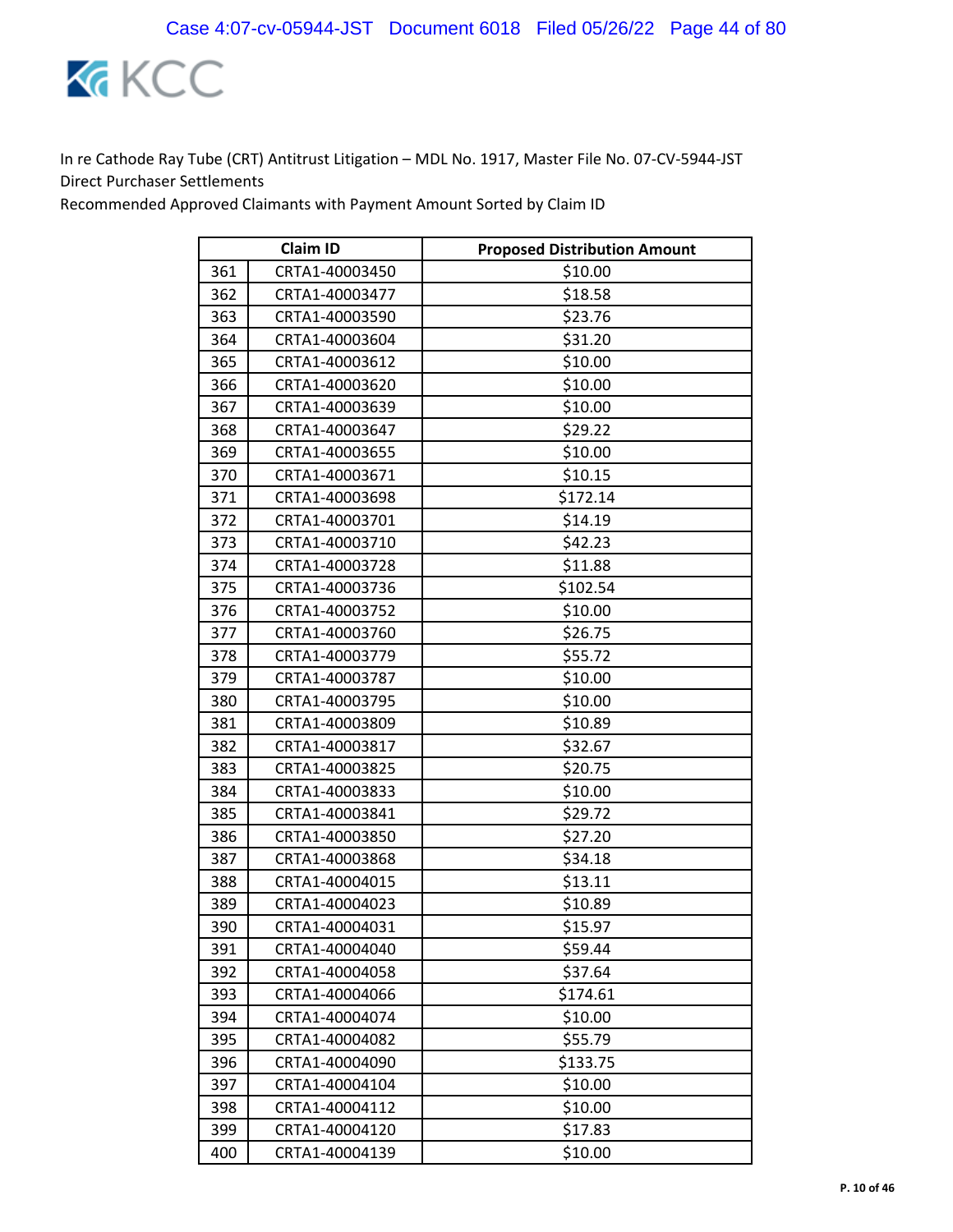

| <b>Claim ID</b> |                | <b>Proposed Distribution Amount</b> |
|-----------------|----------------|-------------------------------------|
| 401             | CRTA1-40004147 | \$10.00                             |
| 402             | CRTA1-40004155 | \$10.00                             |
| 403             | CRTA1-40004163 | \$10.00                             |
| 404             | CRTA1-40004171 | \$32.69                             |
| 405             | CRTA1-40004180 | \$10.00                             |
| 406             | CRTA1-40004210 | \$10.00                             |
| 407             | CRTA1-40004228 | \$18.47                             |
| 408             | CRTA1-40004236 | \$16.75                             |
| 409             | CRTA1-40004252 | \$13.37                             |
| 410             | CRTA1-40004260 | \$23.49                             |
| 411             | CRTA1-40004279 | \$10.00                             |
| 412             | CRTA1-40004295 | \$26.52                             |
| 413             | CRTA1-40004309 | \$12.82                             |
| 414             | CRTA1-40004317 | \$10.00                             |
| 415             | CRTA1-40004325 | \$10.00                             |
| 416             | CRTA1-40004333 | \$10.00                             |
| 417             | CRTA1-40004350 | \$10.89                             |
| 418             | CRTA1-40004368 | \$61.92                             |
| 419             | CRTA1-40004376 | \$111.95                            |
| 420             | CRTA1-40004384 | \$10.99                             |
| 421             | CRTA1-40004392 | \$10.00                             |
| 422             | CRTA1-40004406 | \$101.55                            |
| 423             | CRTA1-40004422 | \$10.00                             |
| 424             | CRTA1-40004430 | \$47.55                             |
| 425             | CRTA1-40004449 | \$10.00                             |
| 426             | CRTA1-40004457 | \$20.31                             |
| 427             | CRTA1-40004465 | \$58.94                             |
| 428             | CRTA1-40004473 | \$32.94                             |
| 429             | CRTA1-40004481 | \$35.91                             |
| 430             | CRTA1-40004490 | \$23.77                             |
| 431             | CRTA1-40004503 | \$11.14                             |
| 432             | CRTA1-40004554 | \$30.01                             |
| 433             | CRTA1-40004562 | \$10.00                             |
| 434             | CRTA1-40004651 | \$142.57                            |
| 435             | CRTA1-40004660 | \$26.75                             |
| 436             | CRTA1-40004678 | \$10.00                             |
| 437             | CRTA1-40004686 | \$14.86                             |
| 438             | CRTA1-40004708 | \$17.11                             |
| 439             | CRTA1-40004716 | \$90.40                             |
| 440             | CRTA1-40004724 | \$22.75                             |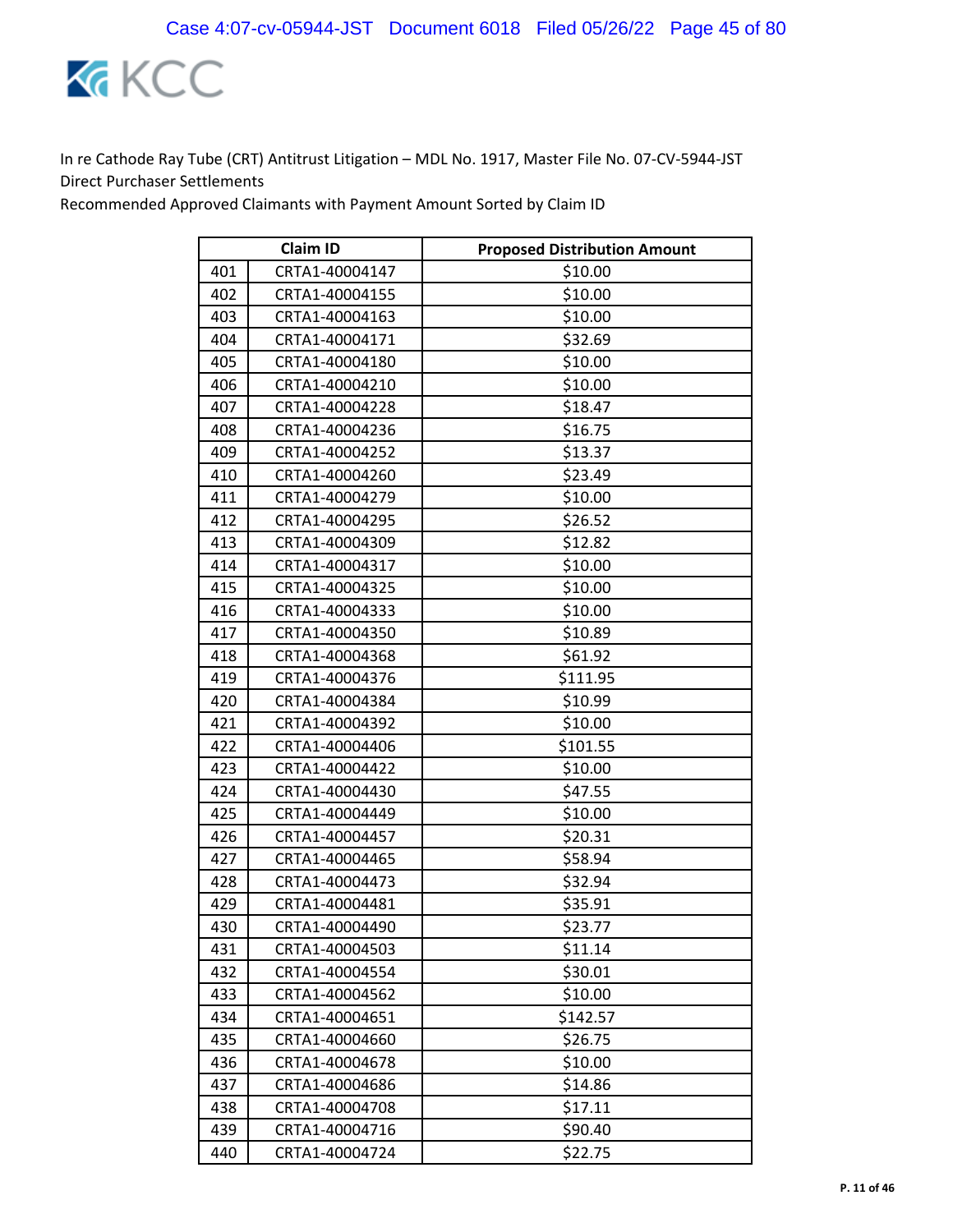

| <b>Claim ID</b> |                | <b>Proposed Distribution Amount</b> |
|-----------------|----------------|-------------------------------------|
| 441             | CRTA1-40004732 | \$61.49                             |
| 442             | CRTA1-40004740 | \$80.03                             |
| 443             | CRTA1-40004759 | \$10.00                             |
| 444             | CRTA1-40004767 | \$10.00                             |
| 445             | CRTA1-40004791 | \$40.66                             |
| 446             | CRTA1-40004813 | \$10.00                             |
| 447             | CRTA1-40004821 | \$10.00                             |
| 448             | CRTA1-40004830 | \$75.04                             |
| 449             | CRTA1-40004848 | \$30.66                             |
| 450             | CRTA1-40004856 | \$16.59                             |
| 451             | CRTA1-40004864 | \$10.00                             |
| 452             | CRTA1-40004872 | \$10.00                             |
| 453             | CRTA1-40004880 | \$10.00                             |
| 454             | CRTA1-40004899 | \$10.00                             |
| 455             | CRTA1-40004902 | \$10.00                             |
| 456             | CRTA1-40004910 | \$27.12                             |
| 457             | CRTA1-40004945 | \$10.00                             |
| 458             | CRTA1-40004953 | \$11.17                             |
| 459             | CRTA1-40004961 | \$10.00                             |
| 460             | CRTA1-40004970 | \$10.64                             |
| 461             | CRTA1-40004988 | \$13.37                             |
| 462             | CRTA1-40004996 | \$10.00                             |
| 463             | CRTA1-40005003 | \$10.00                             |
| 464             | CRTA1-40005011 | \$18.82                             |
| 465             | CRTA1-40005020 | \$10.00                             |
| 466             | CRTA1-40005038 | \$29.15                             |
| 467             | CRTA1-40005046 | \$12.44                             |
| 468             | CRTA1-40005054 | \$10.00                             |
| 469             | CRTA1-40005062 | \$10.00                             |
| 470             | CRTA1-40005070 | \$115.67                            |
| 471             | CRTA1-40005089 | \$10.00                             |
| 472             | CRTA1-40005100 | \$10.00                             |
| 473             | CRTA1-40005119 | \$10.00                             |
| 474             | CRTA1-40005135 | \$22.04                             |
| 475             | CRTA1-40005143 | \$56.47                             |
| 476             | CRTA1-40005178 | \$16.12                             |
| 477             | CRTA1-40005186 | \$27.72                             |
| 478             | CRTA1-40005194 | \$180.31                            |
| 479             | CRTA1-40005208 | \$10.00                             |
| 480             | CRTA1-40005216 | \$10.00                             |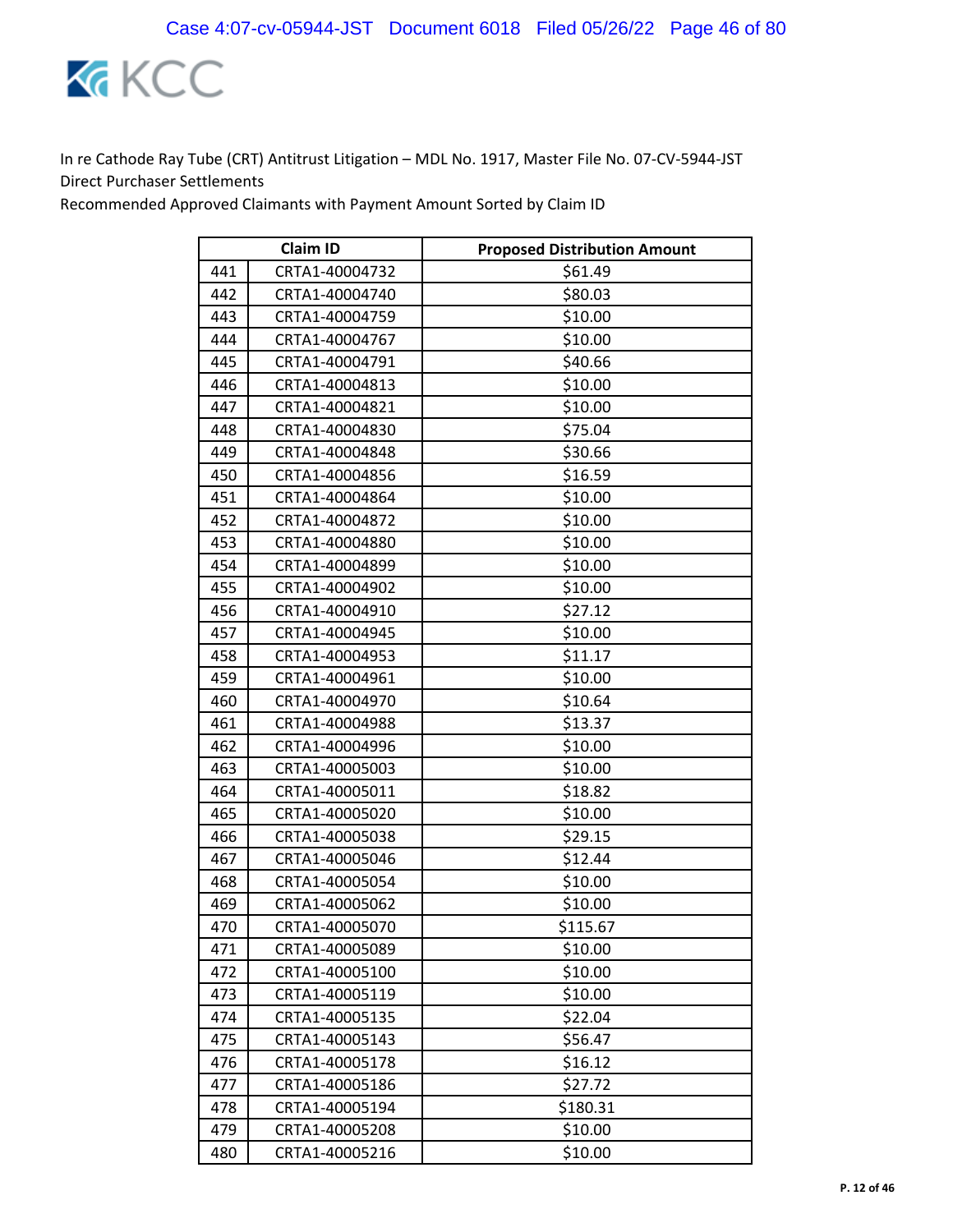

|     | <b>Claim ID</b> | <b>Proposed Distribution Amount</b> |
|-----|-----------------|-------------------------------------|
| 481 | CRTA1-40005240  | \$10.00                             |
| 482 | CRTA1-40005259  | \$53.99                             |
| 483 | CRTA1-40005267  | \$23.28                             |
| 484 | CRTA1-40005275  | \$26.25                             |
| 485 | CRTA1-40005283  | \$10.00                             |
| 486 | CRTA1-40005291  | \$23.53                             |
| 487 | CRTA1-40005305  | \$44.58                             |
| 488 | CRTA1-40005313  | \$10.00                             |
| 489 | CRTA1-40005321  | \$13.59                             |
| 490 | CRTA1-40005330  | \$10.00                             |
| 491 | CRTA1-40005348  | \$18.87                             |
| 492 | CRTA1-40005356  | \$43.46                             |
| 493 | CRTA1-40005364  | \$24.76                             |
| 494 | CRTA1-40005372  | \$173.38                            |
| 495 | CRTA1-40005380  | \$10.00                             |
| 496 | CRTA1-40005399  | \$135.73                            |
| 497 | CRTA1-40005402  | \$10.00                             |
| 498 | CRTA1-40005410  | \$17.83                             |
| 499 | CRTA1-40005429  | \$26.67                             |
| 500 | CRTA1-40005437  | \$31.20                             |
| 501 | CRTA1-40005445  | \$10.00                             |
| 502 | CRTA1-40005453  | \$10.00                             |
| 503 | CRTA1-40005461  | \$11.24                             |
| 504 | CRTA1-40005470  | \$25.75                             |
| 505 | CRTA1-40005488  | \$28.97                             |
| 506 | CRTA1-40005496  | \$10.00                             |
| 507 | CRTA1-40005500  | \$14.66                             |
| 508 | CRTA1-40005518  | \$23.03                             |
| 509 | CRTA1-40005526  | \$23.48                             |
| 510 | CRTA1-40005534  | \$10.00                             |
| 511 | CRTA1-40005542  | \$38.71                             |
| 512 | CRTA1-40005550  | \$17.83                             |
| 513 | CRTA1-40005577  | \$12.87                             |
| 514 | CRTA1-40005585  | \$10.00                             |
| 515 | CRTA1-40005593  | \$14.52                             |
| 516 | CRTA1-40005607  | \$39.63                             |
| 517 | CRTA1-40005615  | \$21.79                             |
| 518 | CRTA1-40005623  | \$24.76                             |
| 519 | CRTA1-40005631  | \$24.76                             |
| 520 | CRTA1-40005640  | \$132.41                            |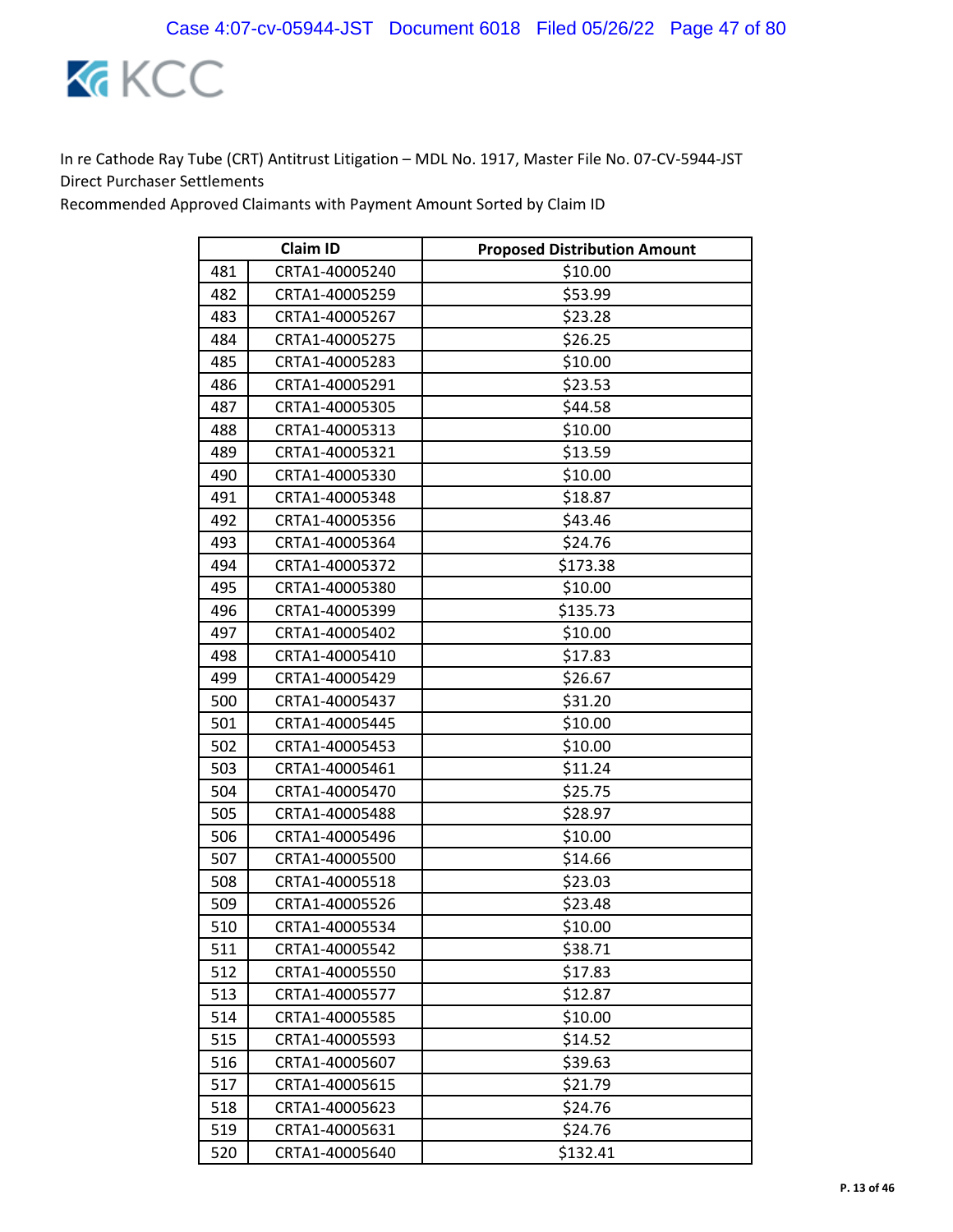

| <b>Claim ID</b> |                | <b>Proposed Distribution Amount</b> |
|-----------------|----------------|-------------------------------------|
| 521             | CRTA1-40005658 | \$10.00                             |
| 522             | CRTA1-40005666 | \$13.62                             |
| 523             | CRTA1-40005682 | \$28.73                             |
| 524             | CRTA1-40005690 | \$10.00                             |
| 525             | CRTA1-40005704 | \$18.08                             |
| 526             | CRTA1-40005712 | \$15.35                             |
| 527             | CRTA1-40005720 | \$92.85                             |
| 528             | CRTA1-40005739 | \$37.64                             |
| 529             | CRTA1-40005747 | \$10.00                             |
| 530             | CRTA1-40005755 | \$10.00                             |
| 531             | CRTA1-40005763 | \$30.72                             |
| 532             | CRTA1-40005780 | \$10.00                             |
| 533             | CRTA1-40005798 | \$10.52                             |
| 534             | CRTA1-40005801 | \$10.00                             |
| 535             | CRTA1-40005810 | \$41.57                             |
| 536             | CRTA1-40005828 | \$13.87                             |
| 537             | CRTA1-40005836 | \$48.01                             |
| 538             | CRTA1-40005844 | \$23.53                             |
| 539             | CRTA1-40005852 | \$74.05                             |
| 540             | CRTA1-40005860 | \$84.32                             |
| 541             | CRTA1-40005879 | \$13.37                             |
| 542             | CRTA1-40005887 | \$67.37                             |
| 543             | CRTA1-40005909 | \$91.05                             |
| 544             | CRTA1-40005925 | \$10.00                             |
| 545             | CRTA1-40005933 | \$13.86                             |
| 546             | CRTA1-40005941 | \$20.80                             |
| 547             | CRTA1-40005950 | \$15.10                             |
| 548             | CRTA1-40005968 | \$31.66                             |
| 549             | CRTA1-40005976 | \$114.04                            |
| 550             | CRTA1-40005984 | \$70.83                             |
| 551             | CRTA1-40005992 | \$10.00                             |
| 552             | CRTA1-40006000 | \$13.62                             |
| 553             | CRTA1-40006018 | \$16.34                             |
| 554             | CRTA1-40006026 | \$10.50                             |
| 555             | CRTA1-40006034 | \$154.20                            |
| 556             | CRTA1-40006042 | \$10.00                             |
| 557             | CRTA1-40006050 | \$10.89                             |
| 558             | CRTA1-40006069 | \$10.13                             |
| 559             | CRTA1-40006077 | \$19.91                             |
| 560             | CRTA1-40006085 | \$10.26                             |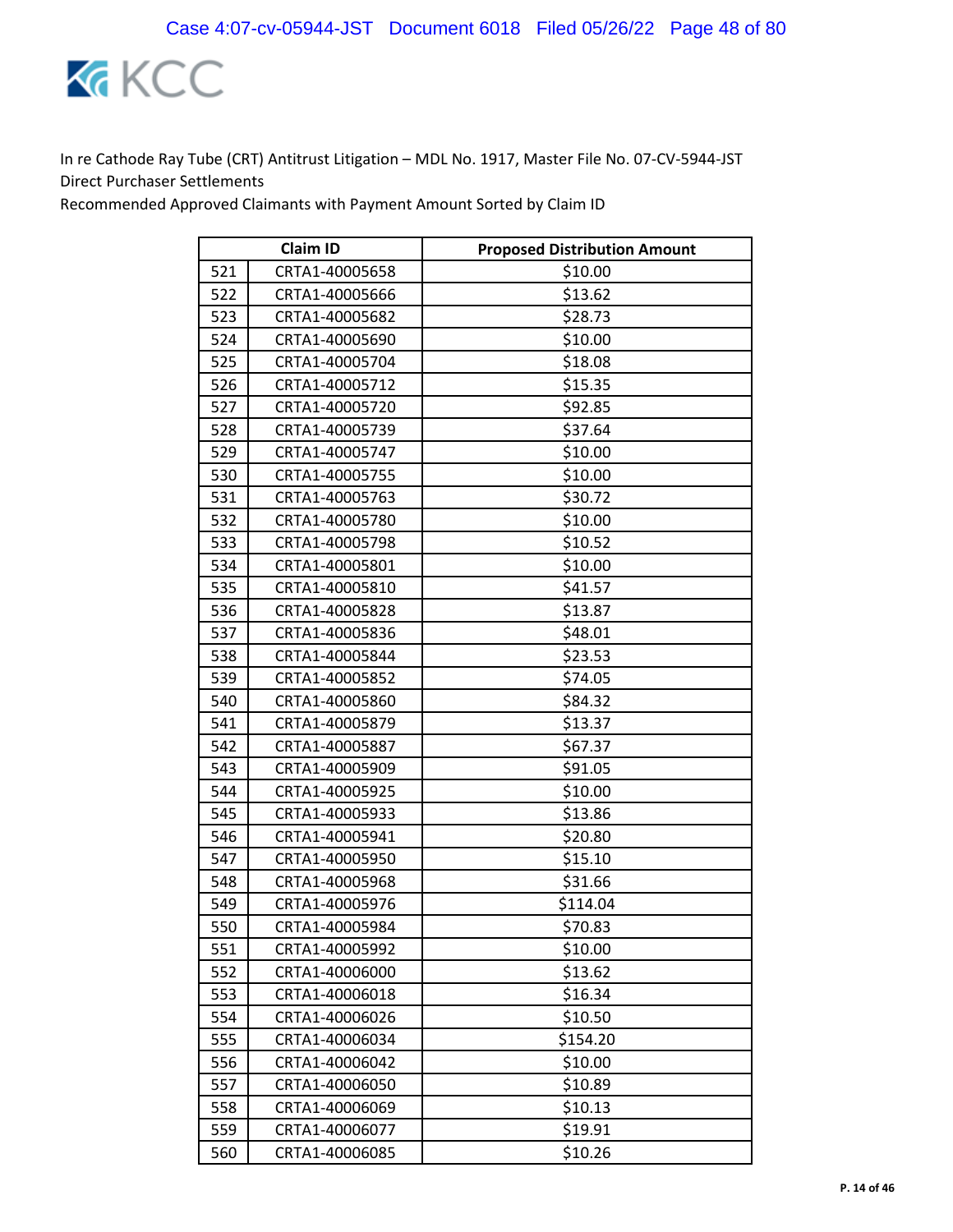

|     | <b>Claim ID</b> | <b>Proposed Distribution Amount</b> |
|-----|-----------------|-------------------------------------|
| 561 | CRTA1-40006093  | \$26.99                             |
| 562 | CRTA1-40006107  | \$13.25                             |
| 563 | CRTA1-40006115  | \$10.00                             |
| 564 | CRTA1-40006123  | \$19.81                             |
| 565 | CRTA1-40006131  | \$10.00                             |
| 566 | CRTA1-40006140  | \$39.63                             |
| 567 | CRTA1-40006158  | \$17.33                             |
| 568 | CRTA1-40006166  | \$10.00                             |
| 569 | CRTA1-40006174  | \$31.63                             |
| 570 | CRTA1-40006182  | \$10.00                             |
| 571 | CRTA1-40006204  | \$28.23                             |
| 572 | CRTA1-40006212  | \$10.00                             |
| 573 | CRTA1-40006220  | \$10.00                             |
| 574 | CRTA1-40006239  | \$16.82                             |
| 575 | CRTA1-40006247  | \$23.08                             |
| 576 | CRTA1-40006255  | \$35.66                             |
| 577 | CRTA1-40006263  | \$10.00                             |
| 578 | CRTA1-40006271  | \$10.00                             |
| 579 | CRTA1-40006280  | \$74.30                             |
| 580 | CRTA1-40006298  | \$10.00                             |
| 581 | CRTA1-40006301  | \$24.59                             |
| 582 | CRTA1-40006310  | \$10.00                             |
| 583 | CRTA1-40006328  | \$40.35                             |
| 584 | CRTA1-40006336  | \$10.00                             |
| 585 | CRTA1-40006344  | \$56.47                             |
| 586 | CRTA1-40006352  | \$25,515.26                         |
| 587 | CRTA1-40006360  | \$32.65                             |
| 588 | CRTA1-40006379  | \$13.12                             |
| 589 | CRTA1-40006387  | \$10.00                             |
| 590 | CRTA1-40006395  | \$64.89                             |
| 591 | CRTA1-40006409  | \$31.79                             |
| 592 | CRTA1-40006417  | \$84.21                             |
| 593 | CRTA1-40006425  | \$100.06                            |
| 594 | CRTA1-40006433  | \$26.75                             |
| 595 | CRTA1-40006441  | \$16.53                             |
| 596 | CRTA1-40006450  | \$29.68                             |
| 597 | CRTA1-40006468  | \$68.11                             |
| 598 | CRTA1-40006476  | \$32.69                             |
| 599 | CRTA1-40006484  | \$33.70                             |
| 600 | CRTA1-40006492  | \$19.81                             |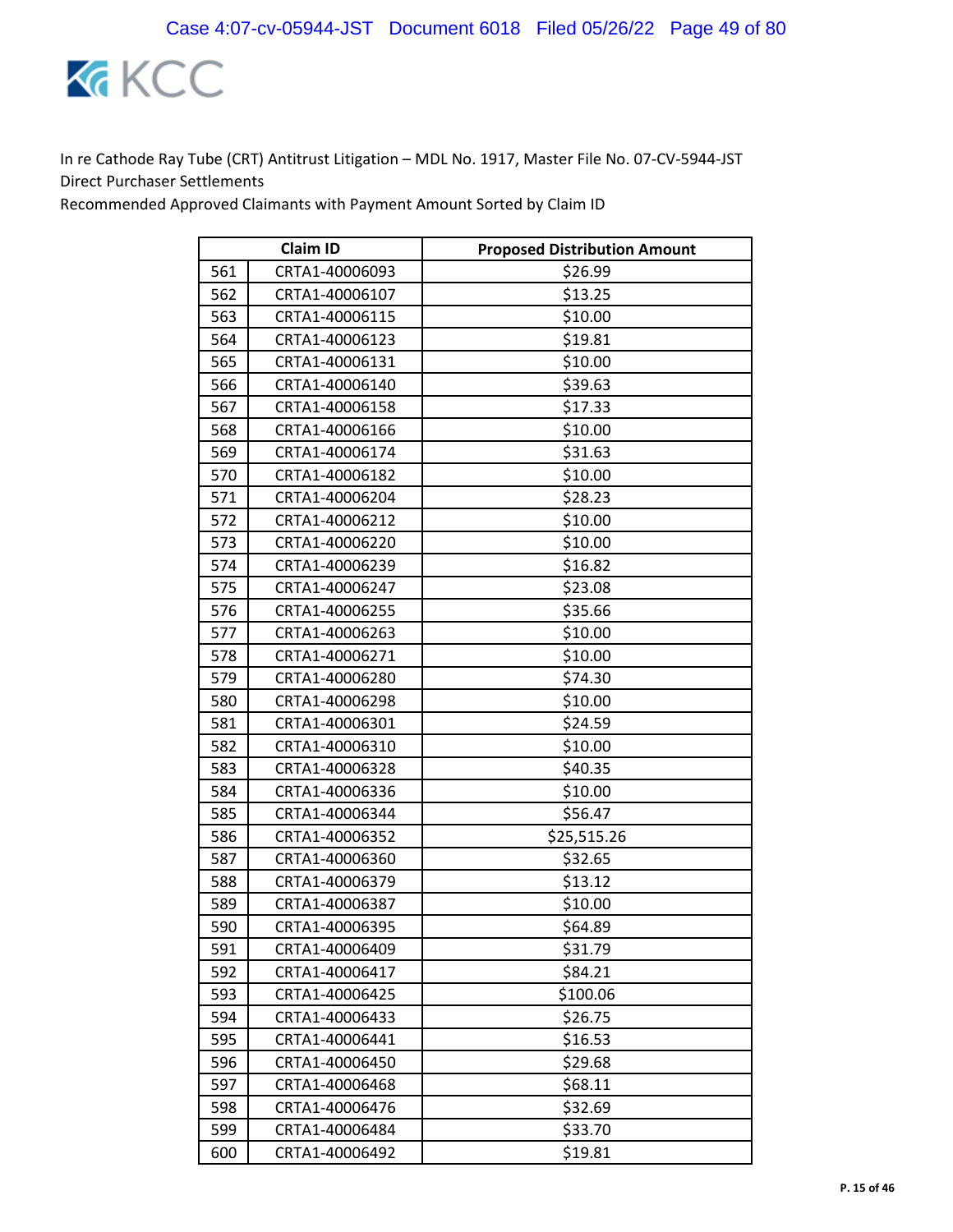

|     | <b>Claim ID</b> | <b>Proposed Distribution Amount</b> |
|-----|-----------------|-------------------------------------|
| 601 | CRTA1-40006506  | \$10.00                             |
| 602 | CRTA1-40006514  | \$44.55                             |
| 603 | CRTA1-40006522  | \$16.70                             |
| 604 | CRTA1-40006530  | \$133.75                            |
| 605 | CRTA1-40006549  | \$10.00                             |
| 606 | CRTA1-40006557  | \$18.24                             |
| 607 | CRTA1-40006565  | \$28.37                             |
| 608 | CRTA1-40006573  | \$10.00                             |
| 609 | CRTA1-40006590  | \$10.00                             |
| 610 | CRTA1-40006603  | \$93.62                             |
| 611 | CRTA1-40006611  | \$42.68                             |
| 612 | CRTA1-40006620  | \$16.09                             |
| 613 | CRTA1-40006638  | \$17.91                             |
| 614 | CRTA1-40006646  | \$14.86                             |
| 615 | CRTA1-40006654  | \$14.86                             |
| 616 | CRTA1-40006662  | \$19.31                             |
| 617 | CRTA1-40006670  | \$10.00                             |
| 618 | CRTA1-40006689  | \$10.00                             |
| 619 | CRTA1-40006697  | \$19.78                             |
| 620 | CRTA1-40006700  | \$18.82                             |
| 621 | CRTA1-40006719  | \$680.55                            |
| 622 | CRTA1-40006778  | \$25.69                             |
| 623 | CRTA1-40006859  | \$17.83                             |
| 624 | CRTA1-40006867  | \$55.60                             |
| 625 | CRTA1-40006875  | \$15.74                             |
| 626 | CRTA1-40006883  | \$34.02                             |
| 627 | CRTA1-40006905  | \$13.61                             |
| 628 | CRTA1-40006913  | \$28.19                             |
| 629 | CRTA1-40006921  | \$17.18                             |
| 630 | CRTA1-40006930  | \$11.59                             |
| 631 | CRTA1-40006948  | \$29.72                             |
| 632 | CRTA1-40006964  | \$19.81                             |
| 633 | CRTA1-40006972  | \$10.00                             |
| 634 | CRTA1-40006980  | \$12.85                             |
| 635 | CRTA1-40006999  | \$10.00                             |
| 636 | CRTA1-40007006  | \$10.00                             |
| 637 | CRTA1-40007014  | \$75.77                             |
| 638 | CRTA1-40007022  | \$86.19                             |
| 639 | CRTA1-40007030  | \$10.00                             |
| 640 | CRTA1-40007049  | \$10.00                             |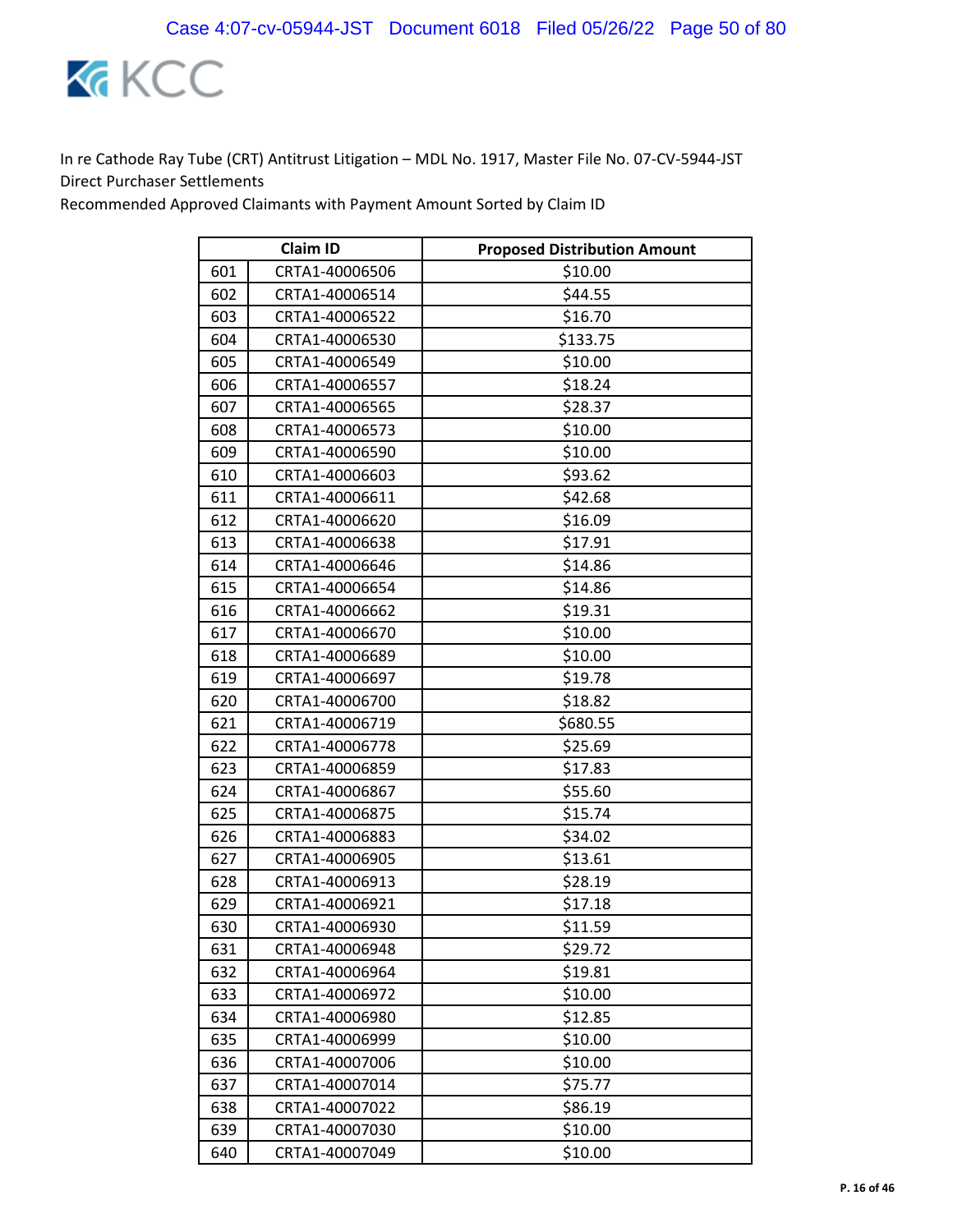

|     | <b>Claim ID</b> | <b>Proposed Distribution Amount</b> |
|-----|-----------------|-------------------------------------|
| 641 | CRTA1-40007057  | \$21.05                             |
| 642 | CRTA1-40007065  | \$10.00                             |
| 643 | CRTA1-40007073  | \$12.35                             |
| 644 | CRTA1-40007081  | \$46.06                             |
| 645 | CRTA1-40007090  | \$15.65                             |
| 646 | CRTA1-40007154  | \$10.00                             |
| 647 | CRTA1-40007162  | \$11.39                             |
| 648 | CRTA1-40007170  | \$14.41                             |
| 649 | CRTA1-40007189  | \$20.74                             |
| 650 | CRTA1-40007197  | \$10.00                             |
| 651 | CRTA1-40007200  | \$15.85                             |
| 652 | CRTA1-40007219  | \$10.00                             |
| 653 | CRTA1-40007227  | \$22.56                             |
| 654 | CRTA1-40007235  | \$10.00                             |
| 655 | CRTA1-40007243  | \$24.24                             |
| 656 | CRTA1-40007251  | \$11.87                             |
| 657 | CRTA1-40007260  | \$10.00                             |
| 658 | CRTA1-40007278  | \$31.43                             |
| 659 | CRTA1-40007286  | \$13.03                             |
| 660 | CRTA1-40007294  | \$15.23                             |
| 661 | CRTA1-40007308  | \$13.87                             |
| 662 | CRTA1-40007316  | \$14.34                             |
| 663 | CRTA1-40007324  | \$11.86                             |
| 664 | CRTA1-40007332  | \$66.38                             |
| 665 | CRTA1-40007340  | \$27.74                             |
| 666 | CRTA1-40007359  | \$21.79                             |
| 667 | CRTA1-40007367  | \$10.00                             |
| 668 | CRTA1-40007375  | \$27.49                             |
| 669 | CRTA1-40007383  | \$10.00                             |
| 670 | CRTA1-40007391  | \$122.35                            |
| 671 | CRTA1-40007405  | \$10.00                             |
| 672 | CRTA1-40007413  | \$23.03                             |
| 673 | CRTA1-40007421  | \$31.07                             |
| 674 | CRTA1-40007430  | \$85.79                             |
| 675 | CRTA1-40007448  | \$14.86                             |
| 676 | CRTA1-40007456  | \$10.00                             |
| 677 | CRTA1-40007464  | \$37.64                             |
| 678 | CRTA1-40007472  | \$27.44                             |
| 679 | CRTA1-40007480  | \$51.02                             |
| 680 | CRTA1-40007502  | \$10.00                             |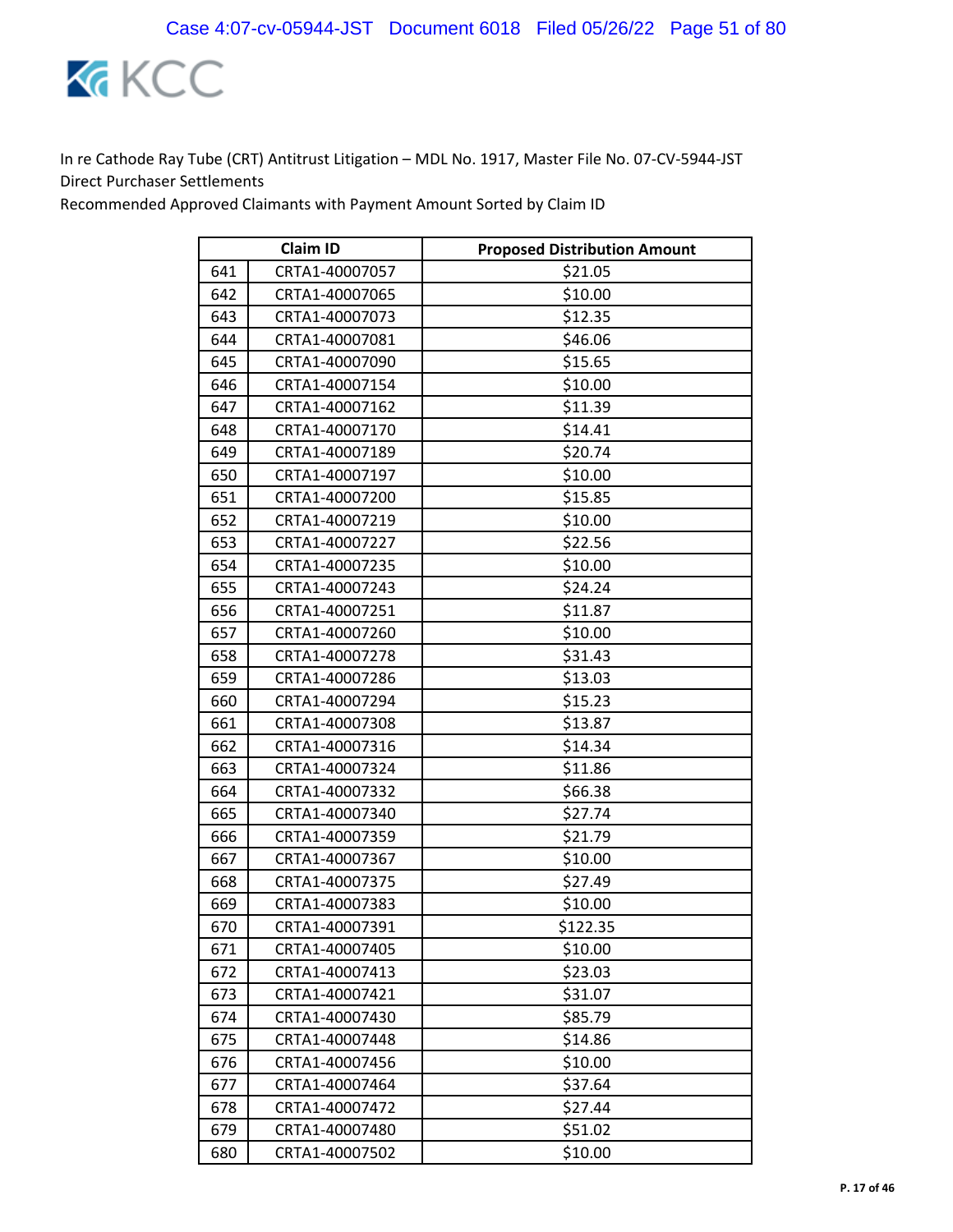

|     | <b>Claim ID</b> | <b>Proposed Distribution Amount</b> |
|-----|-----------------|-------------------------------------|
| 681 | CRTA1-40007510  | \$10.00                             |
| 682 | CRTA1-40007529  | \$10.00                             |
| 683 | CRTA1-40007537  | \$10.00                             |
| 684 | CRTA1-40007545  | \$13.74                             |
| 685 | CRTA1-40007553  | \$10.77                             |
| 686 | CRTA1-40007561  | \$12.58                             |
| 687 | CRTA1-40007570  | \$33.19                             |
| 688 | CRTA1-40007588  | \$17.73                             |
| 689 | CRTA1-40007596  | \$30.34                             |
| 690 | CRTA1-40007618  | \$10.00                             |
| 691 | CRTA1-40007626  | \$41.90                             |
| 692 | CRTA1-40007634  | \$10.65                             |
| 693 | CRTA1-40007642  | \$11.88                             |
| 694 | CRTA1-40007650  | \$10.00                             |
| 695 | CRTA1-40007669  | \$10.00                             |
| 696 | CRTA1-40007677  | \$19.12                             |
| 697 | CRTA1-40007685  | \$40.62                             |
| 698 | CRTA1-40007693  | \$27.24                             |
| 699 | CRTA1-40007707  | \$18.82                             |
| 700 | CRTA1-40007715  | \$10.00                             |
| 701 | CRTA1-40007723  | \$11.88                             |
| 702 | CRTA1-40007731  | \$10.00                             |
| 703 | CRTA1-40007740  | \$18.81                             |
| 704 | CRTA1-40007782  | \$27.98                             |
| 705 | CRTA1-40007790  | \$63.40                             |
| 706 | CRTA1-40007804  | \$10.00                             |
| 707 | CRTA1-40007812  | \$21.30                             |
| 708 | CRTA1-40007820  | \$126.81                            |
| 709 | CRTA1-40007839  | \$10.00                             |
| 710 | CRTA1-40007847  | \$10.00                             |
| 711 | CRTA1-40007855  | \$10.00                             |
| 712 | CRTA1-40007863  | \$14.61                             |
| 713 | CRTA1-40007871  | \$23.03                             |
| 714 | CRTA1-40007880  | \$205.30                            |
| 715 | CRTA1-40007898  | \$10.00                             |
| 716 | CRTA1-40007928  | \$33.94                             |
| 717 | CRTA1-40007936  | \$11.39                             |
| 718 | CRTA1-40007944  | \$69.35                             |
| 719 | CRTA1-40007952  | \$74.30                             |
| 720 | CRTA1-40007960  | \$118.89                            |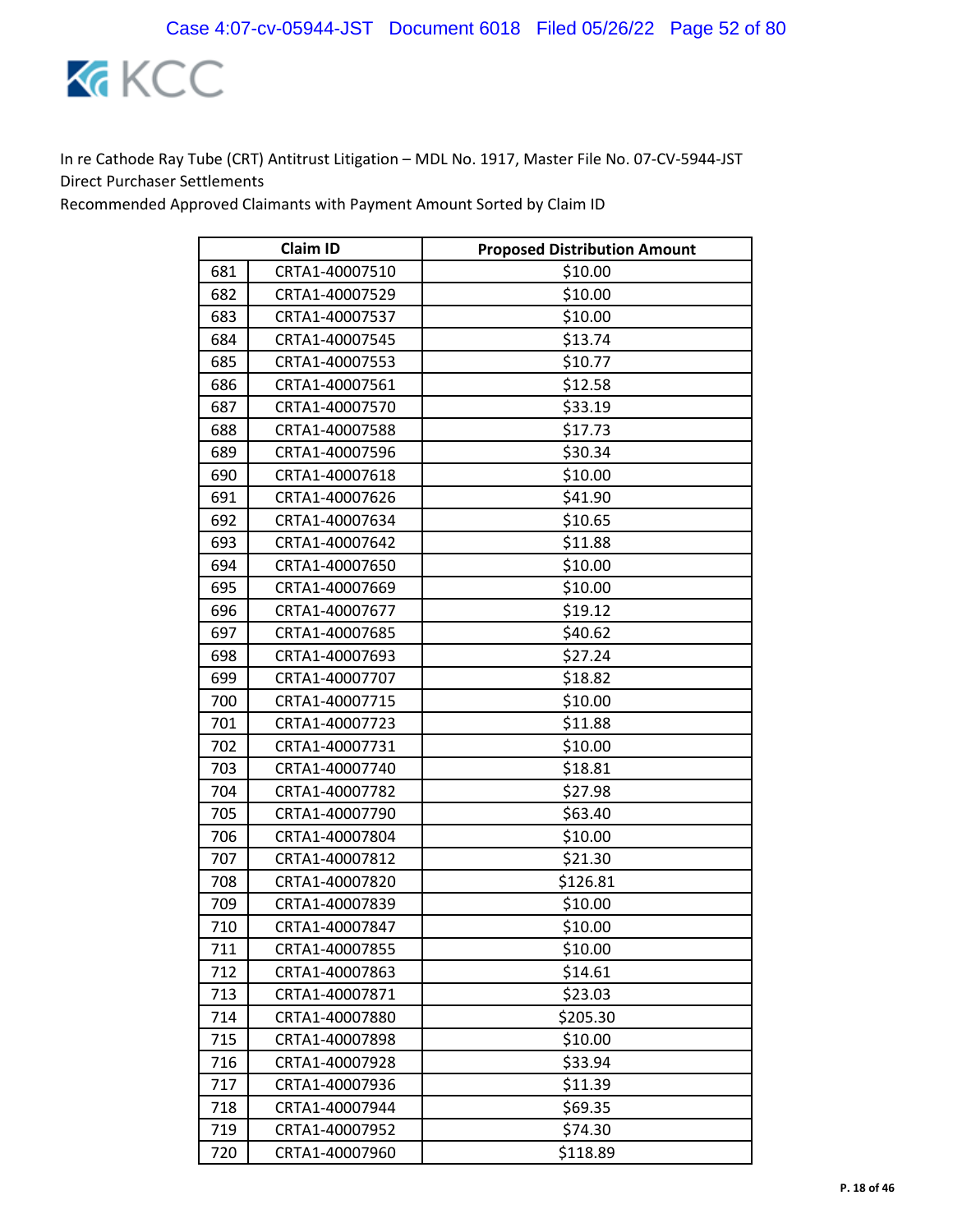

|     | <b>Claim ID</b> | <b>Proposed Distribution Amount</b> |
|-----|-----------------|-------------------------------------|
| 721 | CRTA1-40007979  | \$46.06                             |
| 722 | CRTA1-40007987  | \$10.00                             |
| 723 | CRTA1-40007995  | \$14.86                             |
| 724 | CRTA1-40008002  | \$21.00                             |
| 725 | CRTA1-40008010  | \$10.00                             |
| 726 | CRTA1-40008029  | \$11.88                             |
| 727 | CRTA1-40008037  | \$10.65                             |
| 728 | CRTA1-40008045  | \$37.27                             |
| 729 | CRTA1-40008061  | \$465.75                            |
| 730 | CRTA1-40008070  | \$15.42                             |
| 731 | CRTA1-40008088  | \$43.09                             |
| 732 | CRTA1-40008096  | \$17.83                             |
| 733 | CRTA1-40008100  | \$72.32                             |
| 734 | CRTA1-40008118  | \$55.48                             |
| 735 | CRTA1-40008126  | \$63.40                             |
| 736 | CRTA1-40008134  | \$10.00                             |
| 737 | CRTA1-40008142  | \$111.45                            |
| 738 | CRTA1-40008150  | \$311.76                            |
| 739 | CRTA1-40008169  | \$10.00                             |
| 740 | CRTA1-40008177  | \$17.83                             |
| 741 | CRTA1-40008185  | \$221,780.96                        |
| 742 | CRTA1-40008193  | \$22.29                             |
| 743 | CRTA1-40008207  | \$12.38                             |
| 744 | CRTA1-40008215  | \$19.81                             |
| 745 | CRTA1-40008223  | \$292.76                            |
| 746 | CRTA1-40008231  | \$10.00                             |
| 747 | CRTA1-40008240  | \$10.00                             |
| 748 | CRTA1-40008258  | \$10.00                             |
| 749 | CRTA1-40008266  | \$10.00                             |
| 750 | CRTA1-40008274  | \$18.32                             |
| 751 | CRTA1-40008304  | \$9,552.70                          |
| 752 | CRTA1-40008312  | \$10.00                             |
| 753 | CRTA1-40008320  | \$10.00                             |
| 754 | CRTA1-40008339  | \$21.54                             |
| 755 | CRTA1-40008347  | \$53.25                             |
| 756 | CRTA1-40008355  | \$10.00                             |
| 757 | CRTA1-40008363  | \$60.43                             |
| 758 | CRTA1-40008371  | \$10.00                             |
| 759 | CRTA1-40008436  | \$17.83                             |
| 760 | CRTA1-40008444  | \$10.15                             |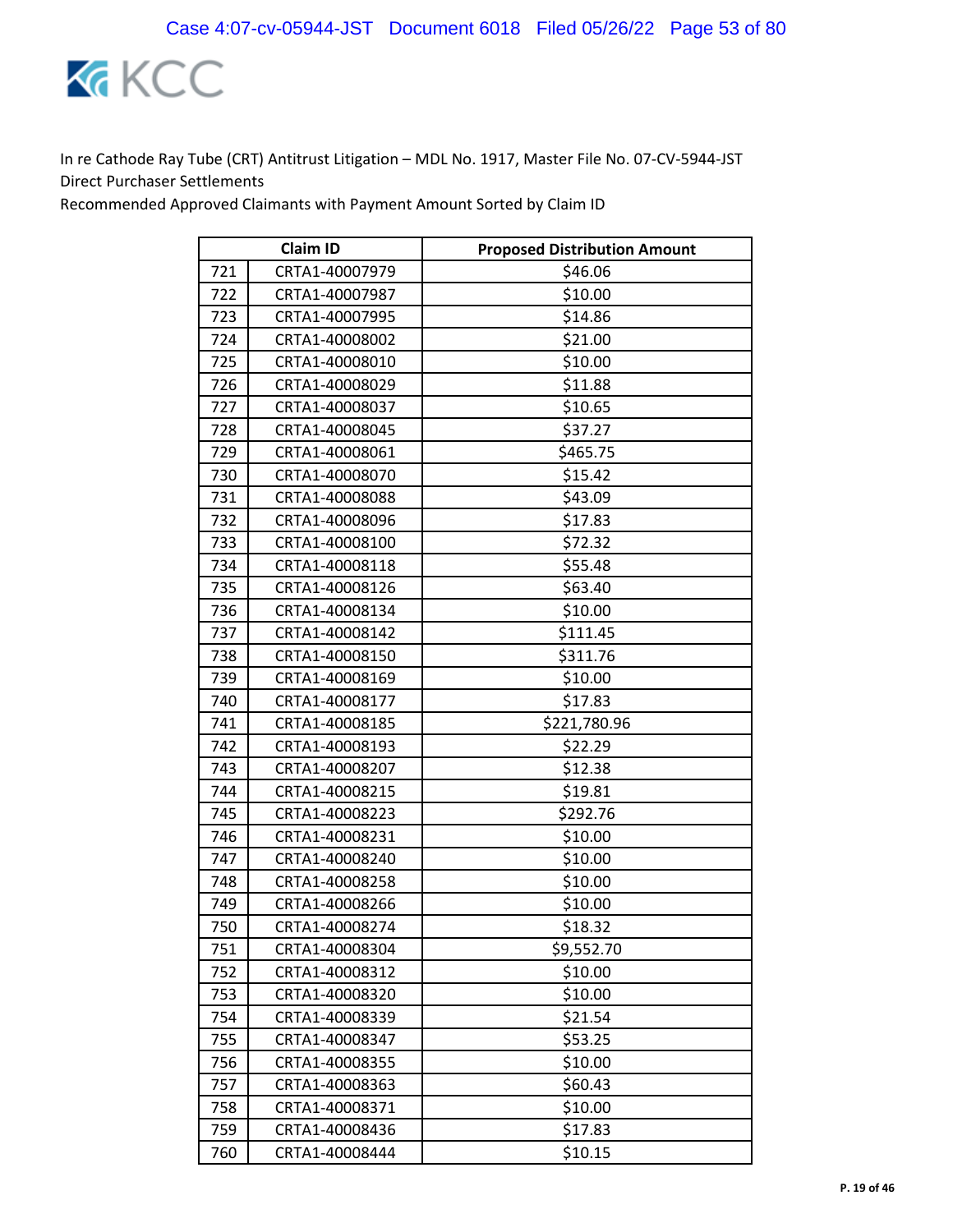

|     | <b>Claim ID</b> | <b>Proposed Distribution Amount</b> |
|-----|-----------------|-------------------------------------|
| 761 | CRTA1-40008452  | \$24.76                             |
| 762 | CRTA1-40008487  | \$10.00                             |
| 763 | CRTA1-40008495  | \$16.84                             |
| 764 | CRTA1-40008509  | \$11.28                             |
| 765 | CRTA1-40008517  | \$96.15                             |
| 766 | CRTA1-40008525  | \$19.81                             |
| 767 | CRTA1-40008533  | \$10.00                             |
| 768 | CRTA1-40008541  | \$10.00                             |
| 769 | CRTA1-40008550  | \$10.00                             |
| 770 | CRTA1-40008576  | \$14.86                             |
| 771 | CRTA1-40008584  | \$10.00                             |
| 772 | CRTA1-40008592  | \$10.00                             |
| 773 | CRTA1-40008606  | \$17.79                             |
| 774 | CRTA1-40008614  | \$110.17                            |
| 775 | CRTA1-40008622  | \$98.08                             |
| 776 | CRTA1-40008630  | \$97.05                             |
| 777 | CRTA1-40008649  | \$19.81                             |
| 778 | CRTA1-40008665  | \$13,870.52                         |
| 779 | CRTA1-40008673  | \$44.45                             |
| 780 | CRTA1-40008681  | \$127.55                            |
| 781 | CRTA1-40008690  | \$24.76                             |
| 782 | CRTA1-40008703  | \$20.09                             |
| 783 | CRTA1-40008711  | \$10.00                             |
| 784 | CRTA1-40008720  | \$14.86                             |
| 785 | CRTA1-40008738  | \$25.14                             |
| 786 | CRTA1-40008746  | \$21.79                             |
| 787 | CRTA1-40008754  | \$10.00                             |
| 788 | CRTA1-40008762  | \$10.89                             |
| 789 | CRTA1-40008770  | \$1,315,901.77                      |
| 790 | CRTA1-40008789  | \$49.53                             |
| 791 | CRTA1-40008797  | \$29.12                             |
| 792 | CRTA1-40008800  | \$26.70                             |
| 793 | CRTA1-40008819  | \$10.00                             |
| 794 | CRTA1-40008827  | \$334.49                            |
| 795 | CRTA1-40008835  | \$20.41                             |
| 796 | CRTA1-40008843  | \$10.00                             |
| 797 | CRTA1-40008851  | \$26.75                             |
| 798 | CRTA1-40008878  | \$17.83                             |
| 799 | CRTA1-40008886  | \$10.00                             |
| 800 | CRTA1-40008908  | \$10.00                             |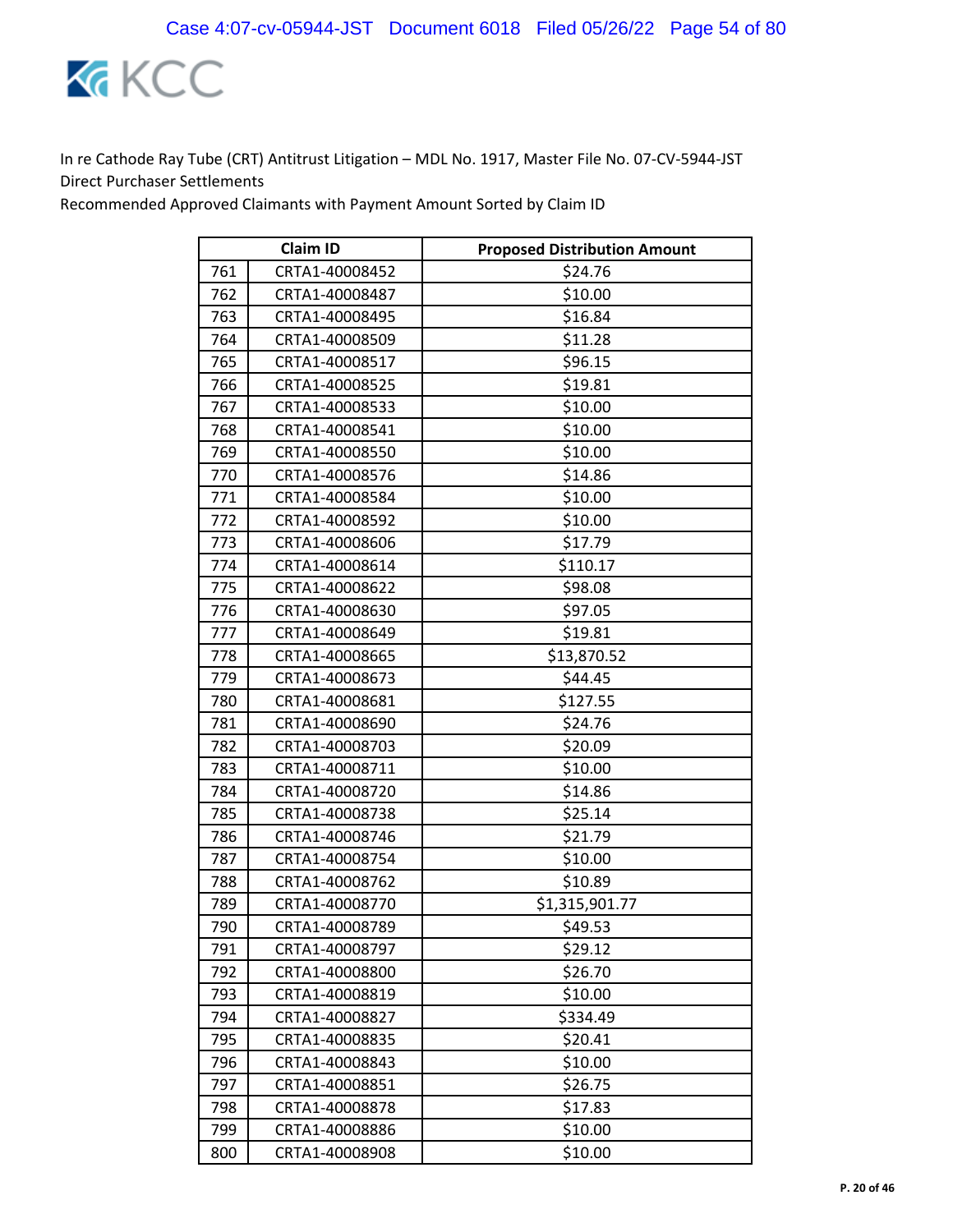

|     | <b>Claim ID</b> | <b>Proposed Distribution Amount</b> |
|-----|-----------------|-------------------------------------|
| 801 | CRTA1-40008916  | \$18.08                             |
| 802 | CRTA1-40008924  | \$10.00                             |
| 803 | CRTA1-40008932  | \$10.00                             |
| 804 | CRTA1-40008940  | \$34.67                             |
| 805 | CRTA1-40008959  | \$10.00                             |
| 806 | CRTA1-40008967  | \$27.24                             |
| 807 | CRTA1-40008975  | \$36.41                             |
| 808 | CRTA1-40008983  | \$19.81                             |
| 809 | CRTA1-40008991  | \$17.83                             |
| 810 | CRTA1-40009009  | \$10.00                             |
| 811 | CRTA1-40009017  | \$14.32                             |
| 812 | CRTA1-40009025  | \$10.00                             |
| 813 | CRTA1-40009033  | \$112.46                            |
| 814 | CRTA1-40009041  | \$17.83                             |
| 815 | CRTA1-40009076  | \$43.19                             |
| 816 | CRTA1-40009084  | \$97.73                             |
| 817 | CRTA1-40009092  | \$50.19                             |
| 818 | CRTA1-40009106  | \$11.87                             |
| 819 | CRTA1-40009114  | \$12.87                             |
| 820 | CRTA1-40009122  | \$47.55                             |
| 821 | CRTA1-40009130  | \$10.00                             |
| 822 | CRTA1-40009149  | \$10.00                             |
| 823 | CRTA1-40009157  | \$10.00                             |
| 824 | CRTA1-40009165  | \$10.00                             |
| 825 | CRTA1-40009173  | \$22.04                             |
| 826 | CRTA1-40009181  | \$14.68                             |
| 827 | CRTA1-40009190  | \$10.00                             |
| 828 | CRTA1-40009211  | \$11.88                             |
| 829 | CRTA1-40009220  | \$12.63                             |
| 830 | CRTA1-40009238  | \$11.39                             |
| 831 | CRTA1-40009246  | \$13.87                             |
| 832 | CRTA1-40009254  | \$14.11                             |
| 833 | CRTA1-40009262  | \$14.86                             |
| 834 | CRTA1-40009297  | \$10.00                             |
| 835 | CRTA1-40009300  | \$10.40                             |
| 836 | CRTA1-40009319  | \$10.00                             |
| 837 | CRTA1-40009327  | \$39.63                             |
| 838 | CRTA1-40009335  | \$44.58                             |
| 839 | CRTA1-40009343  | \$10.00                             |
| 840 | CRTA1-40009351  | \$13.87                             |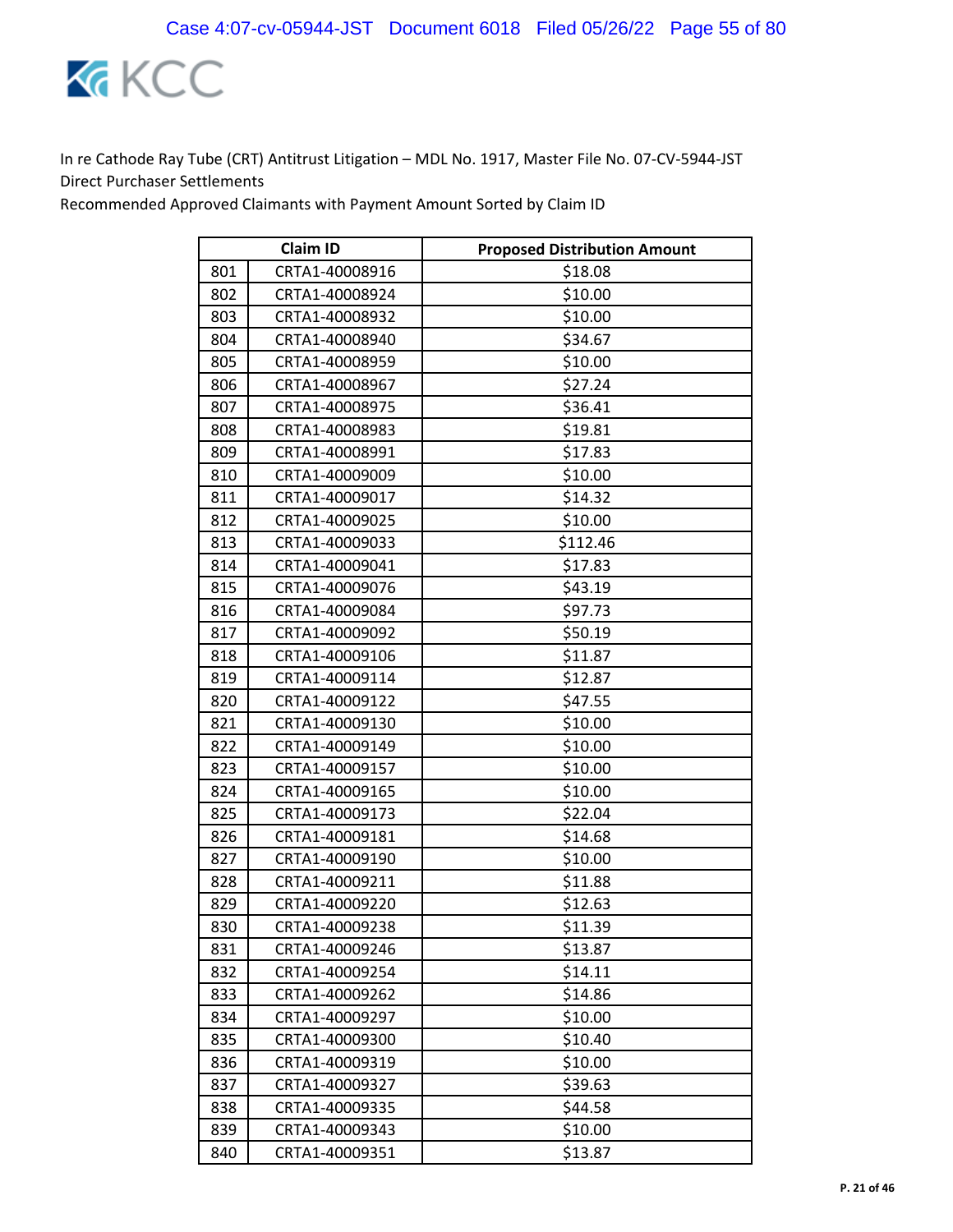

|     | <b>Claim ID</b> | <b>Proposed Distribution Amount</b> |
|-----|-----------------|-------------------------------------|
| 841 | CRTA1-40009360  | \$52.05                             |
| 842 | CRTA1-40009386  | \$12.86                             |
| 843 | CRTA1-40009394  | \$10.00                             |
| 844 | CRTA1-40009408  | \$34.92                             |
| 845 | CRTA1-40009416  | \$12.87                             |
| 846 | CRTA1-40009424  | \$11.88                             |
| 847 | CRTA1-40009432  | \$10.00                             |
| 848 | CRTA1-40009440  | \$10.00                             |
| 849 | CRTA1-40009459  | \$13.62                             |
| 850 | CRTA1-40009467  | \$17.33                             |
| 851 | CRTA1-40009475  | \$17.29                             |
| 852 | CRTA1-40009483  | \$10.00                             |
| 853 | CRTA1-40009491  | \$10.00                             |
| 854 | CRTA1-40009505  | \$17.83                             |
| 855 | CRTA1-40009513  | \$10.00                             |
| 856 | CRTA1-40009521  | \$1,223.29                          |
| 857 | CRTA1-40009530  | \$1,092.30                          |
| 858 | CRTA1-40009548  | \$10.00                             |
| 859 | CRTA1-40009556  | \$239,784.06                        |
| 860 | CRTA1-40009564  | \$116.90                            |
| 861 | CRTA1-40009572  | \$2,993.32                          |
| 862 | CRTA1-40009580  | \$14.36                             |
| 863 | CRTA1-40009599  | \$385.30                            |
| 864 | CRTA1-40009602  | \$26,391.85                         |
| 865 | CRTA1-40009610  | \$10.00                             |
| 866 | CRTA1-40009629  | \$17.14                             |
| 867 | CRTA1-40009637  | \$17.33                             |
| 868 | CRTA1-40009645  | \$33.15                             |
| 869 | CRTA1-40009653  | \$28.45                             |
| 870 | CRTA1-40009661  | \$128.15                            |
| 871 | CRTA1-40009670  | \$327.93                            |
| 872 | CRTA1-40009688  | \$48.34                             |
| 873 | CRTA1-40009700  | \$13.37                             |
| 874 | CRTA1-40009718  | \$69.10                             |
| 875 | CRTA1-40009726  | \$38.63                             |
| 876 | CRTA1-40009734  | \$15.25                             |
| 877 | CRTA1-40009742  | \$8,657.70                          |
| 878 | CRTA1-40009769  | \$84.21                             |
| 879 | CRTA1-40009777  | \$11.14                             |
| 880 | CRTA1-40009785  | \$116.66                            |
|     |                 |                                     |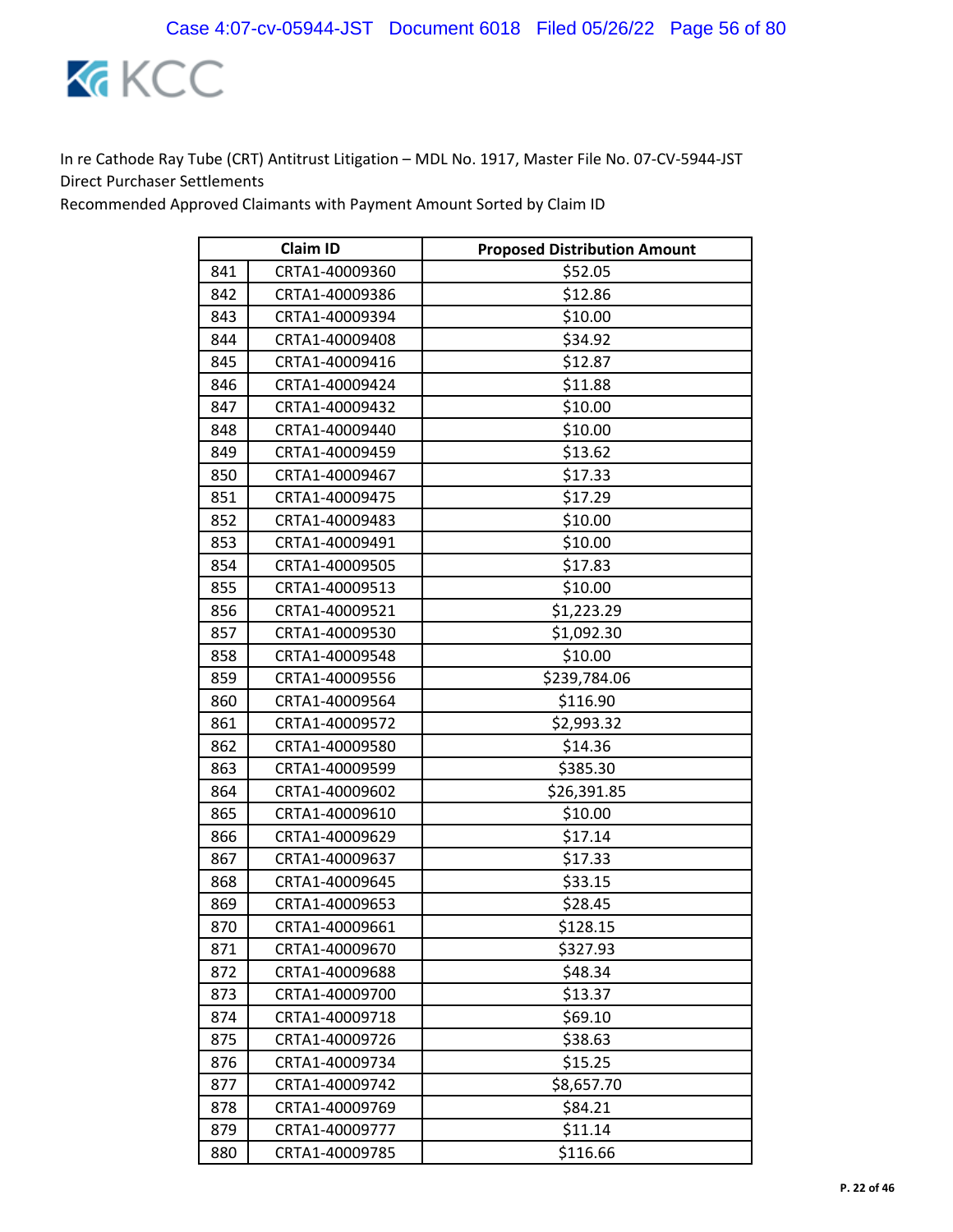

|     | <b>Claim ID</b> | <b>Proposed Distribution Amount</b> |
|-----|-----------------|-------------------------------------|
| 881 | CRTA1-40009793  | \$125.03                            |
| 882 | CRTA1-40009807  | \$29.72                             |
| 883 | CRTA1-40009815  | \$10.00                             |
| 884 | CRTA1-40009823  | \$10.00                             |
| 885 | CRTA1-40009831  | \$14.42                             |
| 886 | CRTA1-40009840  | \$13.82                             |
| 887 | CRTA1-40009858  | \$68.85                             |
| 888 | CRTA1-40009866  | \$10.00                             |
| 889 | CRTA1-40009874  | \$39.81                             |
| 890 | CRTA1-40009890  | \$10.00                             |
| 891 | CRTA1-40009904  | \$1,236.07                          |
| 892 | CRTA1-40009912  | \$10.15                             |
| 893 | CRTA1-40009920  | \$10.00                             |
| 894 | CRTA1-40009939  | \$29.02                             |
| 895 | CRTA1-40009947  | \$10.00                             |
| 896 | CRTA1-40009955  | \$10.00                             |
| 897 | CRTA1-40009963  | \$10.00                             |
| 898 | CRTA1-40009980  | \$10.00                             |
| 899 | CRTA1-40009998  | \$10.00                             |
| 900 | CRTA1-40010031  | \$79.16                             |
| 901 | CRTA1-40010040  | \$3,247,419.43                      |
| 902 | CRTA1-40010058  | \$10.00                             |
| 903 | CRTA1-40010066  | \$40.32                             |
| 904 | CRTA1-40010074  | \$25.01                             |
| 905 | CRTA1-40010082  | \$10.00                             |
| 906 | CRTA1-40010090  | \$10.00                             |
| 907 | CRTA1-40010104  | \$10.00                             |
| 908 | CRTA1-40010112  | \$100.09                            |
| 909 | CRTA1-40010120  | \$19.81                             |
| 910 | CRTA1-40010139  | \$60,406.87                         |
| 911 | CRTA1-40010147  | \$29.82                             |
| 912 | CRTA1-40010155  | \$26.41                             |
| 913 | CRTA1-40010171  | \$19.81                             |
| 914 | CRTA1-40010180  | \$51.45                             |
| 915 | CRTA1-40010198  | \$19.81                             |
| 916 | CRTA1-40010201  | \$36.20                             |
| 917 | CRTA1-40010244  | \$25.36                             |
| 918 | CRTA1-40010252  | \$126.02                            |
| 919 | CRTA1-40010260  | \$155.05                            |
| 920 | CRTA1-40010279  | \$29.72                             |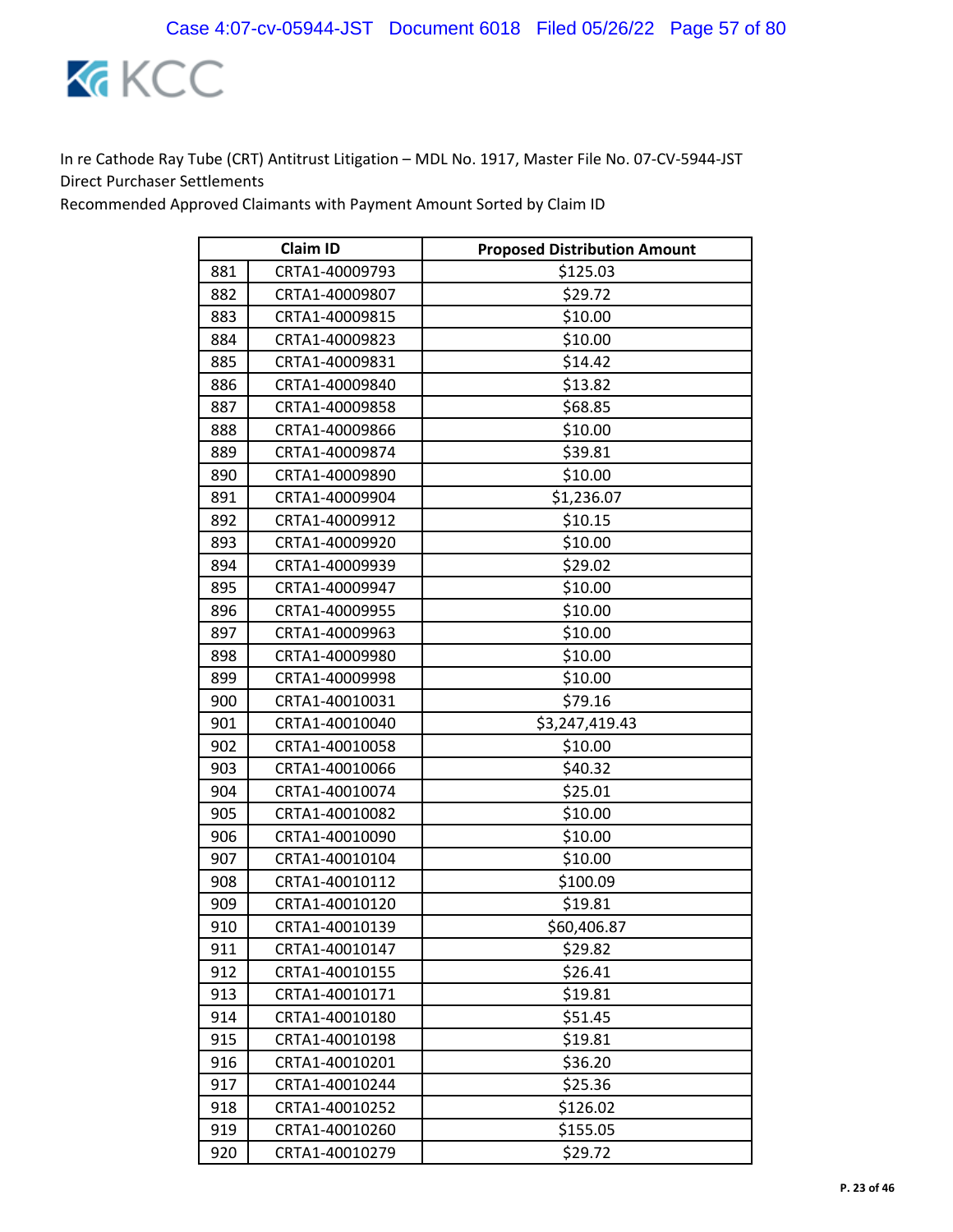

|     | <b>Claim ID</b> | <b>Proposed Distribution Amount</b> |
|-----|-----------------|-------------------------------------|
| 921 | CRTA1-40010287  | \$140.49                            |
| 922 | CRTA1-40010317  | \$450.04                            |
| 923 | CRTA1-40010325  | \$350.72                            |
| 924 | CRTA1-40010333  | \$10.00                             |
| 925 | CRTA1-40010341  | \$3,622.33                          |
| 926 | CRTA1-40010350  | \$284.93                            |
| 927 | CRTA1-40010368  | \$271.88                            |
| 928 | CRTA1-40010376  | \$26.96                             |
| 929 | CRTA1-40010406  | \$29.72                             |
| 930 | CRTA1-40010414  | \$55.48                             |
| 931 | CRTA1-40010422  | \$10.00                             |
| 932 | CRTA1-40010430  | \$356.91                            |
| 933 | CRTA1-40010449  | \$18.58                             |
| 934 | CRTA1-40010457  | \$24.76                             |
| 935 | CRTA1-40010465  | \$289.14                            |
| 936 | CRTA1-40010473  | \$318.40                            |
| 937 | CRTA1-40010481  | \$28.43                             |
| 938 | CRTA1-40010490  | \$10.00                             |
| 939 | CRTA1-40010503  | \$10.00                             |
| 940 | CRTA1-40010511  | \$44.84                             |
| 941 | CRTA1-40010520  | \$39.04                             |
| 942 | CRTA1-40010538  | \$10.00                             |
| 943 | CRTA1-40010546  | \$10.00                             |
| 944 | CRTA1-40010554  | \$24.27                             |
| 945 | CRTA1-40010562  | \$12.87                             |
| 946 | CRTA1-40010589  | \$10.00                             |
| 947 | CRTA1-40010597  | \$107.00                            |
| 948 | CRTA1-40010600  | \$31.70                             |
| 949 | CRTA1-40010643  | \$11.88                             |
| 950 | CRTA1-40010651  | \$66,168.24                         |
| 951 | CRTA1-40010660  | \$42.10                             |
| 952 | CRTA1-40010678  | \$66.92                             |
| 953 | CRTA1-40010686  | \$51.02                             |
| 954 | CRTA1-40010694  | \$20.55                             |
| 955 | CRTA1-40010708  | \$10.00                             |
| 956 | CRTA1-40010716  | \$33.93                             |
| 957 | CRTA1-40010732  | \$201,101.49                        |
| 958 | CRTA1-40010740  | \$4,067.82                          |
| 959 | CRTA1-40010759  | \$13.12                             |
| 960 | CRTA1-40010767  | \$28.01                             |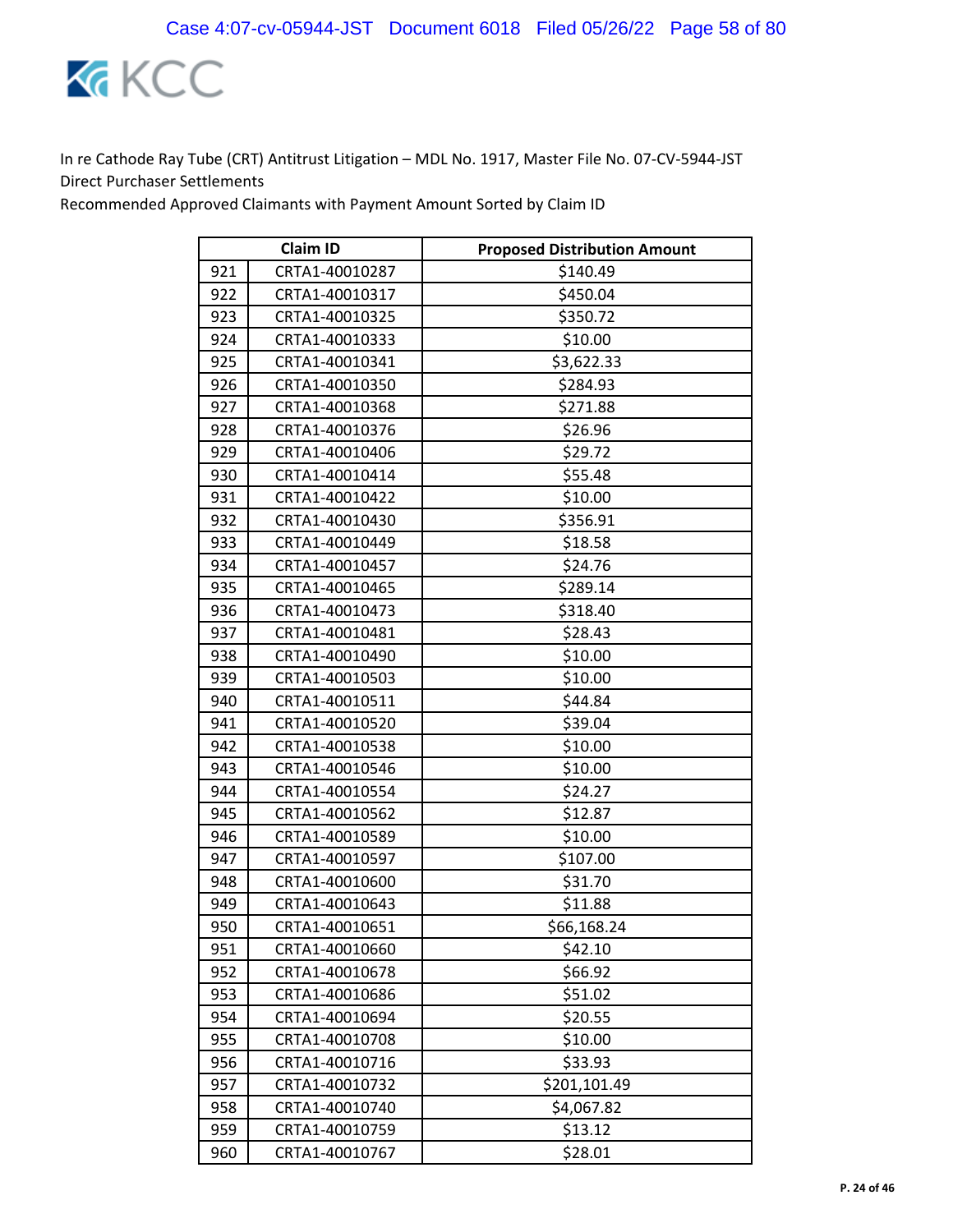

|      | <b>Claim ID</b> | <b>Proposed Distribution Amount</b> |
|------|-----------------|-------------------------------------|
| 961  | CRTA1-40010775  | \$13.87                             |
| 962  | CRTA1-40010783  | \$14.86                             |
| 963  | CRTA1-40010791  | \$114.85                            |
| 964  | CRTA1-40010805  | \$153,819.44                        |
| 965  | CRTA1-40010813  | \$17,166.61                         |
| 966  | CRTA1-40010830  | \$498,467.59                        |
| 967  | CRTA1-40010848  | \$5,825.37                          |
| 968  | CRTA1-40010856  | \$21.10                             |
| 969  | CRTA1-40010864  | \$4,535.81                          |
| 970  | CRTA1-40010872  | \$10.00                             |
| 971  | CRTA1-40010880  | \$67.86                             |
| 972  | CRTA1-40010902  | \$50.02                             |
| 973  | CRTA1-40010910  | \$13.37                             |
| 974  | CRTA1-40010937  | \$24.71                             |
| 975  | CRTA1-40010945  | \$215.71                            |
| 976  | CRTA1-40010953  | \$10.00                             |
| 977  | CRTA1-40010970  | \$471.96                            |
| 978  | CRTA1-40010996  | \$14,260.34                         |
| 979  | CRTA1-40011003  | \$1,952.62                          |
| 980  | CRTA1-40011011  | \$53,449.13                         |
| 981  | CRTA1-40011038  | \$10.00                             |
| 982  | CRTA1-40011054  | \$33.43                             |
| 983  | CRTA1-40011062  | \$52,523.24                         |
| 984  | CRTA1-40011070  | \$20.80                             |
| 985  | CRTA1-40011089  | \$11.36                             |
| 986  | CRTA1-40011097  | \$396,300.69                        |
| 987  | CRTA1-40011100  | \$232.33                            |
| 988  | CRTA1-40011119  | \$18.94                             |
| 989  | CRTA1-40011127  | \$16.34                             |
| 990  | CRTA1-40011135  | \$11.88                             |
| 991  | CRTA1-40011143  | \$10.40                             |
| 992  | CRTA1-40011151  | \$22.78                             |
| 993  | CRTA1-40011160  | \$21.30                             |
| 994  | CRTA1-40011178  | \$13.87                             |
| 995  | CRTA1-40011186  | \$287.31                            |
| 996  | CRTA1-40011194  | \$1,772.91                          |
| 997  | CRTA1-40011208  | \$398.28                            |
| 998  | CRTA1-40011216  | \$40.62                             |
| 999  | CRTA1-40011224  | \$5,164.77                          |
| 1000 | CRTA1-40011232  | \$389.59                            |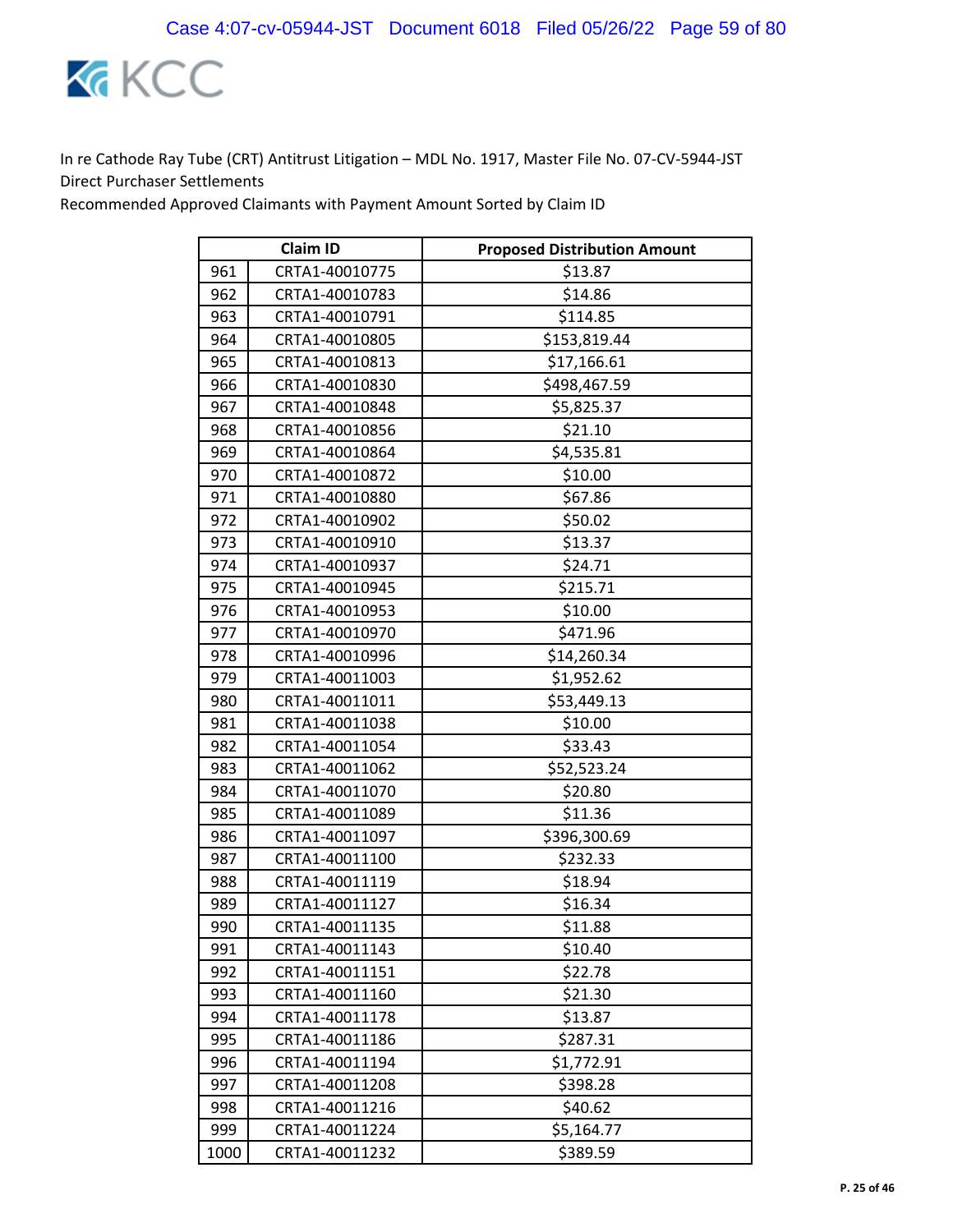

|      | <b>Claim ID</b> | <b>Proposed Distribution Amount</b> |
|------|-----------------|-------------------------------------|
| 1001 | CRTA1-40011259  | \$428.04                            |
| 1002 | CRTA1-40011275  | \$34.67                             |
| 1003 | CRTA1-40011291  | \$107.99                            |
| 1004 | CRTA1-40011305  | \$343,154.62                        |
| 1005 | CRTA1-40011313  | \$10.00                             |
| 1006 | CRTA1-40011321  | \$10.00                             |
| 1007 | CRTA1-40011348  | \$10.00                             |
| 1008 | CRTA1-40011364  | \$38.69                             |
| 1009 | CRTA1-40011429  | \$971,006.42                        |
| 1010 | CRTA1-40011453  | \$11.88                             |
| 1011 | CRTA1-40011461  | \$444.72                            |
| 1012 | CRTA1-40011470  | \$10.00                             |
| 1013 | CRTA1-40011496  | \$31.00                             |
| 1014 | CRTA1-40011577  | \$73.22                             |
| 1015 | CRTA1-40011593  | \$1,175.22                          |
| 1016 | CRTA1-40011607  | \$12.15                             |
| 1017 | CRTA1-40011615  | \$53.00                             |
| 1018 | CRTA1-40011623  | \$56.76                             |
| 1019 | CRTA1-40011631  | \$10.00                             |
| 1020 | CRTA1-40011640  | \$10.40                             |
| 1021 | CRTA1-40011658  | \$25.26                             |
| 1022 | CRTA1-40011666  | \$1,175.00                          |
| 1023 | CRTA1-40011674  | \$10.00                             |
| 1024 | CRTA1-40011682  | \$10.00                             |
| 1025 | CRTA1-40011704  | \$10.00                             |
| 1026 | CRTA1-40011712  | \$11.88                             |
| 1027 | CRTA1-40011720  | \$10.00                             |
| 1028 | CRTA1-40011739  | \$10.00                             |
| 1029 | CRTA1-40011747  | \$10.00                             |
| 1030 | CRTA1-40011801  | \$313.07                            |
| 1031 | CRTA1-40011810  | \$7,496.37                          |
| 1032 | CRTA1-40011828  | \$10.00                             |
| 1033 | CRTA1-40011836  | \$338.14                            |
| 1034 | CRTA1-40011844  | \$12,809.33                         |
| 1035 | CRTA1-40011860  | \$10.00                             |
| 1036 | CRTA1-40011879  | \$2,545.41                          |
| 1037 | CRTA1-40011887  | \$103.43                            |
| 1038 | CRTA1-40011895  | \$952.96                            |
| 1039 | CRTA1-40011909  | \$66.87                             |
| 1040 | CRTA1-40011917  | \$10.00                             |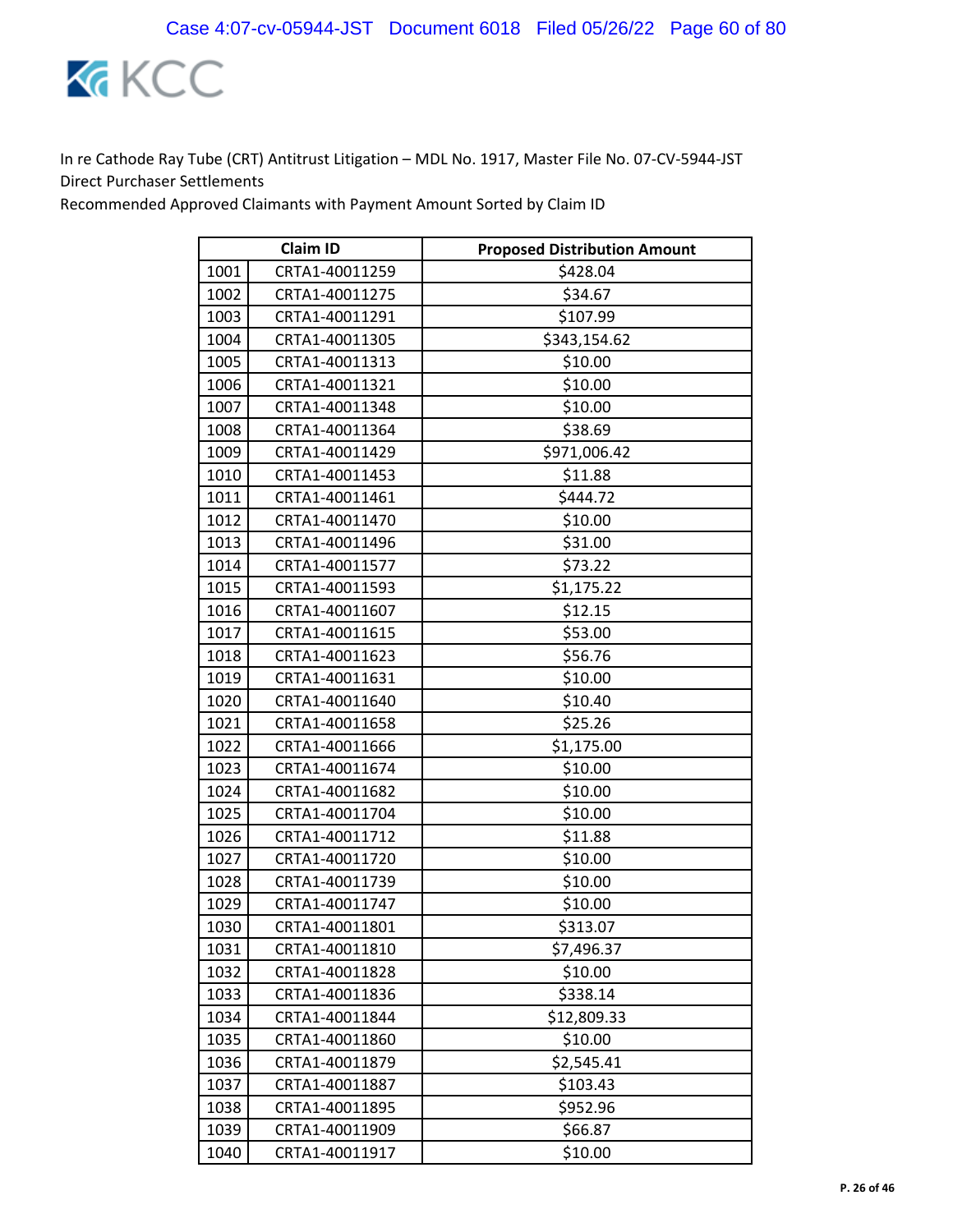

| <b>Claim ID</b> |                | <b>Proposed Distribution Amount</b> |
|-----------------|----------------|-------------------------------------|
| 1041            | CRTA1-40011925 | \$895,454.30                        |
| 1042            | CRTA1-40011933 | \$16,840,421.47                     |
| 1043            | CRTA1-40011941 | \$6,935.26                          |
| 1044            | CRTA1-40011950 | \$178.33                            |
| 1045            | CRTA1-40011968 | \$31.80                             |
| 1046            | CRTA1-40011984 | \$146.36                            |
| 1047            | CRTA1-40011992 | \$168.42                            |
| 1048            | CRTA1-40012026 | \$17.44                             |
| 1049            | CRTA1-40012034 | \$12,879.77                         |
| 1050            | CRTA1-40012042 | \$215,809.00                        |
| 1051            | CRTA1-40012069 | \$9,415.10                          |
| 1052            | CRTA1-40012077 | \$50,546.40                         |
| 1053            | CRTA1-40012093 | \$16.34                             |
| 1054            | CRTA1-40012107 | \$10.00                             |
| 1055            | CRTA1-40012115 | \$25.16                             |
| 1056            | CRTA1-40012123 | \$21.79                             |
| 1057            | CRTA1-40012131 | \$27.74                             |
| 1058            | CRTA1-40012140 | \$27.49                             |
| 1059            | CRTA1-40012158 | \$44.58                             |
| 1060            | CRTA1-40012166 | \$75.04                             |
| 1061            | CRTA1-40012174 | \$53.00                             |
| 1062            | CRTA1-40012182 | \$399.82                            |
| 1063            | CRTA1-40012190 | \$19,815.03                         |
| 1064            | CRTA1-40012204 | \$663,845.48                        |
| 1065            | CRTA1-40012212 | \$59.44                             |
| 1066            | CRTA1-40012220 | \$778.85                            |
| 1067            | CRTA1-40012247 | \$1,116.89                          |
| 1068            | CRTA1-40012255 | \$361,159.30                        |
| 1069            | CRTA1-40012263 | \$317,928.86                        |
| 1070            | CRTA1-40012271 | \$16.91                             |
| 1071            | CRTA1-40012280 | \$25.11                             |
| 1072            | CRTA1-40012298 | \$444,515.82                        |
| 1073            | CRTA1-40012301 | \$16,919.53                         |
| 1074            | CRTA1-40012310 | \$184.83                            |
| 1075            | CRTA1-40012336 | \$665.70                            |
| 1076            | CRTA1-40012344 | \$235,476.92                        |
| 1077            | CRTA1-40012360 | \$7,030.15                          |
| 1078            | CRTA1-40012387 | \$20,178.56                         |
| 1079            | CRTA1-40012395 | \$199,891.91                        |
| 1080            | CRTA1-40012409 | \$912.51                            |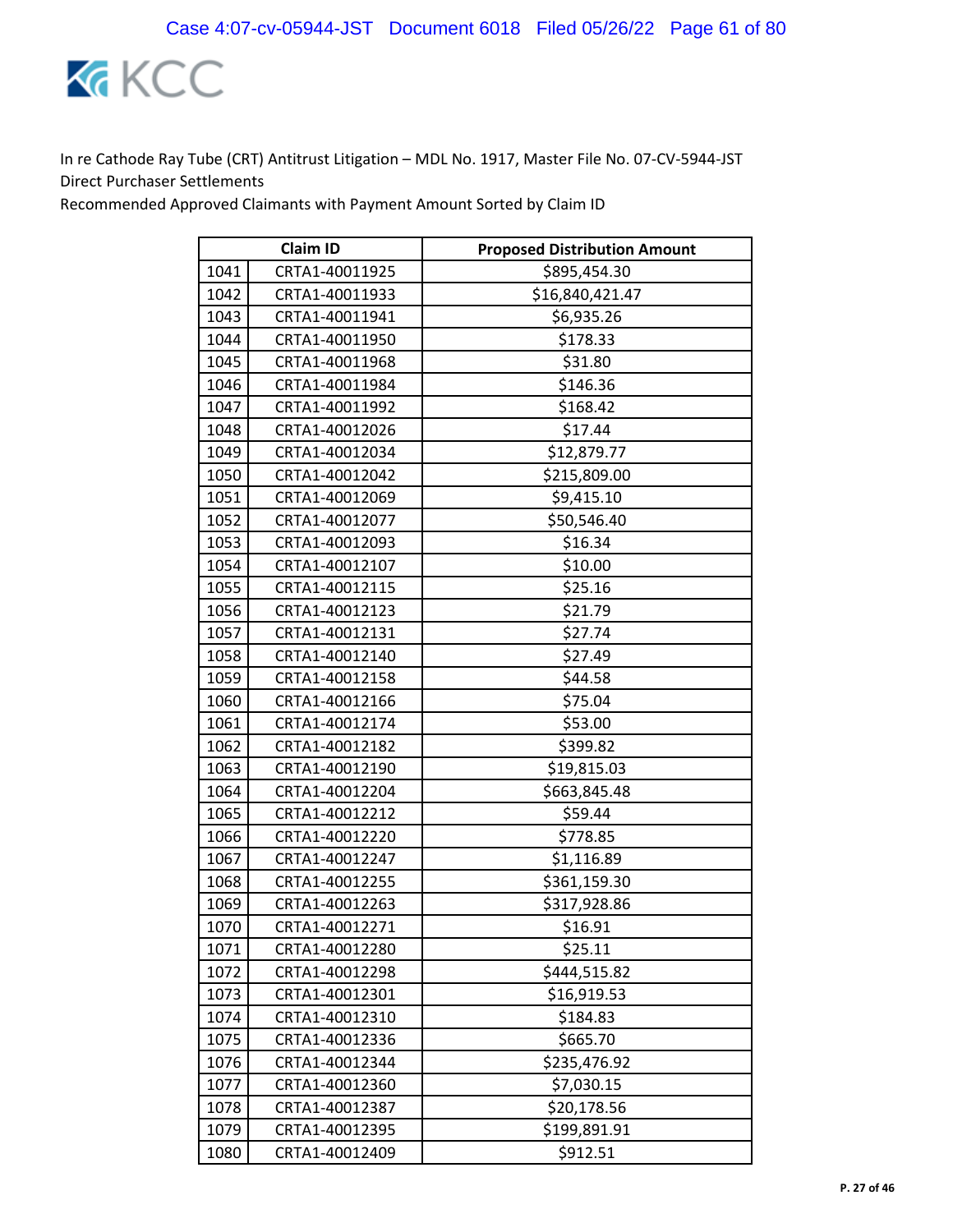

| <b>Claim ID</b> |                | <b>Proposed Distribution Amount</b> |
|-----------------|----------------|-------------------------------------|
| 1081            | CRTA1-40012433 | \$3,019.12                          |
| 1082            | CRTA1-40012441 | \$25.11                             |
| 1083            | CRTA1-40012468 | \$883.05                            |
| 1084            | CRTA1-40012476 | \$10.00                             |
| 1085            | CRTA1-40012492 | \$1,033.13                          |
| 1086            | CRTA1-40012514 | \$13.44                             |
| 1087            | CRTA1-40012522 | \$11.78                             |
| 1088            | CRTA1-40012530 | \$1,880.00                          |
| 1089            | CRTA1-40012549 | \$32.33                             |
| 1090            | CRTA1-40012557 | \$1,164.41                          |
| 1091            | CRTA1-40012565 | \$761.96                            |
| 1092            | CRTA1-40012573 | \$14.33                             |
| 1093            | CRTA1-40012581 | \$1,085.37                          |
| 1094            | CRTA1-40012590 | \$282.24                            |
| 1095            | CRTA1-40012603 | \$1,338.21                          |
| 1096            | CRTA1-40012611 | \$21.59                             |
| 1097            | CRTA1-40012620 | \$38.44                             |
| 1098            | CRTA1-40012638 | \$34,679.72                         |
| 1099            | CRTA1-40012646 | \$437.92                            |
| 1100            | CRTA1-40012654 | \$401.80                            |
| 1101            | CRTA1-40012662 | \$610.99                            |
| 1102            | CRTA1-40012670 | \$612.02                            |
| 1103            | CRTA1-40012689 | \$323.68                            |
| 1104            | CRTA1-40012697 | \$538.27                            |
| 1105            | CRTA1-40012700 | \$741.50                            |
| 1106            | CRTA1-40012719 | \$22.31                             |
| 1107            | CRTA1-40012727 | \$386.86                            |
| 1108            | CRTA1-40012735 | \$408.55                            |
| 1109            | CRTA1-40012743 | \$14.63                             |
| 1110            | CRTA1-40012751 | \$304.71                            |
| 1111            | CRTA1-40012760 | \$328.16                            |
| 1112            | CRTA1-40012778 | \$71.92                             |
| 1113            | CRTA1-40012786 | \$10.00                             |
| 1114            | CRTA1-40012794 | \$162,640.93                        |
| 1115            | CRTA1-40012808 | \$65.25                             |
| 1116            | CRTA1-40012816 | \$334.26                            |
| 1117            | CRTA1-40012824 | \$16.34                             |
| 1118            | CRTA1-40012832 | \$196.84                            |
| 1119            | CRTA1-40012840 | \$50.20                             |
| 1120            | CRTA1-40012859 | \$561.62                            |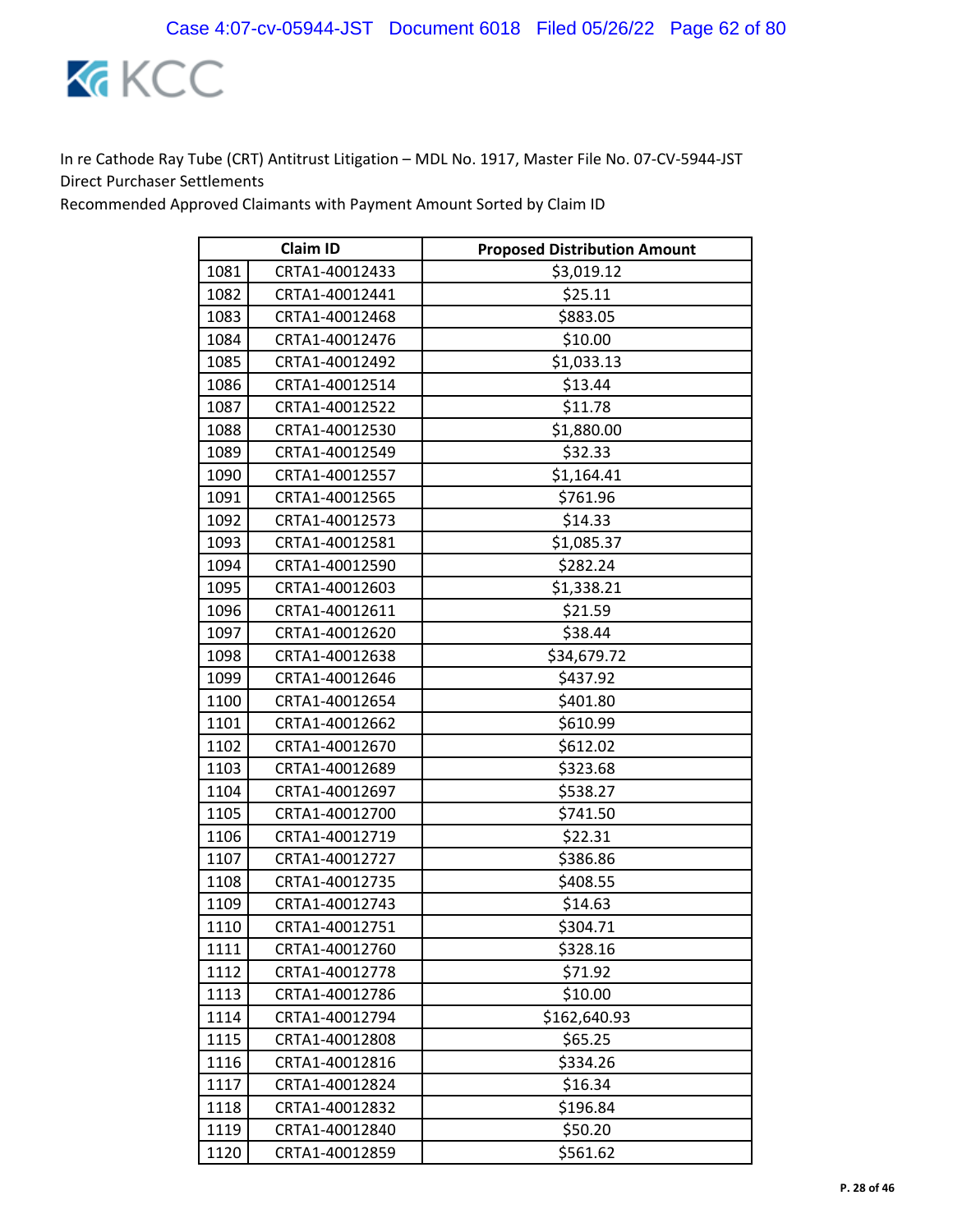

|      | <b>Claim ID</b> | <b>Proposed Distribution Amount</b> |
|------|-----------------|-------------------------------------|
| 1121 | CRTA1-40012867  | \$33.61                             |
| 1122 | CRTA1-40012875  | \$55.52                             |
| 1123 | CRTA1-40012891  | \$381,141.66                        |
| 1124 | CRTA1-40012905  | \$10.89                             |
| 1125 | CRTA1-40012913  | \$591.02                            |
| 1126 | CRTA1-40012921  | \$12.21                             |
| 1127 | CRTA1-40012930  | \$11.73                             |
| 1128 | CRTA1-40012948  | \$594,946.42                        |
| 1129 | CRTA1-40012956  | \$3,566,706.28                      |
| 1130 | CRTA1-40012972  | \$471,695.23                        |
| 1131 | CRTA1-40012980  | \$24.86                             |
| 1132 | CRTA1-40012999  | \$17.13                             |
| 1133 | CRTA1-40013014  | \$223,066.54                        |
| 1134 | CRTA1-40013022  | \$17,961.65                         |
| 1135 | CRTA1-40013030  | \$15,406.18                         |
| 1136 | CRTA1-40013057  | \$791.39                            |
| 1137 | CRTA1-40013065  | \$719.38                            |
| 1138 | CRTA1-40013081  | \$14,124.47                         |
| 1139 | CRTA1-40013103  | \$2,972,255.23                      |
| 1140 | CRTA1-40013111  | \$148,612.76                        |
| 1141 | CRTA1-40013120  | \$4,185,553.55                      |
| 1142 | CRTA1-40013138  | \$3,311,588.60                      |
| 1143 | CRTA1-40013154  | \$16.34                             |
| 1144 | CRTA1-40013189  | \$1,455,066.69                      |
| 1145 | CRTA1-40013197  | \$12.92                             |
| 1146 | CRTA1-40013200  | \$1,793,419.26                      |
| 1147 | CRTA1-40013219  | \$193.69                            |
| 1148 | CRTA1-40013235  | \$12.87                             |
| 1149 | CRTA1-40013243  | \$20.55                             |
| 1150 | CRTA1-40013251  | \$12,992.77                         |
| 1151 | CRTA1-40013286  | \$3,564.56                          |
| 1152 | CRTA1-40013308  | \$10.00                             |
| 1153 | CRTA1-40013316  | \$197,355.55                        |
| 1154 | CRTA1-40013324  | \$261,099.85                        |
| 1155 | CRTA1-40013332  | \$89.16                             |
| 1156 | CRTA1-40013367  | \$10.00                             |
| 1157 | CRTA1-40013375  | \$3,185,038.65                      |
| 1158 | CRTA1-40013413  | \$10,006,171.93                     |
| 1159 | CRTA1-40013421  | \$2,236.20                          |
| 1160 | CRTA1-40013448  | \$100.09                            |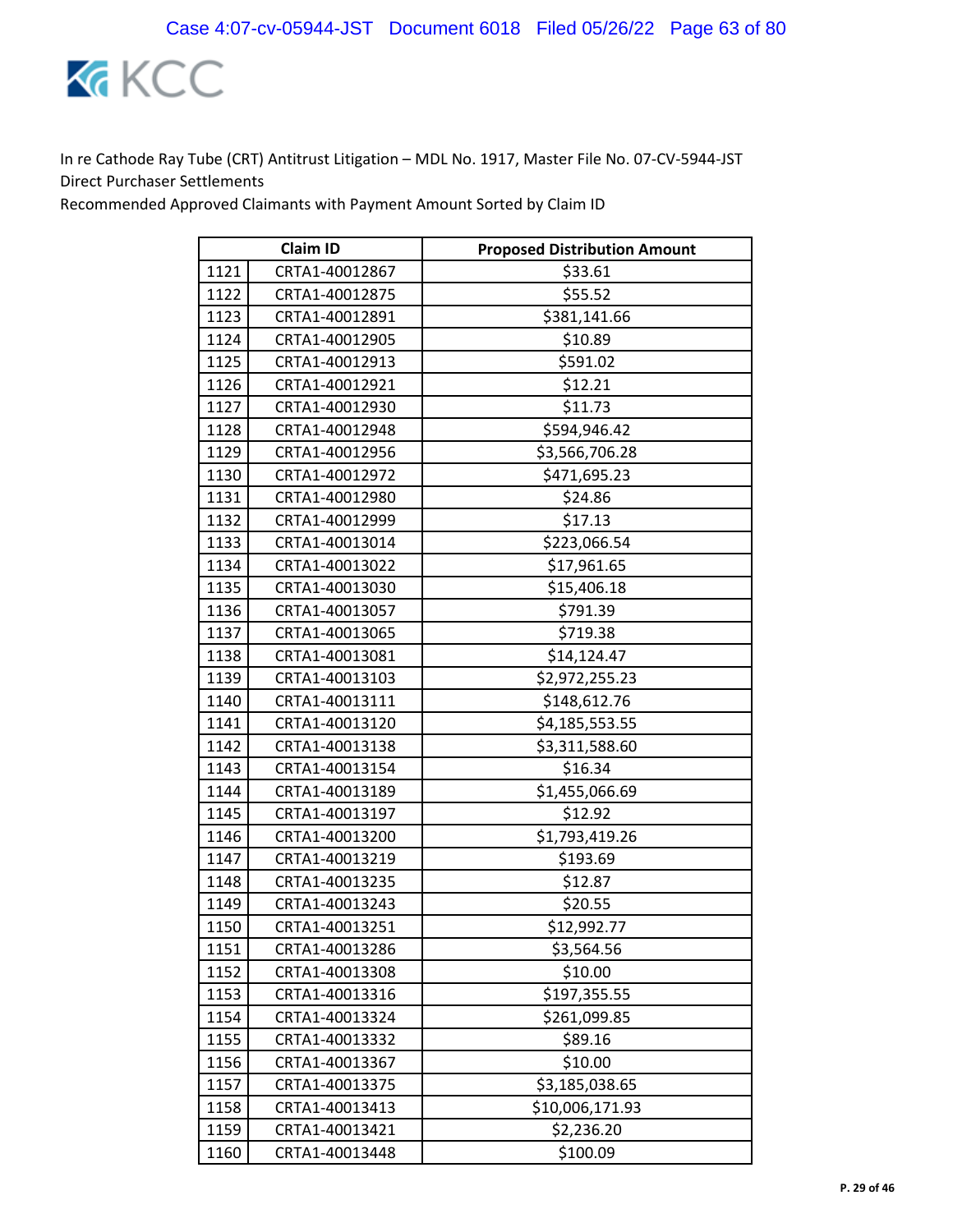

| <b>Claim ID</b> |                | <b>Proposed Distribution Amount</b> |
|-----------------|----------------|-------------------------------------|
| 1161            | CRTA1-40013464 | \$5,518,549.01                      |
| 1162            | CRTA1-40013472 | \$33,068.42                         |
| 1163            | CRTA1-40013480 | \$563,129.24                        |
| 1164            | CRTA1-40013499 | \$20.28                             |
| 1165            | CRTA1-40013502 | \$121,975.94                        |
| 1166            | CRTA1-40013529 | \$41.61                             |
| 1167            | CRTA1-40013537 | \$3,551,867.08                      |
| 1168            | CRTA1-40013545 | \$144,350.92                        |
| 1169            | CRTA1-40013553 | \$2,331,312.54                      |
| 1170            | CRTA1-40013570 | \$22,756.56                         |
| 1171            | CRTA1-40013588 | \$145,585.77                        |
| 1172            | CRTA1-40013600 | \$7,381.59                          |
| 1173            | CRTA1-40013618 | \$10,741.81                         |
| 1174            | CRTA1-40013626 | \$4,603,569.23                      |
| 1175            | CRTA1-40013634 | \$30,693.28                         |
| 1176            | CRTA1-40013650 | \$54,876.27                         |
| 1177            | CRTA1-40013669 | \$396,300.69                        |
| 1178            | CRTA1-40013677 | \$243,084.80                        |
| 1179            | CRTA1-40013693 | \$9,907,517.44                      |
| 1180            | CRTA1-40013707 | \$60,971.35                         |
| 1181            | CRTA1-40013715 | \$385,144.48                        |
| 1182            | CRTA1-40013723 | \$15.90                             |
| 1183            | CRTA1-40013740 | \$121,569.46                        |
| 1184            | CRTA1-40013766 | \$10.00                             |
| 1185            | CRTA1-40013774 | \$10.00                             |
| 1186            | CRTA1-40013782 | \$1,940.50                          |
| 1187            | CRTA1-40013790 | \$24.02                             |
| 1188            | CRTA1-40013804 | \$23.24                             |
| 1189            | CRTA1-40013812 | \$23.77                             |
| 1190            | CRTA1-40013820 | \$25.26                             |
| 1191            | CRTA1-40013839 | \$23.77                             |
| 1192            | CRTA1-40013847 | \$40.37                             |
| 1193            | CRTA1-40013863 | \$25.63                             |
| 1194            | CRTA1-40013880 | \$10.00                             |
| 1195            | CRTA1-40013898 | \$23.28                             |
| 1196            | CRTA1-40013901 | \$26.75                             |
| 1197            | CRTA1-40013910 | \$25.54                             |
| 1198            | CRTA1-40013928 | \$26.43                             |
| 1199            | CRTA1-40013936 | \$25.26                             |
| 1200            | CRTA1-40013944 | \$24.90                             |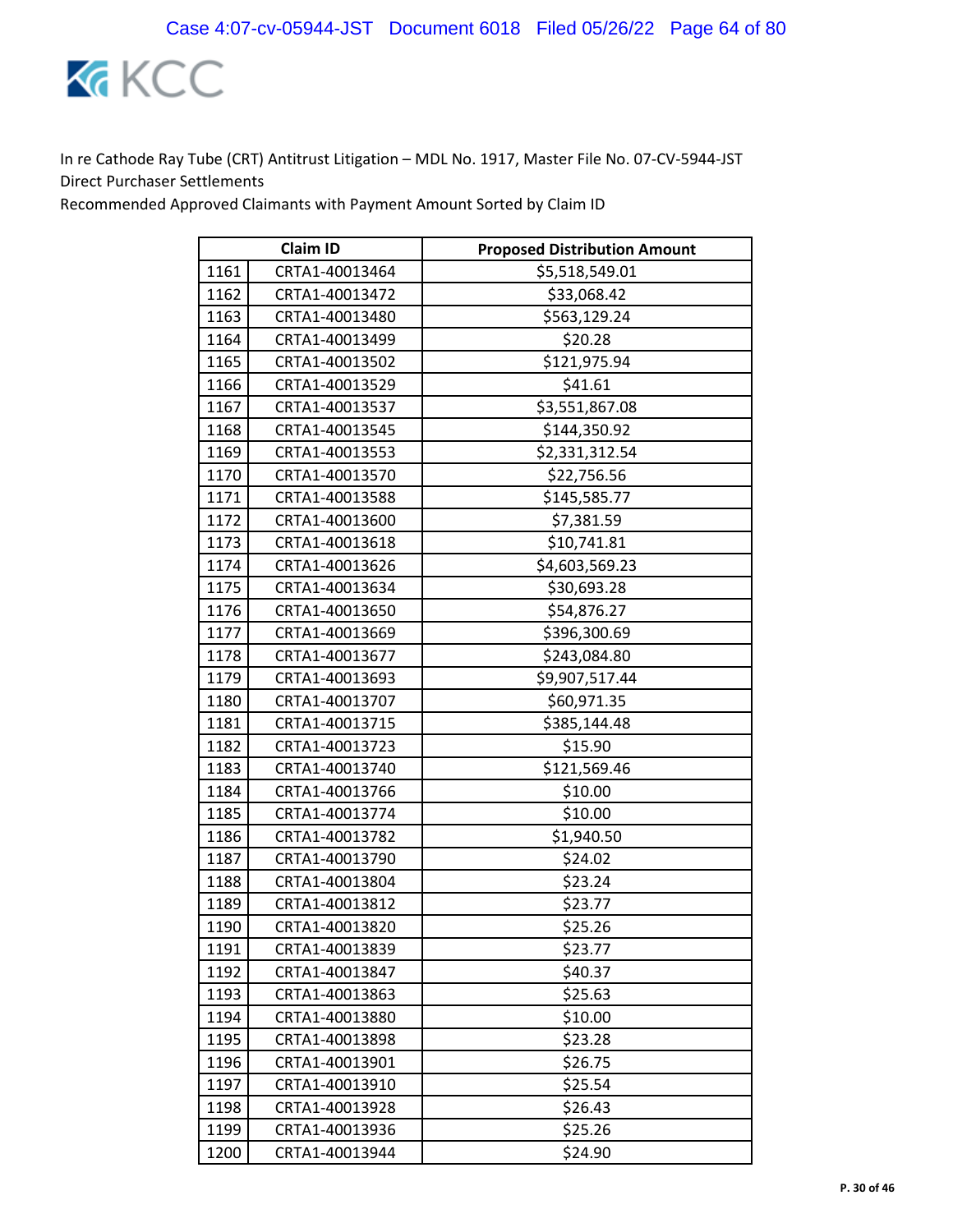

|      | <b>Claim ID</b> | <b>Proposed Distribution Amount</b> |
|------|-----------------|-------------------------------------|
| 1201 | CRTA1-40013952  | \$19.40                             |
| 1202 | CRTA1-40013960  | \$16.84                             |
| 1203 | CRTA1-40013979  | \$20.80                             |
| 1204 | CRTA1-40013995  | \$198.15                            |
| 1205 | CRTA1-40014002  | \$33.68                             |
| 1206 | CRTA1-40014010  | \$123.84                            |
| 1207 | CRTA1-40014029  | \$24.76                             |
| 1208 | CRTA1-40014037  | \$24.76                             |
| 1209 | CRTA1-40014045  | \$24.76                             |
| 1210 | CRTA1-40014053  | \$40.12                             |
| 1211 | CRTA1-40014061  | \$99.07                             |
| 1212 | CRTA1-40014070  | \$35.91                             |
| 1213 | CRTA1-40014088  | \$119.55                            |
| 1214 | CRTA1-40014096  | \$5,996.72                          |
| 1215 | CRTA1-40014100  | \$332.24                            |
| 1216 | CRTA1-40014126  | \$14.85                             |
| 1217 | CRTA1-40014134  | \$16.83                             |
| 1218 | CRTA1-40014142  | \$10.00                             |
| 1219 | CRTA1-40014150  | \$15.81                             |
| 1220 | CRTA1-40014169  | \$28.73                             |
| 1221 | CRTA1-40014177  | \$16.83                             |
| 1222 | CRTA1-40014185  | \$109.97                            |
| 1223 | CRTA1-40014193  | \$162.97                            |
| 1224 | CRTA1-40014207  | \$60.93                             |
| 1225 | CRTA1-40014215  | \$51.27                             |
| 1226 | CRTA1-40014223  | \$55.97                             |
| 1227 | CRTA1-40014231  | \$57.95                             |
| 1228 | CRTA1-40014240  | \$17,210.51                         |
| 1229 | CRTA1-40014258  | \$25.88                             |
| 1230 | CRTA1-40014266  | \$27.51                             |
| 1231 | CRTA1-40014274  | \$17.91                             |
| 1232 | CRTA1-40014282  | \$48.34                             |
| 1233 | CRTA1-40014304  | \$25.26                             |
| 1234 | CRTA1-40014312  | \$24.57                             |
| 1235 | CRTA1-40014347  | \$15.85                             |
| 1236 | CRTA1-40014355  | \$10.79                             |
| 1237 | CRTA1-40014371  | \$17.83                             |
| 1238 | CRTA1-40014401  | \$10.00                             |
| 1239 | CRTA1-40014428  | \$31.83                             |
| 1240 | CRTA1-40014436  | \$56.47                             |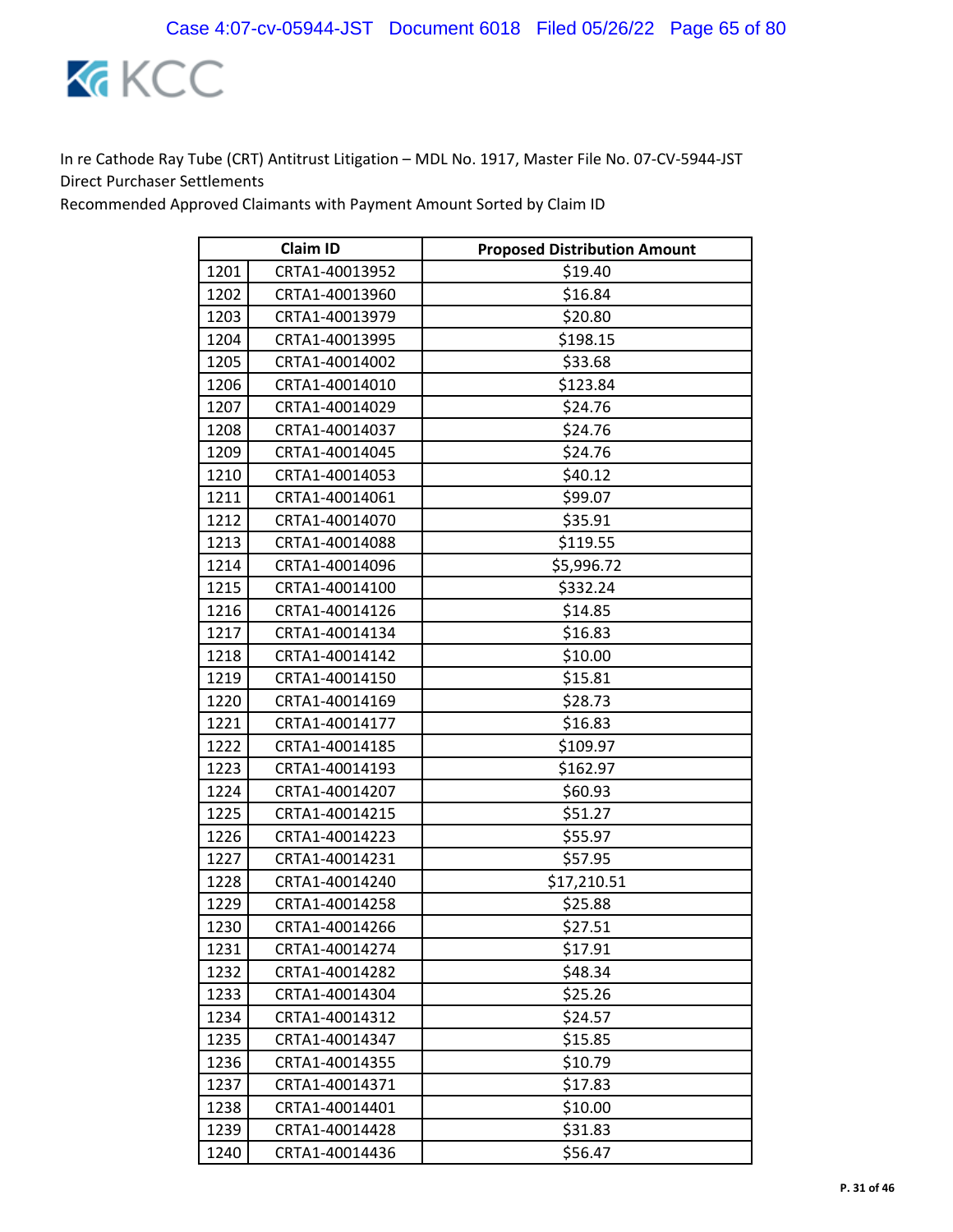

| <b>Claim ID</b> |                | <b>Proposed Distribution Amount</b> |
|-----------------|----------------|-------------------------------------|
| 1241            | CRTA1-40014444 | \$18.70                             |
| 1242            | CRTA1-40014452 | \$84.93                             |
| 1243            | CRTA1-40014460 | \$58.04                             |
| 1244            | CRTA1-40014479 | \$89.98                             |
| 1245            | CRTA1-40014487 | \$78.21                             |
| 1246            | CRTA1-40014495 | \$490.50                            |
| 1247            | CRTA1-40014509 | \$20.46                             |
| 1248            | CRTA1-40014517 | \$18.57                             |
| 1249            | CRTA1-40014568 | \$1,793.71                          |
| 1250            | CRTA1-40014622 | \$10.00                             |
| 1251            | CRTA1-40014649 | \$19.81                             |
| 1252            | CRTA1-40014657 | \$19.19                             |
| 1253            | CRTA1-40014665 | \$10.00                             |
| 1254            | CRTA1-40014673 | \$63.90                             |
| 1255            | CRTA1-40014681 | \$107.25                            |
| 1256            | CRTA1-40014690 | \$100.68                            |
| 1257            | CRTA1-40014703 | \$114.43                            |
| 1258            | CRTA1-40014711 | \$14.86                             |
| 1259            | CRTA1-40014746 | \$10.00                             |
| 1260            | CRTA1-40014754 | \$46.69                             |
| 1261            | CRTA1-40014797 | \$17.37                             |
| 1262            | CRTA1-40014800 | \$37.00                             |
| 1263            | CRTA1-40014819 | \$14.86                             |
| 1264            | CRTA1-40014827 | \$34.67                             |
| 1265            | CRTA1-40014835 | \$10.00                             |
| 1266            | CRTA1-40014843 | \$10.00                             |
| 1267            | CRTA1-40014851 | \$10.00                             |
| 1268            | CRTA1-40014878 | \$10.00                             |
| 1269            | CRTA1-40014886 | \$16.05                             |
| 1270            | CRTA1-40014894 | \$10.00                             |
| 1271            | CRTA1-40014908 | \$10.48                             |
| 1272            | CRTA1-40014916 | \$14.22                             |
| 1273            | CRTA1-40014924 | \$10.00                             |
| 1274            | CRTA1-40014932 | \$11.78                             |
| 1275            | CRTA1-40014940 | \$28.71                             |
| 1276            | CRTA1-40014959 | \$10.00                             |
| 1277            | CRTA1-40014967 | \$128.79                            |
| 1278            | CRTA1-40014975 | \$59.44                             |
| 1279            | CRTA1-40014983 | \$49.53                             |
| 1280            | CRTA1-40014991 | \$35.66                             |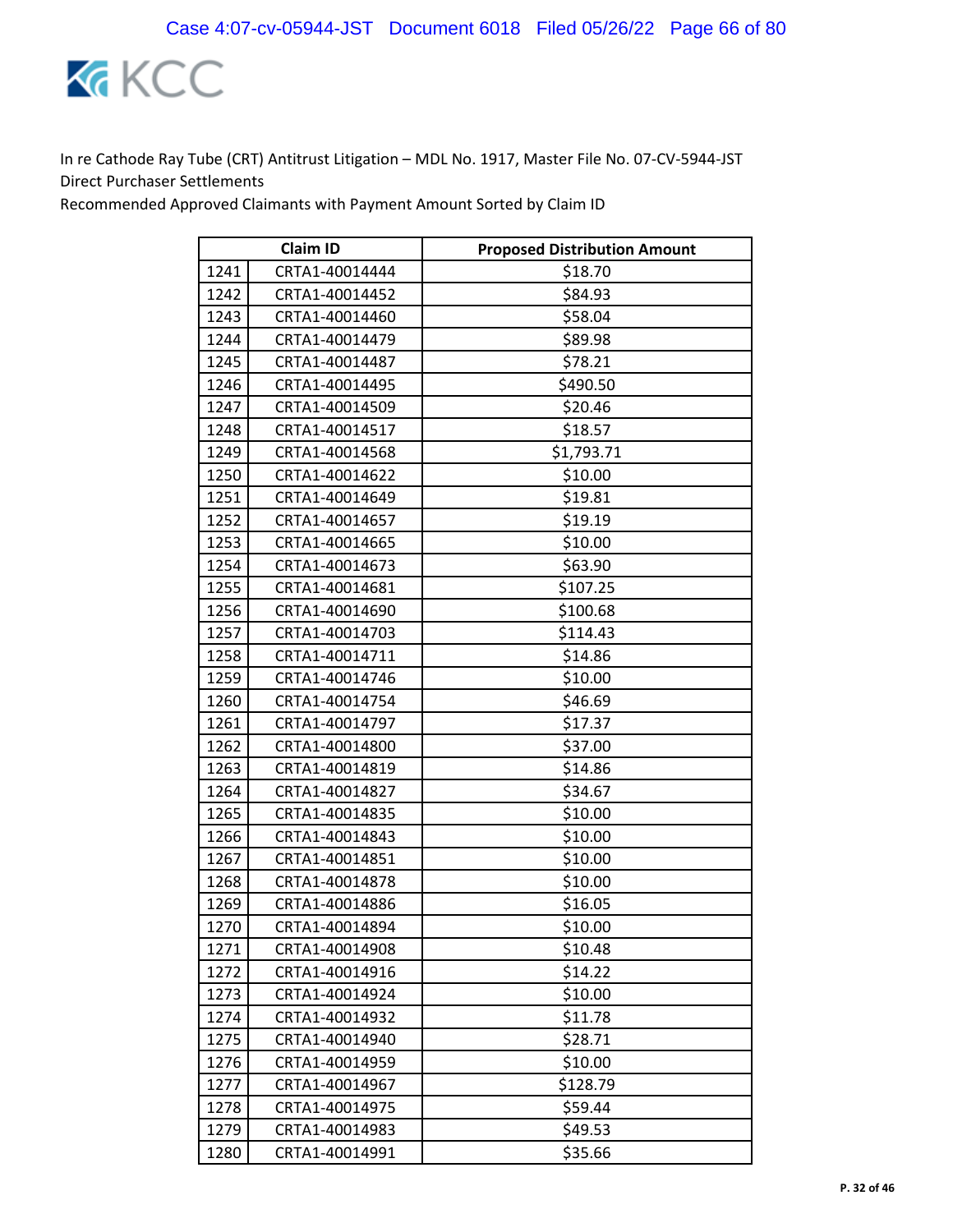

| <b>Claim ID</b> |                | <b>Proposed Distribution Amount</b> |
|-----------------|----------------|-------------------------------------|
| 1281            | CRTA1-40015009 | \$23.77                             |
| 1282            | CRTA1-40015017 | \$24.76                             |
| 1283            | CRTA1-40015025 | \$39.63                             |
| 1284            | CRTA1-40015041 | \$10.00                             |
| 1285            | CRTA1-40015050 | \$10.00                             |
| 1286            | CRTA1-40015068 | \$25.78                             |
| 1287            | CRTA1-40015076 | \$25.75                             |
| 1288            | CRTA1-40015084 | \$31.20                             |
| 1289            | CRTA1-40015092 | \$10.00                             |
| 1290            | CRTA1-40015114 | \$28.97                             |
| 1291            | CRTA1-40015122 | \$337.35                            |
| 1292            | CRTA1-40015130 | \$10.65                             |
| 1293            | CRTA1-40015149 | \$17.83                             |
| 1294            | CRTA1-40015157 | \$23.77                             |
| 1295            | CRTA1-40015165 | \$12.72                             |
| 1296            | CRTA1-40015173 | \$10.00                             |
| 1297            | CRTA1-40015181 | \$26.99                             |
| 1298            | CRTA1-40015190 | \$63.90                             |
| 1299            | CRTA1-40015203 | \$30.17                             |
| 1300            | CRTA1-40015211 | \$11.71                             |
| 1301            | CRTA1-40015220 | \$17.83                             |
| 1302            | CRTA1-40015238 | \$157.52                            |
| 1303            | CRTA1-40015246 | \$90.75                             |
| 1304            | CRTA1-40015254 | \$79.71                             |
| 1305            | CRTA1-40015262 | \$56.91                             |
| 1306            | CRTA1-40015270 | \$42.35                             |
| 1307            | CRTA1-40015289 | \$14.85                             |
| 1308            | CRTA1-40015297 | \$55.47                             |
| 1309            | CRTA1-40015300 | \$10.00                             |
| 1310            | CRTA1-40015319 | \$42.10                             |
| 1311            | CRTA1-40015327 | \$28.73                             |
| 1312            | CRTA1-40015335 | \$34.18                             |
| 1313            | CRTA1-40015343 | \$26.75                             |
| 1314            | CRTA1-40015360 | \$33.68                             |
| 1315            | CRTA1-40015386 | \$10.00                             |
| 1316            | CRTA1-40015394 | \$10.00                             |
| 1317            | CRTA1-40015408 | \$12.58                             |
| 1318            | CRTA1-40015416 | \$13.12                             |
| 1319            | CRTA1-40015424 | \$12.55                             |
| 1320            | CRTA1-40015432 | \$10.00                             |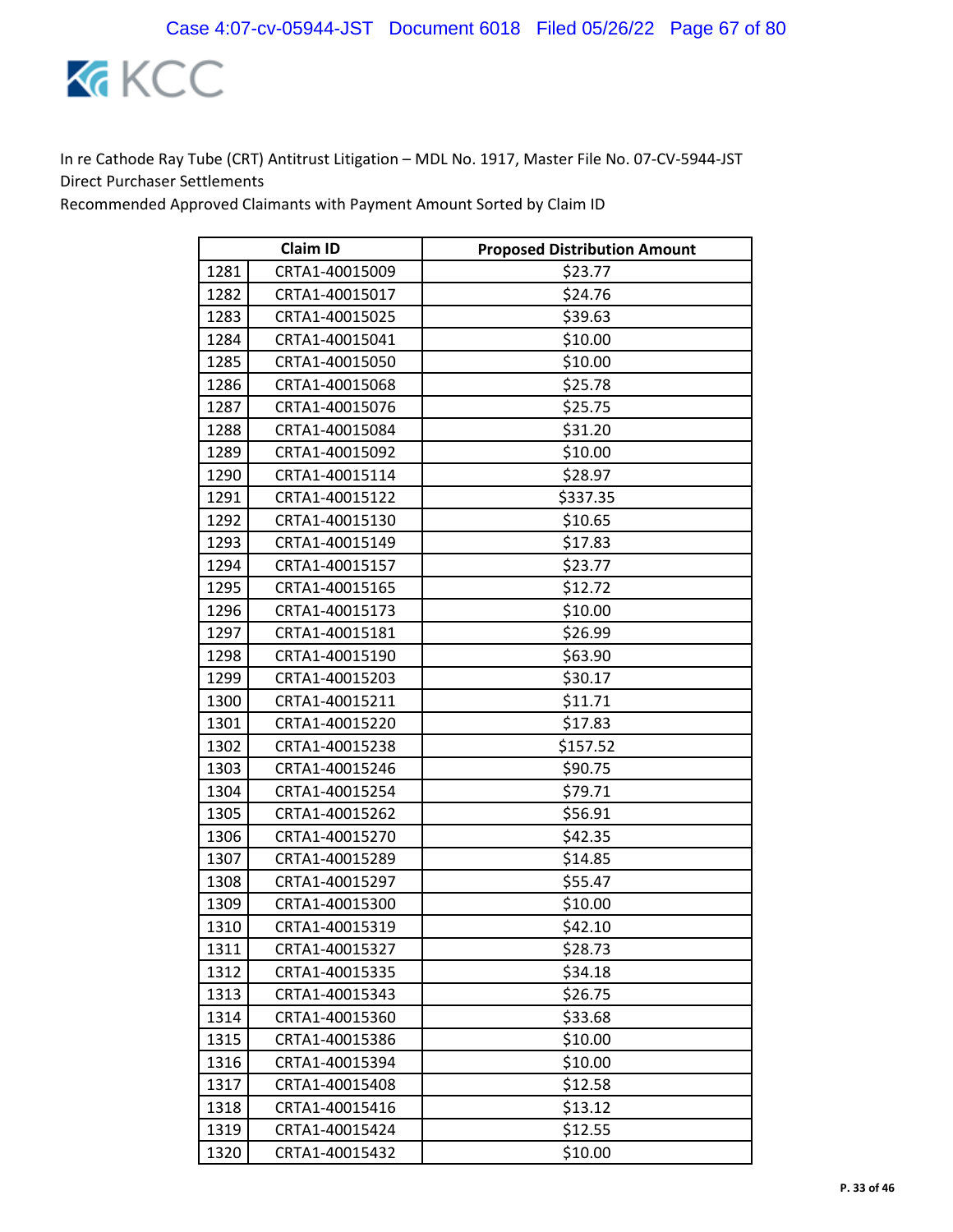

|      | <b>Claim ID</b> | <b>Proposed Distribution Amount</b> |
|------|-----------------|-------------------------------------|
| 1321 | CRTA1-40015440  | \$29.72                             |
| 1322 | CRTA1-40015467  | \$10.00                             |
| 1323 | CRTA1-40015475  | \$660.53                            |
| 1324 | CRTA1-40015483  | \$32.18                             |
| 1325 | CRTA1-40015564  | \$309.04                            |
| 1326 | CRTA1-40015610  | \$63.20                             |
| 1327 | CRTA1-40015629  | \$191.21                            |
| 1328 | CRTA1-40015637  | \$13.66                             |
| 1329 | CRTA1-40015645  | \$389.36                            |
| 1330 | CRTA1-40015653  | \$123.84                            |
| 1331 | CRTA1-40015718  | \$10.00                             |
| 1332 | CRTA1-40015726  | \$10.00                             |
| 1333 | CRTA1-40015734  | \$10.00                             |
| 1334 | CRTA1-40157373  | \$17.80                             |
| 1335 | CRTA1-40157381  | \$34.67                             |
| 1336 | CRTA1-40157390  | \$166.42                            |
| 1337 | CRTA1-40157438  | \$33.83                             |
| 1338 | CRTA1-40157462  | \$22.04                             |
| 1339 | CRTA1-40157470  | \$29.22                             |
| 1340 | CRTA1-40157489  | \$80.22                             |
| 1341 | CRTA1-40157497  | \$17.33                             |
| 1342 | CRTA1-40157527  | \$32.69                             |
| 1343 | CRTA1-40157543  | \$21.79                             |
| 1344 | CRTA1-40157551  | \$16.84                             |
| 1345 | CRTA1-40157560  | \$21.79                             |
| 1346 | CRTA1-40157578  | \$28.85                             |
| 1347 | CRTA1-40157594  | \$20.80                             |
| 1348 | CRTA1-40157608  | \$13.80                             |
| 1349 | CRTA1-40157616  | \$43.59                             |
| 1350 | CRTA1-40157624  | \$10.00                             |
| 1351 | CRTA1-40157632  | \$37.15                             |
| 1352 | CRTA1-40157640  | \$371.53                            |
| 1353 | CRTA1-40157659  | \$10.00                             |
| 1354 | CRTA1-40157667  | \$16.09                             |
| 1355 | CRTA1-40157683  | \$64.32                             |
| 1356 | CRTA1-40157691  | \$82.67                             |
| 1357 | CRTA1-40157713  | \$15.60                             |
| 1358 | CRTA1-40157721  | \$34.67                             |
| 1359 | CRTA1-40157730  | \$16.92                             |
| 1360 | CRTA1-40157748  | \$54.45                             |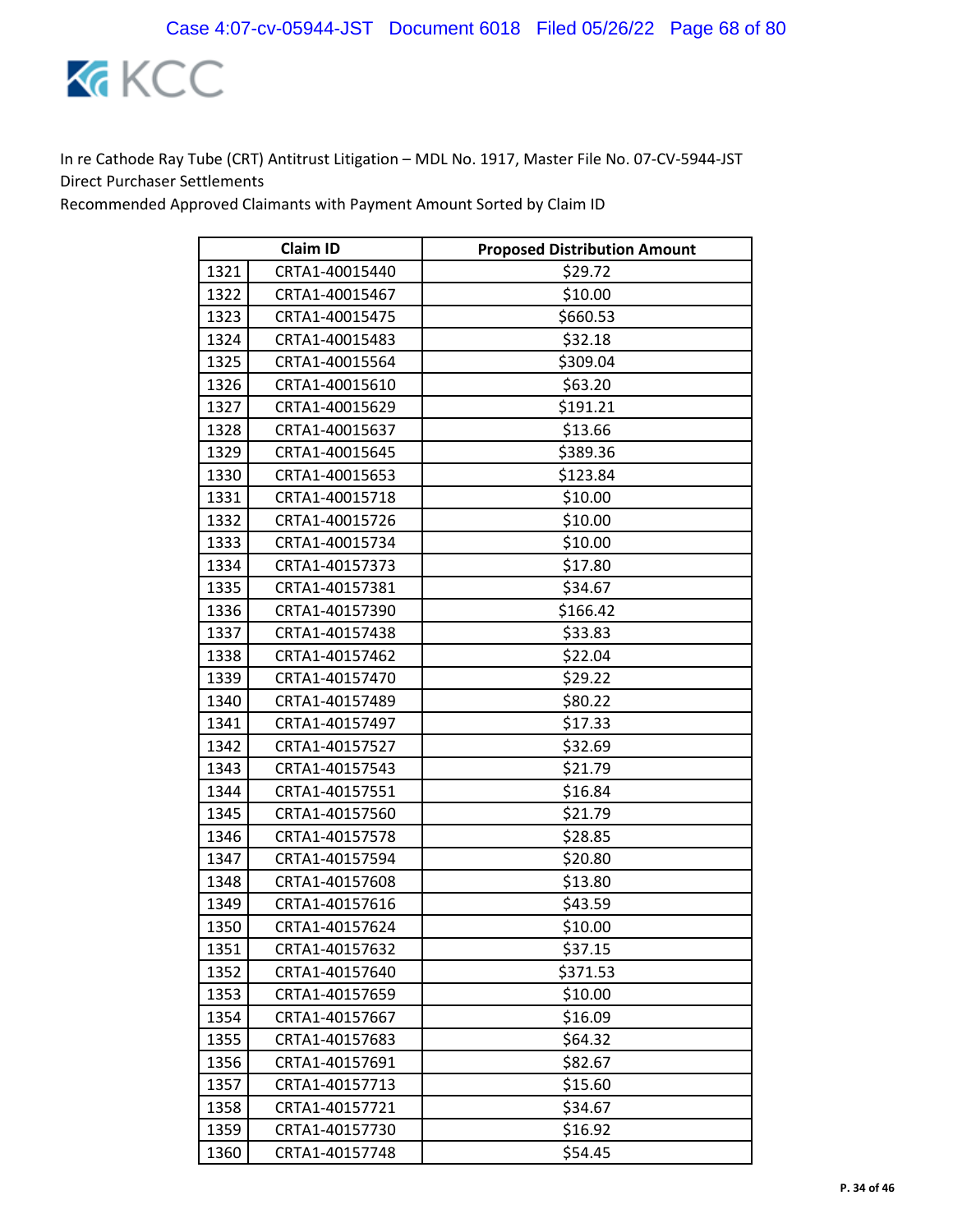

| <b>Claim ID</b> |                | <b>Proposed Distribution Amount</b> |
|-----------------|----------------|-------------------------------------|
| 1361            | CRTA1-40157756 | \$14.86                             |
| 1362            | CRTA1-40157764 | \$96.44                             |
| 1363            | CRTA1-40157780 | \$10.00                             |
| 1364            | CRTA1-40157799 | \$102.83                            |
| 1365            | CRTA1-40157829 | \$34.67                             |
| 1366            | CRTA1-40157837 | \$14.79                             |
| 1367            | CRTA1-40157845 | \$43.34                             |
| 1368            | CRTA1-40157853 | \$21.92                             |
| 1369            | CRTA1-40157861 | \$28.97                             |
| 1370            | CRTA1-40157870 | \$157.97                            |
| 1371            | CRTA1-40157896 | \$11.40                             |
| 1372            | CRTA1-40157900 | \$30.71                             |
| 1373            | CRTA1-40157934 | \$14.36                             |
| 1374            | CRTA1-40157942 | \$30.91                             |
| 1375            | CRTA1-40157950 | \$158.71                            |
| 1376            | CRTA1-40157969 | \$10.00                             |
| 1377            | CRTA1-40157977 | \$32.18                             |
| 1378            | CRTA1-40157985 | \$29.97                             |
| 1379            | CRTA1-40158000 | \$71.27                             |
| 1380            | CRTA1-40158027 | \$14.86                             |
| 1381            | CRTA1-40158035 | \$43.29                             |
| 1382            | CRTA1-40158051 | \$118.89                            |
| 1383            | CRTA1-40158060 | \$173.19                            |
| 1384            | CRTA1-40158078 | \$155.18                            |
| 1385            | CRTA1-40158094 | \$20.80                             |
| 1386            | CRTA1-40158108 | \$21.17                             |
| 1387            | CRTA1-40158124 | \$97.09                             |
| 1388            | CRTA1-40158132 | \$26.62                             |
| 1389            | CRTA1-40158159 | \$42.60                             |
| 1390            | CRTA1-40158175 | \$54.98                             |
| 1391            | CRTA1-40158183 | \$10.00                             |
| 1392            | CRTA1-40158191 | \$15.91                             |
| 1393            | CRTA1-40158205 | \$1,213.67                          |
| 1394            | CRTA1-40158264 | \$21.79                             |
| 1395            | CRTA1-40158280 | \$17.93                             |
| 1396            | CRTA1-40158299 | \$50.48                             |
| 1397            | CRTA1-40158302 | \$13.37                             |
| 1398            | CRTA1-40158329 | \$10.00                             |
| 1399            | CRTA1-40158337 | \$10.00                             |
| 1400            | CRTA1-40158361 | \$12.97                             |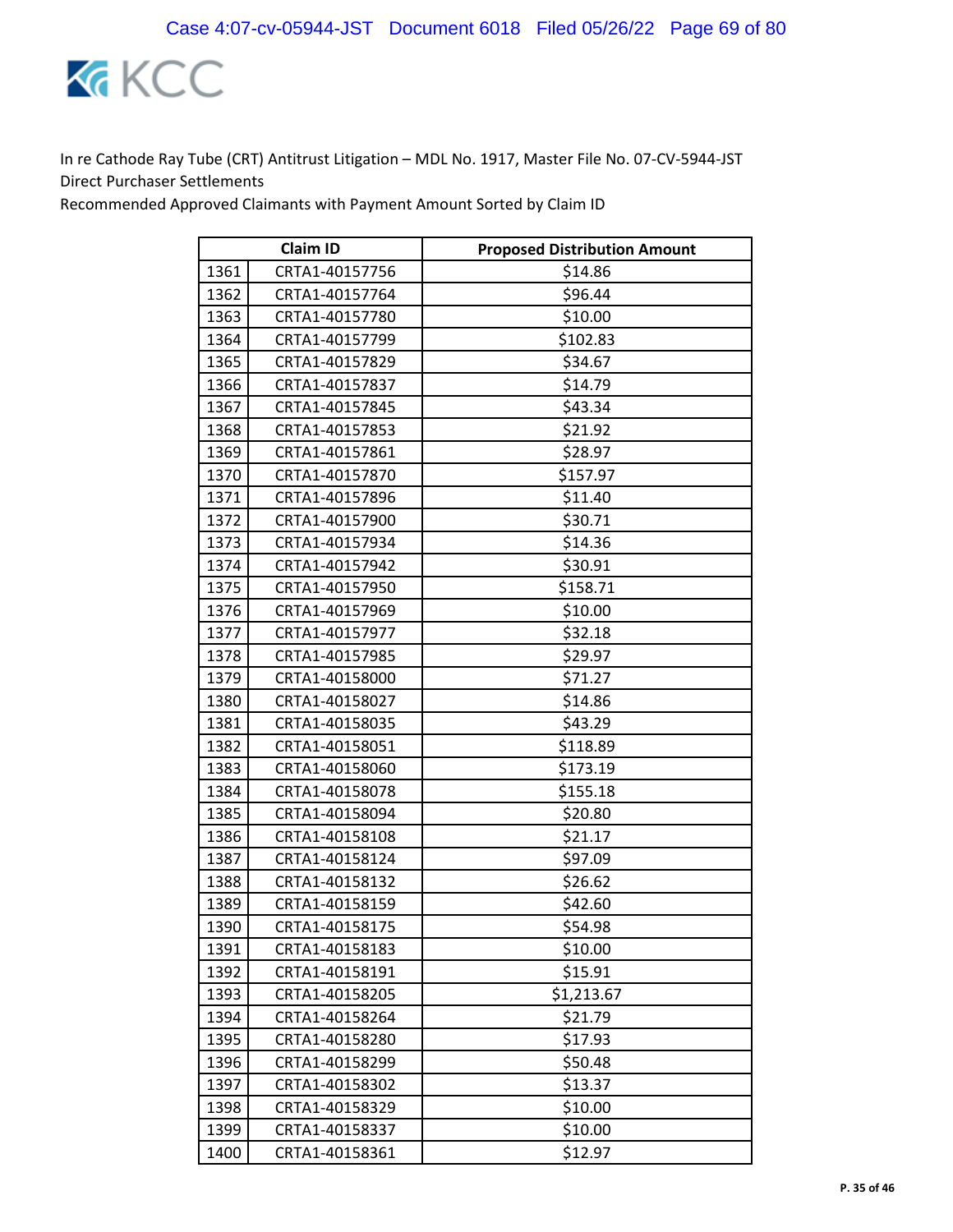

| <b>Claim ID</b> |                | <b>Proposed Distribution Amount</b> |
|-----------------|----------------|-------------------------------------|
| 1401            | CRTA1-40158396 | \$47.75                             |
| 1402            | CRTA1-40158400 | \$52.01                             |
| 1403            | CRTA1-40158418 | \$20.35                             |
| 1404            | CRTA1-40158426 | \$10.00                             |
| 1405            | CRTA1-40158434 | \$11.88                             |
| 1406            | CRTA1-40158442 | \$10.00                             |
| 1407            | CRTA1-40158450 | \$39.63                             |
| 1408            | CRTA1-40158469 | \$29.72                             |
| 1409            | CRTA1-40158477 | \$10.00                             |
| 1410            | CRTA1-40158493 | \$10.00                             |
| 1411            | CRTA1-40158515 | \$111.45                            |
| 1412            | CRTA1-40158523 | \$19.31                             |
| 1413            | CRTA1-40158531 | \$15.07                             |
| 1414            | CRTA1-40158540 | \$35.93                             |
| 1415            | CRTA1-40158558 | \$65.85                             |
| 1416            | CRTA1-40158574 | \$10.00                             |
| 1417            | CRTA1-40158582 | \$20.06                             |
| 1418            | CRTA1-40158590 | \$25.26                             |
| 1419            | CRTA1-40158604 | \$22.78                             |
| 1420            | CRTA1-40158612 | \$25.75                             |
| 1421            | CRTA1-40158620 | \$68.36                             |
| 1422            | CRTA1-40158639 | \$19.31                             |
| 1423            | CRTA1-40158647 | \$17.33                             |
| 1424            | CRTA1-40158655 | \$29.72                             |
| 1425            | CRTA1-40158680 | \$31.70                             |
| 1426            | CRTA1-40158710 | \$28.73                             |
| 1427            | CRTA1-40158728 | \$10.00                             |
| 1428            | CRTA1-40158744 | \$20.80                             |
| 1429            | CRTA1-40158752 | \$26.74                             |
| 1430            | CRTA1-40158760 | \$10.00                             |
| 1431            | CRTA1-40158779 | \$10.00                             |
| 1432            | CRTA1-40158809 | \$20.31                             |
| 1433            | CRTA1-40158817 | \$45.04                             |
| 1434            | CRTA1-40158833 | \$35.34                             |
| 1435            | CRTA1-40158850 | \$156.12                            |
| 1436            | CRTA1-40158876 | \$23.50                             |
| 1437            | CRTA1-40158906 | \$52.01                             |
| 1438            | CRTA1-40158922 | \$10.00                             |
| 1439            | CRTA1-40158957 | \$24.23                             |
| 1440            | CRTA1-40158973 | \$11.39                             |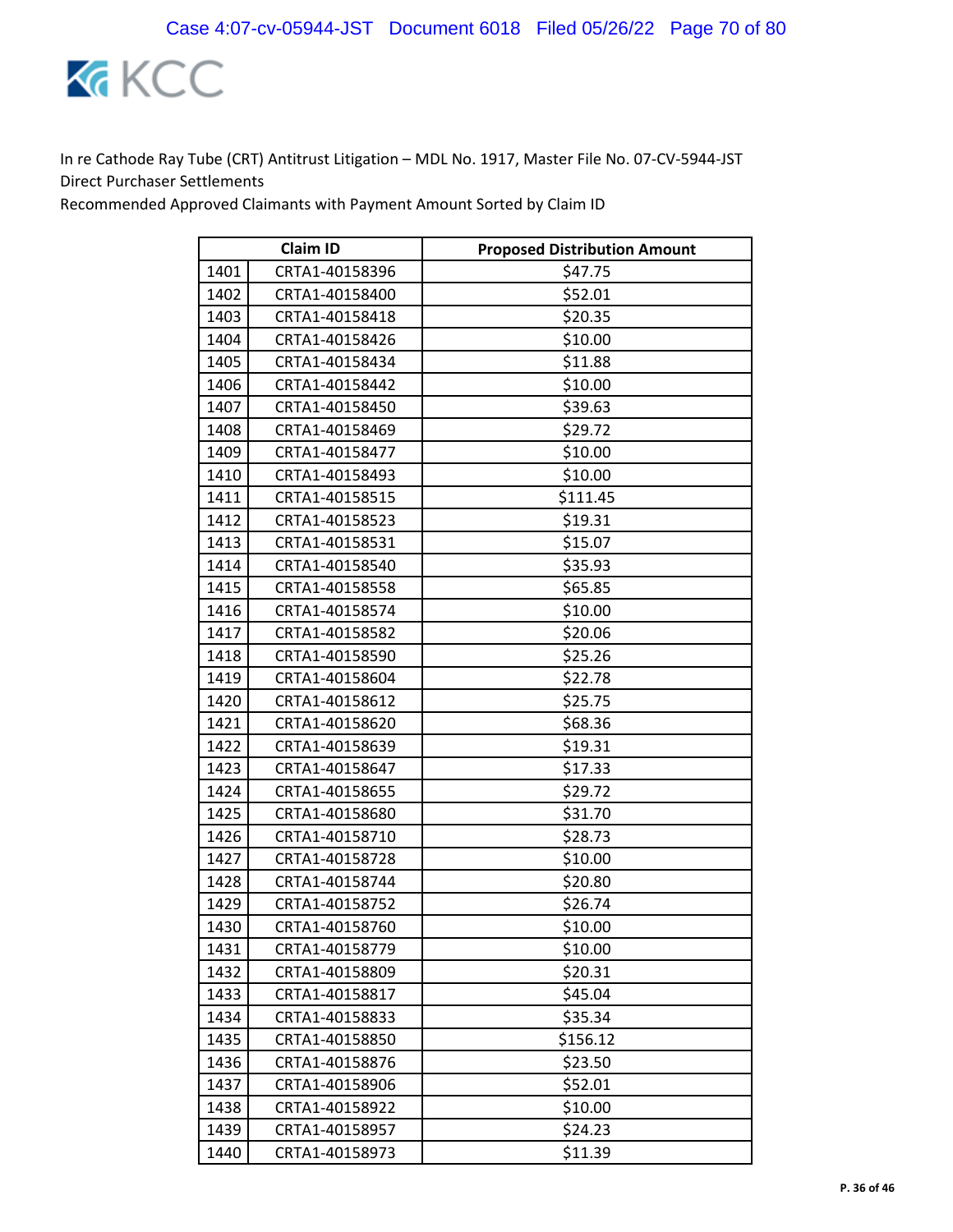

| <b>Claim ID</b> |                | <b>Proposed Distribution Amount</b> |
|-----------------|----------------|-------------------------------------|
| 1441            | CRTA1-40158981 | \$28.97                             |
| 1442            | CRTA1-40158990 | \$438.83                            |
| 1443            | CRTA1-40159007 | \$10.00                             |
| 1444            | CRTA1-40159015 | \$11.88                             |
| 1445            | CRTA1-40159023 | \$445.83                            |
| 1446            | CRTA1-40159040 | \$129.29                            |
| 1447            | CRTA1-40159104 | \$15.85                             |
| 1448            | CRTA1-40159112 | \$15.85                             |
| 1449            | CRTA1-40159147 | \$10.00                             |
| 1450            | CRTA1-40159163 | \$178.33                            |
| 1451            | CRTA1-40159180 | \$106.01                            |
| 1452            | CRTA1-40159198 | \$16.34                             |
| 1453            | CRTA1-40159201 | \$12.38                             |
| 1454            | CRTA1-40159210 | \$27.29                             |
| 1455            | CRTA1-40159228 | \$230.90                            |
| 1456            | CRTA1-40159244 | \$98.51                             |
| 1457            | CRTA1-40159279 | \$29.30                             |
| 1458            | CRTA1-40159309 | \$710.30                            |
| 1459            | CRTA1-40159317 | \$42.10                             |
| 1460            | CRTA1-40159341 | \$15.98                             |
| 1461            | CRTA1-40159350 | \$60.78                             |
| 1462            | CRTA1-40159368 | \$32.19                             |
| 1463            | CRTA1-40159376 | \$36.87                             |
| 1464            | CRTA1-40159384 | \$20.97                             |
| 1465            | CRTA1-40159392 | \$196.16                            |
| 1466            | CRTA1-40159465 | \$16.58                             |
| 1467            | CRTA1-40159481 | \$38.39                             |
| 1468            | CRTA1-40159503 | \$108.38                            |
| 1469            | CRTA1-40159511 | \$83.32                             |
| 1470            | CRTA1-40159520 | \$55.68                             |
| 1471            | CRTA1-40159546 | \$14.27                             |
| 1472            | CRTA1-40159562 | \$83.47                             |
| 1473            | CRTA1-40159570 | \$74.60                             |
| 1474            | CRTA1-40159619 | \$223.16                            |
| 1475            | CRTA1-40159643 | \$37.46                             |
| 1476            | CRTA1-40159651 | \$62.76                             |
| 1477            | CRTA1-40159660 | \$183.73                            |
| 1478            | CRTA1-40159694 | \$147.62                            |
| 1479            | CRTA1-40159708 | \$17.83                             |
| 1480            | CRTA1-40159791 | \$10.00                             |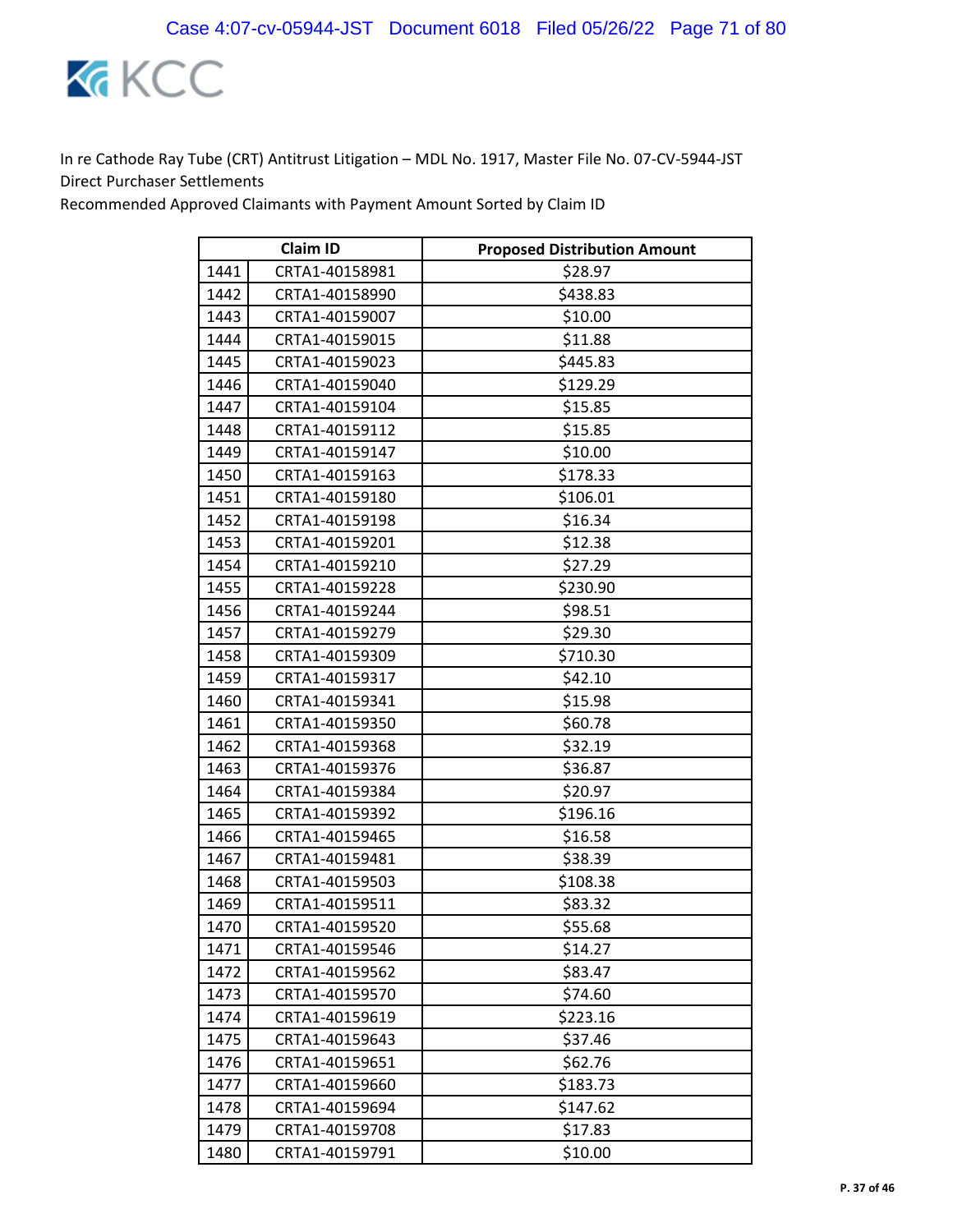

| <b>Claim ID</b> |                | <b>Proposed Distribution Amount</b> |
|-----------------|----------------|-------------------------------------|
| 1481            | CRTA1-40159805 | \$94.12                             |
| 1482            | CRTA1-40159864 | \$15.47                             |
| 1483            | CRTA1-40159872 | \$30.26                             |
| 1484            | CRTA1-40159902 | \$10.00                             |
| 1485            | CRTA1-40159910 | \$36.39                             |
| 1486            | CRTA1-40159961 | \$1,015.20                          |
| 1487            | CRTA1-40159970 | \$10.00                             |
| 1488            | CRTA1-40160005 | \$29.66                             |
| 1489            | CRTA1-40160013 | \$22.73                             |
| 1490            | CRTA1-40160056 | \$28.28                             |
| 1491            | CRTA1-40160064 | \$21.51                             |
| 1492            | CRTA1-40160072 | \$699.90                            |
| 1493            | CRTA1-40160080 | \$10.00                             |
| 1494            | CRTA1-40160137 | \$26.88                             |
| 1495            | CRTA1-40160153 | \$119.63                            |
| 1496            | CRTA1-40160188 | \$31.69                             |
| 1497            | CRTA1-40160196 | \$574.63                            |
| 1498            | CRTA1-40160200 | \$38.96                             |
| 1499            | CRTA1-40160358 | \$114.12                            |
| 1500            | CRTA1-40160390 | \$418.59                            |
| 1501            | CRTA1-40160404 | \$10.38                             |
| 1502            | CRTA1-40160439 | \$57.91                             |
| 1503            | CRTA1-40160480 | \$26.51                             |
| 1504            | CRTA1-40160528 | \$108.98                            |
| 1505            | CRTA1-40160536 | \$133.75                            |
| 1506            | CRTA1-40160579 | \$79.26                             |
| 1507            | CRTA1-40160587 | \$101.55                            |
| 1508            | CRTA1-40160668 | \$24.66                             |
| 1509            | CRTA1-40160676 | \$18.57                             |
| 1510            | CRTA1-40160706 | \$82.08                             |
| 1511            | CRTA1-40160714 | \$58.57                             |
| 1512            | CRTA1-40160722 | \$86.42                             |
| 1513            | CRTA1-40160749 | \$97.81                             |
| 1514            | CRTA1-40160757 | \$69.33                             |
| 1515            | CRTA1-40160765 | \$3,950.19                          |
| 1516            | CRTA1-40160773 | \$17.88                             |
| 1517            | CRTA1-40160846 | \$28.23                             |
| 1518            | CRTA1-40160854 | \$123.84                            |
| 1519            | CRTA1-40160889 | \$113.93                            |
| 1520            | CRTA1-40161036 | \$188.24                            |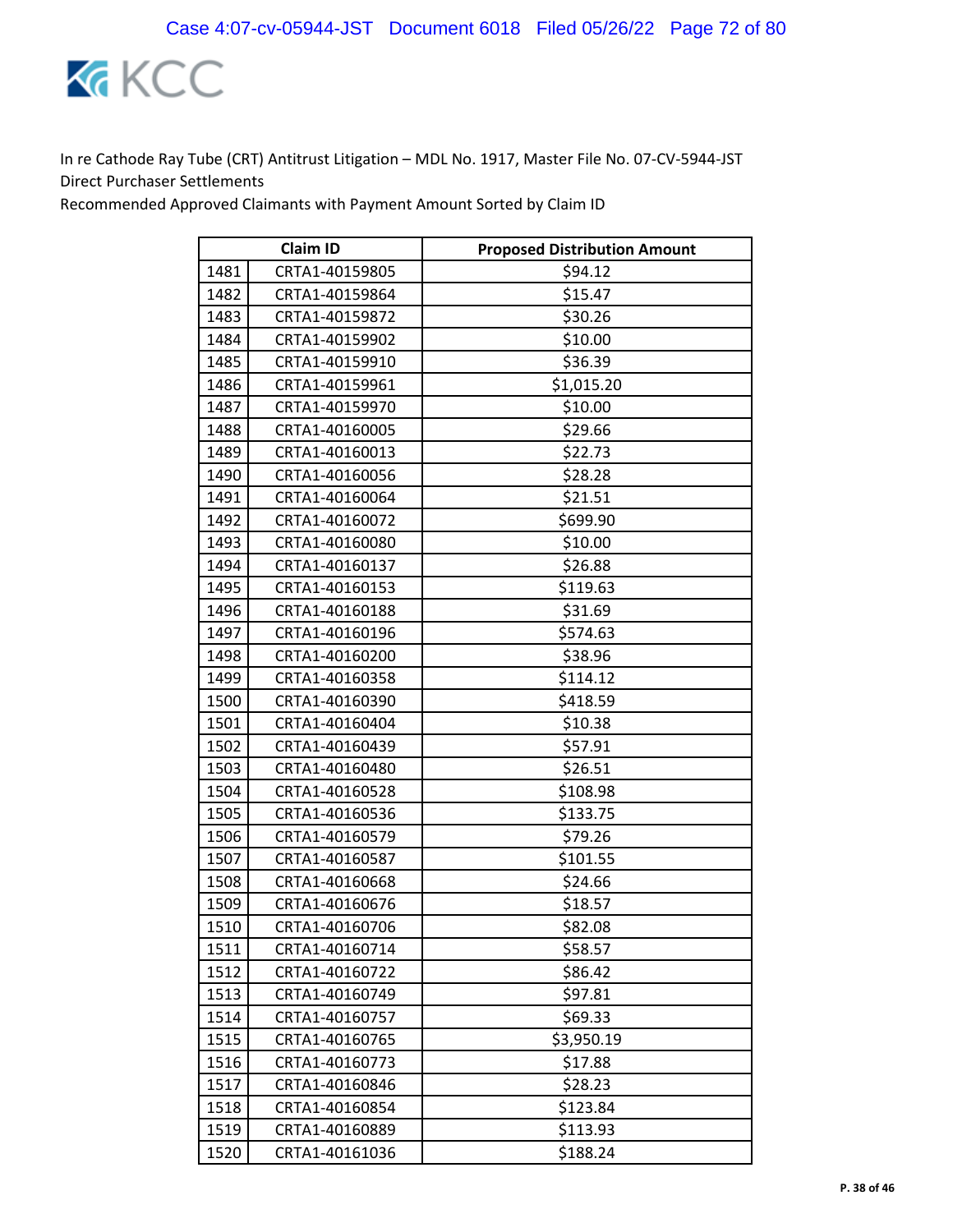

| <b>Claim ID</b> |                | <b>Proposed Distribution Amount</b> |
|-----------------|----------------|-------------------------------------|
| 1521            | CRTA1-40161095 | \$158.52                            |
| 1522            | CRTA1-40161249 | \$29.72                             |
| 1523            | CRTA1-40161257 | \$48.54                             |
| 1524            | CRTA1-40161265 | \$50.03                             |
| 1525            | CRTA1-40161273 | \$60.43                             |
| 1526            | CRTA1-40161281 | \$1,415.58                          |
| 1527            | CRTA1-40161290 | \$40.65                             |
| 1528            | CRTA1-40161303 | \$75.79                             |
| 1529            | CRTA1-40161311 | \$97.09                             |
| 1530            | CRTA1-40161320 | \$27.74                             |
| 1531            | CRTA1-40161338 | \$226.88                            |
| 1532            | CRTA1-40161354 | \$26.50                             |
| 1533            | CRTA1-40161362 | \$173.19                            |
| 1534            | CRTA1-40161370 | \$139.94                            |
| 1535            | CRTA1-40161400 | \$109.97                            |
| 1536            | CRTA1-40161443 | \$13.87                             |
| 1537            | CRTA1-40161451 | \$206.07                            |
| 1538            | CRTA1-40161460 | \$178.33                            |
| 1539            | CRTA1-40161478 | \$188.24                            |
| 1540            | CRTA1-40161494 | \$172.88                            |
| 1541            | CRTA1-40161532 | \$35.66                             |
| 1542            | CRTA1-40161540 | \$51.50                             |
| 1543            | CRTA1-40161559 | \$176,572.09                        |
| 1544            | CRTA1-40161567 | \$107.00                            |
| 1545            | CRTA1-40161575 | \$47.30                             |
| 1546            | CRTA1-40161583 | \$14.86                             |
| 1547            | CRTA1-40161591 | \$366.57                            |
| 1548            | CRTA1-40161605 | \$20.21                             |
| 1549            | CRTA1-40161613 | \$84.70                             |
| 1550            | CRTA1-40161621 | \$37.35                             |
| 1551            | CRTA1-40161630 | \$44.08                             |
| 1552            | CRTA1-40161648 | \$40.12                             |
| 1553            | CRTA1-40161656 | \$135.99                            |
| 1554            | CRTA1-40161672 | \$29.02                             |
| 1555            | CRTA1-40161680 | \$44.58                             |
| 1556            | CRTA1-40161699 | \$13.87                             |
| 1557            | CRTA1-40161702 | \$17.83                             |
| 1558            | CRTA1-40161710 | \$14.84                             |
| 1559            | CRTA1-40161729 | \$75.78                             |
| 1560            | CRTA1-40161737 | \$73.31                             |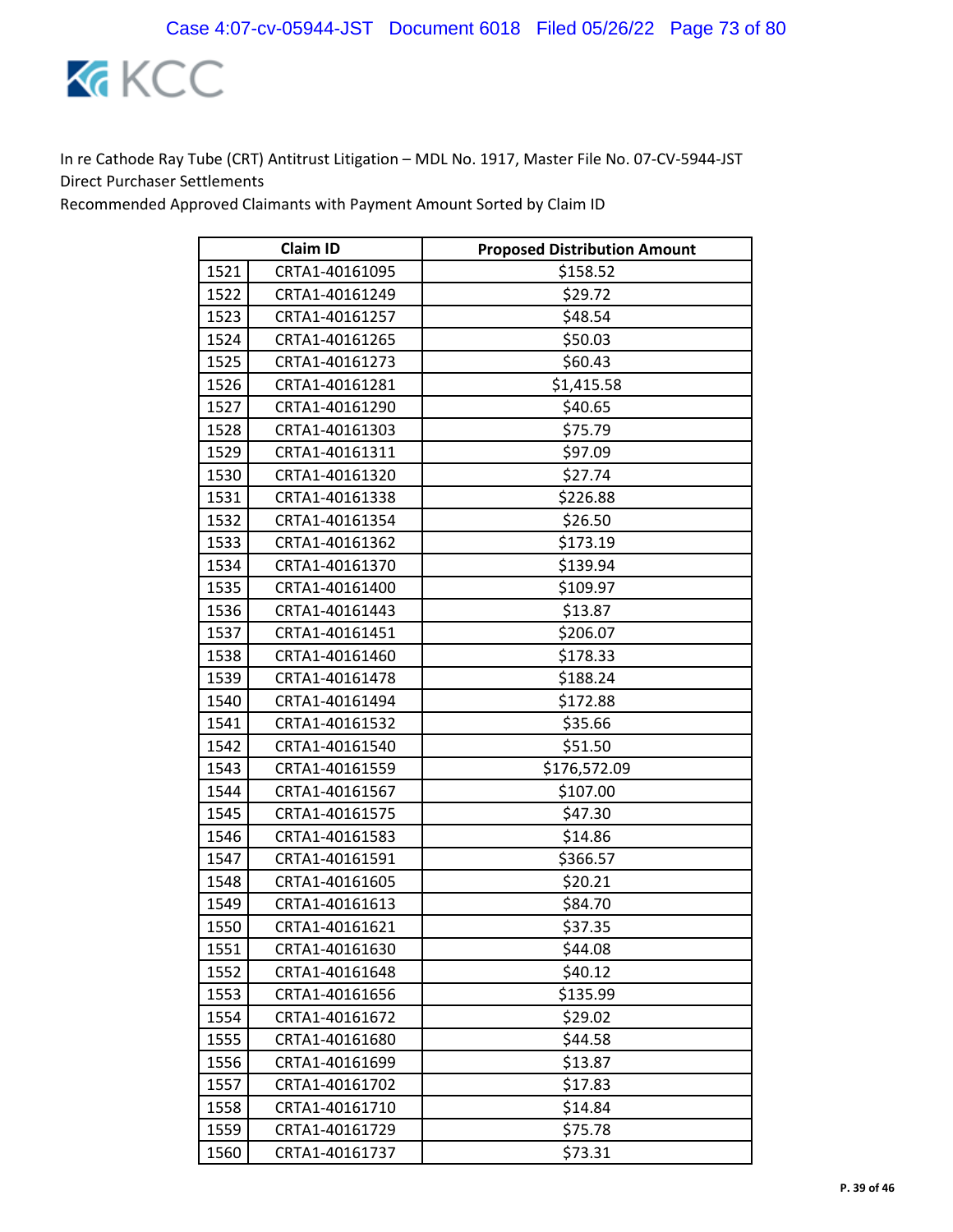

| <b>Claim ID</b> |                | <b>Proposed Distribution Amount</b> |
|-----------------|----------------|-------------------------------------|
| 1561            | CRTA1-40161745 | \$126.81                            |
| 1562            | CRTA1-40161761 | \$82.72                             |
| 1563            | CRTA1-40161770 | \$10.00                             |
| 1564            | CRTA1-40161788 | \$13.59                             |
| 1565            | CRTA1-40161796 | \$10.00                             |
| 1566            | CRTA1-40162261 | \$10.00                             |
| 1567            | CRTA1-40162270 | \$31.44                             |
| 1568            | CRTA1-40162296 | \$60.88                             |
| 1569            | CRTA1-40162300 | \$63.40                             |
| 1570            | CRTA1-40162318 | \$141.18                            |
| 1571            | CRTA1-40162326 | \$145.14                            |
| 1572            | CRTA1-40162334 | \$158.02                            |
| 1573            | CRTA1-40162342 | \$212.51                            |
| 1574            | CRTA1-40162350 | \$23.80                             |
| 1575            | CRTA1-40162369 | \$12.79                             |
| 1576            | CRTA1-40162377 | \$14.13                             |
| 1577            | CRTA1-40162393 | \$194.68                            |
| 1578            | CRTA1-40162407 | \$223.34                            |
| 1579            | CRTA1-40162415 | \$17.68                             |
| 1580            | CRTA1-40162431 | \$90.15                             |
| 1581            | CRTA1-40162440 | \$130.28                            |
| 1582            | CRTA1-40162458 | \$346.76                            |
| 1583            | CRTA1-40162482 | \$602.89                            |
| 1584            | CRTA1-40162504 | \$173.48                            |
| 1585            | CRTA1-40162520 | \$10.00                             |
| 1586            | CRTA1-40162547 | \$39.63                             |
| 1587            | CRTA1-40162563 | \$10.24                             |
| 1588            | CRTA1-40162598 | \$668.75                            |
| 1589            | CRTA1-40162610 | \$5,121.77                          |
| 1590            | CRTA1-40162628 | \$13.87                             |
| 1591            | CRTA1-40162636 | \$413.20                            |
| 1592            | CRTA1-40162644 | \$1,070.01                          |
| 1593            | CRTA1-40162652 | \$22.29                             |
| 1594            | CRTA1-40162679 | \$76.86                             |
| 1595            | CRTA1-40162717 | \$42.28                             |
| 1596            | CRTA1-40162725 | \$44.58                             |
| 1597            | CRTA1-40162733 | \$158.52                            |
| 1598            | CRTA1-40162741 | \$217.96                            |
| 1599            | CRTA1-40162750 | \$388.95                            |
| 1600            | CRTA1-40162768 | \$574.63                            |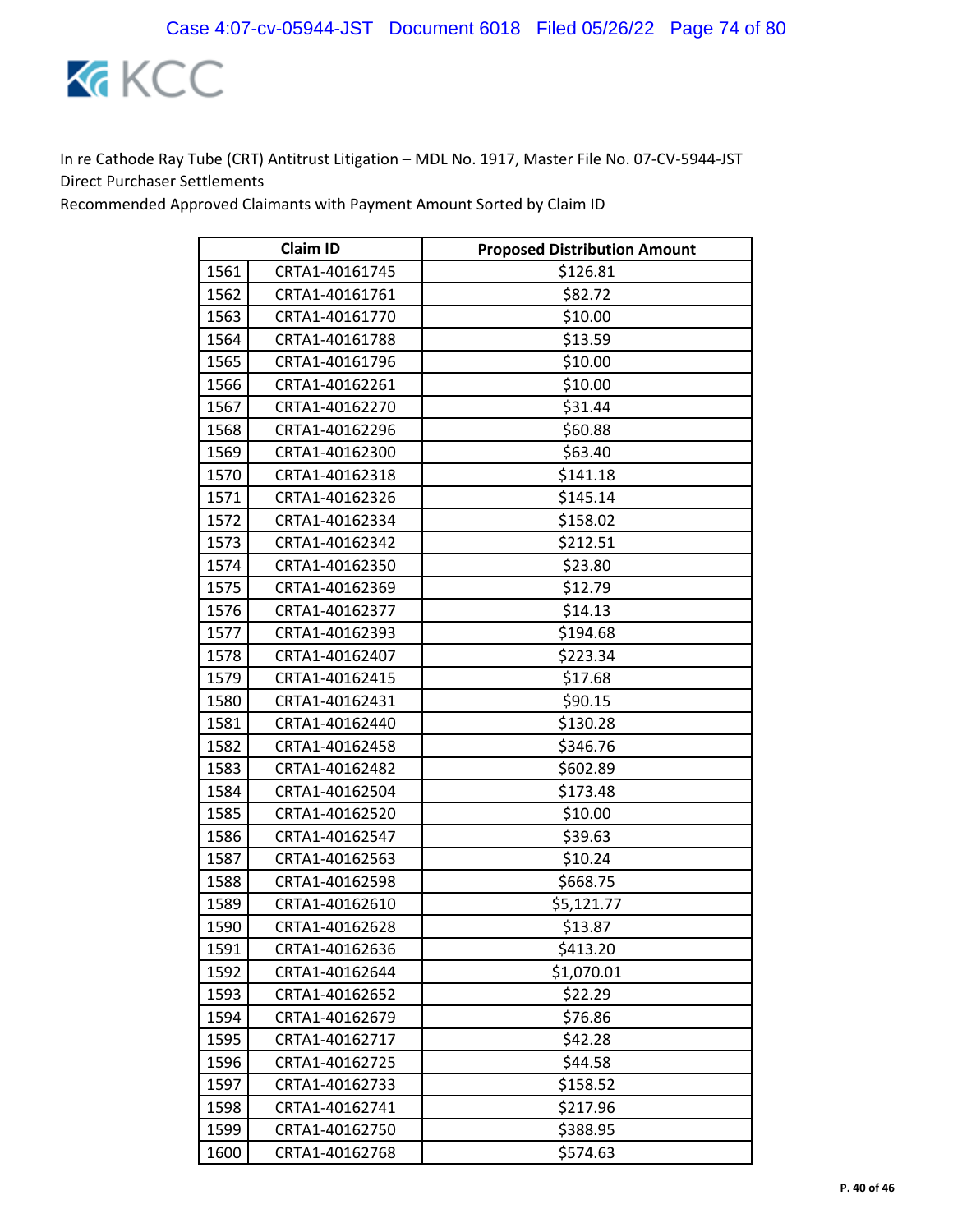

| <b>Claim ID</b> |                | <b>Proposed Distribution Amount</b> |
|-----------------|----------------|-------------------------------------|
| 1601            | CRTA1-40162784 | \$198.15                            |
| 1602            | CRTA1-40162857 | \$28.03                             |
| 1603            | CRTA1-40162865 | \$676.18                            |
| 1604            | CRTA1-40162873 | \$110.29                            |
| 1605            | CRTA1-40162881 | \$43.34                             |
| 1606            | CRTA1-40162903 | \$11.88                             |
| 1607            | CRTA1-40162911 | \$10.89                             |
| 1608            | CRTA1-40162938 | \$10.00                             |
| 1609            | CRTA1-40162946 | \$35.17                             |
| 1610            | CRTA1-40162970 | \$34.24                             |
| 1611            | CRTA1-40162989 | \$10.00                             |
| 1612            | CRTA1-40162997 | \$346.76                            |
| 1613            | CRTA1-40163004 | \$45.57                             |
| 1614            | CRTA1-40163012 | \$10.74                             |
| 1615            | CRTA1-40163020 | \$27.23                             |
| 1616            | CRTA1-40163039 | \$49.53                             |
| 1617            | CRTA1-40163047 | \$26.50                             |
| 1618            | CRTA1-40163055 | \$59.94                             |
| 1619            | CRTA1-40163098 | \$14.83                             |
| 1620            | CRTA1-40163101 | \$17.83                             |
| 1621            | CRTA1-40163128 | \$819.84                            |
| 1622            | CRTA1-40163136 | \$38.13                             |
| 1623            | CRTA1-40163144 | \$55.48                             |
| 1624            | CRTA1-40163152 | \$39.66                             |
| 1625            | CRTA1-40163160 | \$10.00                             |
| 1626            | CRTA1-40163179 | \$41.29                             |
| 1627            | CRTA1-40163187 | \$53.10                             |
| 1628            | CRTA1-40163195 | \$14.76                             |
| 1629            | CRTA1-40163217 | \$44.08                             |
| 1630            | CRTA1-40163225 | \$579.58                            |
| 1631            | CRTA1-40163268 | \$10.40                             |
| 1632            | CRTA1-40163276 | \$43.23                             |
| 1633            | CRTA1-40163284 | \$18.82                             |
| 1634            | CRTA1-40163292 | \$26.37                             |
| 1635            | CRTA1-40163446 | \$19.03                             |
| 1636            | CRTA1-40163454 | \$82.23                             |
| 1637            | CRTA1-40163462 | \$259.70                            |
| 1638            | CRTA1-40163470 | \$10.00                             |
| 1639            | CRTA1-40163489 | \$1,486.12                          |
| 1640            | CRTA1-40163497 | \$62.85                             |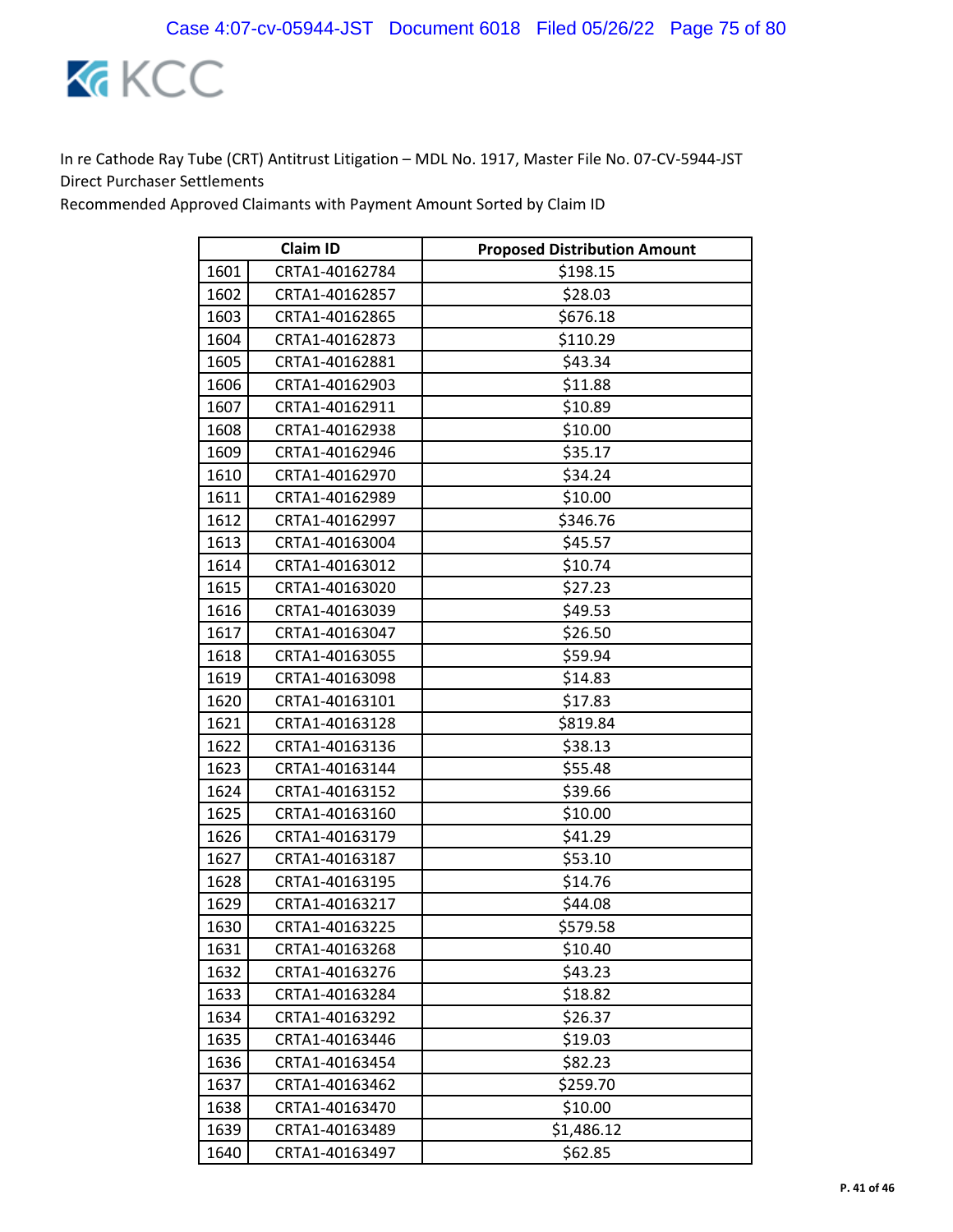

| <b>Claim ID</b> |                | <b>Proposed Distribution Amount</b> |
|-----------------|----------------|-------------------------------------|
| 1641            | CRTA1-40163500 | \$326.94                            |
| 1642            | CRTA1-40163527 | \$10.00                             |
| 1643            | CRTA1-40163535 | \$16.84                             |
| 1644            | CRTA1-40163543 | \$88.26                             |
| 1645            | CRTA1-40163551 | \$88.17                             |
| 1646            | CRTA1-40163578 | \$21.79                             |
| 1647            | CRTA1-40163586 | \$16.84                             |
| 1648            | CRTA1-40163594 | \$14.86                             |
| 1649            | CRTA1-40163608 | \$10.00                             |
| 1650            | CRTA1-40163632 | \$13.87                             |
| 1651            | CRTA1-40163691 | \$88.17                             |
| 1652            | CRTA1-40163705 | \$88.17                             |
| 1653            | CRTA1-40163721 | \$183.28                            |
| 1654            | CRTA1-40163730 | \$41.61                             |
| 1655            | CRTA1-40163756 | \$33.64                             |
| 1656            | CRTA1-40163764 | \$98.81                             |
| 1657            | CRTA1-40163772 | \$77.37                             |
| 1658            | CRTA1-40163780 | \$10.00                             |
| 1659            | CRTA1-40163799 | \$81.09                             |
| 1660            | CRTA1-40163802 | \$39.38                             |
| 1661            | CRTA1-40163810 | \$34.77                             |
| 1662            | CRTA1-40163829 | \$10,227.12                         |
| 1663            | CRTA1-40163837 | \$10.00                             |
| 1664            | CRTA1-40163853 | \$10.00                             |
| 1665            | CRTA1-40163861 | \$10.00                             |
| 1666            | CRTA1-40163870 | \$16.34                             |
| 1667            | CRTA1-40163888 | \$18.20                             |
| 1668            | CRTA1-40163896 | \$10.00                             |
| 1669            | CRTA1-40163900 | \$10.00                             |
| 1670            | CRTA1-40163918 | \$65.42                             |
| 1671            | CRTA1-40163926 | \$166.92                            |
| 1672            | CRTA1-40163934 | \$11.88                             |
| 1673            | CRTA1-40163942 | \$17.83                             |
| 1674            | CRTA1-40163950 | \$18.08                             |
| 1675            | CRTA1-40163993 | \$35.66                             |
| 1676            | CRTA1-40164000 | \$39.63                             |
| 1677            | CRTA1-40164027 | \$19.78                             |
| 1678            | CRTA1-40164035 | \$55.19                             |
| 1679            | CRTA1-40164043 | \$10.00                             |
| 1680            | CRTA1-40164051 | \$57.01                             |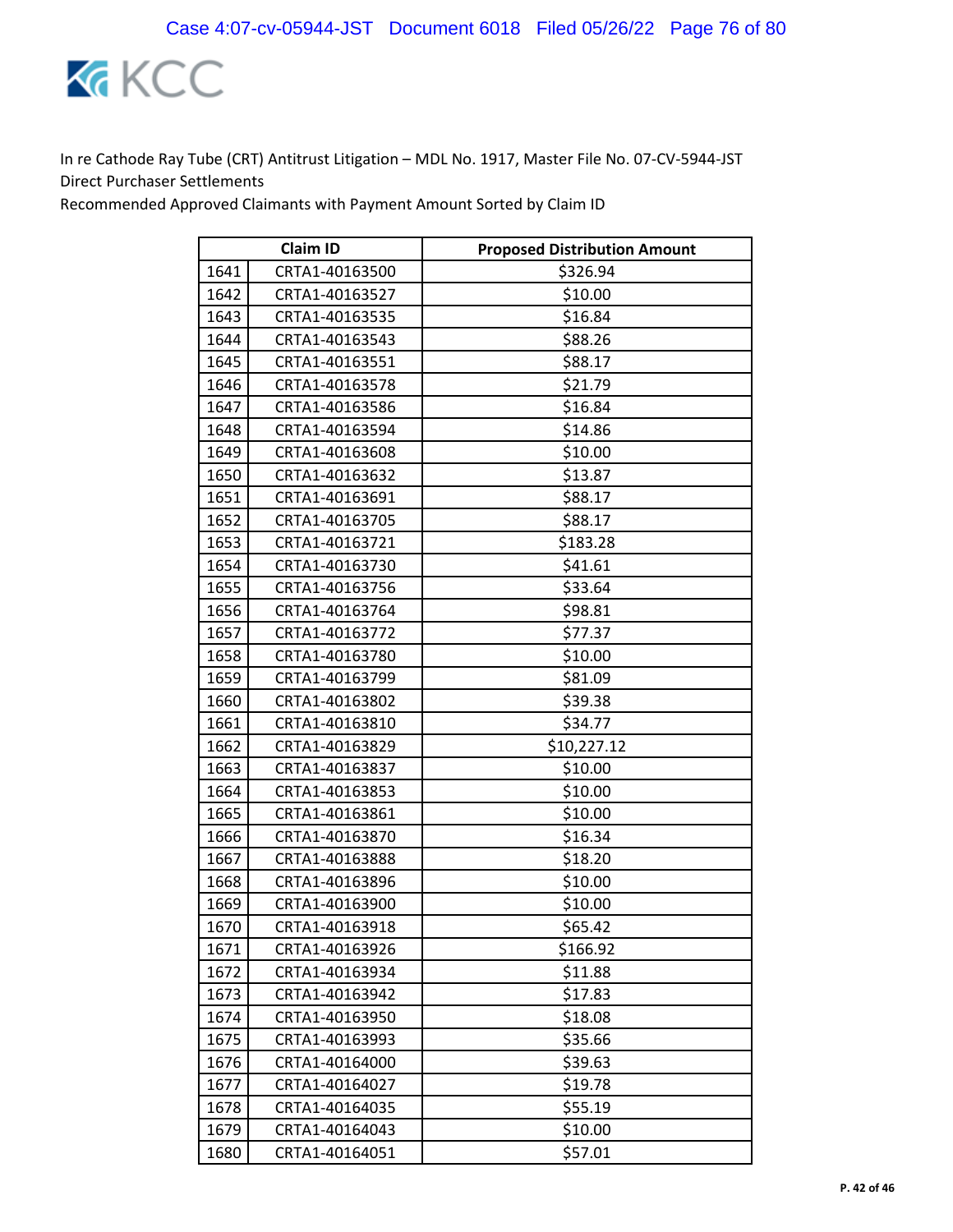

| <b>Claim ID</b> |                | <b>Proposed Distribution Amount</b> |
|-----------------|----------------|-------------------------------------|
| 1681            | CRTA1-40164060 | \$10.00                             |
| 1682            | CRTA1-40164078 | \$10.00                             |
| 1683            | CRTA1-40164086 | \$10.00                             |
| 1684            | CRTA1-40164094 | \$27.64                             |
| 1685            | CRTA1-40164108 | \$33.68                             |
| 1686            | CRTA1-70000018 | \$2,256.30                          |
| 1687            | CRTA1-70000026 | \$3,175.24                          |
| 1688            | CRTA1-70000034 | \$10.00                             |
| 1689            | CRTA1-70000042 | \$323,695.34                        |
| 1690            | CRTA1-70000050 | \$97.58                             |
| 1691            | CRTA1-70000115 | \$36.90                             |
| 1692            | CRTA1-70000123 | \$11.88                             |
| 1693            | CRTA1-70000131 | \$49.28                             |
| 1694            | CRTA1-70000140 | \$33,076.13                         |
| 1695            | CRTA1-70000158 | \$202,432.97                        |
| 1696            | CRTA1-70000166 | \$57.83                             |
| 1697            | CRTA1-70000174 | \$1,208.71                          |
| 1698            | CRTA1-70000182 | \$1,254.51                          |
| 1699            | CRTA1-70000190 | \$2,311.84                          |
| 1700            | CRTA1-70000204 | \$10.00                             |
| 1701            | CRTA1-70000220 | \$11.88                             |
| 1702            | CRTA1-70000239 | \$101.47                            |
| 1703            | CRTA1-70000247 | \$18,222.80                         |
| 1704            | CRTA1-70000255 | \$1,454.80                          |
| 1705            | CRTA1-70000263 | \$309,901.97                        |
| 1706            | CRTA1-70000271 | \$978,898.47                        |
| 1707            | CRTA1-70000280 | \$5,536.15                          |
| 1708            | CRTA1-70000581 | \$77,401.88                         |
| 1709            | CRTA1-70000611 | \$10,050,220.70                     |
| 1710            | CRTA1-70000662 | \$467,435.79                        |
| 1711            | CRTA1-70001588 | \$1,641.67                          |
| 1712            | CRTA1-70001731 | \$466.46                            |
| 1713            | CRTA1-70004722 | \$180,349.00                        |
| 1714            | CRTA1-70004730 | \$107,957.24                        |
| 1715            | CRTA1-70004978 | \$227,325.31                        |
| 1716            | CRTA1-70005370 | \$1,733,815.55                      |
| 1717            | CRTA1-70005389 | \$685.55                            |
| 1718            | CRTA1-70005648 | \$9,907.51                          |
| 1719            | CRTA1-70005915 | \$357,137.27                        |
| 1720            | CRTA1-70005923 | \$87.07                             |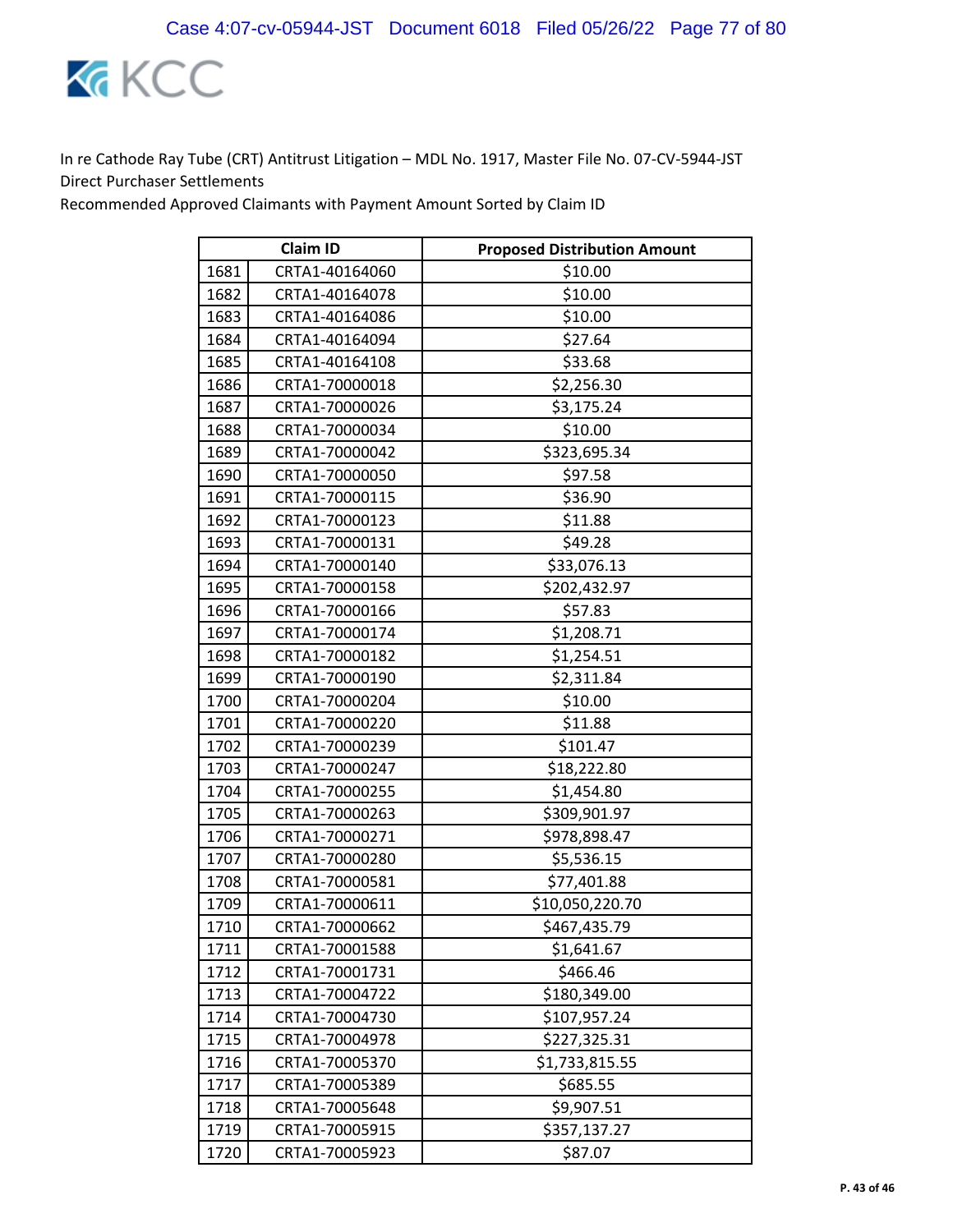

| <b>Claim ID</b> |                | <b>Proposed Distribution Amount</b> |
|-----------------|----------------|-------------------------------------|
| 1721            | CRTA1-70005931 | \$450,986.51                        |
| 1722            | CRTA1-70005982 | \$1,597,633.57                      |
| 1723            | CRTA1-70005990 | \$4,058,375.68                      |
| 1724            | CRTA1-70006008 | \$64,114.05                         |
| 1725            | CRTA1-70006016 | \$637,714.32                        |
| 1726            | CRTA1-70006024 | \$9,907.51                          |
| 1727            | CRTA1-70006040 | \$58,648.94                         |
| 1728            | CRTA1-70006059 | \$395.08                            |
| 1729            | CRTA1-70006067 | \$136,596.97                        |
| 1730            | CRTA1-70006075 | \$3,464,983.55                      |
| 1731            | CRTA1-70008329 | \$297,225.52                        |
| 1732            | CRTA1-70008485 | \$207,939.80                        |
| 1733            | CRTA1-70008523 | \$1,271.49                          |
| 1734            | CRTA1-70008558 | \$48.47                             |
| 1735            | CRTA1-70010030 | \$10,139.61                         |
| 1736            | CRTA1-70010307 | \$10.00                             |
| 1737            | CRTA1-70010315 | \$534.47                            |
| 1738            | CRTA1-70010323 | \$33.23                             |
| 1739            | CRTA1-70010331 | \$618.68                            |
| 1740            | CRTA1-70010340 | \$81.14                             |
| 1741            | CRTA1-70010358 | \$3,467,631.10                      |
| 1742            | CRTA1-70010382 | \$365,645.13                        |
| 1743            | CRTA1-70010412 | \$2,507.36                          |
| 1744            | CRTA1-70010439 | \$683,618.70                        |
| 1745            | CRTA1-70010455 | \$134,964.82                        |
| 1746            | CRTA1-70010463 | \$78,870.21                         |
| 1747            | CRTA1-70010480 | \$12,779.76                         |
| 1748            | CRTA1-70010510 | \$5,976.42                          |
| 1749            | CRTA1-70010528 | \$108,062.15                        |
| 1750            | CRTA1-70010552 | \$237,780.41                        |
| 1751            | CRTA1-70010560 | \$47,656.81                         |
| 1752            | CRTA1-70010579 | \$214.01                            |
| 1753            | CRTA1-70010587 | \$758.39                            |
| 1754            | CRTA1-70010609 | \$636,157.03                        |
| 1755            | CRTA1-70010625 | \$891,247.30                        |
| 1756            | CRTA1-70010641 | \$149,455.46                        |
| 1757            | CRTA1-70010706 | \$79,592.84                         |
| 1758            | CRTA1-70010722 | \$4,342,698.35                      |
| 1759            | CRTA1-70010730 | \$1,030.45                          |
| 1760            | CRTA1-70010803 | \$136,694.19                        |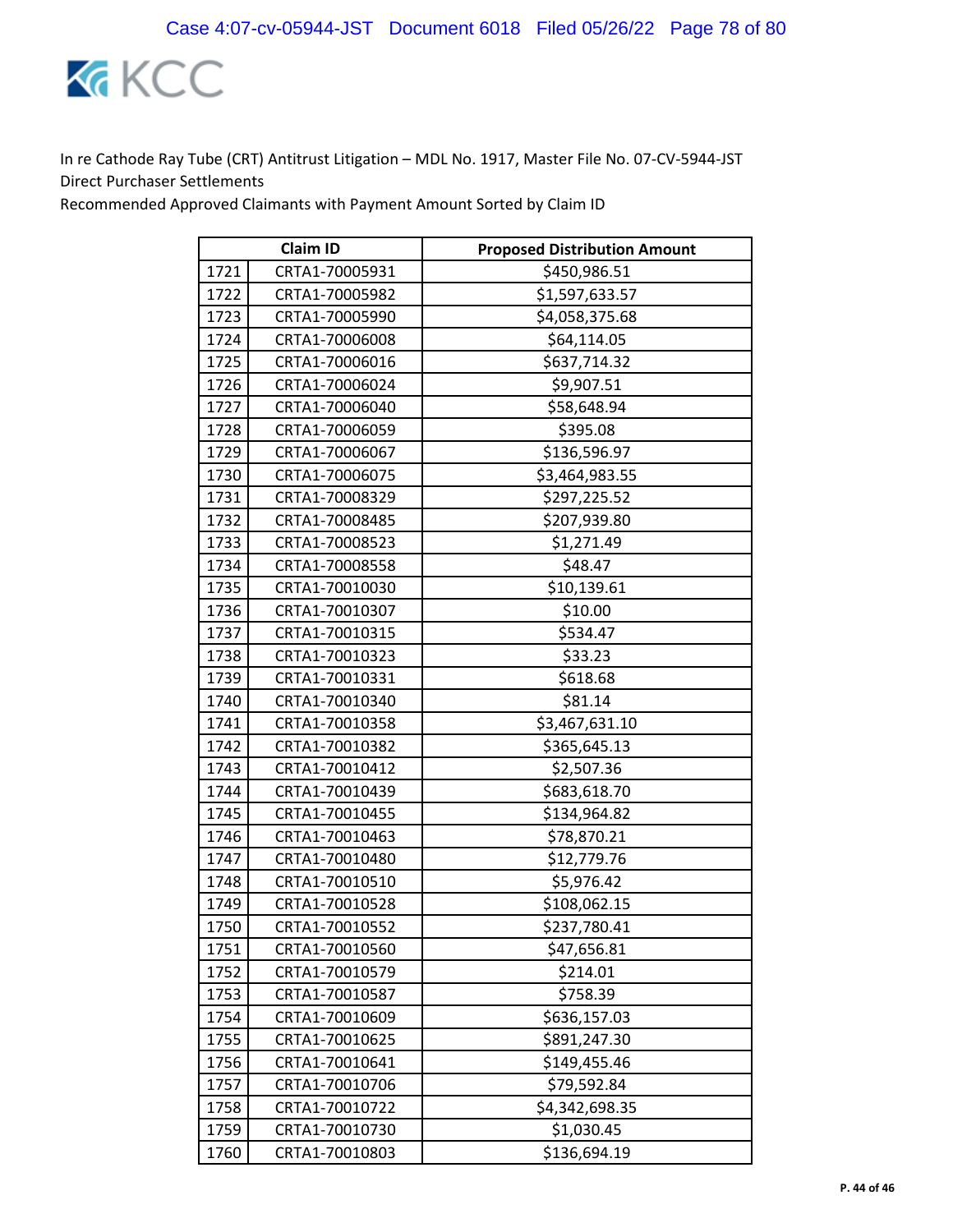

| <b>Claim ID</b> |                | <b>Proposed Distribution Amount</b> |
|-----------------|----------------|-------------------------------------|
| 1761            | CRTA1-70010862 | \$14,357.62                         |
| 1762            | CRTA1-70010897 | \$4,253.90                          |
| 1763            | CRTA1-70010900 | \$10,306.13                         |
| 1764            | CRTA1-70010919 | \$629.12                            |
| 1765            | CRTA1-70010927 | \$88,528.82                         |
| 1766            | CRTA1-70010951 | \$2,536.98                          |
| 1767            | CRTA1-70011010 | \$17,122.94                         |
| 1768            | CRTA1-70011907 | \$173,860.44                        |
| 1769            | CRTA1-70012946 | \$27,718.93                         |
| 1770            | CRTA1-70013080 | \$625.40                            |
| 1771            | CRTA1-70013110 | \$170,938.61                        |
| 1772            | CRTA1-70013136 | \$1,946,396.29                      |
| 1773            | CRTA1-70013152 | \$796.28                            |
| 1774            | CRTA1-70013160 | \$58,180.77                         |
| 1775            | CRTA1-70013179 | \$6,663.59                          |
| 1776            | CRTA1-70013187 | \$284,957.53                        |
| 1777            | CRTA1-70013195 | \$259,713.04                        |
| 1778            | CRTA1-70013217 | \$28.15                             |
| 1779            | CRTA1-70013225 | \$71.47                             |
| 1780            | CRTA1-70013233 | \$34.80                             |
| 1781            | CRTA1-90000030 | \$1,301.84                          |
| 1782            | CRTA1-90000269 | \$13.87                             |
| 1783            | CRTA1-90000285 | \$98.57                             |
| 1784            | CRTA1-90000315 | \$10.00                             |
| 1785            | CRTA1-90000331 | \$10.00                             |
| 1786            | CRTA1-90000366 | \$132.81                            |
| 1787            | CRTA1-90000439 | \$37.64                             |
| 1788            | CRTA1-90000617 | \$100.63                            |
| 1789            | CRTA1-90000633 | \$10.00                             |
| 1790            | CRTA1-90000650 | \$17.83                             |
| 1791            | CRTA1-90000684 | \$33.53                             |
| 1792            | CRTA1-90000722 | \$10.00                             |
| 1793            | CRTA1-90000790 | \$431.22                            |
| 1794            | CRTA1-90000803 | \$10.00                             |
| 1795            | CRTA1-90000811 | \$282.36                            |
| 1796            | CRTA1-90000820 | \$10.00                             |
| 1797            | CRTA1-90000838 | \$292.27                            |
| 1798            | CRTA1-90000846 | \$94.74                             |
| 1799            | CRTA1-90000854 | \$62.91                             |
| 1800            | CRTA1-90000862 | \$1,137.63                          |